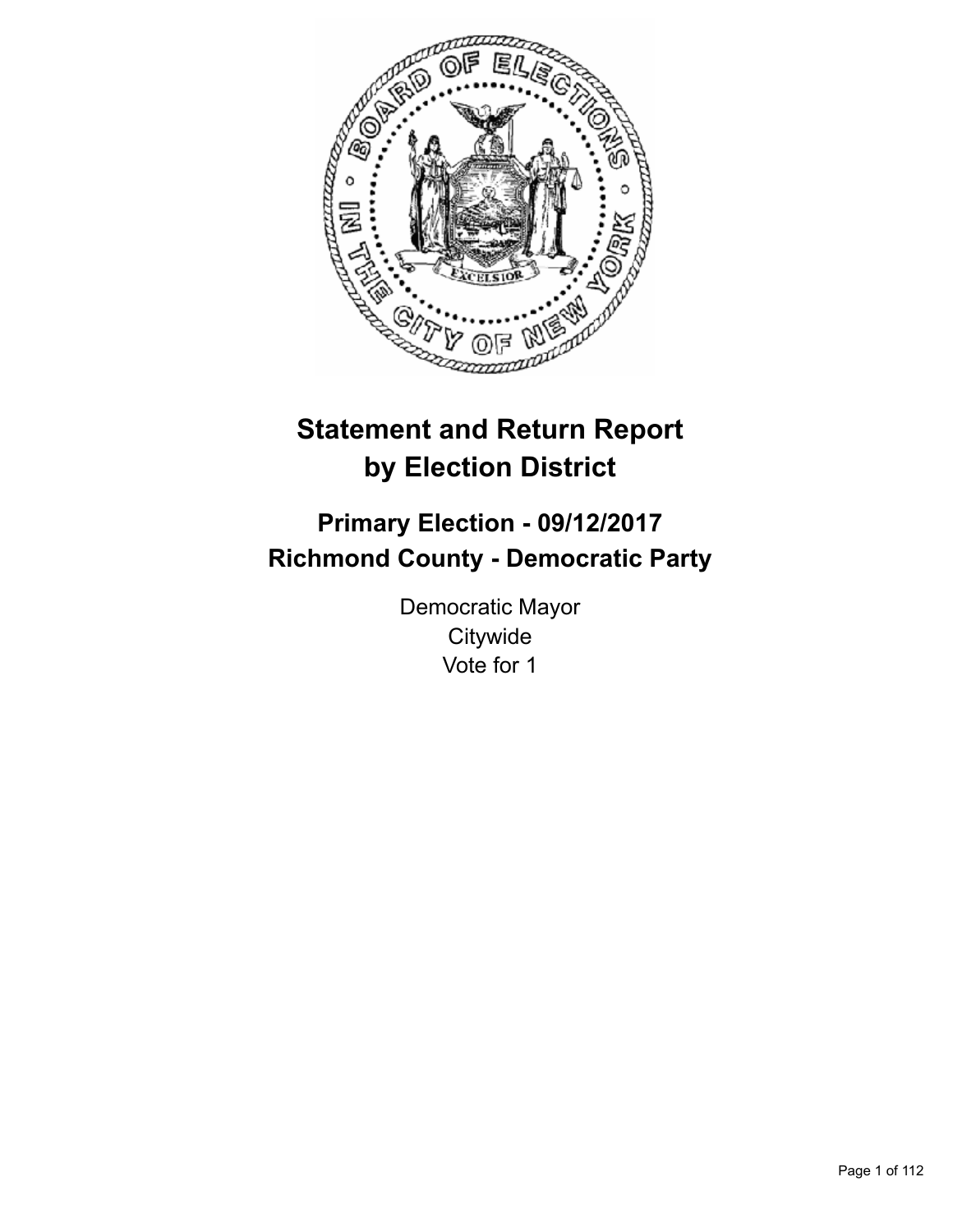

| <b>PUBLIC COUNTER</b>                                    | 148            |
|----------------------------------------------------------|----------------|
| MANUALLY COUNTED EMERGENCY                               | 0              |
| ABSENTEE / MILITARY                                      | $\overline{7}$ |
| AFFIDAVIT                                                | 0              |
| <b>Total Ballots</b>                                     | 155            |
| Less - Inapplicable Federal/Special Presidential Ballots | 0              |
| <b>Total Applicable Ballots</b>                          | 155            |
| <b>MICHAEL TOLKIN</b>                                    | 4              |
| SAL F. ALBANESE                                          | 13             |
| <b>RICHARD S. BASHNER</b>                                | $\overline{2}$ |
| ROBERT GANGI                                             | 1              |
| <b>BILL DE BLASIO</b>                                    | 129            |
| <b>Total Votes</b>                                       | 149            |
| Unrecorded                                               | 6              |

#### **002/61**

| <b>PUBLIC COUNTER</b>                                    | 138 |
|----------------------------------------------------------|-----|
| <b>MANUALLY COUNTED EMERGENCY</b>                        | 0   |
| ABSENTEE / MILITARY                                      | 5   |
| <b>AFFIDAVIT</b>                                         | 2   |
| <b>Total Ballots</b>                                     | 145 |
| Less - Inapplicable Federal/Special Presidential Ballots | 0   |
| <b>Total Applicable Ballots</b>                          | 145 |
| <b>MICHAEL TOLKIN</b>                                    | 3   |
| <b>SAL F. ALBANESE</b>                                   | 26  |
| RICHARD S. BASHNER                                       | 3   |
| ROBERT GANGI                                             | 2   |
| <b>BILL DE BLASIO</b>                                    | 107 |
| RAYMOND PETERSON (WRITE-IN)                              | 1   |
| <b>Total Votes</b>                                       | 142 |
| Unrecorded                                               | 3   |

| PUBLIC COUNTER                                           | 161 |
|----------------------------------------------------------|-----|
| <b>MANUALLY COUNTED EMERGENCY</b>                        | 0   |
| ABSENTEE / MILITARY                                      | 9   |
| AFFIDAVIT                                                | 1   |
| <b>Total Ballots</b>                                     | 171 |
| Less - Inapplicable Federal/Special Presidential Ballots | 0   |
| <b>Total Applicable Ballots</b>                          | 171 |
| <b>MICHAEL TOLKIN</b>                                    | 7   |
| <b>SAL F. ALBANESE</b>                                   | 33  |
| <b>RICHARD S. BASHNER</b>                                | 2   |
| ROBERT GANGI                                             | 3   |
| <b>BILL DE BLASIO</b>                                    | 121 |
| <b>Total Votes</b>                                       | 166 |
| Unrecorded                                               | 5   |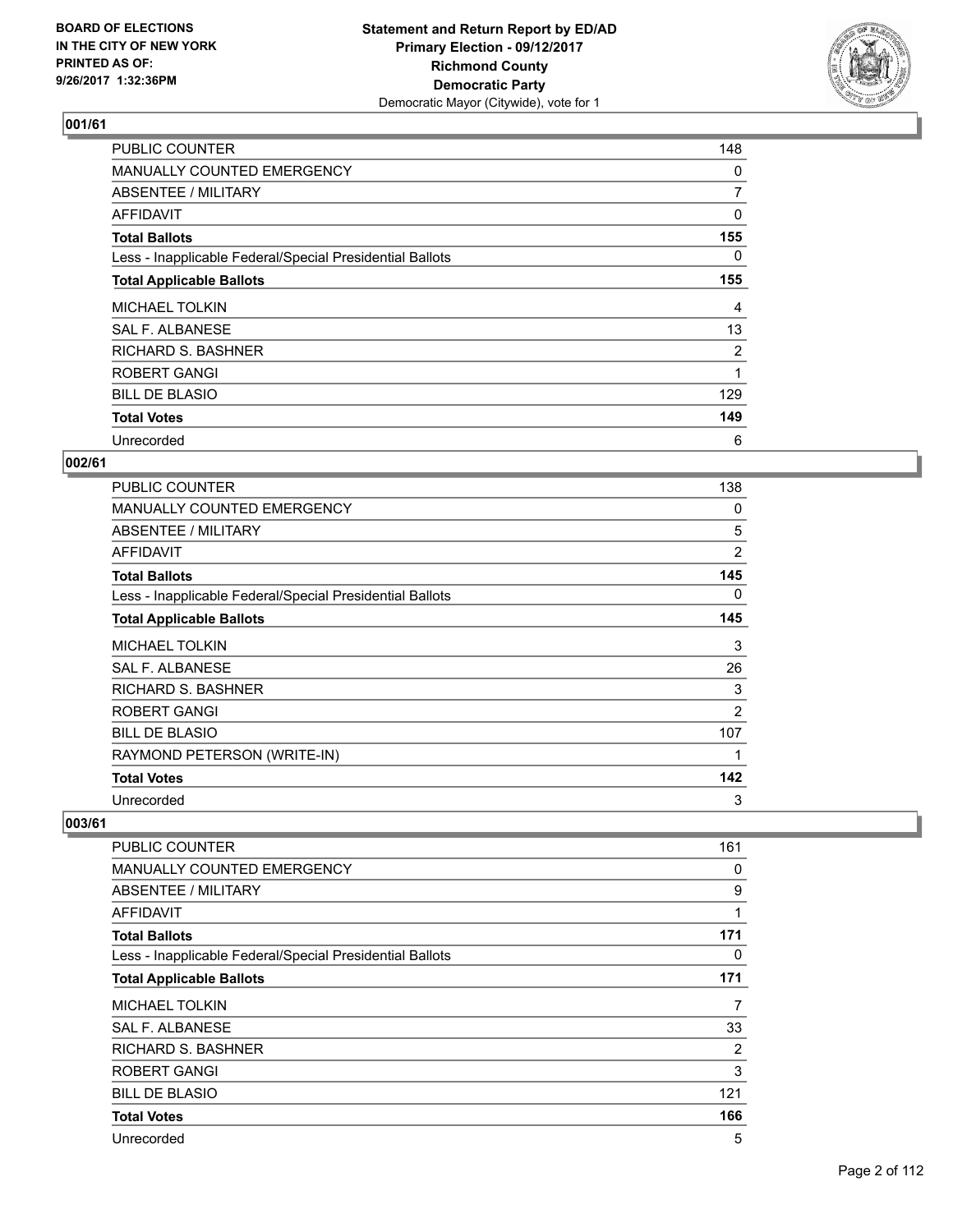

| PUBLIC COUNTER                                           | 106 |
|----------------------------------------------------------|-----|
| <b>MANUALLY COUNTED EMERGENCY</b>                        | 0   |
| ABSENTEE / MILITARY                                      | 6   |
| AFFIDAVIT                                                | 4   |
| <b>Total Ballots</b>                                     | 116 |
| Less - Inapplicable Federal/Special Presidential Ballots | 0   |
| <b>Total Applicable Ballots</b>                          | 116 |
| <b>MICHAEL TOLKIN</b>                                    | 7   |
| <b>SAL F. ALBANESE</b>                                   | 14  |
| <b>RICHARD S. BASHNER</b>                                | 2   |
| ROBERT GANGI                                             | 0   |
| <b>BILL DE BLASIO</b>                                    | 89  |
| UNATTRIBUTABLE WRITE-IN (WRITE-IN)                       | 1   |
| <b>Total Votes</b>                                       | 113 |
| Unrecorded                                               | 3   |

| PUBLIC COUNTER                                           | 94             |
|----------------------------------------------------------|----------------|
| <b>MANUALLY COUNTED EMERGENCY</b>                        | 0              |
| ABSENTEE / MILITARY                                      | 5              |
| AFFIDAVIT                                                | 1              |
| <b>Total Ballots</b>                                     | 100            |
| Less - Inapplicable Federal/Special Presidential Ballots | 0              |
| <b>Total Applicable Ballots</b>                          | 100            |
| <b>MICHAEL TOLKIN</b>                                    | 3              |
|                                                          | 14             |
| SAL F. ALBANESE                                          |                |
| <b>RICHARD S. BASHNER</b>                                | $\overline{2}$ |
| ROBERT GANGI                                             | 2              |
| <b>BILL DE BLASIO</b>                                    | 76             |
| <b>Total Votes</b>                                       | 97             |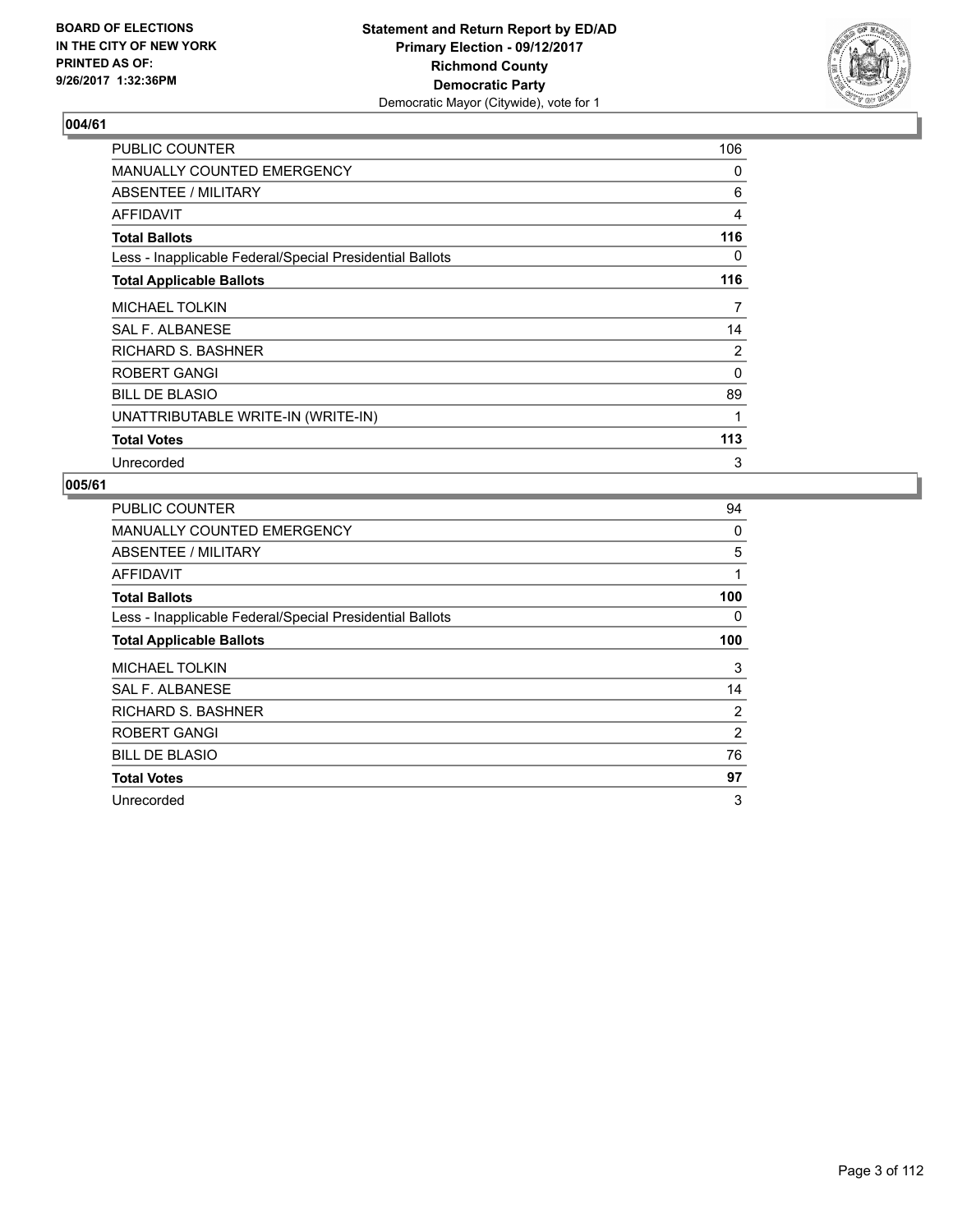

| PUBLIC COUNTER                                           | 45 |
|----------------------------------------------------------|----|
| <b>MANUALLY COUNTED EMERGENCY</b>                        | 0  |
| ABSENTEE / MILITARY                                      | 18 |
| AFFIDAVIT                                                | 0  |
| <b>Total Ballots</b>                                     | 63 |
| Less - Inapplicable Federal/Special Presidential Ballots | 0  |
| <b>Total Applicable Ballots</b>                          | 63 |
| <b>MICHAEL TOLKIN</b>                                    | 6  |
| SAL F. ALBANESE                                          | 14 |
| RICHARD S. BASHNER                                       | 4  |
| ROBERT GANGI                                             | 1  |
| <b>BILL DE BLASIO</b>                                    | 34 |
| <b>BO DIETL (WRITE-IN)</b>                               | 1  |
| RUDOLPH GUILIANI (WRITE-IN)                              | 1  |
| <b>Total Votes</b>                                       | 61 |
| Unrecorded                                               | 2  |

| <b>PUBLIC COUNTER</b>                                    | 153 |
|----------------------------------------------------------|-----|
| MANUALLY COUNTED EMERGENCY                               | 0   |
| ABSENTEE / MILITARY                                      | 4   |
| <b>AFFIDAVIT</b>                                         | 0   |
| <b>Total Ballots</b>                                     | 157 |
| Less - Inapplicable Federal/Special Presidential Ballots | 0   |
| <b>Total Applicable Ballots</b>                          | 157 |
| <b>MICHAEL TOLKIN</b>                                    | 6   |
| <b>SAL F. ALBANESE</b>                                   | 10  |
| <b>RICHARD S. BASHNER</b>                                | 1   |
| ROBERT GANGI                                             | 1   |
| <b>BILL DE BLASIO</b>                                    | 134 |
| <b>Total Votes</b>                                       | 152 |
| Unrecorded                                               | 5   |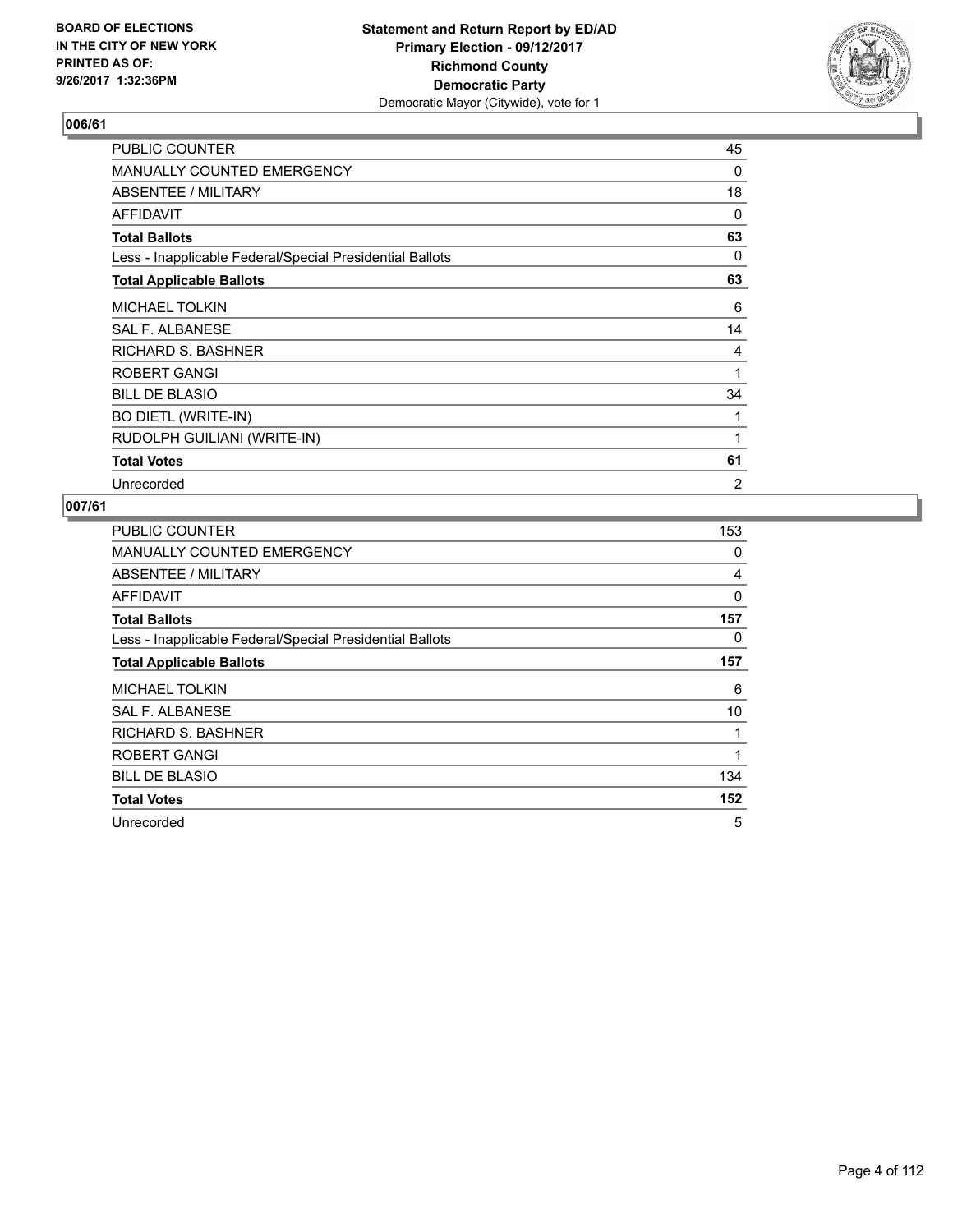

| <b>PUBLIC COUNTER</b>                                    | 83             |
|----------------------------------------------------------|----------------|
| MANUALLY COUNTED EMERGENCY                               | 0              |
| ABSENTEE / MILITARY                                      |                |
| AFFIDAVIT                                                | $\overline{2}$ |
| <b>Total Ballots</b>                                     | 86             |
| Less - Inapplicable Federal/Special Presidential Ballots | 0              |
| <b>Total Applicable Ballots</b>                          | 86             |
| <b>MICHAEL TOLKIN</b>                                    | 3              |
| <b>SAL F. ALBANESE</b>                                   | 7              |
| <b>RICHARD S. BASHNER</b>                                | 0              |
| <b>ROBERT GANGI</b>                                      | 3              |
| <b>BILL DE BLASIO</b>                                    | 67             |
| <b>Total Votes</b>                                       | 80             |
| Unrecorded                                               | 6              |

#### **009/61**

| <b>PUBLIC COUNTER</b>                                    | 168 |
|----------------------------------------------------------|-----|
| MANUALLY COUNTED EMERGENCY                               | 0   |
| ABSENTEE / MILITARY                                      | 9   |
| AFFIDAVIT                                                | 0   |
| <b>Total Ballots</b>                                     | 177 |
| Less - Inapplicable Federal/Special Presidential Ballots | 0   |
| <b>Total Applicable Ballots</b>                          | 177 |
| <b>MICHAEL TOLKIN</b>                                    | 5   |
| <b>SAL F. ALBANESE</b>                                   | 26  |
| <b>RICHARD S. BASHNER</b>                                | 3   |
| <b>ROBERT GANGI</b>                                      | 1   |
| <b>BILL DE BLASIO</b>                                    | 138 |
| <b>Total Votes</b>                                       | 173 |
| Unrecorded                                               | 4   |

| <b>PUBLIC COUNTER</b>                                    | 179 |
|----------------------------------------------------------|-----|
| <b>MANUALLY COUNTED EMERGENCY</b>                        | 0   |
| ABSENTEE / MILITARY                                      | 8   |
| <b>AFFIDAVIT</b>                                         | 0   |
| <b>Total Ballots</b>                                     | 187 |
| Less - Inapplicable Federal/Special Presidential Ballots | 0   |
| <b>Total Applicable Ballots</b>                          | 187 |
| <b>MICHAEL TOLKIN</b>                                    | 3   |
| SAL F. ALBANESE                                          | 17  |
| <b>RICHARD S. BASHNER</b>                                | 2   |
| ROBERT GANGI                                             | 4   |
| <b>BILL DE BLASIO</b>                                    | 155 |
| UNCOUNTED WRITE-IN PER STATUTE (WRITE-IN)                | 1   |
| <b>Total Votes</b>                                       | 182 |
| Unrecorded                                               | 5   |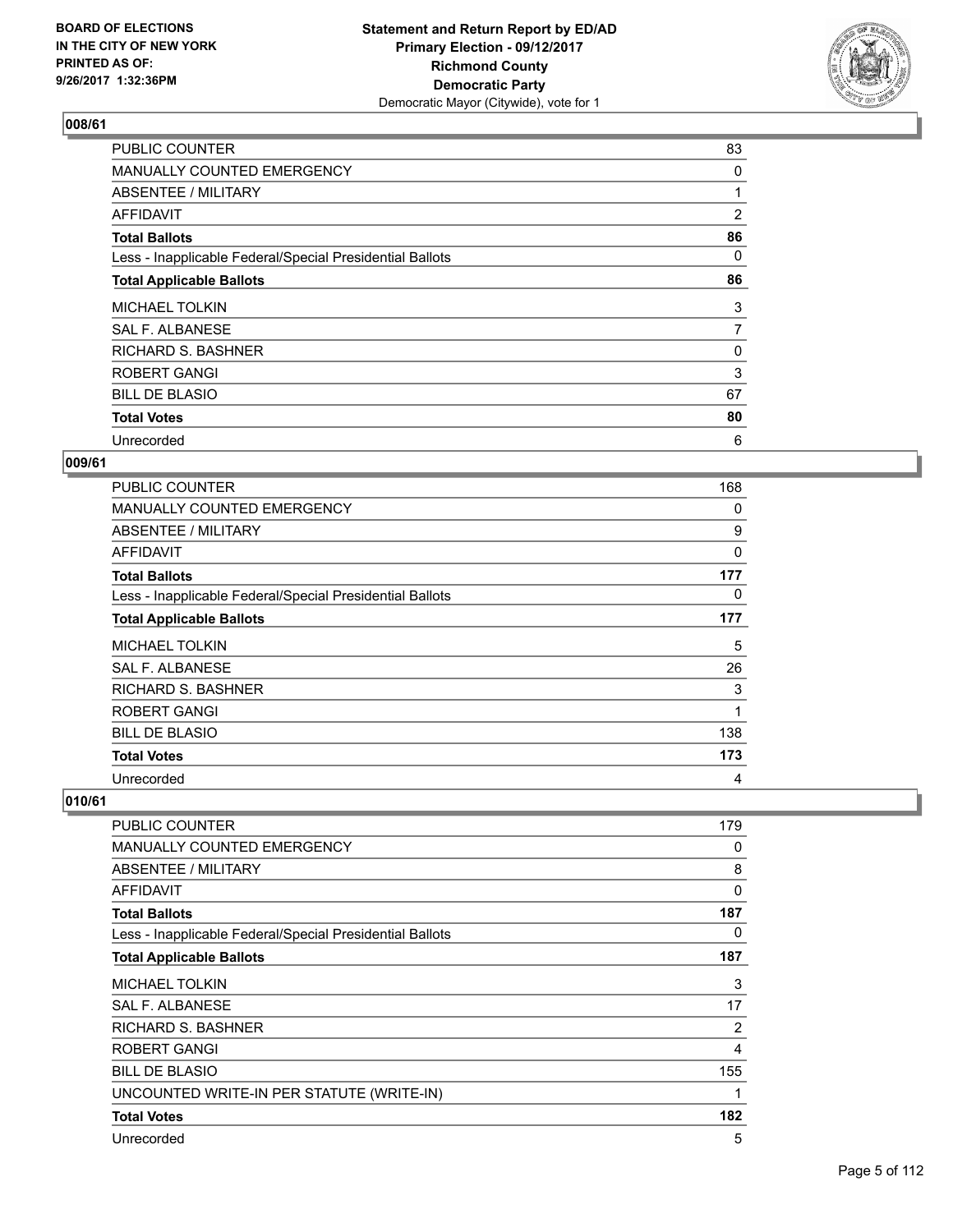

| <b>PUBLIC COUNTER</b>                                    | 136 |
|----------------------------------------------------------|-----|
| <b>MANUALLY COUNTED EMERGENCY</b>                        | 0   |
| ABSENTEE / MILITARY                                      | 17  |
| AFFIDAVIT                                                | 0   |
| <b>Total Ballots</b>                                     | 153 |
| Less - Inapplicable Federal/Special Presidential Ballots | 0   |
| <b>Total Applicable Ballots</b>                          | 153 |
| <b>MICHAEL TOLKIN</b>                                    | 8   |
| SAL F. ALBANESE                                          | 36  |
| <b>RICHARD S. BASHNER</b>                                | 0   |
| <b>ROBERT GANGI</b>                                      | 2   |
| <b>BILL DE BLASIO</b>                                    | 102 |
| <b>Total Votes</b>                                       | 148 |
| Unrecorded                                               | 5   |

| <b>PUBLIC COUNTER</b>                                    | 160 |
|----------------------------------------------------------|-----|
| <b>MANUALLY COUNTED EMERGENCY</b>                        | 0   |
| ABSENTEE / MILITARY                                      | 7   |
| AFFIDAVIT                                                | 0   |
| <b>Total Ballots</b>                                     | 167 |
| Less - Inapplicable Federal/Special Presidential Ballots | 0   |
| <b>Total Applicable Ballots</b>                          | 167 |
| <b>MICHAEL TOLKIN</b>                                    | 4   |
| <b>SAL F. ALBANESE</b>                                   | 53  |
| <b>RICHARD S. BASHNER</b>                                | 3   |
| ROBERT GANGI                                             | 5   |
| <b>BILL DE BLASIO</b>                                    | 96  |
| NICOLE MALLIOTAKIS (WRITE-IN)                            | 1   |
| <b>Total Votes</b>                                       | 162 |
| Unrecorded                                               | 5   |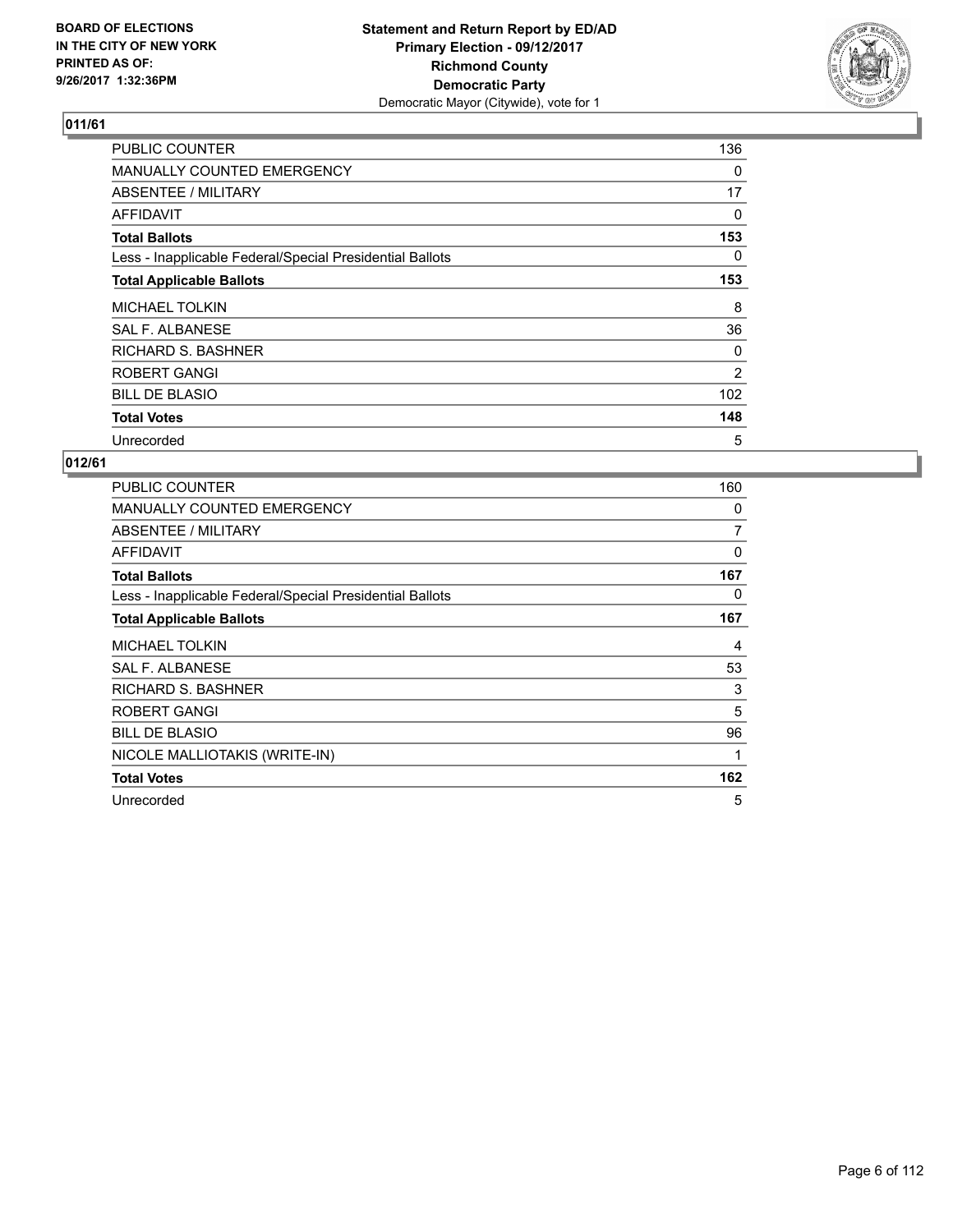

| <b>PUBLIC COUNTER</b>                                    | 114            |
|----------------------------------------------------------|----------------|
| <b>MANUALLY COUNTED EMERGENCY</b>                        | 0              |
| ABSENTEE / MILITARY                                      | 6              |
| <b>AFFIDAVIT</b>                                         | 0              |
| <b>Total Ballots</b>                                     | 120            |
| Less - Inapplicable Federal/Special Presidential Ballots | 0              |
| <b>Total Applicable Ballots</b>                          | 120            |
| <b>MICHAEL TOLKIN</b>                                    | 6              |
| SAL F. ALBANESE                                          | 16             |
| <b>RICHARD S. BASHNER</b>                                | 1              |
| ROBERT GANGI                                             | $\overline{2}$ |
| <b>BILL DE BLASIO</b>                                    | 86             |
| NICOLE MALLIOTAKIS (WRITE-IN)                            | 2              |
| UNATTRIBUTABLE WRITE-IN (WRITE-IN)                       | 2              |
| <b>Total Votes</b>                                       | 115            |
| Unrecorded                                               | 5              |

| <b>PUBLIC COUNTER</b>                                    | 100 |
|----------------------------------------------------------|-----|
| MANUALLY COUNTED EMERGENCY                               | 0   |
| ABSENTEE / MILITARY                                      | 7   |
| AFFIDAVIT                                                | 0   |
| <b>Total Ballots</b>                                     | 107 |
| Less - Inapplicable Federal/Special Presidential Ballots | 0   |
| <b>Total Applicable Ballots</b>                          | 107 |
| <b>MICHAEL TOLKIN</b>                                    | 8   |
| SAL F. ALBANESE                                          | 29  |
| RICHARD S. BASHNER                                       | 3   |
| ROBERT GANGI                                             | 2   |
| <b>BILL DE BLASIO</b>                                    | 64  |
| <b>Total Votes</b>                                       | 106 |
| Unrecorded                                               | 1   |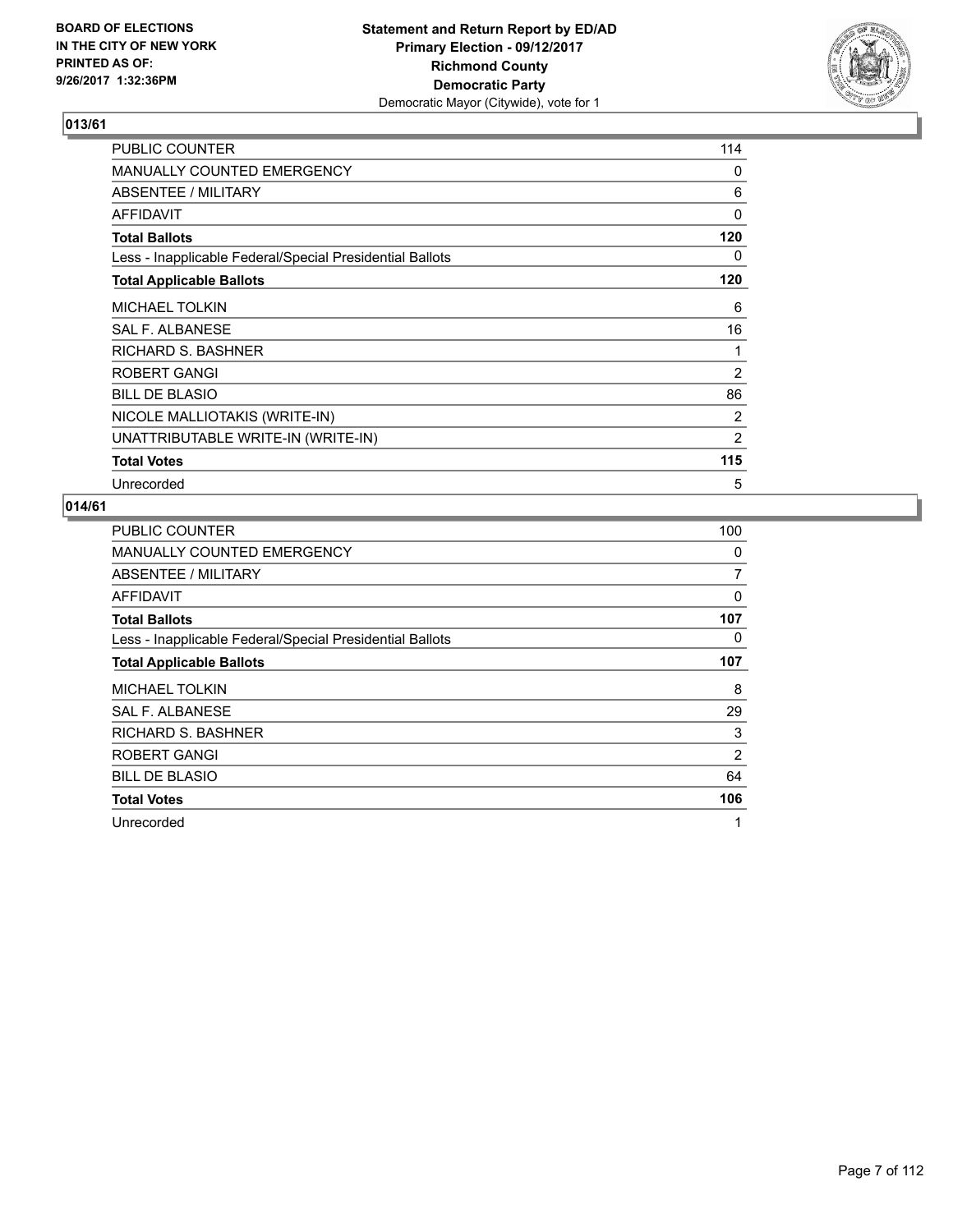

| PUBLIC COUNTER                                           | 83 |
|----------------------------------------------------------|----|
| <b>MANUALLY COUNTED EMERGENCY</b>                        | 0  |
| ABSENTEE / MILITARY                                      | 5  |
| <b>AFFIDAVIT</b>                                         | 0  |
| <b>Total Ballots</b>                                     | 88 |
| Less - Inapplicable Federal/Special Presidential Ballots | 0  |
| <b>Total Applicable Ballots</b>                          | 88 |
| <b>MICHAEL TOLKIN</b>                                    | 5  |
| <b>SAL F. ALBANESE</b>                                   | 28 |
| RICHARD S. BASHNER                                       | 0  |
| ROBERT GANGI                                             | 1  |
| <b>BILL DE BLASIO</b>                                    | 51 |
| NICOLE MALLIOTAKIS (WRITE-IN)                            | 2  |
| <b>Total Votes</b>                                       | 87 |
| Unrecorded                                               | 1  |

| <b>PUBLIC COUNTER</b>                                    | 102            |
|----------------------------------------------------------|----------------|
| <b>MANUALLY COUNTED EMERGENCY</b>                        | 0              |
| ABSENTEE / MILITARY                                      | 5              |
| <b>AFFIDAVIT</b>                                         | 1              |
| <b>Total Ballots</b>                                     | 108            |
| Less - Inapplicable Federal/Special Presidential Ballots | 0              |
| <b>Total Applicable Ballots</b>                          | 108            |
| <b>MICHAEL TOLKIN</b>                                    | 3              |
| <b>SAL F. ALBANESE</b>                                   | 4              |
| RICHARD S. BASHNER                                       | $\overline{2}$ |
| ROBERT GANGI                                             | 2              |
| <b>BILL DE BLASIO</b>                                    | 91             |
| BARACK OBAMA (WRITE-IN)                                  | 1              |
| <b>Total Votes</b>                                       | 103            |
| Unrecorded                                               | 5              |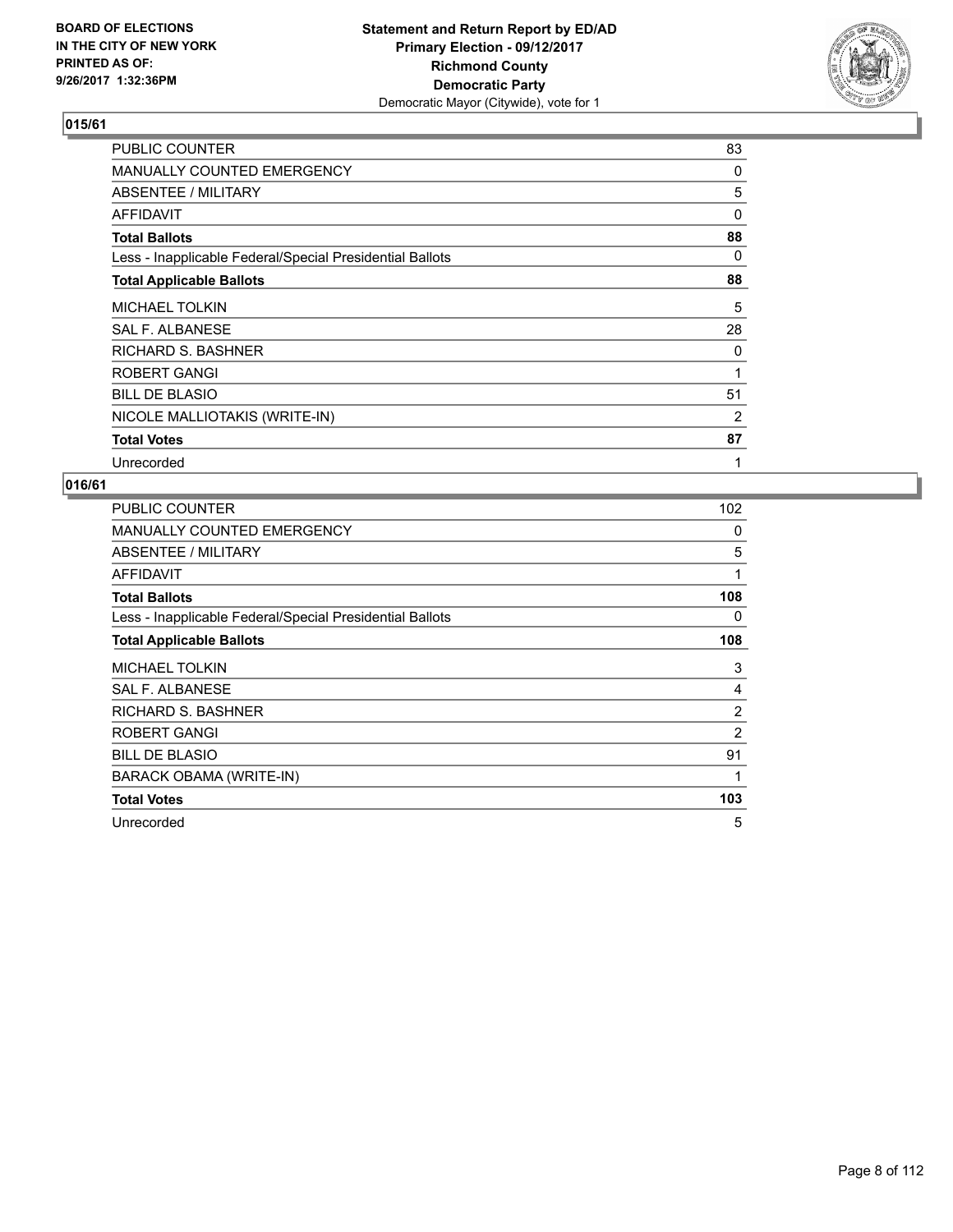

| PUBLIC COUNTER                                           | 96  |
|----------------------------------------------------------|-----|
| <b>MANUALLY COUNTED EMERGENCY</b>                        | 0   |
| ABSENTEE / MILITARY                                      | 4   |
| <b>AFFIDAVIT</b>                                         | 1   |
| <b>Total Ballots</b>                                     | 101 |
| Less - Inapplicable Federal/Special Presidential Ballots | 0   |
| <b>Total Applicable Ballots</b>                          | 101 |
| <b>MICHAEL TOLKIN</b>                                    | 5   |
| <b>SAL F. ALBANESE</b>                                   | 7   |
| RICHARD S. BASHNER                                       | 1   |
| ROBERT GANGI                                             | 0   |
| <b>BILL DE BLASIO</b>                                    | 84  |
| NICOLE MALLIOTAKIS (WRITE-IN)                            | 1   |
| <b>Total Votes</b>                                       | 98  |
| Unrecorded                                               | 3   |

| <b>PUBLIC COUNTER</b>                                    | 76 |
|----------------------------------------------------------|----|
| <b>MANUALLY COUNTED EMERGENCY</b>                        | 0  |
| ABSENTEE / MILITARY                                      | 7  |
| AFFIDAVIT                                                | 0  |
| <b>Total Ballots</b>                                     | 83 |
| Less - Inapplicable Federal/Special Presidential Ballots | 0  |
| <b>Total Applicable Ballots</b>                          | 83 |
| <b>MICHAEL TOLKIN</b>                                    | 5  |
| SAL F. ALBANESE                                          | 20 |
| <b>RICHARD S. BASHNER</b>                                | 0  |
| ROBERT GANGI                                             | 3  |
| <b>BILL DE BLASIO</b>                                    | 54 |
| <b>Total Votes</b>                                       | 82 |
|                                                          |    |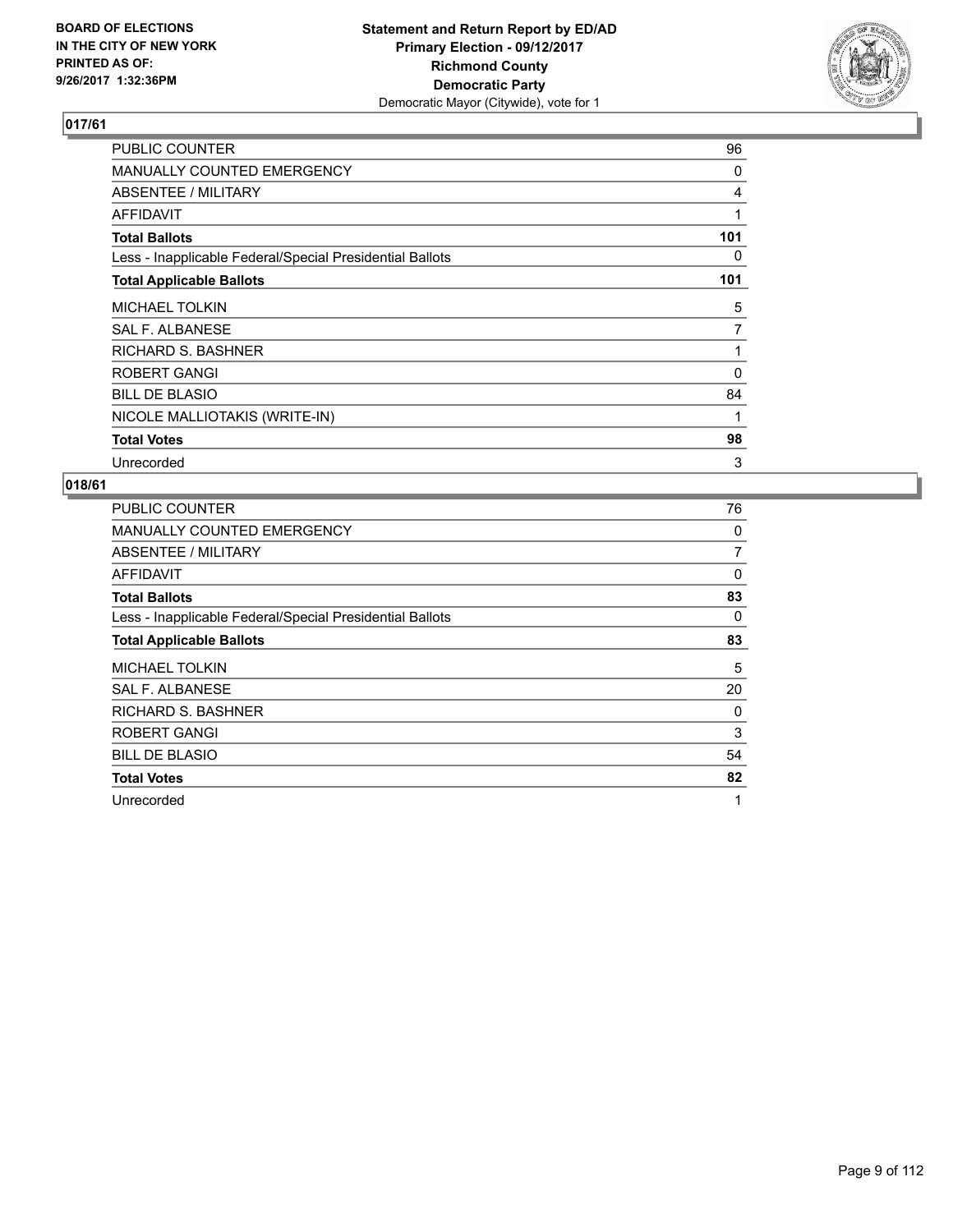

| <b>Total Votes</b>                                       | 85       |
|----------------------------------------------------------|----------|
| ROBERT HOLST (WRITE-IN)                                  | 1        |
| JEREMY BALLOONS (WRITE-IN)                               |          |
| <b>BILL DE BLASIO</b>                                    | 55       |
| ROBERT GANGI                                             |          |
| RICHARD S. BASHNER                                       | 2        |
| SAL F. ALBANESE                                          | 24       |
| <b>MICHAEL TOLKIN</b>                                    |          |
| <b>Total Applicable Ballots</b>                          | 85       |
| Less - Inapplicable Federal/Special Presidential Ballots | 0        |
| <b>Total Ballots</b>                                     | 85       |
| <b>AFFIDAVIT</b>                                         | $\Omega$ |
| ABSENTEE / MILITARY                                      | 6        |
| <b>MANUALLY COUNTED EMERGENCY</b>                        | 0        |
| <b>PUBLIC COUNTER</b>                                    | 79       |

#### **020/61**

| <b>Total Votes</b>                                       | 67       |
|----------------------------------------------------------|----------|
| <b>BILL DE BLASIO</b>                                    | 46       |
| ROBERT GANGI                                             | $\Omega$ |
| <b>RICHARD S. BASHNER</b>                                | 1        |
| <b>SAL F. ALBANESE</b>                                   | 17       |
| <b>MICHAEL TOLKIN</b>                                    | 3        |
| <b>Total Applicable Ballots</b>                          | 67       |
| Less - Inapplicable Federal/Special Presidential Ballots | 0        |
| <b>Total Ballots</b>                                     | 67       |
| <b>AFFIDAVIT</b>                                         | 0        |
| <b>ABSENTEE / MILITARY</b>                               | 5        |
| <b>MANUALLY COUNTED EMERGENCY</b>                        | 0        |
| PUBLIC COUNTER                                           | 62       |

| PUBLIC COUNTER                                           | 115            |
|----------------------------------------------------------|----------------|
| <b>MANUALLY COUNTED EMERGENCY</b>                        | 0              |
| <b>ABSENTEE / MILITARY</b>                               | 3              |
| AFFIDAVIT                                                | $\overline{2}$ |
| <b>Total Ballots</b>                                     | 120            |
| Less - Inapplicable Federal/Special Presidential Ballots | 0              |
| <b>Total Applicable Ballots</b>                          | 120            |
| <b>MICHAEL TOLKIN</b>                                    | 4              |
| <b>SAL F. ALBANESE</b>                                   | 10             |
| RICHARD S. BASHNER                                       | 2              |
| ROBERT GANGI                                             | 3              |
| <b>BILL DE BLASIO</b>                                    | 99             |
| <b>Total Votes</b>                                       | 118            |
| Unrecorded                                               | $\overline{2}$ |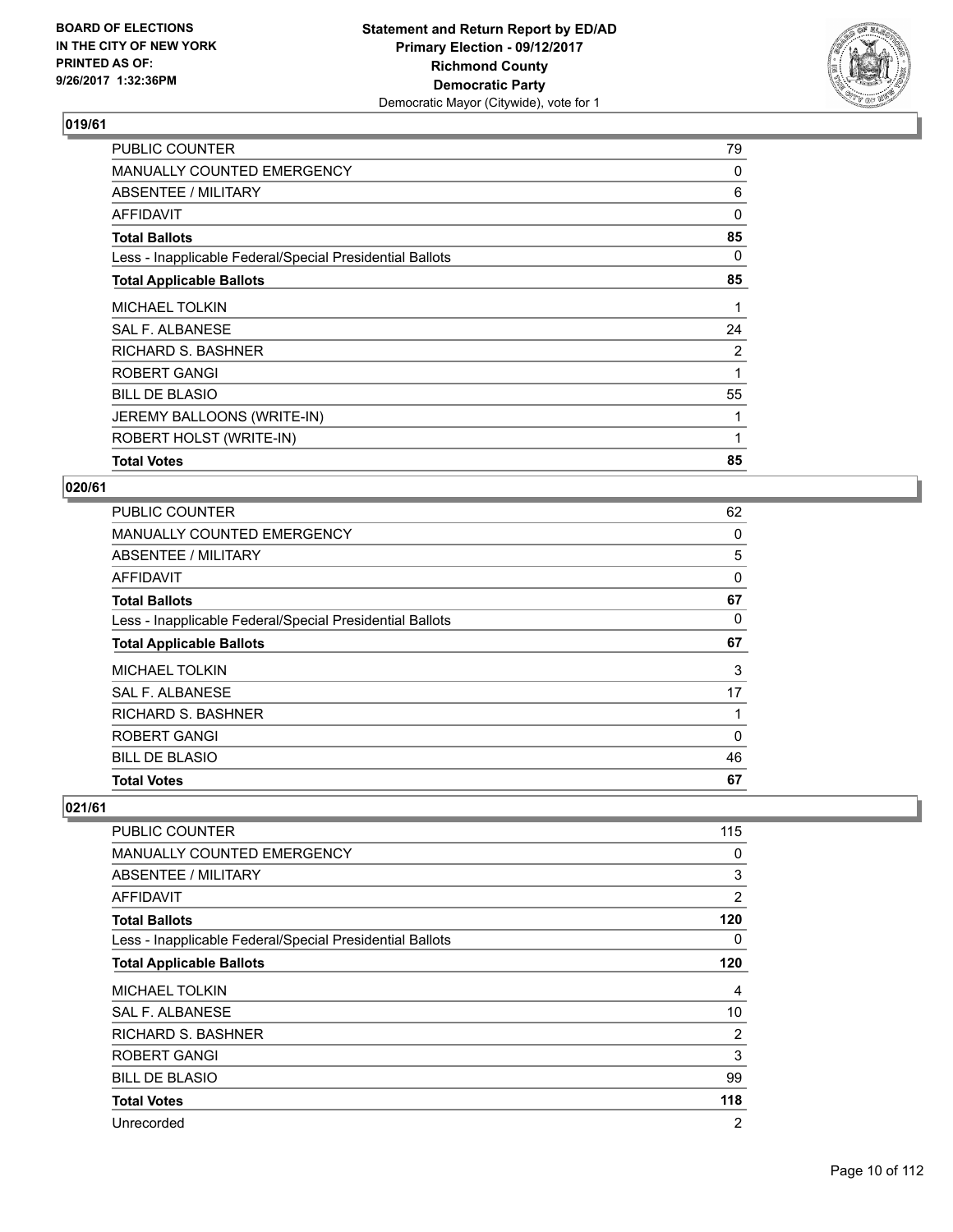

| <b>PUBLIC COUNTER</b>                                    | 120 |
|----------------------------------------------------------|-----|
| MANUALLY COUNTED EMERGENCY                               | 0   |
| ABSENTEE / MILITARY                                      | 5   |
| AFFIDAVIT                                                | 0   |
| <b>Total Ballots</b>                                     | 125 |
| Less - Inapplicable Federal/Special Presidential Ballots | 0   |
| <b>Total Applicable Ballots</b>                          | 125 |
| <b>MICHAEL TOLKIN</b>                                    | 0   |
| SAL F. ALBANESE                                          | 14  |
| <b>RICHARD S. BASHNER</b>                                |     |
| <b>ROBERT GANGI</b>                                      | 2   |
| <b>BILL DE BLASIO</b>                                    | 106 |
| <b>Total Votes</b>                                       | 123 |
| Unrecorded                                               | 2   |

#### **023/61**

| <b>Total Votes</b>                                       | 91 |
|----------------------------------------------------------|----|
| <b>BILL DE BLASIO</b>                                    | 72 |
| <b>ROBERT GANGI</b>                                      | 1  |
| <b>RICHARD S. BASHNER</b>                                | 2  |
| SAL F. ALBANESE                                          | 14 |
| <b>MICHAEL TOLKIN</b>                                    | 2  |
| <b>Total Applicable Ballots</b>                          | 91 |
| Less - Inapplicable Federal/Special Presidential Ballots | 0  |
| <b>Total Ballots</b>                                     | 91 |
| AFFIDAVIT                                                | 0  |
| ABSENTEE / MILITARY                                      | 2  |
| MANUALLY COUNTED EMERGENCY                               | 0  |
| <b>PUBLIC COUNTER</b>                                    | 89 |

| PUBLIC COUNTER                                           | 69 |
|----------------------------------------------------------|----|
| <b>MANUALLY COUNTED EMERGENCY</b>                        | 0  |
| ABSENTEE / MILITARY                                      | 4  |
| <b>AFFIDAVIT</b>                                         | 0  |
| <b>Total Ballots</b>                                     | 73 |
| Less - Inapplicable Federal/Special Presidential Ballots | 0  |
| <b>Total Applicable Ballots</b>                          | 73 |
| <b>MICHAEL TOLKIN</b>                                    | 1  |
| SAL F. ALBANESE                                          | 26 |
| <b>RICHARD S. BASHNER</b>                                | 2  |
| ROBERT GANGI                                             | 1  |
| <b>BILL DE BLASIO</b>                                    | 42 |
| NICOLE MALLIOTAKIS (WRITE-IN)                            | 1  |
| <b>Total Votes</b>                                       | 73 |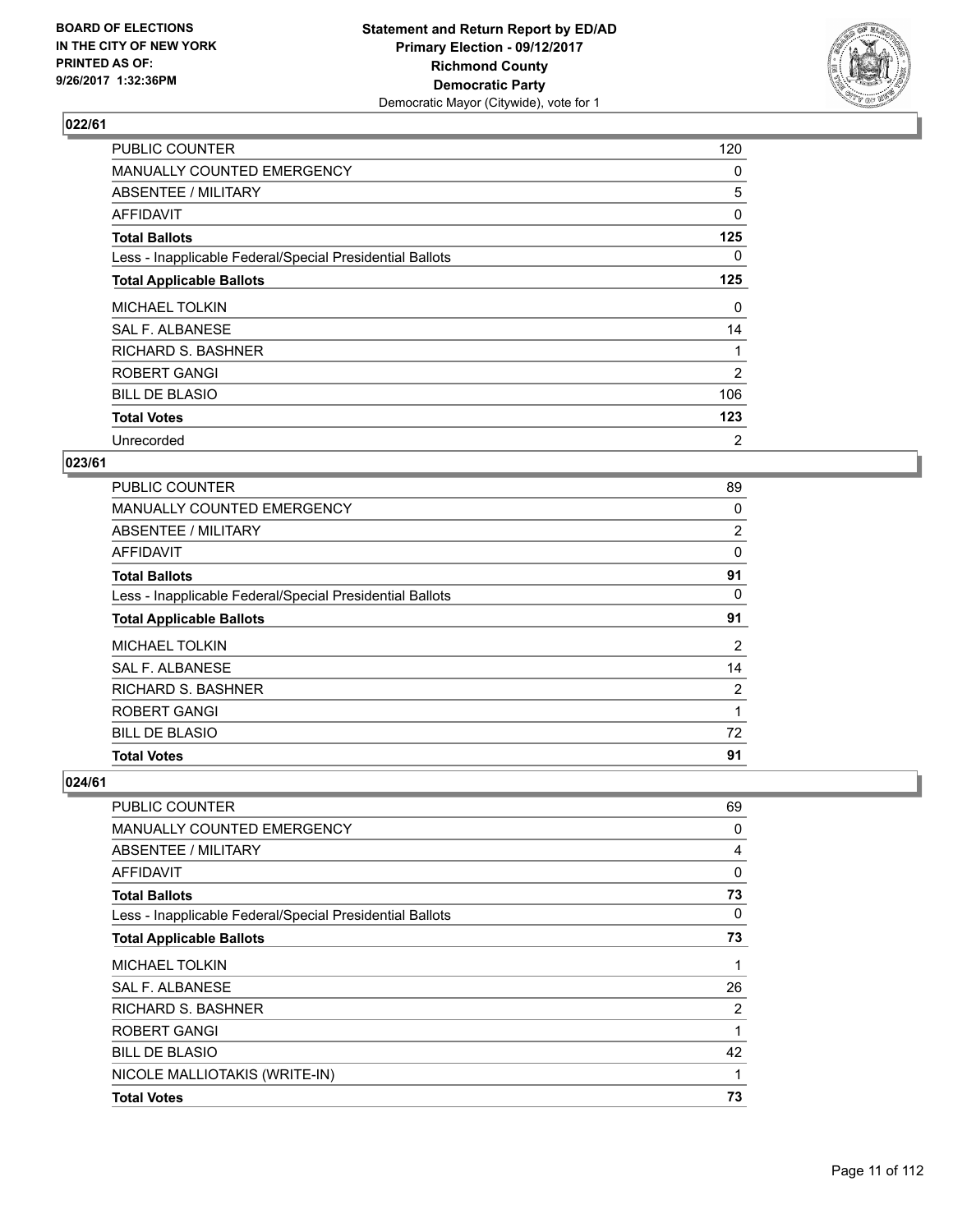

| <b>PUBLIC COUNTER</b>                                    | 92 |
|----------------------------------------------------------|----|
| MANUALLY COUNTED EMERGENCY                               | 0  |
| ABSENTEE / MILITARY                                      | 3  |
| AFFIDAVIT                                                | 0  |
| <b>Total Ballots</b>                                     | 95 |
| Less - Inapplicable Federal/Special Presidential Ballots | 0  |
| <b>Total Applicable Ballots</b>                          | 95 |
| <b>MICHAEL TOLKIN</b>                                    | 2  |
| <b>SAL F. ALBANESE</b>                                   | 20 |
| RICHARD S. BASHNER                                       |    |
| ROBERT GANGI                                             | 2  |
| <b>BILL DE BLASIO</b>                                    | 68 |
| <b>Total Votes</b>                                       | 93 |
| Unrecorded                                               | 2  |

#### **026/61**

| <b>PUBLIC COUNTER</b>                                    | 95             |
|----------------------------------------------------------|----------------|
| <b>MANUALLY COUNTED EMERGENCY</b>                        | 0              |
| ABSENTEE / MILITARY                                      | 5              |
| AFFIDAVIT                                                | 0              |
| <b>Total Ballots</b>                                     | 100            |
| Less - Inapplicable Federal/Special Presidential Ballots | 0              |
| <b>Total Applicable Ballots</b>                          | 100            |
| <b>MICHAEL TOLKIN</b>                                    | 0              |
| <b>SAL F. ALBANESE</b>                                   | 9              |
| <b>RICHARD S. BASHNER</b>                                | $\overline{2}$ |
| <b>ROBERT GANGI</b>                                      | 1              |
| <b>BILL DE BLASIO</b>                                    | 85             |
| DEBORAH L. ROSE (WRITE-IN)                               | 1              |
| <b>Total Votes</b>                                       | 98             |
| Unrecorded                                               | $\overline{2}$ |

| PUBLIC COUNTER                                           | 86             |
|----------------------------------------------------------|----------------|
| <b>MANUALLY COUNTED EMERGENCY</b>                        | 0              |
| ABSENTEE / MILITARY                                      | 6              |
| AFFIDAVIT                                                | 0              |
| <b>Total Ballots</b>                                     | 92             |
| Less - Inapplicable Federal/Special Presidential Ballots | 0              |
| <b>Total Applicable Ballots</b>                          | 92             |
| <b>MICHAEL TOLKIN</b>                                    | 3              |
| SAL F. ALBANESE                                          | 12             |
| <b>RICHARD S. BASHNER</b>                                | 0              |
| <b>ROBERT GANGI</b>                                      | $\overline{2}$ |
| <b>BILL DE BLASIO</b>                                    | 74             |
| <b>Total Votes</b>                                       | 91             |
| Unrecorded                                               | 1              |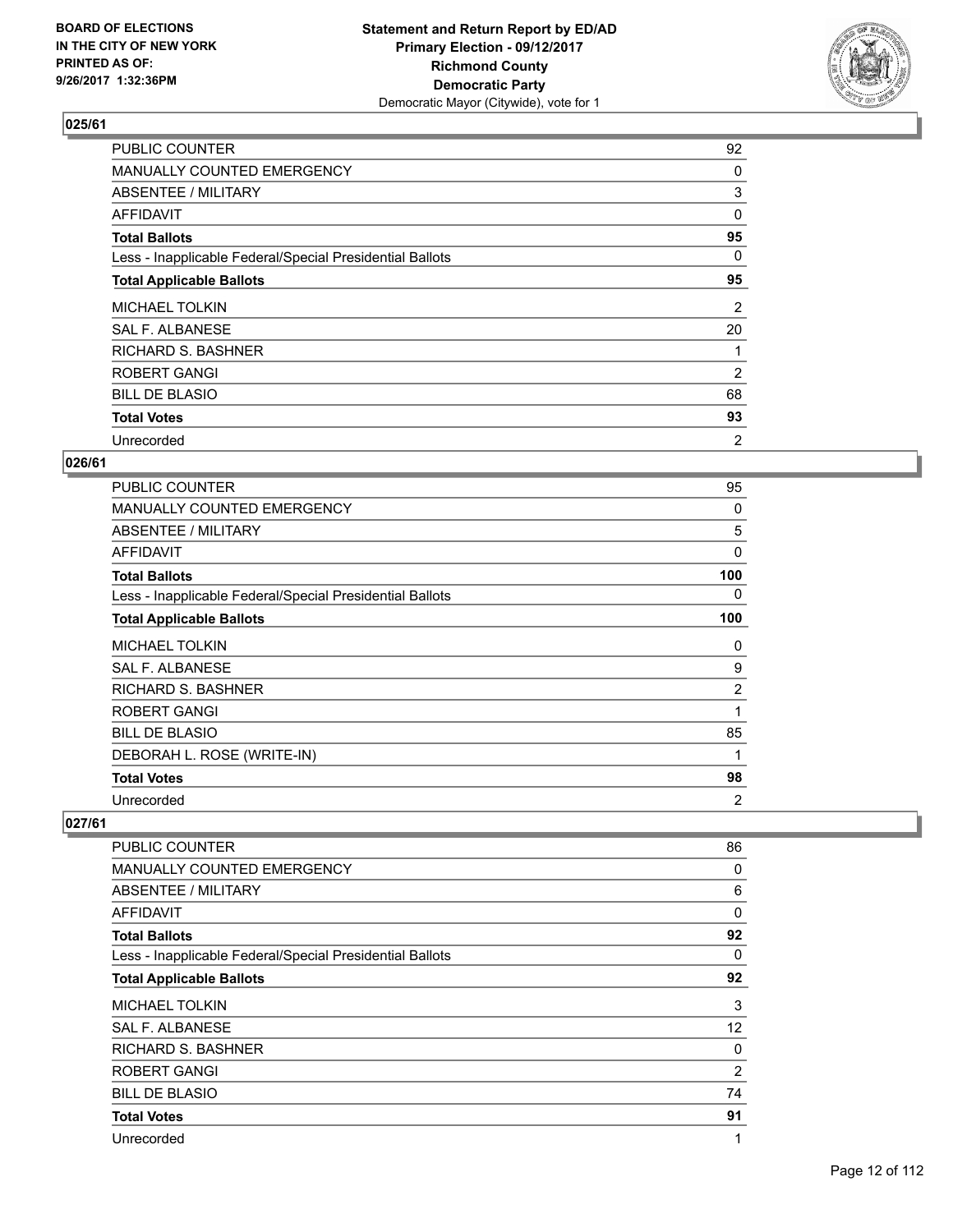

| <b>PUBLIC COUNTER</b>                                    | 53             |
|----------------------------------------------------------|----------------|
| MANUALLY COUNTED EMERGENCY                               | 0              |
| ABSENTEE / MILITARY                                      | $\overline{2}$ |
| <b>AFFIDAVIT</b>                                         | 0              |
| <b>Total Ballots</b>                                     | 55             |
| Less - Inapplicable Federal/Special Presidential Ballots | 0              |
| <b>Total Applicable Ballots</b>                          | 55             |
| <b>MICHAEL TOLKIN</b>                                    | 0              |
| SAL F. ALBANESE                                          | 10             |
| <b>RICHARD S. BASHNER</b>                                |                |
| <b>ROBERT GANGI</b>                                      | 0              |
| <b>BILL DE BLASIO</b>                                    | 44             |
| <b>Total Votes</b>                                       | 55             |

#### **029/61**

| <b>PUBLIC COUNTER</b>                                    | 60       |
|----------------------------------------------------------|----------|
| <b>MANUALLY COUNTED EMERGENCY</b>                        | 0        |
| <b>ABSENTEE / MILITARY</b>                               | 4        |
| AFFIDAVIT                                                | $\Omega$ |
| <b>Total Ballots</b>                                     | 64       |
| Less - Inapplicable Federal/Special Presidential Ballots | 0        |
| <b>Total Applicable Ballots</b>                          | 64       |
| <b>MICHAEL TOLKIN</b>                                    | 0        |
| SAL F. ALBANESE                                          | 16       |
| <b>RICHARD S. BASHNER</b>                                | 0        |
| ROBERT GANGI                                             | 1        |
| <b>BILL DE BLASIO</b>                                    | 46       |
| <b>Total Votes</b>                                       | 63       |
| Unrecorded                                               | 1        |

| PUBLIC COUNTER                                           | 68 |
|----------------------------------------------------------|----|
| <b>MANUALLY COUNTED EMERGENCY</b>                        | 0  |
| ABSENTEE / MILITARY                                      | 1  |
| AFFIDAVIT                                                | 0  |
| <b>Total Ballots</b>                                     | 69 |
| Less - Inapplicable Federal/Special Presidential Ballots | 0  |
| <b>Total Applicable Ballots</b>                          | 69 |
| <b>MICHAEL TOLKIN</b>                                    | 4  |
| <b>SAL F. ALBANESE</b>                                   | 11 |
| RICHARD S. BASHNER                                       | 1  |
| ROBERT GANGI                                             | 1  |
| <b>BILL DE BLASIO</b>                                    | 50 |
| <b>BO DIETL (WRITE-IN)</b>                               | 1  |
| <b>Total Votes</b>                                       | 68 |
| Unrecorded                                               | 1  |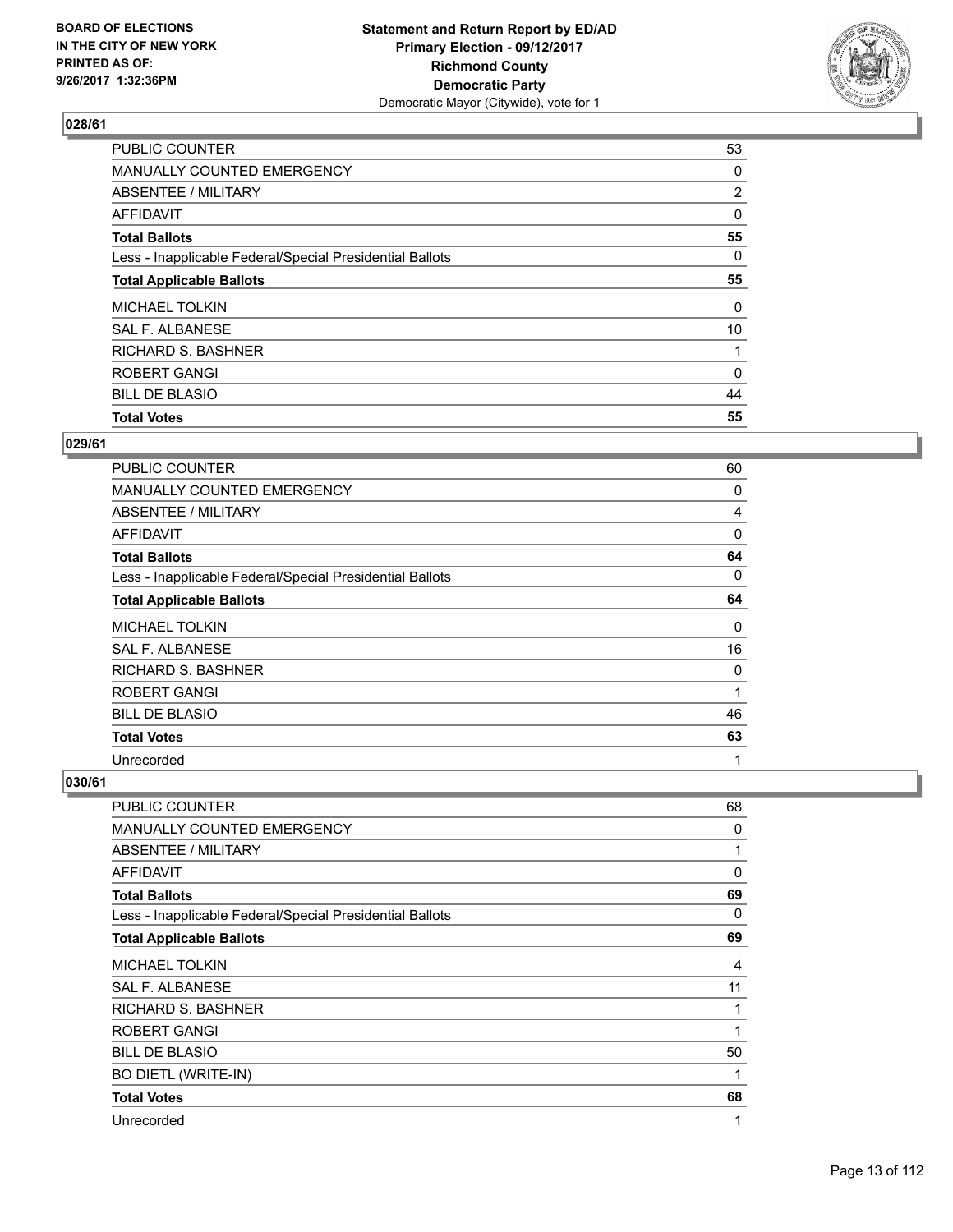

| <b>PUBLIC COUNTER</b>                                    | 113            |
|----------------------------------------------------------|----------------|
| MANUALLY COUNTED EMERGENCY                               | 0              |
| ABSENTEE / MILITARY                                      |                |
| AFFIDAVIT                                                | $\overline{2}$ |
| <b>Total Ballots</b>                                     | 116            |
| Less - Inapplicable Federal/Special Presidential Ballots | 0              |
| <b>Total Applicable Ballots</b>                          | 116            |
| <b>MICHAEL TOLKIN</b>                                    | 2              |
| SAL F. ALBANESE                                          | 15             |
| <b>RICHARD S. BASHNER</b>                                |                |
| <b>ROBERT GANGI</b>                                      | $\Omega$       |
| <b>BILL DE BLASIO</b>                                    | 94             |
| <b>Total Votes</b>                                       | 112            |
| Unrecorded                                               | 4              |

#### **032/61**

| <b>PUBLIC COUNTER</b>                                    | 69 |
|----------------------------------------------------------|----|
| MANUALLY COUNTED EMERGENCY                               | 0  |
| ABSENTEE / MILITARY                                      | 14 |
| <b>AFFIDAVIT</b>                                         |    |
| <b>Total Ballots</b>                                     | 84 |
| Less - Inapplicable Federal/Special Presidential Ballots | 0  |
| <b>Total Applicable Ballots</b>                          | 84 |
| <b>MICHAEL TOLKIN</b>                                    | 4  |
| SAL F. ALBANESE                                          | 11 |
| <b>RICHARD S. BASHNER</b>                                | 0  |
| ROBERT GANGI                                             | 1  |
|                                                          |    |
| <b>BILL DE BLASIO</b>                                    | 67 |
| NICOLE MALLIOTAKIS (WRITE-IN)                            | 1  |

| <b>PUBLIC COUNTER</b>                                    | 80 |
|----------------------------------------------------------|----|
| <b>MANUALLY COUNTED EMERGENCY</b>                        | 0  |
| <b>ABSENTEE / MILITARY</b>                               | 6  |
| AFFIDAVIT                                                | 0  |
| <b>Total Ballots</b>                                     | 86 |
| Less - Inapplicable Federal/Special Presidential Ballots | 0  |
| <b>Total Applicable Ballots</b>                          | 86 |
| <b>MICHAEL TOLKIN</b>                                    | 5  |
| SAL F. ALBANESE                                          | 10 |
| <b>RICHARD S. BASHNER</b>                                | 5  |
| ROBERT GANGI                                             | 0  |
| <b>BILL DE BLASIO</b>                                    | 63 |
| <b>BO DIETL (WRITE-IN)</b>                               | 1  |
| <b>Total Votes</b>                                       | 84 |
| Unrecorded                                               | 2  |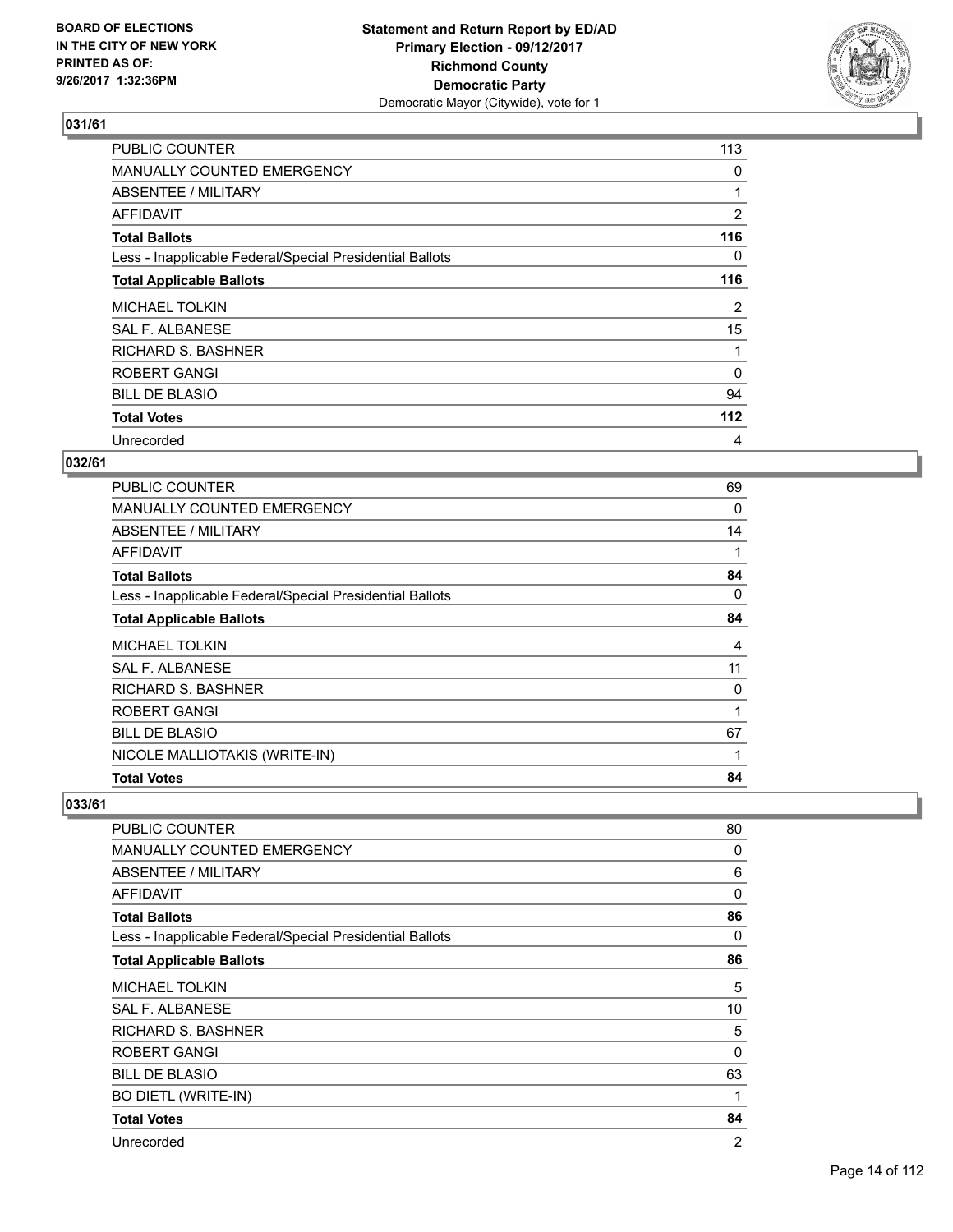

| PUBLIC COUNTER                                           | 23 |
|----------------------------------------------------------|----|
| MANUALLY COUNTED EMERGENCY                               | 0  |
| ABSENTEE / MILITARY                                      | 3  |
| AFFIDAVIT                                                | 0  |
| <b>Total Ballots</b>                                     | 26 |
| Less - Inapplicable Federal/Special Presidential Ballots | 0  |
| <b>Total Applicable Ballots</b>                          | 26 |
| <b>MICHAEL TOLKIN</b>                                    | 3  |
| <b>SAL F. ALBANESE</b>                                   | 16 |
| RICHARD S. BASHNER                                       |    |
| <b>ROBERT GANGI</b>                                      | 0  |
| <b>BILL DE BLASIO</b>                                    | 5  |
| <b>Total Votes</b>                                       | 25 |
| Unrecorded                                               | 1  |

#### **035/61**

| <b>Total Votes</b>                                       | 34 |
|----------------------------------------------------------|----|
| <b>BILL DE BLASIO</b>                                    | 8  |
| <b>ROBERT GANGI</b>                                      | 0  |
| <b>RICHARD S. BASHNER</b>                                |    |
| SAL F. ALBANESE                                          | 24 |
| <b>MICHAEL TOLKIN</b>                                    |    |
| <b>Total Applicable Ballots</b>                          | 34 |
| Less - Inapplicable Federal/Special Presidential Ballots | 0  |
| <b>Total Ballots</b>                                     | 34 |
| AFFIDAVIT                                                | 0  |
| ABSENTEE / MILITARY                                      | 3  |
| MANUALLY COUNTED EMERGENCY                               | 0  |
| <b>PUBLIC COUNTER</b>                                    | 31 |

| <b>PUBLIC COUNTER</b>                                    | 19             |
|----------------------------------------------------------|----------------|
| <b>MANUALLY COUNTED EMERGENCY</b>                        | 0              |
| ABSENTEE / MILITARY                                      | 1              |
| AFFIDAVIT                                                | 0              |
| <b>Total Ballots</b>                                     | 20             |
| Less - Inapplicable Federal/Special Presidential Ballots | 0              |
| <b>Total Applicable Ballots</b>                          | 20             |
| <b>MICHAEL TOLKIN</b>                                    | 1              |
| <b>SAL F. ALBANESE</b>                                   | 8              |
| <b>RICHARD S. BASHNER</b>                                | $\overline{2}$ |
| <b>ROBERT GANGI</b>                                      | 0              |
| <b>BILL DE BLASIO</b>                                    | 7              |
| THOMAS ANNARUMMA (WRITE-IN)                              |                |
| <b>Total Votes</b>                                       | 19             |
| Unrecorded                                               | 1              |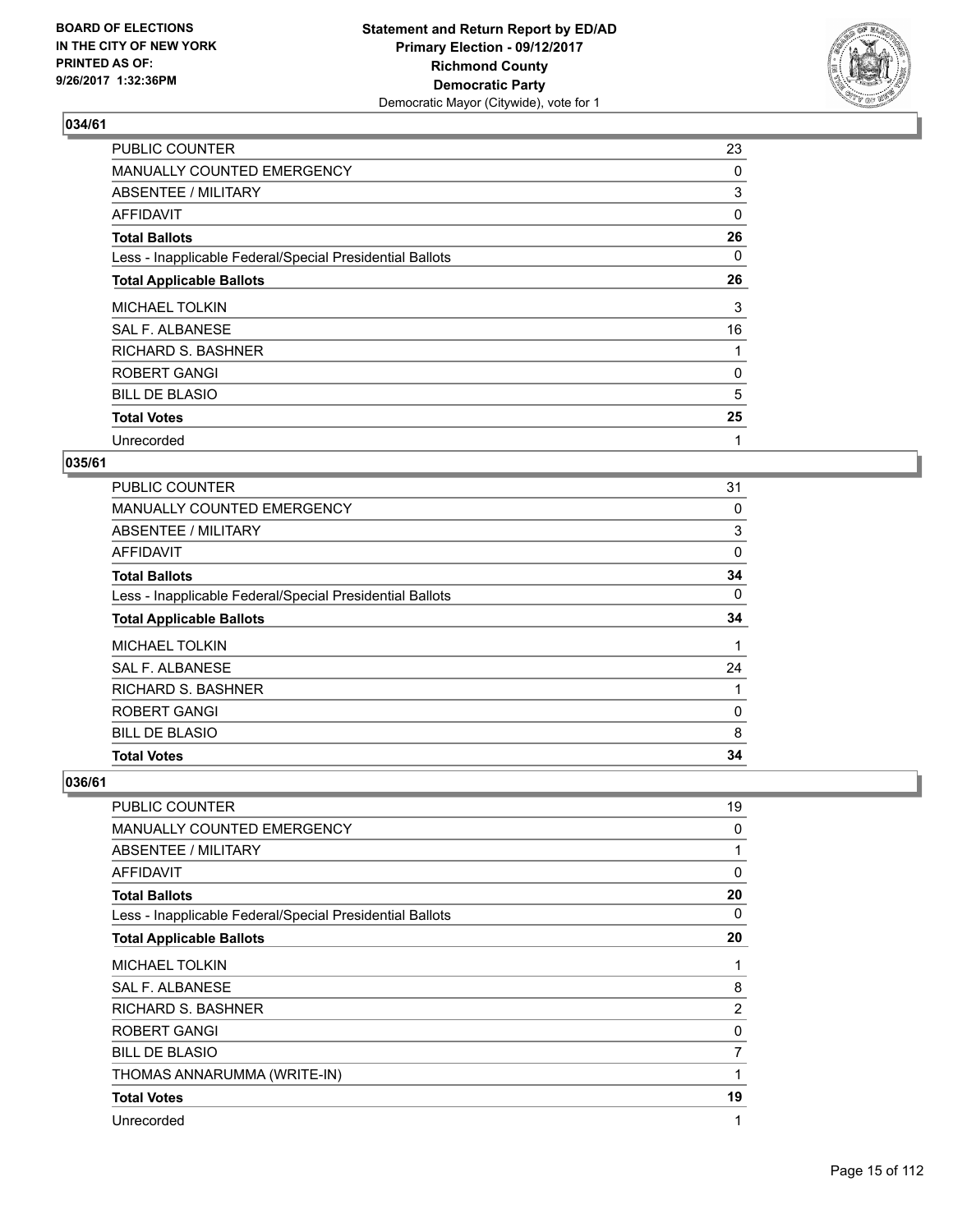

| <b>PUBLIC COUNTER</b>                                    | 92             |
|----------------------------------------------------------|----------------|
| MANUALLY COUNTED EMERGENCY                               | 0              |
| ABSENTEE / MILITARY                                      | 5              |
| AFFIDAVIT                                                | 0              |
| <b>Total Ballots</b>                                     | 97             |
| Less - Inapplicable Federal/Special Presidential Ballots | 0              |
| <b>Total Applicable Ballots</b>                          | 97             |
| <b>MICHAEL TOLKIN</b>                                    | 0              |
| SAL F. ALBANESE                                          | 26             |
| <b>RICHARD S. BASHNER</b>                                | 3              |
| <b>ROBERT GANGI</b>                                      | $\overline{2}$ |
| <b>BILL DE BLASIO</b>                                    | 63             |
| <b>Total Votes</b>                                       | 94             |
| Unrecorded                                               | 3              |

| <b>PUBLIC COUNTER</b>                                    | 99       |
|----------------------------------------------------------|----------|
| MANUALLY COUNTED EMERGENCY                               | 0        |
| <b>ABSENTEE / MILITARY</b>                               | 5        |
| <b>AFFIDAVIT</b>                                         | $\Omega$ |
| <b>Total Ballots</b>                                     | 104      |
| Less - Inapplicable Federal/Special Presidential Ballots | 0        |
| <b>Total Applicable Ballots</b>                          | 104      |
| <b>MICHAEL TOLKIN</b>                                    | 3        |
| <b>SAL F. ALBANESE</b>                                   | 50       |
| RICHARD S. BASHNER                                       | 0        |
| ROBERT GANGI                                             | $\Omega$ |
| <b>BILL DE BLASIO</b>                                    | 49       |
| TERRANCE THORNTON (WRITE-IN)                             | 1        |
| <b>Total Votes</b>                                       | 103      |
| Unrecorded                                               | 1        |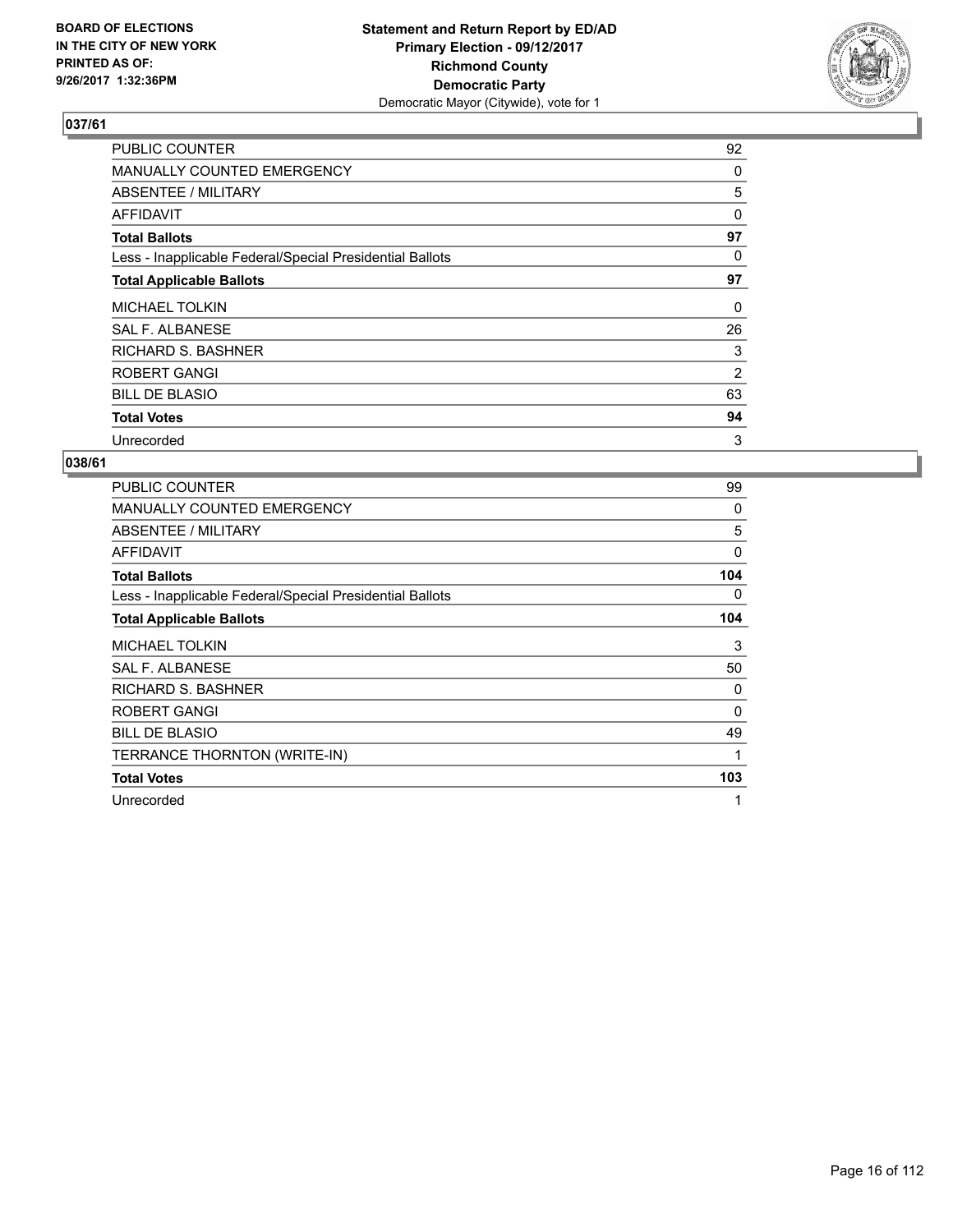

| PUBLIC COUNTER                                           | 96       |
|----------------------------------------------------------|----------|
| <b>MANUALLY COUNTED EMERGENCY</b>                        | 0        |
| ABSENTEE / MILITARY                                      | 3        |
| AFFIDAVIT                                                | $\Omega$ |
| <b>Total Ballots</b>                                     | 99       |
| Less - Inapplicable Federal/Special Presidential Ballots | 0        |
| <b>Total Applicable Ballots</b>                          | 99       |
| <b>MICHAEL TOLKIN</b>                                    | 2        |
| SAL F. ALBANESE                                          | 54       |
| <b>RICHARD S. BASHNER</b>                                |          |
| <b>ROBERT GANGI</b>                                      | 0        |
| <b>BILL DE BLASIO</b>                                    | 37       |
| JAMES ODDO (WRITE-IN)                                    | 2        |
| <b>Total Votes</b>                                       | 96       |
| Unrecorded                                               | 3        |

#### **040/61**

| 105            |
|----------------|
| 0              |
| 2              |
| 0              |
| 107            |
| 0              |
| 107            |
| 2              |
| 52             |
| 1              |
| $\overline{2}$ |
| 49             |
| 1              |
| 107            |
|                |

| <b>PUBLIC COUNTER</b>                                    | 44             |
|----------------------------------------------------------|----------------|
| <b>MANUALLY COUNTED EMERGENCY</b>                        | 0              |
| ABSENTEE / MILITARY                                      | 3              |
| AFFIDAVIT                                                | 0              |
| <b>Total Ballots</b>                                     | 47             |
| Less - Inapplicable Federal/Special Presidential Ballots | 0              |
| <b>Total Applicable Ballots</b>                          | 47             |
| <b>MICHAEL TOLKIN</b>                                    | 2              |
| <b>SAL F. ALBANESE</b>                                   | 31             |
| RICHARD S. BASHNER                                       | 1              |
| <b>ROBERT GANGI</b>                                      | 0              |
| <b>BILL DE BLASIO</b>                                    | 11             |
| <b>Total Votes</b>                                       | 45             |
| Unrecorded                                               | $\overline{2}$ |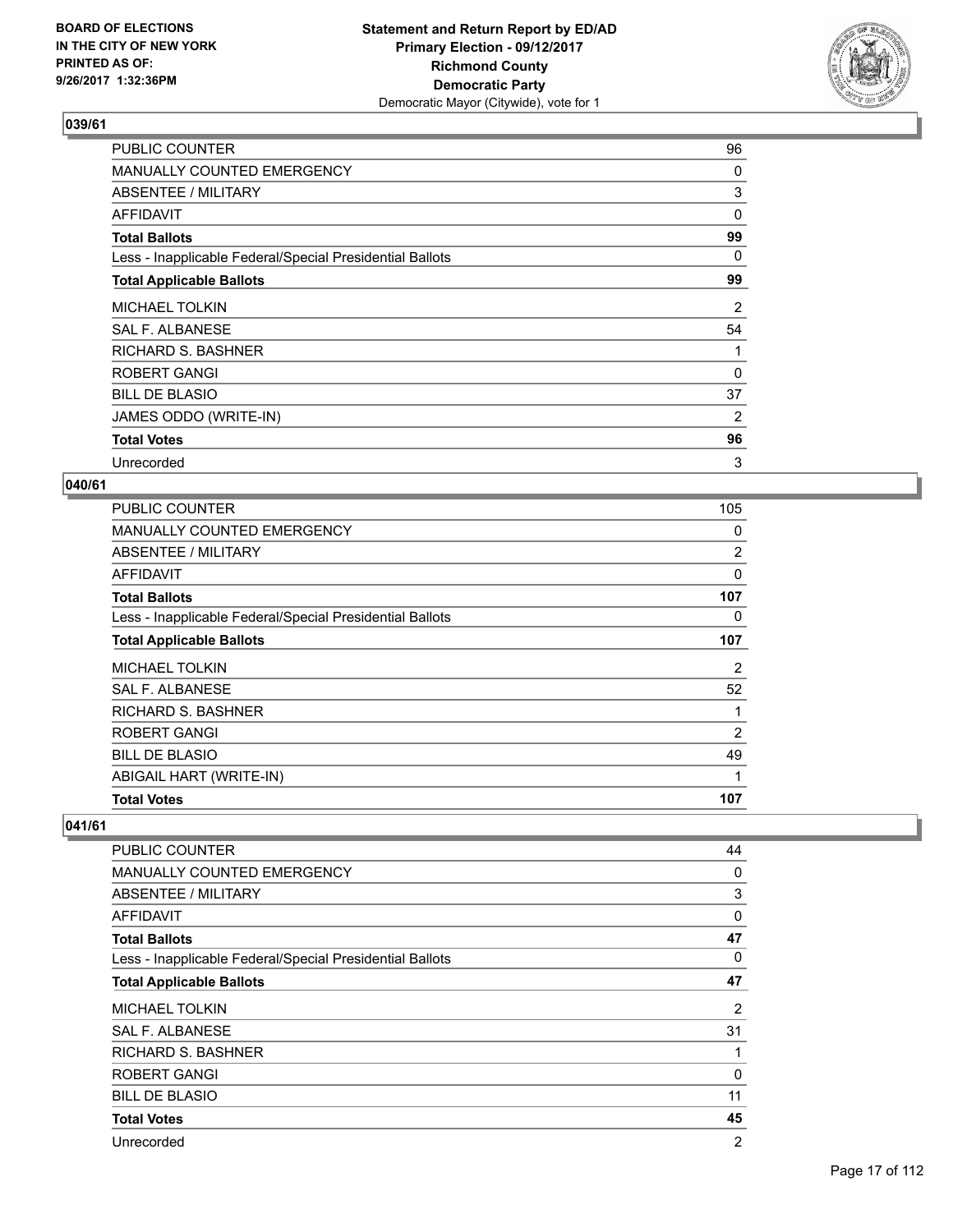

| PUBLIC COUNTER                                           | 116            |
|----------------------------------------------------------|----------------|
| <b>MANUALLY COUNTED EMERGENCY</b>                        | 0              |
| ABSENTEE / MILITARY                                      | $\overline{7}$ |
| AFFIDAVIT                                                | 0              |
| <b>Total Ballots</b>                                     | 123            |
| Less - Inapplicable Federal/Special Presidential Ballots | 0              |
| <b>Total Applicable Ballots</b>                          | 123            |
| <b>MICHAEL TOLKIN</b>                                    | 3              |
| SAL F. ALBANESE                                          | 67             |
| <b>RICHARD S. BASHNER</b>                                | 3              |
| <b>ROBERT GANGI</b>                                      | 3              |
| <b>BILL DE BLASIO</b>                                    | 43             |
| NICOLE MALLIOTAKIS (WRITE-IN)                            | 1              |
| <b>Total Votes</b>                                       | 120            |
| Unrecorded                                               | 3              |

#### **043/61**

| <b>PUBLIC COUNTER</b>                                    | 44 |
|----------------------------------------------------------|----|
| MANUALLY COUNTED EMERGENCY                               | 0  |
| ABSENTEE / MILITARY                                      | 3  |
| <b>AFFIDAVIT</b>                                         | 0  |
| <b>Total Ballots</b>                                     | 47 |
| Less - Inapplicable Federal/Special Presidential Ballots | 0  |
| <b>Total Applicable Ballots</b>                          | 47 |
| <b>MICHAEL TOLKIN</b>                                    | 4  |
| SAL F. ALBANESE                                          | 23 |
| <b>RICHARD S. BASHNER</b>                                | 1  |
| <b>ROBERT GANGI</b>                                      | 2  |
| <b>BILL DE BLASIO</b>                                    | 17 |
| <b>Total Votes</b>                                       | 47 |

| <b>PUBLIC COUNTER</b>                                    | 48 |
|----------------------------------------------------------|----|
| <b>MANUALLY COUNTED EMERGENCY</b>                        | 0  |
| <b>ABSENTEE / MILITARY</b>                               | 11 |
| AFFIDAVIT                                                | 0  |
| <b>Total Ballots</b>                                     | 59 |
| Less - Inapplicable Federal/Special Presidential Ballots | 0  |
| <b>Total Applicable Ballots</b>                          | 59 |
| <b>MICHAEL TOLKIN</b>                                    | 1  |
| SAL F. ALBANESE                                          | 34 |
| <b>RICHARD S. BASHNER</b>                                | 3  |
| ROBERT GANGI                                             | 0  |
| <b>BILL DE BLASIO</b>                                    | 18 |
| NICOLE MALLIOTAKIS (WRITE-IN)                            | 2  |
| <b>Total Votes</b>                                       | 58 |
| Unrecorded                                               | 1  |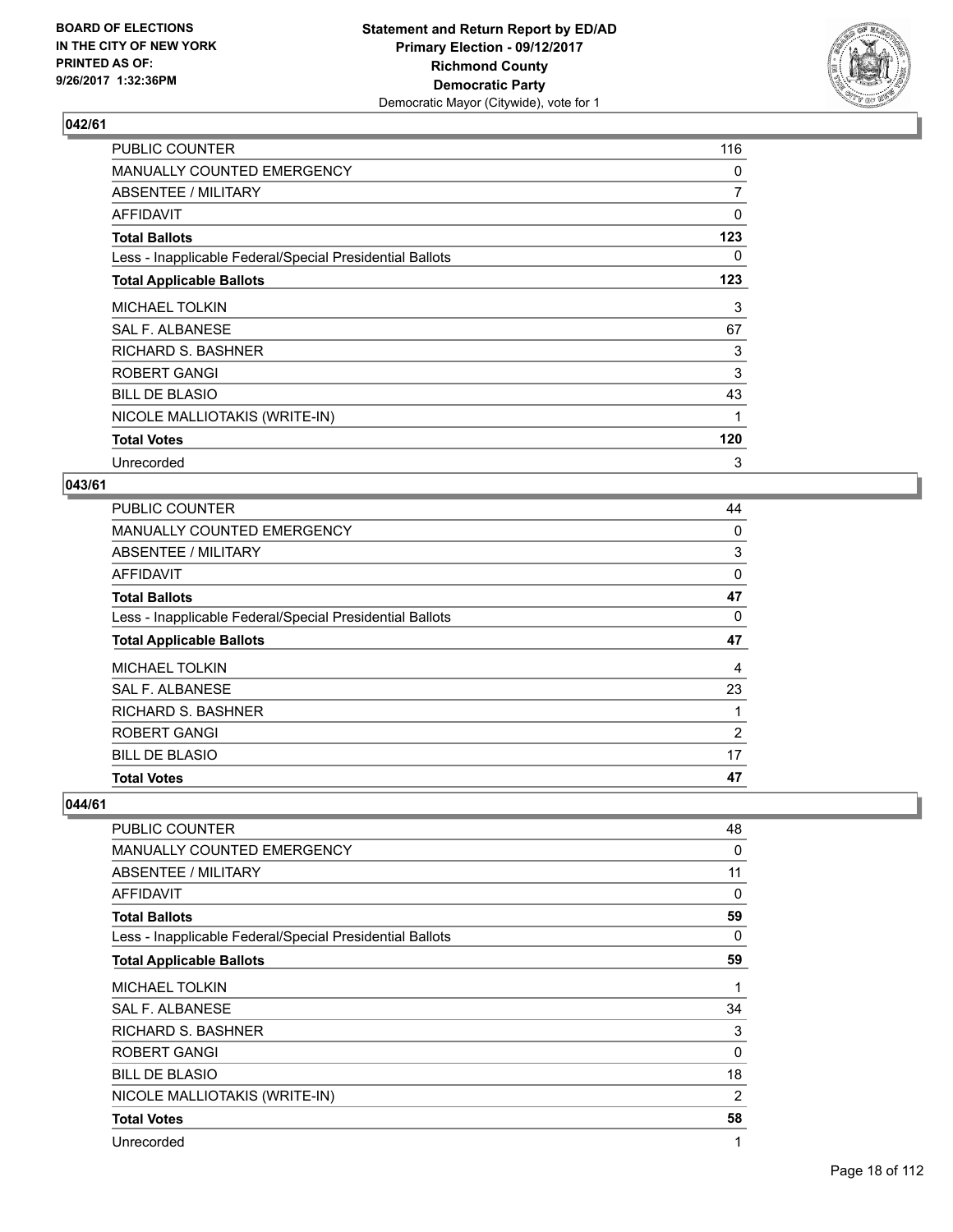

| <b>PUBLIC COUNTER</b>                                    | 52 |
|----------------------------------------------------------|----|
| MANUALLY COUNTED EMERGENCY                               | 0  |
| ABSENTEE / MILITARY                                      | 0  |
| AFFIDAVIT                                                | 0  |
| <b>Total Ballots</b>                                     | 52 |
| Less - Inapplicable Federal/Special Presidential Ballots | 0  |
| <b>Total Applicable Ballots</b>                          | 52 |
| <b>MICHAEL TOLKIN</b>                                    |    |
| SAL F. ALBANESE                                          | 23 |
| RICHARD S. BASHNER                                       | 0  |
| <b>ROBERT GANGI</b>                                      | 3  |
| <b>BILL DE BLASIO</b>                                    | 25 |
| <b>Total Votes</b>                                       | 52 |

#### **046/61**

| PUBLIC COUNTER                                           | 62 |
|----------------------------------------------------------|----|
| <b>MANUALLY COUNTED EMERGENCY</b>                        | 0  |
| ABSENTEE / MILITARY                                      | 3  |
| <b>AFFIDAVIT</b>                                         | 0  |
| <b>Total Ballots</b>                                     | 65 |
| Less - Inapplicable Federal/Special Presidential Ballots | 0  |
| <b>Total Applicable Ballots</b>                          | 65 |
| <b>MICHAEL TOLKIN</b>                                    | 3  |
| <b>SAL F. ALBANESE</b>                                   | 32 |
| RICHARD S. BASHNER                                       | 5  |
| ROBERT GANGI                                             | 1  |
| <b>BILL DE BLASIO</b>                                    | 19 |
| NICOLE MALLIOTAKIS (WRITE-IN)                            | 4  |
| <b>Total Votes</b>                                       | 64 |
| Unrecorded                                               | 1  |

| <b>PUBLIC COUNTER</b>                                    | 31 |
|----------------------------------------------------------|----|
| MANUALLY COUNTED EMERGENCY                               | 0  |
| ABSENTEE / MILITARY                                      | 1  |
| AFFIDAVIT                                                | 3  |
| <b>Total Ballots</b>                                     | 35 |
| Less - Inapplicable Federal/Special Presidential Ballots | 0  |
| <b>Total Applicable Ballots</b>                          | 35 |
| <b>MICHAEL TOLKIN</b>                                    | 5  |
| <b>SAL F. ALBANESE</b>                                   | 11 |
| RICHARD S. BASHNER                                       | 2  |
| <b>ROBERT GANGI</b>                                      | 0  |
| <b>BILL DE BLASIO</b>                                    | 16 |
| NICOLE MALLIOTAKIS (WRITE-IN)                            | 1  |
| <b>Total Votes</b>                                       | 35 |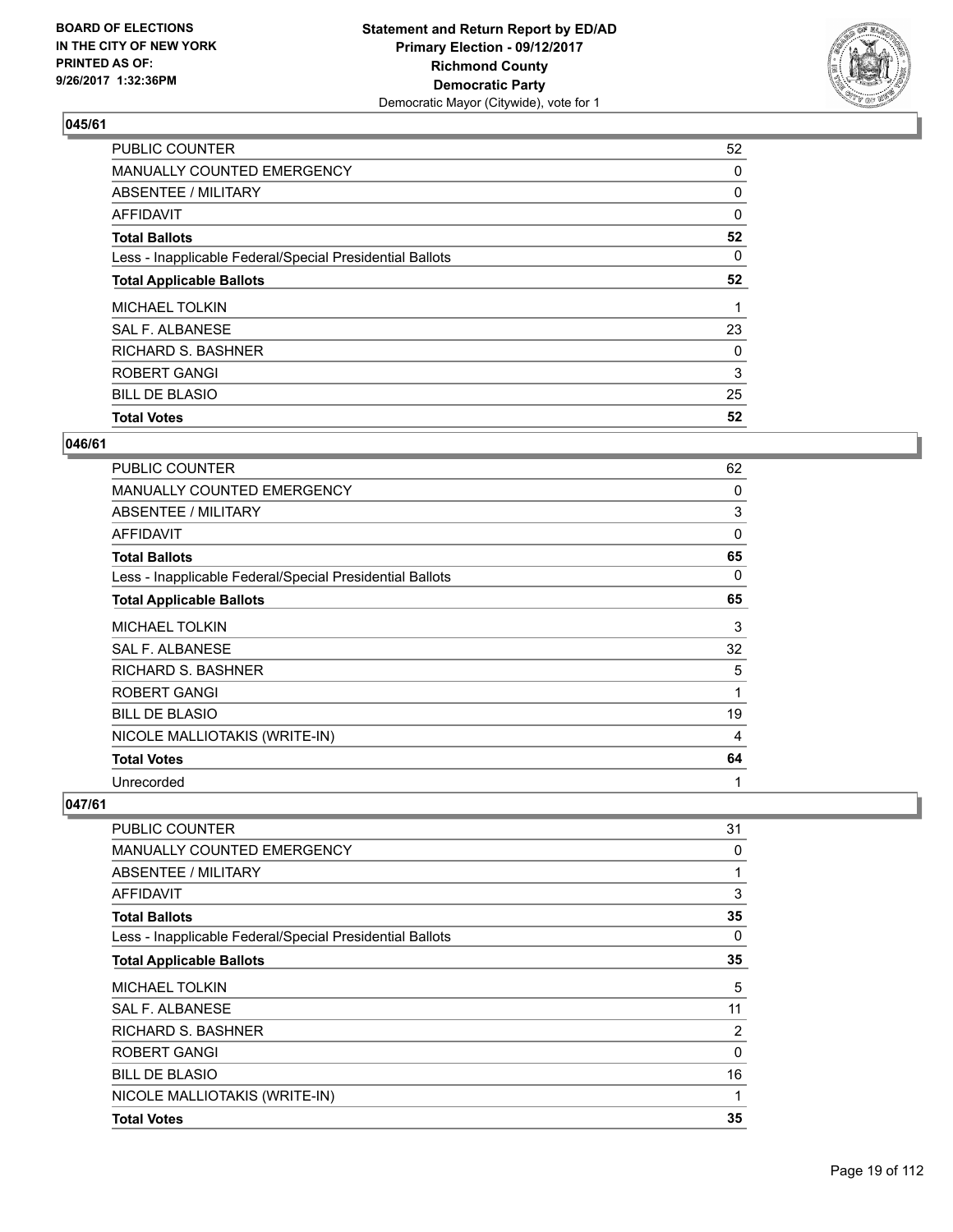

| <b>PUBLIC COUNTER</b>                                    | 37             |
|----------------------------------------------------------|----------------|
| MANUALLY COUNTED EMERGENCY                               | 0              |
| ABSENTEE / MILITARY                                      | $\overline{2}$ |
| AFFIDAVIT                                                | 0              |
| <b>Total Ballots</b>                                     | 39             |
| Less - Inapplicable Federal/Special Presidential Ballots | 0              |
| <b>Total Applicable Ballots</b>                          | 39             |
| <b>MICHAEL TOLKIN</b>                                    | 3              |
| SAL F. ALBANESE                                          | 27             |
| <b>RICHARD S. BASHNER</b>                                | 0              |
| <b>ROBERT GANGI</b>                                      | 0              |
| <b>BILL DE BLASIO</b>                                    | 9              |
| <b>Total Votes</b>                                       | 39             |

#### **049/61**

| PUBLIC COUNTER                                           | 80       |
|----------------------------------------------------------|----------|
| <b>MANUALLY COUNTED EMERGENCY</b>                        | 0        |
| ABSENTEE / MILITARY                                      | 1        |
| <b>AFFIDAVIT</b>                                         | 1        |
| <b>Total Ballots</b>                                     | 82       |
| Less - Inapplicable Federal/Special Presidential Ballots | 0        |
| <b>Total Applicable Ballots</b>                          | 82       |
| <b>MICHAEL TOLKIN</b>                                    | 5        |
| SAL F. ALBANESE                                          | 15       |
| <b>RICHARD S. BASHNER</b>                                | 2        |
| ROBERT GANGI                                             | $\Omega$ |
| <b>BILL DE BLASIO</b>                                    | 54       |
| UNATTRIBUTABLE WRITE-IN (WRITE-IN)                       | 1        |
| <b>Total Votes</b>                                       | 77       |
| Unrecorded                                               | 5        |

| <b>PUBLIC COUNTER</b>                                    | 85             |
|----------------------------------------------------------|----------------|
| <b>MANUALLY COUNTED EMERGENCY</b>                        | 0              |
| ABSENTEE / MILITARY                                      | 1              |
| <b>AFFIDAVIT</b>                                         | 0              |
| <b>Total Ballots</b>                                     | 86             |
| Less - Inapplicable Federal/Special Presidential Ballots | 0              |
| <b>Total Applicable Ballots</b>                          | 86             |
| MICHAEL TOLKIN                                           | 3              |
| <b>SAL F. ALBANESE</b>                                   | 16             |
| <b>RICHARD S. BASHNER</b>                                | 3              |
| <b>ROBERT GANGI</b>                                      | $\overline{2}$ |
| <b>BILL DE BLASIO</b>                                    | 57             |
| <b>Total Votes</b>                                       | 81             |
| Unrecorded                                               | 5              |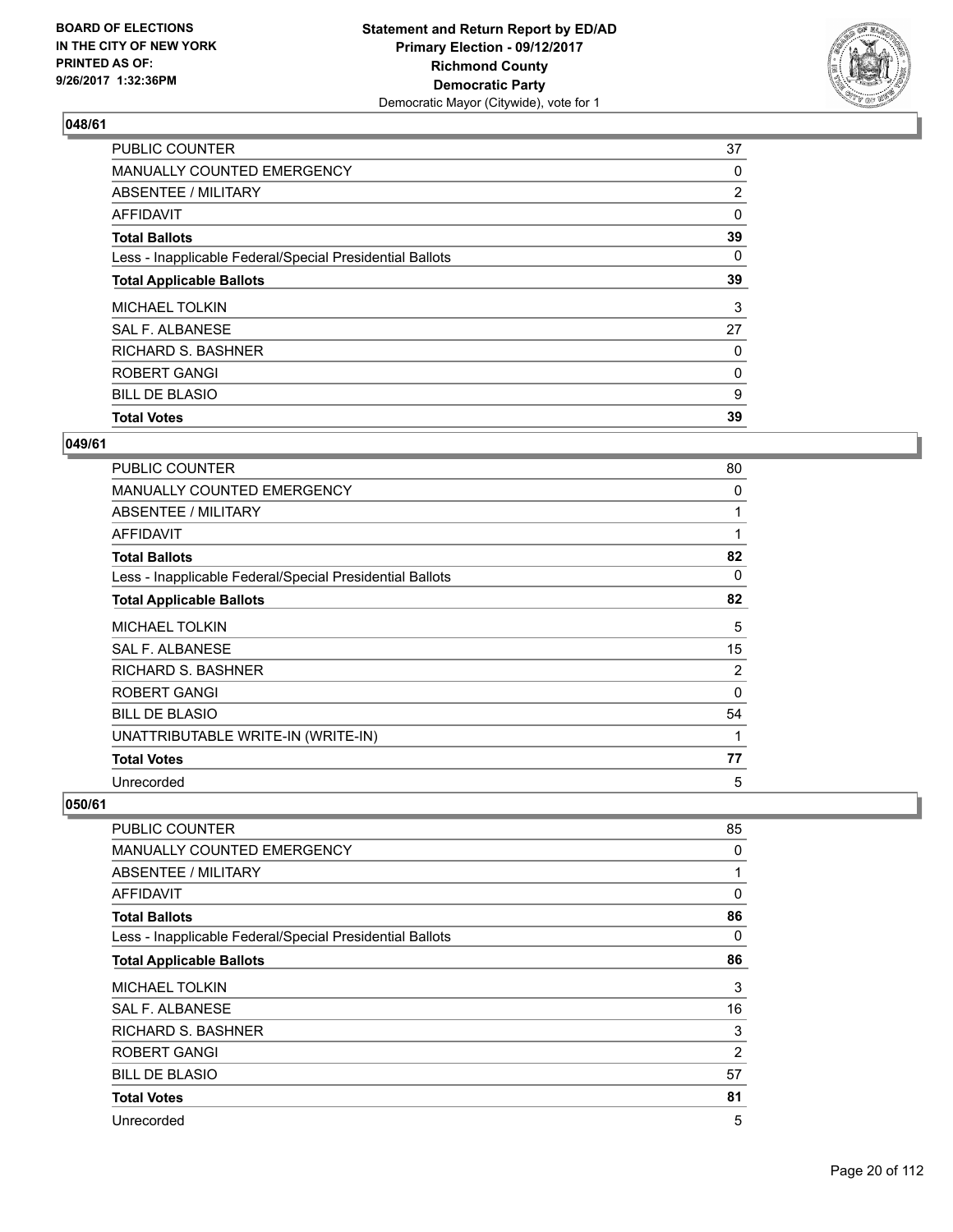

| <b>PUBLIC COUNTER</b>                                    | 105 |
|----------------------------------------------------------|-----|
| MANUALLY COUNTED EMERGENCY                               | 0   |
| ABSENTEE / MILITARY                                      | 12  |
| AFFIDAVIT                                                | 0   |
| <b>Total Ballots</b>                                     | 117 |
| Less - Inapplicable Federal/Special Presidential Ballots | 0   |
| <b>Total Applicable Ballots</b>                          | 117 |
| <b>MICHAEL TOLKIN</b>                                    | 2   |
| SAL F. ALBANESE                                          | 16  |
| <b>RICHARD S. BASHNER</b>                                | 4   |
| <b>ROBERT GANGI</b>                                      | 1   |
| <b>BILL DE BLASIO</b>                                    | 86  |
| <b>Total Votes</b>                                       | 109 |
| Unrecorded                                               | 8   |

#### **052/61**

| <b>PUBLIC COUNTER</b>                                    | 57 |
|----------------------------------------------------------|----|
| MANUALLY COUNTED EMERGENCY                               | 0  |
| ABSENTEE / MILITARY                                      | 2  |
| AFFIDAVIT                                                | 0  |
| <b>Total Ballots</b>                                     | 59 |
| Less - Inapplicable Federal/Special Presidential Ballots | 0  |
| <b>Total Applicable Ballots</b>                          | 59 |
| <b>MICHAEL TOLKIN</b>                                    | 1  |
| SAL F. ALBANESE                                          | 12 |
| RICHARD S. BASHNER                                       | 0  |
| <b>ROBERT GANGI</b>                                      | 1  |
| <b>BILL DE BLASIO</b>                                    | 42 |
| <b>Total Votes</b>                                       | 56 |
| Unrecorded                                               | 3  |

| <b>PUBLIC COUNTER</b>                                    | 138 |
|----------------------------------------------------------|-----|
| MANUALLY COUNTED EMERGENCY                               | 0   |
| ABSENTEE / MILITARY                                      | 5   |
| <b>AFFIDAVIT</b>                                         | 0   |
| <b>Total Ballots</b>                                     | 143 |
| Less - Inapplicable Federal/Special Presidential Ballots | 0   |
| <b>Total Applicable Ballots</b>                          | 143 |
| <b>MICHAEL TOLKIN</b>                                    | 11  |
| SAL F. ALBANESE                                          | 9   |
| RICHARD S. BASHNER                                       | 2   |
| ROBERT GANGI                                             | 1   |
| <b>BILL DE BLASIO</b>                                    | 116 |
| <b>Total Votes</b>                                       | 139 |
| Unrecorded                                               | 4   |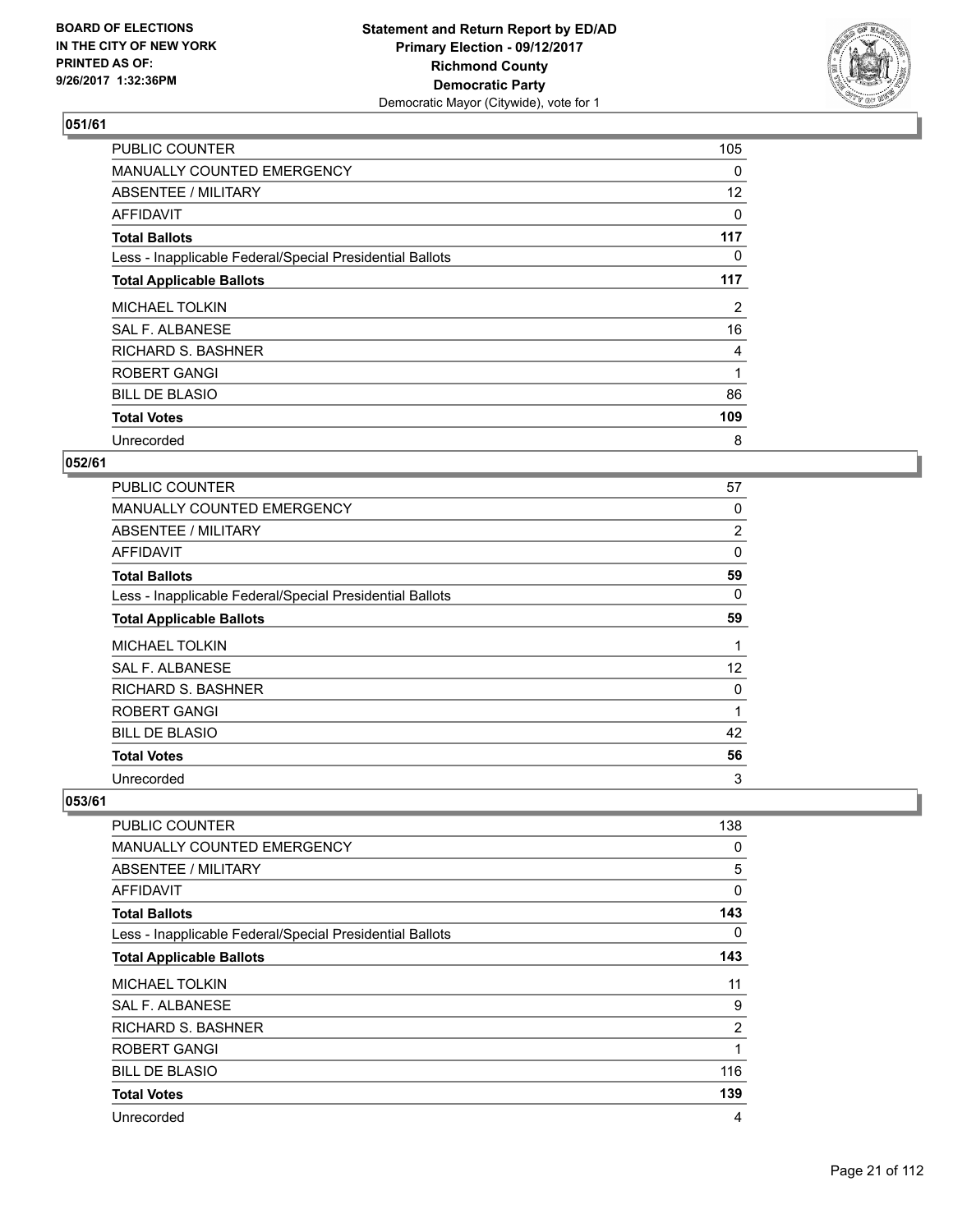

| <b>PUBLIC COUNTER</b>                                    | 79  |
|----------------------------------------------------------|-----|
| MANUALLY COUNTED EMERGENCY                               | 0   |
| ABSENTEE / MILITARY                                      | 52  |
| AFFIDAVIT                                                | 0   |
| <b>Total Ballots</b>                                     | 131 |
| Less - Inapplicable Federal/Special Presidential Ballots | 0   |
| <b>Total Applicable Ballots</b>                          | 131 |
| <b>MICHAEL TOLKIN</b>                                    | 9   |
| SAL F. ALBANESE                                          | 21  |
| RICHARD S. BASHNER                                       |     |
| <b>ROBERT GANGI</b>                                      | 2   |
| <b>BILL DE BLASIO</b>                                    | 94  |
| <b>Total Votes</b>                                       | 127 |
| Unrecorded                                               | 4   |

#### **055/61**

| <b>PUBLIC COUNTER</b>                                    | 120 |
|----------------------------------------------------------|-----|
| MANUALLY COUNTED EMERGENCY                               | 0   |
| ABSENTEE / MILITARY                                      | 13  |
| AFFIDAVIT                                                | 2   |
| <b>Total Ballots</b>                                     | 135 |
| Less - Inapplicable Federal/Special Presidential Ballots | 0   |
| <b>Total Applicable Ballots</b>                          | 135 |
| <b>MICHAEL TOLKIN</b>                                    | 4   |
| SAL F. ALBANESE                                          | 7   |
| <b>RICHARD S. BASHNER</b>                                | 2   |
| <b>ROBERT GANGI</b>                                      | 0   |
| <b>BILL DE BLASIO</b>                                    | 118 |
| <b>Total Votes</b>                                       | 131 |
|                                                          |     |

| <b>PUBLIC COUNTER</b>                                    | 93       |
|----------------------------------------------------------|----------|
| MANUALLY COUNTED EMERGENCY                               | 0        |
| ABSENTEE / MILITARY                                      | 8        |
| <b>AFFIDAVIT</b>                                         | $\Omega$ |
| <b>Total Ballots</b>                                     | 101      |
| Less - Inapplicable Federal/Special Presidential Ballots | 0        |
| <b>Total Applicable Ballots</b>                          | 101      |
| <b>MICHAEL TOLKIN</b>                                    | 3        |
| SAL F. ALBANESE                                          | 13       |
| <b>RICHARD S. BASHNER</b>                                | 0        |
| <b>ROBERT GANGI</b>                                      | 3        |
| <b>BILL DE BLASIO</b>                                    | 79       |
| <b>Total Votes</b>                                       | 98       |
| Unrecorded                                               | 3        |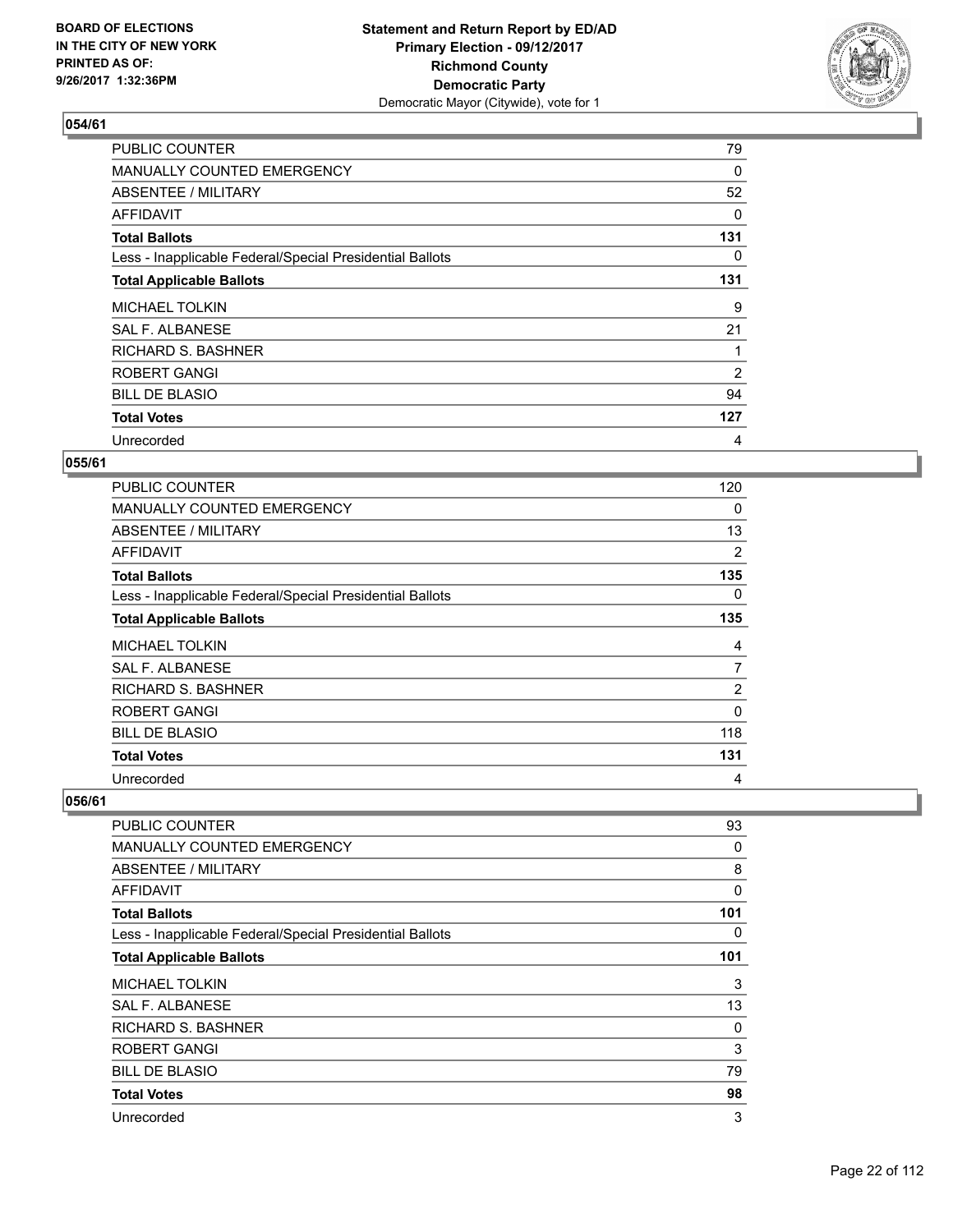

| <b>PUBLIC COUNTER</b>                                    | 86 |
|----------------------------------------------------------|----|
| MANUALLY COUNTED EMERGENCY                               | 0  |
| ABSENTEE / MILITARY                                      | 8  |
| AFFIDAVIT                                                | 0  |
| <b>Total Ballots</b>                                     | 94 |
| Less - Inapplicable Federal/Special Presidential Ballots | 0  |
| <b>Total Applicable Ballots</b>                          | 94 |
| <b>MICHAEL TOLKIN</b>                                    | 1  |
| SAL F. ALBANESE                                          | 29 |
| <b>RICHARD S. BASHNER</b>                                | 0  |
| <b>ROBERT GANGI</b>                                      | 3  |
| <b>BILL DE BLASIO</b>                                    | 58 |
| <b>Total Votes</b>                                       | 91 |
| Unrecorded                                               | 3  |

#### **058/61**

| <b>PUBLIC COUNTER</b>                                    | 112            |
|----------------------------------------------------------|----------------|
| MANUALLY COUNTED EMERGENCY                               | 0              |
| ABSENTEE / MILITARY                                      | 5              |
| AFFIDAVIT                                                | 0              |
| <b>Total Ballots</b>                                     | 117            |
| Less - Inapplicable Federal/Special Presidential Ballots | 0              |
| <b>Total Applicable Ballots</b>                          | 117            |
| <b>MICHAEL TOLKIN</b>                                    | 2              |
| SAL F. ALBANESE                                          | $\overline{2}$ |
| <b>RICHARD S. BASHNER</b>                                |                |
| <b>ROBERT GANGI</b>                                      | 0              |
| <b>BILL DE BLASIO</b>                                    | 108            |
|                                                          |                |
| <b>Total Votes</b>                                       | 113            |

| <b>PUBLIC COUNTER</b>                                    | 85       |
|----------------------------------------------------------|----------|
| MANUALLY COUNTED EMERGENCY                               | 0        |
| ABSENTEE / MILITARY                                      | 4        |
| <b>AFFIDAVIT</b>                                         | 1        |
| <b>Total Ballots</b>                                     | 90       |
| Less - Inapplicable Federal/Special Presidential Ballots | 0        |
| <b>Total Applicable Ballots</b>                          | 90       |
| MICHAEL TOLKIN                                           | 5        |
| SAL F. ALBANESE                                          | 8        |
| <b>RICHARD S. BASHNER</b>                                | 0        |
| <b>ROBERT GANGI</b>                                      | $\Omega$ |
| <b>BILL DE BLASIO</b>                                    | 76       |
| <b>Total Votes</b>                                       | 89       |
| Unrecorded                                               | 1        |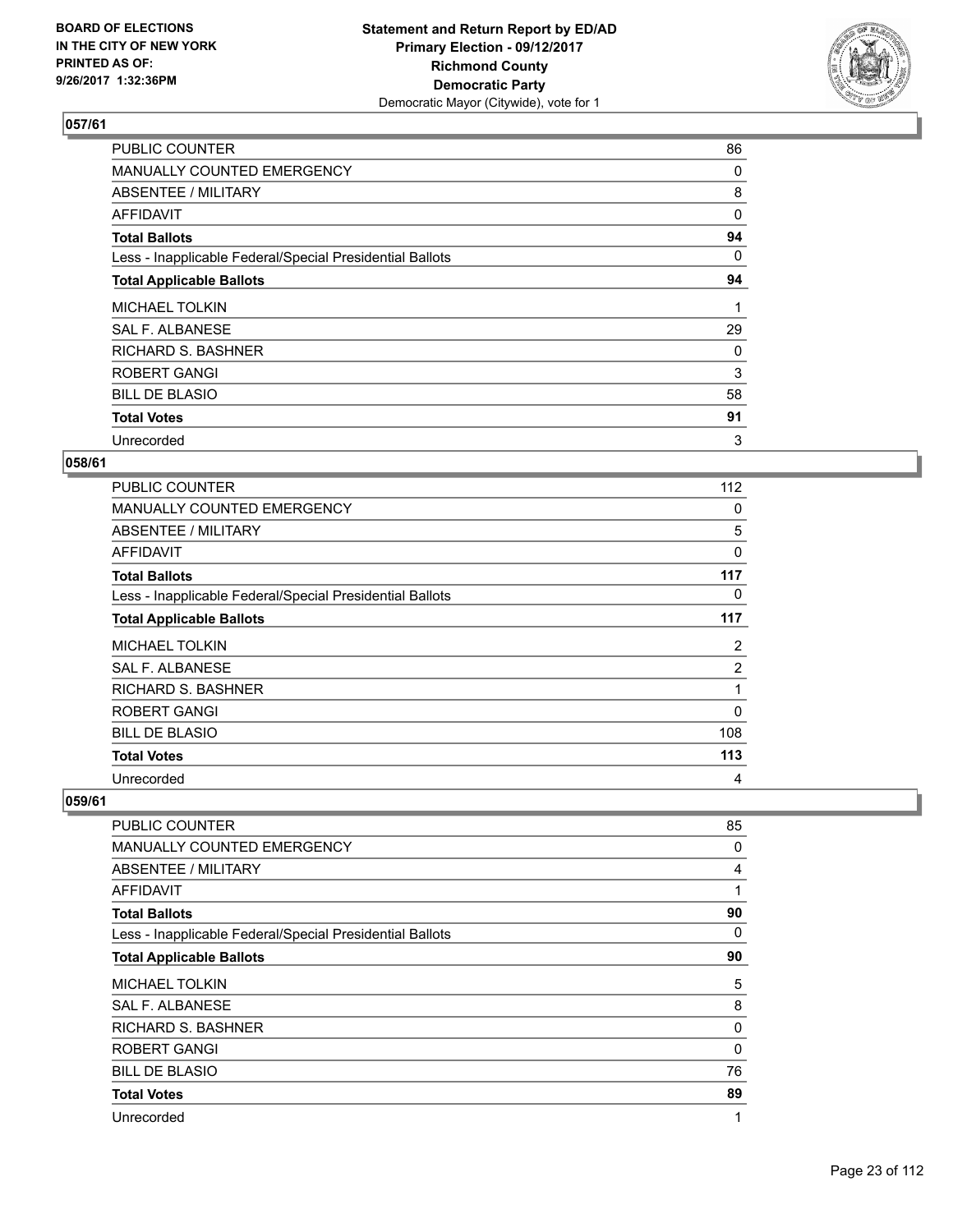

| PUBLIC COUNTER                                           | 59             |
|----------------------------------------------------------|----------------|
| <b>MANUALLY COUNTED EMERGENCY</b>                        | 0              |
| ABSENTEE / MILITARY                                      |                |
| AFFIDAVIT                                                | 0              |
| <b>Total Ballots</b>                                     | 60             |
| Less - Inapplicable Federal/Special Presidential Ballots | 0              |
| <b>Total Applicable Ballots</b>                          | 60             |
| <b>MICHAEL TOLKIN</b>                                    | 4              |
| SAL F. ALBANESE                                          | 8              |
| <b>RICHARD S. BASHNER</b>                                | $\overline{c}$ |
| <b>ROBERT GANGI</b>                                      | 1              |
| <b>BILL DE BLASIO</b>                                    | 38             |
| <b>BO DIETL (WRITE-IN)</b>                               | 2              |
| <b>Total Votes</b>                                       | 55             |
| Unrecorded                                               | 5              |

#### **061/61**

| PUBLIC COUNTER                                           | 101 |
|----------------------------------------------------------|-----|
| MANUALLY COUNTED EMERGENCY                               | 0   |
| ABSENTEE / MILITARY                                      | 4   |
| AFFIDAVIT                                                | 0   |
| <b>Total Ballots</b>                                     | 105 |
| Less - Inapplicable Federal/Special Presidential Ballots | 0   |
| <b>Total Applicable Ballots</b>                          | 105 |
| <b>MICHAEL TOLKIN</b>                                    | 1   |
| SAL F. ALBANESE                                          | 8   |
| <b>RICHARD S. BASHNER</b>                                | 1   |
| ROBERT GANGI                                             | 1   |
| <b>BILL DE BLASIO</b>                                    | 91  |
| <b>Total Votes</b>                                       | 102 |
| Unrecorded                                               | 3   |

| PUBLIC COUNTER                                           | 42 |
|----------------------------------------------------------|----|
| MANUALLY COUNTED EMERGENCY                               | 0  |
| ABSENTEE / MILITARY                                      | 4  |
| AFFIDAVIT                                                | 0  |
| <b>Total Ballots</b>                                     | 46 |
| Less - Inapplicable Federal/Special Presidential Ballots | 0  |
| <b>Total Applicable Ballots</b>                          | 46 |
| <b>MICHAEL TOLKIN</b>                                    | 0  |
| SAL F. ALBANESE                                          | 22 |
| <b>RICHARD S. BASHNER</b>                                | 0  |
| <b>ROBERT GANGI</b>                                      | 2  |
| <b>BILL DE BLASIO</b>                                    | 21 |
| <b>Total Votes</b>                                       | 45 |
| Unrecorded                                               | 1  |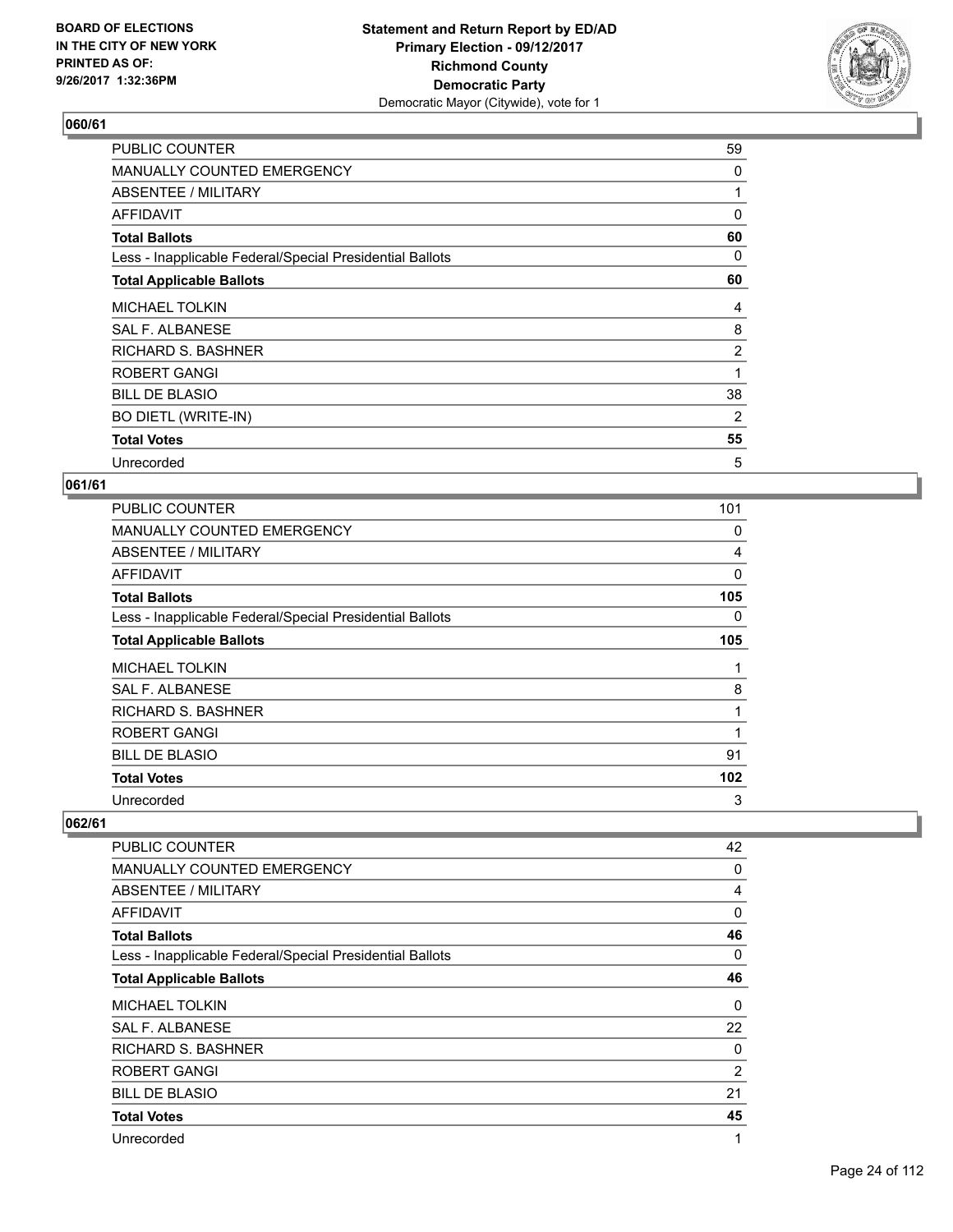

| PUBLIC COUNTER                                           | 14 |
|----------------------------------------------------------|----|
| MANUALLY COUNTED EMERGENCY                               | 0  |
| ABSENTEE / MILITARY                                      | 4  |
| AFFIDAVIT                                                |    |
| <b>Total Ballots</b>                                     | 19 |
| Less - Inapplicable Federal/Special Presidential Ballots | 0  |
| <b>Total Applicable Ballots</b>                          | 19 |
| <b>MICHAEL TOLKIN</b>                                    |    |
| SAL F. ALBANESE                                          | 6  |
| <b>RICHARD S. BASHNER</b>                                | 0  |
| <b>ROBERT GANGI</b>                                      | 1  |
| <b>BILL DE BLASIO</b>                                    | 10 |
| UNCOUNTED WRITE-IN PER STATUTE (WRITE-IN)                |    |
| <b>Total Votes</b>                                       | 19 |

#### **064/61**

| <b>PUBLIC COUNTER</b>                                    | 35       |
|----------------------------------------------------------|----------|
| MANUALLY COUNTED EMERGENCY                               | 0        |
| ABSENTEE / MILITARY                                      |          |
| AFFIDAVIT                                                | $\Omega$ |
| <b>Total Ballots</b>                                     | 36       |
| Less - Inapplicable Federal/Special Presidential Ballots | 0        |
| <b>Total Applicable Ballots</b>                          | 36       |
| <b>MICHAEL TOLKIN</b>                                    | 2        |
| <b>SAL F. ALBANESE</b>                                   | 6        |
| <b>RICHARD S. BASHNER</b>                                | 0        |
| <b>ROBERT GANGI</b>                                      | 2        |
| <b>BILL DE BLASIO</b>                                    | 25       |
| UNATTRIBUTABLE WRITE-IN (WRITE-IN)                       | 1        |
| <b>Total Votes</b>                                       | 36       |

| PUBLIC COUNTER                                           | 118 |
|----------------------------------------------------------|-----|
| <b>MANUALLY COUNTED EMERGENCY</b>                        | 0   |
| <b>ABSENTEE / MILITARY</b>                               | 3   |
| AFFIDAVIT                                                | 3   |
| <b>Total Ballots</b>                                     | 124 |
| Less - Inapplicable Federal/Special Presidential Ballots | 0   |
| <b>Total Applicable Ballots</b>                          | 124 |
| <b>MICHAEL TOLKIN</b>                                    | 3   |
| SAL F. ALBANESE                                          | 13  |
| <b>RICHARD S. BASHNER</b>                                | 2   |
| <b>ROBERT GANGI</b>                                      | 5   |
| <b>BILL DE BLASIO</b>                                    | 96  |
| <b>Total Votes</b>                                       | 119 |
| Unrecorded                                               | 5   |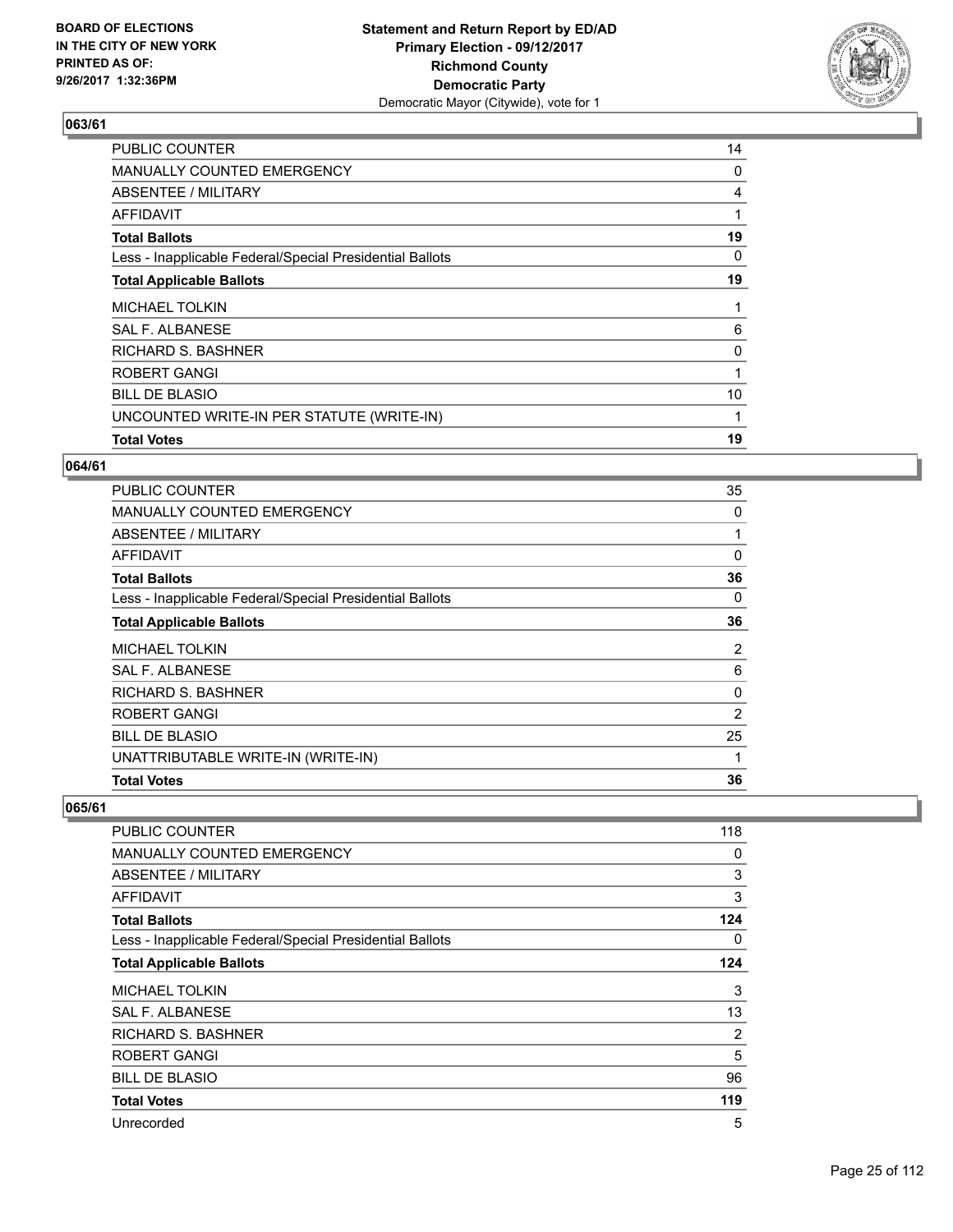

| PUBLIC COUNTER                                           | 104 |
|----------------------------------------------------------|-----|
| <b>MANUALLY COUNTED EMERGENCY</b>                        | 0   |
| ABSENTEE / MILITARY                                      | 7   |
| AFFIDAVIT                                                | 0   |
| <b>Total Ballots</b>                                     | 111 |
| Less - Inapplicable Federal/Special Presidential Ballots | 0   |
| <b>Total Applicable Ballots</b>                          | 111 |
| <b>MICHAEL TOLKIN</b>                                    | 6   |
| SAL F. ALBANESE                                          | 16  |
| <b>RICHARD S. BASHNER</b>                                |     |
| <b>ROBERT GANGI</b>                                      | 2   |
| <b>BILL DE BLASIO</b>                                    | 83  |
| MICHAEL R. BLOOMBERG (WRITE-IN)                          | 1   |
| <b>Total Votes</b>                                       | 109 |
| Unrecorded                                               | 2   |

#### **067/61**

| PUBLIC COUNTER                                           | 84             |
|----------------------------------------------------------|----------------|
| <b>MANUALLY COUNTED EMERGENCY</b>                        | 0              |
| ABSENTEE / MILITARY                                      | 7              |
| AFFIDAVIT                                                | 0              |
| <b>Total Ballots</b>                                     | 91             |
| Less - Inapplicable Federal/Special Presidential Ballots | 0              |
| <b>Total Applicable Ballots</b>                          | 91             |
| <b>MICHAEL TOLKIN</b>                                    | 2              |
| SAL F. ALBANESE                                          | 15             |
| <b>RICHARD S. BASHNER</b>                                | 1              |
| ROBERT GANGI                                             | 1              |
| <b>BILL DE BLASIO</b>                                    | 70             |
| <b>Total Votes</b>                                       | 89             |
| Unrecorded                                               | $\overline{2}$ |

| PUBLIC COUNTER                                           | 61                |
|----------------------------------------------------------|-------------------|
| <b>MANUALLY COUNTED EMERGENCY</b>                        | 0                 |
| ABSENTEE / MILITARY                                      | $12 \overline{ }$ |
| AFFIDAVIT                                                | 1                 |
| <b>Total Ballots</b>                                     | 74                |
| Less - Inapplicable Federal/Special Presidential Ballots | 0                 |
| <b>Total Applicable Ballots</b>                          | 74                |
| <b>MICHAEL TOLKIN</b>                                    | $\overline{2}$    |
| SAL F. ALBANESE                                          | 11                |
| <b>RICHARD S. BASHNER</b>                                | 0                 |
| <b>ROBERT GANGI</b>                                      | 1                 |
| <b>BILL DE BLASIO</b>                                    | 57                |
| <b>Total Votes</b>                                       | 71                |
| Unrecorded                                               | 3                 |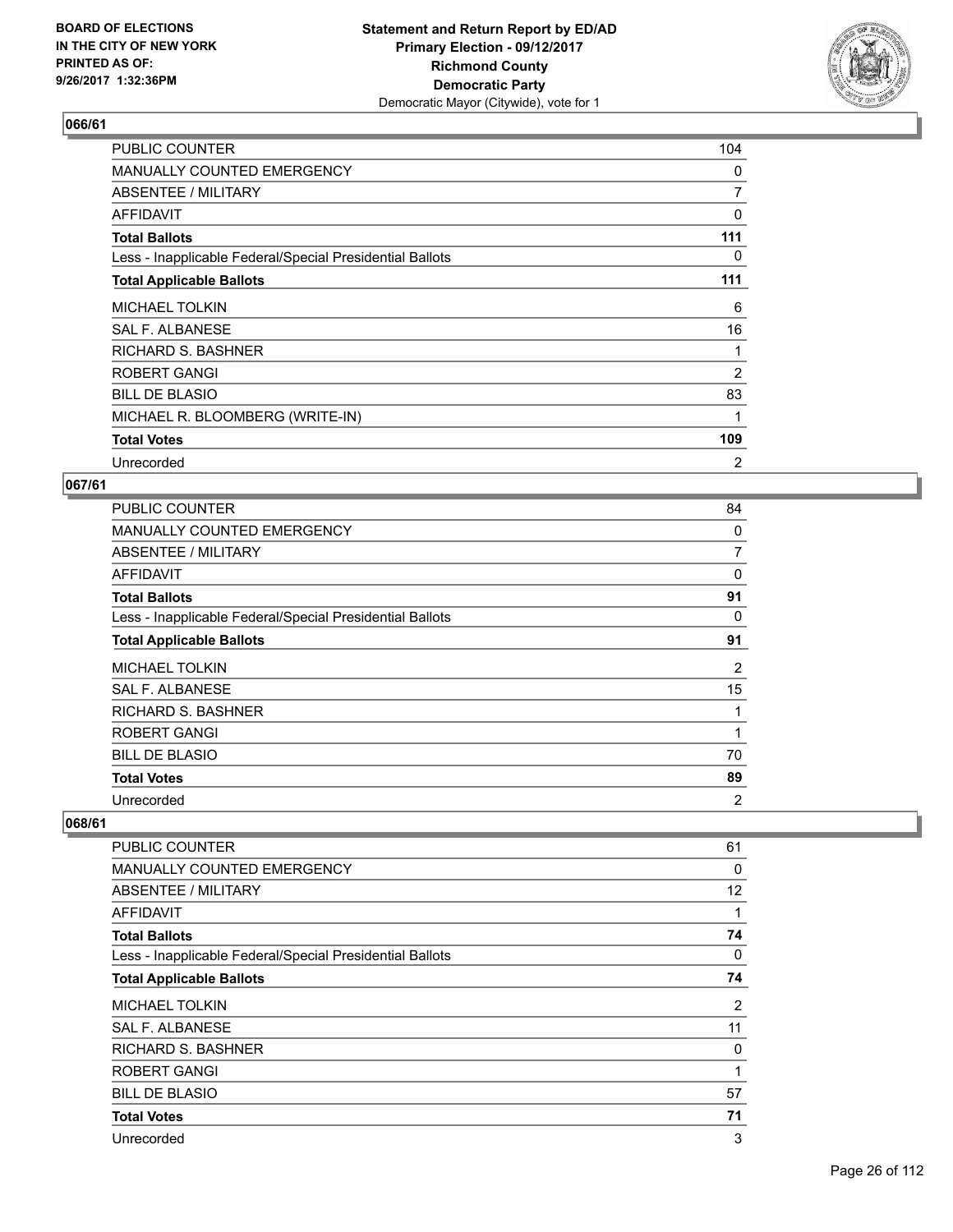

| <b>PUBLIC COUNTER</b>                                    | 88 |
|----------------------------------------------------------|----|
| MANUALLY COUNTED EMERGENCY                               | 0  |
| ABSENTEE / MILITARY                                      | 4  |
| AFFIDAVIT                                                | 0  |
| <b>Total Ballots</b>                                     | 92 |
| Less - Inapplicable Federal/Special Presidential Ballots | 0  |
| <b>Total Applicable Ballots</b>                          | 92 |
| <b>MICHAEL TOLKIN</b>                                    | 2  |
| <b>SAL F. ALBANESE</b>                                   | 8  |
| <b>RICHARD S. BASHNER</b>                                | 0  |
| ROBERT GANGI                                             | 2  |
| <b>BILL DE BLASIO</b>                                    | 77 |
| <b>Total Votes</b>                                       | 89 |
| Unrecorded                                               | 3  |

#### **070/61**

| <b>PUBLIC COUNTER</b>                                    | 94 |
|----------------------------------------------------------|----|
| MANUALLY COUNTED EMERGENCY                               | 0  |
| ABSENTEE / MILITARY                                      | 5  |
| AFFIDAVIT                                                | 0  |
| <b>Total Ballots</b>                                     | 99 |
| Less - Inapplicable Federal/Special Presidential Ballots | 0  |
| <b>Total Applicable Ballots</b>                          | 99 |
| <b>MICHAEL TOLKIN</b>                                    | 2  |
| SAL F. ALBANESE                                          | 4  |
| <b>RICHARD S. BASHNER</b>                                | 3  |
| <b>ROBERT GANGI</b>                                      | 3  |
| <b>BILL DE BLASIO</b>                                    | 80 |
| <b>Total Votes</b>                                       | 92 |
| Unrecorded                                               | 7  |

| <b>Total Votes</b>                                       | 66       |
|----------------------------------------------------------|----------|
| <b>BILL DE BLASIO</b>                                    | 19       |
| ROBERT GANGI                                             | 0        |
| <b>RICHARD S. BASHNER</b>                                | 1        |
| SAL F. ALBANESE                                          | 46       |
| <b>MICHAEL TOLKIN</b>                                    | 0        |
| <b>Total Applicable Ballots</b>                          | 66       |
| Less - Inapplicable Federal/Special Presidential Ballots | 0        |
| <b>Total Ballots</b>                                     | 66       |
| AFFIDAVIT                                                | $\Omega$ |
| ABSENTEE / MILITARY                                      | 0        |
| <b>MANUALLY COUNTED EMERGENCY</b>                        | 0        |
| <b>PUBLIC COUNTER</b>                                    | 66       |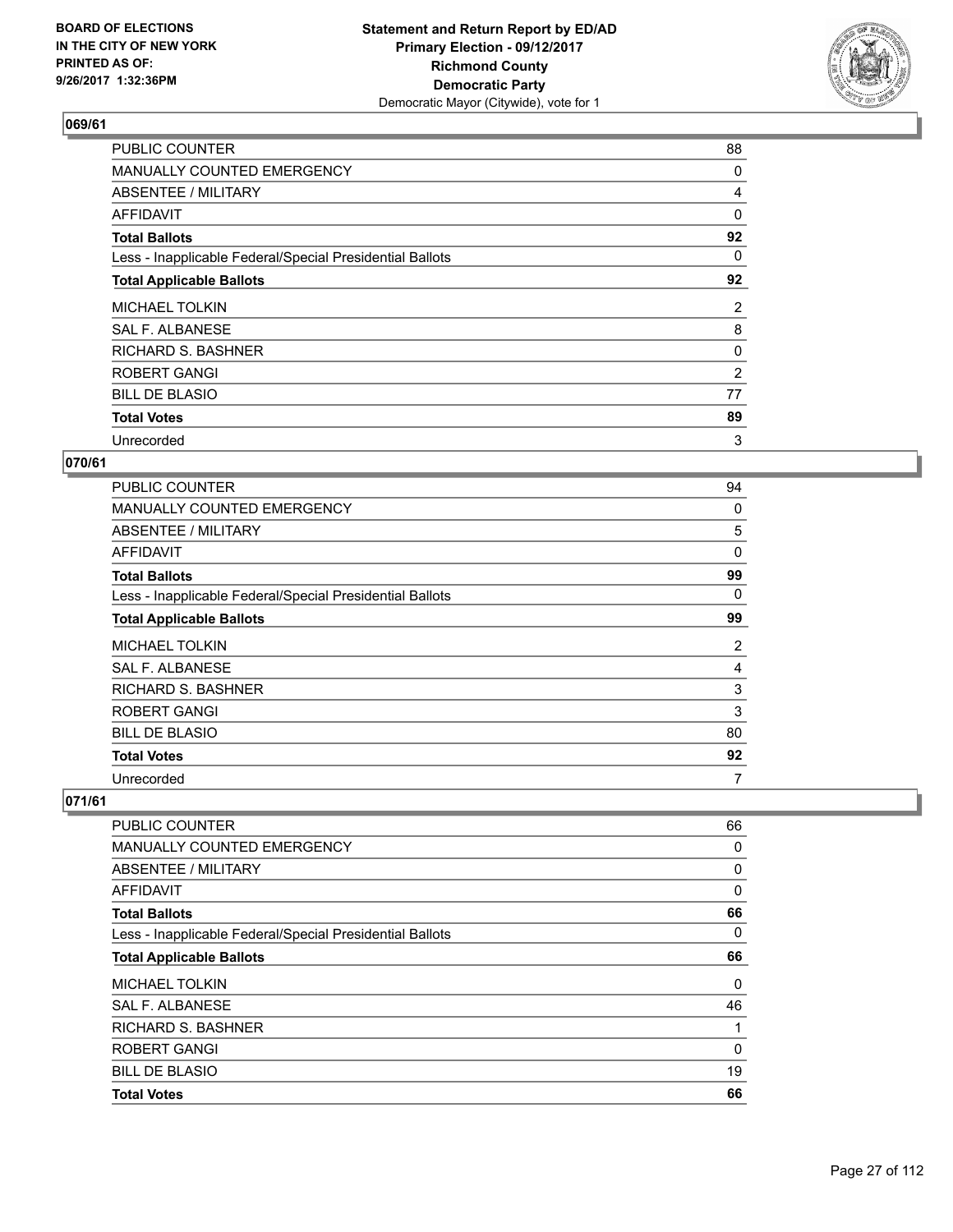

| <b>PUBLIC COUNTER</b>                                    | 64 |
|----------------------------------------------------------|----|
| <b>MANUALLY COUNTED EMERGENCY</b>                        | 0  |
| ABSENTEE / MILITARY                                      | 12 |
| <b>AFFIDAVIT</b>                                         | 0  |
| <b>Total Ballots</b>                                     | 76 |
| Less - Inapplicable Federal/Special Presidential Ballots | 0  |
| <b>Total Applicable Ballots</b>                          | 76 |
| <b>MICHAEL TOLKIN</b>                                    | 2  |
| SAL F. ALBANESE                                          | 33 |
| <b>RICHARD S. BASHNER</b>                                | 0  |
| ROBERT GANGI                                             | 2  |
| <b>BILL DE BLASIO</b>                                    | 36 |
| NICOLE MALLIOTAKIS (WRITE-IN)                            | 2  |
| <b>Total Votes</b>                                       | 75 |
| Unrecorded                                               | 1  |

#### **073/61**

| <b>PUBLIC COUNTER</b>                                    | 147 |
|----------------------------------------------------------|-----|
| MANUALLY COUNTED EMERGENCY                               | 0   |
| ABSENTEE / MILITARY                                      | 1   |
| AFFIDAVIT                                                | 0   |
| <b>Total Ballots</b>                                     | 148 |
| Less - Inapplicable Federal/Special Presidential Ballots | 0   |
| <b>Total Applicable Ballots</b>                          | 148 |
| <b>MICHAEL TOLKIN</b>                                    | 4   |
| <b>SAL F. ALBANESE</b>                                   | 2   |
| <b>RICHARD S. BASHNER</b>                                | 9   |
| <b>ROBERT GANGI</b>                                      | 3   |
| <b>BILL DE BLASIO</b>                                    | 124 |
| <b>Total Votes</b>                                       | 142 |
| Unrecorded                                               | 6   |

| PUBLIC COUNTER                                           | 61             |
|----------------------------------------------------------|----------------|
| MANUALLY COUNTED EMERGENCY                               | 0              |
| ABSENTEE / MILITARY                                      | 6              |
| AFFIDAVIT                                                | 0              |
| <b>Total Ballots</b>                                     | 67             |
| Less - Inapplicable Federal/Special Presidential Ballots | 0              |
| <b>Total Applicable Ballots</b>                          | 67             |
| <b>MICHAEL TOLKIN</b>                                    | 0              |
| <b>SAL F. ALBANESE</b>                                   | 5              |
| <b>RICHARD S. BASHNER</b>                                | 0              |
| <b>ROBERT GANGI</b>                                      | 0              |
| <b>BILL DE BLASIO</b>                                    | 60             |
| <b>Total Votes</b>                                       | 65             |
| Unrecorded                                               | $\overline{2}$ |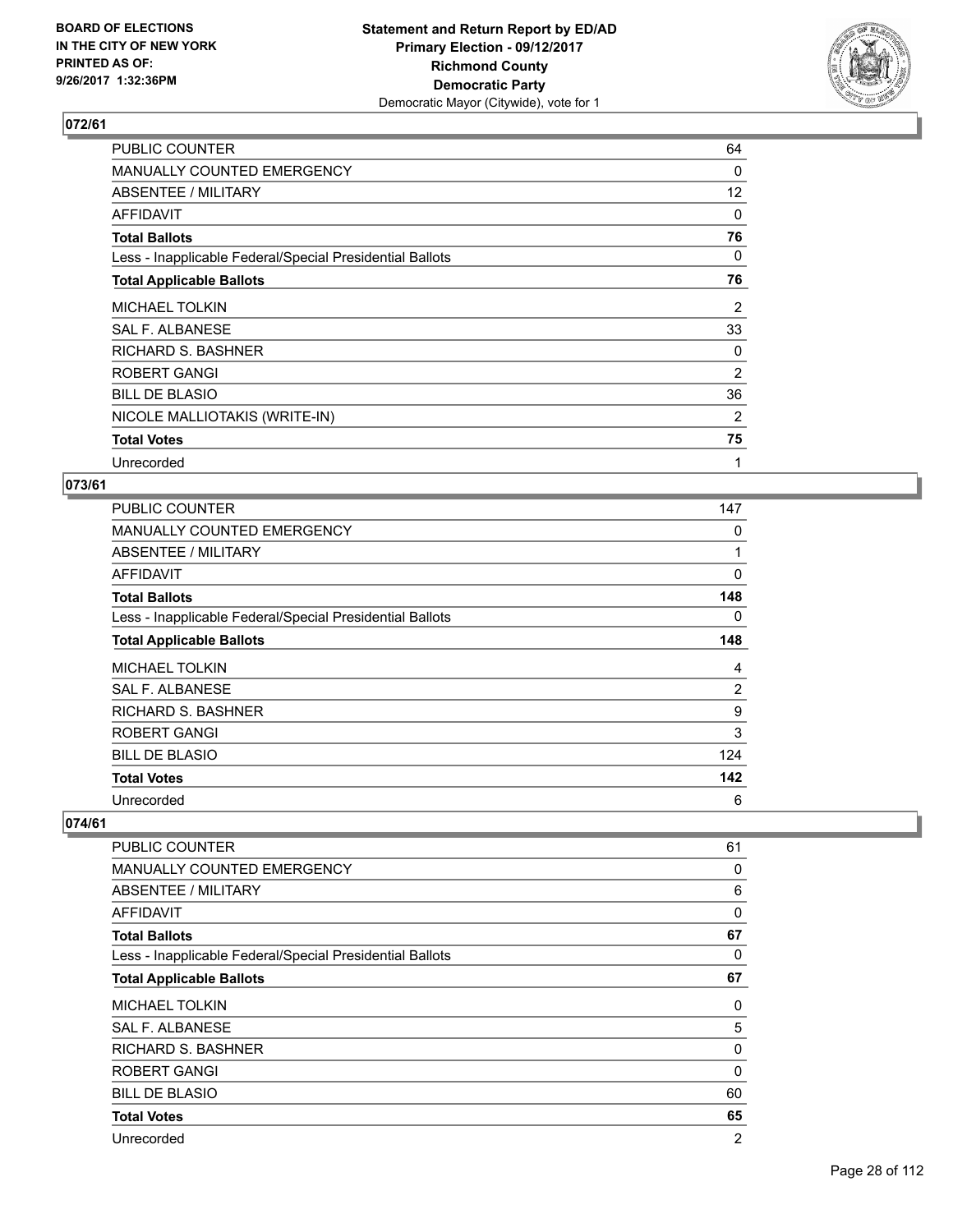

| <b>PUBLIC COUNTER</b>                                    | 67 |
|----------------------------------------------------------|----|
| MANUALLY COUNTED EMERGENCY                               | 0  |
| ABSENTEE / MILITARY                                      | 3  |
| AFFIDAVIT                                                | 0  |
| <b>Total Ballots</b>                                     | 70 |
| Less - Inapplicable Federal/Special Presidential Ballots | 0  |
| <b>Total Applicable Ballots</b>                          | 70 |
| <b>MICHAEL TOLKIN</b>                                    | 4  |
| SAL F. ALBANESE                                          | 12 |
| <b>RICHARD S. BASHNER</b>                                | 0  |
| <b>ROBERT GANGI</b>                                      | 3  |
| <b>BILL DE BLASIO</b>                                    | 50 |
| <b>Total Votes</b>                                       | 69 |
| Unrecorded                                               | 1  |

#### **076/61**

| <b>PUBLIC COUNTER</b>                                    | 88 |
|----------------------------------------------------------|----|
| MANUALLY COUNTED EMERGENCY                               | 0  |
| ABSENTEE / MILITARY                                      | 3  |
| AFFIDAVIT                                                | 0  |
| <b>Total Ballots</b>                                     | 91 |
| Less - Inapplicable Federal/Special Presidential Ballots | 0  |
| <b>Total Applicable Ballots</b>                          | 91 |
| <b>MICHAEL TOLKIN</b>                                    | 7  |
| SAL F. ALBANESE                                          | 20 |
| <b>RICHARD S. BASHNER</b>                                | 4  |
| <b>ROBERT GANGI</b>                                      | 2  |
| <b>BILL DE BLASIO</b>                                    | 57 |
| <b>Total Votes</b>                                       | 90 |
|                                                          |    |

| PUBLIC COUNTER                                           | 78       |
|----------------------------------------------------------|----------|
| MANUALLY COUNTED EMERGENCY                               | 0        |
| ABSENTEE / MILITARY                                      | 4        |
| AFFIDAVIT                                                | $\Omega$ |
| <b>Total Ballots</b>                                     | 82       |
| Less - Inapplicable Federal/Special Presidential Ballots | 0        |
| <b>Total Applicable Ballots</b>                          | 82       |
| <b>MICHAEL TOLKIN</b>                                    | 3        |
| SAL F. ALBANESE                                          | 5        |
| RICHARD S. BASHNER                                       | 3        |
| ROBERT GANGI                                             | 2        |
| <b>BILL DE BLASIO</b>                                    | 66       |
| <b>Total Votes</b>                                       | 79       |
| Unrecorded                                               | 3        |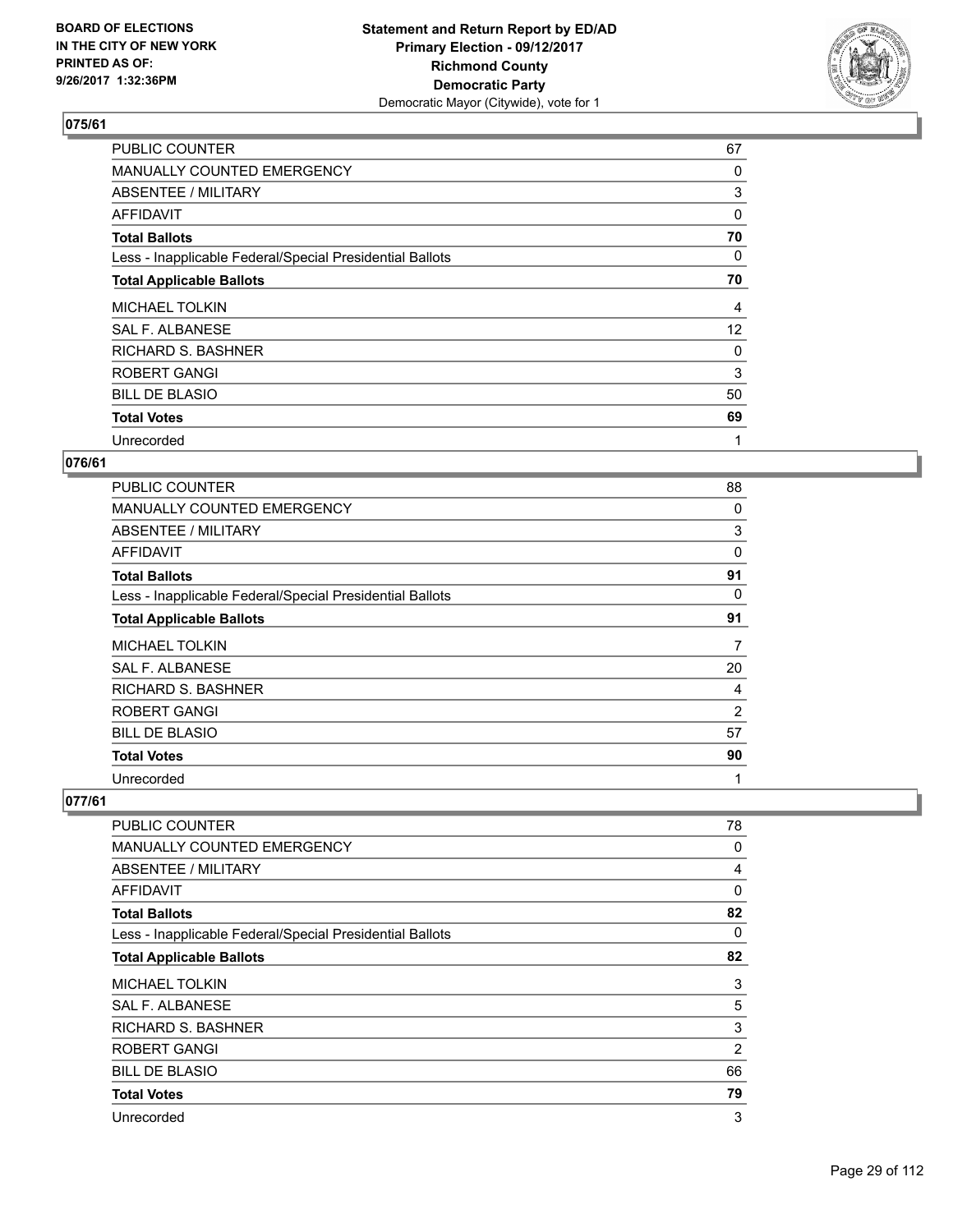

| <b>PUBLIC COUNTER</b>                                    | 39 |
|----------------------------------------------------------|----|
| <b>MANUALLY COUNTED EMERGENCY</b>                        | 0  |
| ABSENTEE / MILITARY                                      | 12 |
| AFFIDAVIT                                                | 0  |
| <b>Total Ballots</b>                                     | 51 |
| Less - Inapplicable Federal/Special Presidential Ballots | 0  |
| <b>Total Applicable Ballots</b>                          | 51 |
| <b>MICHAEL TOLKIN</b>                                    | 3  |
| SAL F. ALBANESE                                          | 4  |
| <b>RICHARD S. BASHNER</b>                                |    |
| <b>ROBERT GANGI</b>                                      | 3  |
| <b>BILL DE BLASIO</b>                                    | 39 |
| MADELIN MUNOZ (WRITE-IN)                                 | 1  |
| <b>Total Votes</b>                                       | 51 |

| <b>PUBLIC COUNTER</b>                                    | 0 |
|----------------------------------------------------------|---|
| <b>MANUALLY COUNTED EMERGENCY</b>                        | 0 |
| ABSENTEE / MILITARY                                      | 0 |
| AFFIDAVIT                                                | 0 |
| <b>Total Ballots</b>                                     | 0 |
| Less - Inapplicable Federal/Special Presidential Ballots | 0 |
| <b>Total Applicable Ballots</b>                          | 0 |
| <b>MICHAEL TOLKIN</b>                                    | 0 |
| <b>SAL F. ALBANESE</b>                                   | 0 |
| RICHARD S. BASHNER                                       | 0 |
| <b>ROBERT GANGI</b>                                      | 0 |
| <b>BILL DE BLASIO</b>                                    | 0 |
| <b>Total Votes</b>                                       | 0 |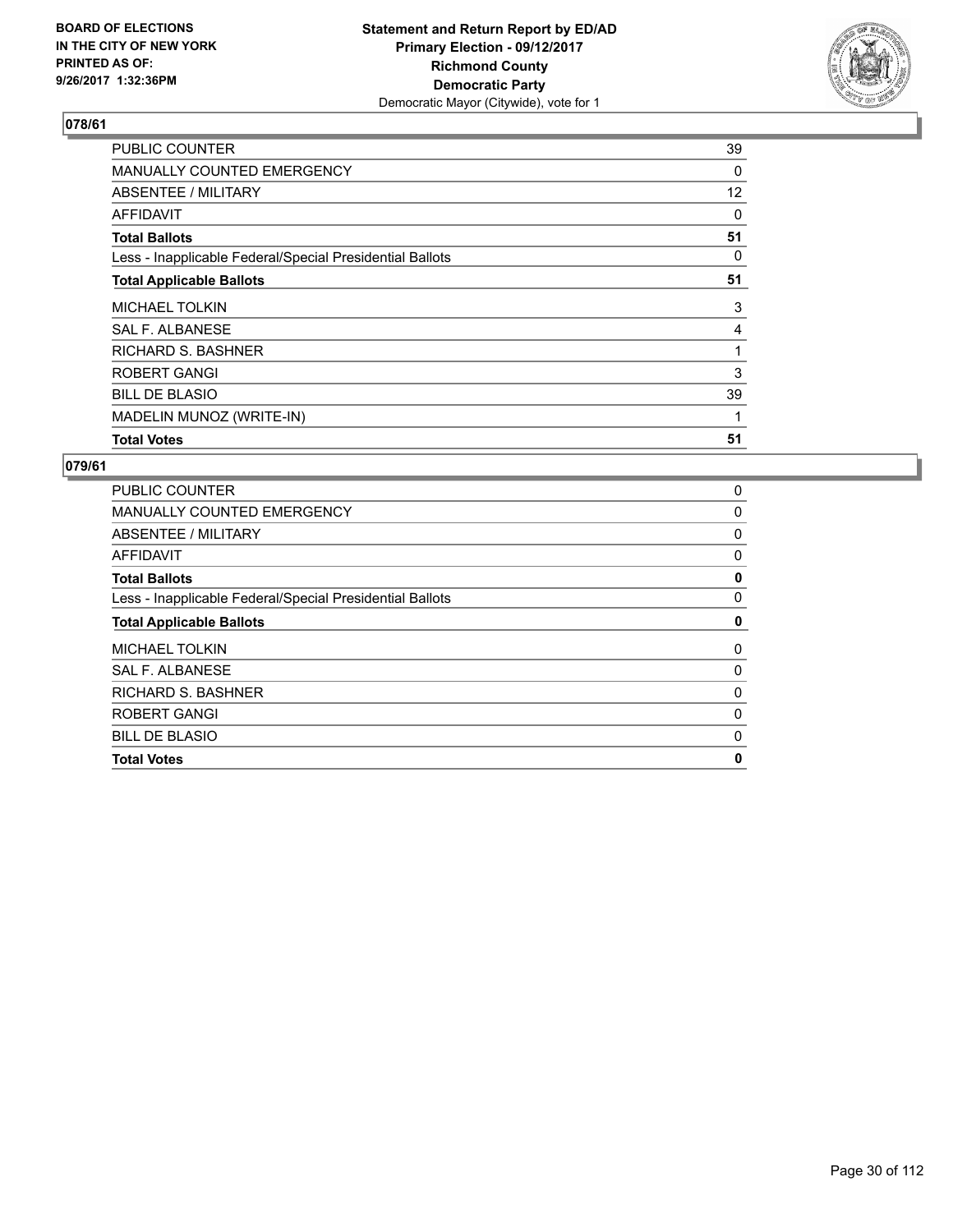

| <b>PUBLIC COUNTER</b>                                    | 19 |
|----------------------------------------------------------|----|
| MANUALLY COUNTED EMERGENCY                               | 0  |
| ABSENTEE / MILITARY                                      |    |
| AFFIDAVIT                                                | 0  |
| <b>Total Ballots</b>                                     | 20 |
| Less - Inapplicable Federal/Special Presidential Ballots | 0  |
| <b>Total Applicable Ballots</b>                          | 20 |
| <b>MICHAEL TOLKIN</b>                                    | 0  |
| SAL F. ALBANESE                                          | 10 |
| <b>RICHARD S. BASHNER</b>                                |    |
| <b>ROBERT GANGI</b>                                      | 0  |
| <b>BILL DE BLASIO</b>                                    | 9  |
| <b>Total Votes</b>                                       | 20 |

#### **002/62**

| PUBLIC COUNTER                                           | 37 |
|----------------------------------------------------------|----|
| <b>MANUALLY COUNTED EMERGENCY</b>                        | 0  |
| ABSENTEE / MILITARY                                      | 1  |
| <b>AFFIDAVIT</b>                                         | 0  |
| <b>Total Ballots</b>                                     | 38 |
| Less - Inapplicable Federal/Special Presidential Ballots | 0  |
| <b>Total Applicable Ballots</b>                          | 38 |
| <b>MICHAEL TOLKIN</b>                                    | 1  |
| SAL F. ALBANESE                                          | 29 |
| RICHARD S. BASHNER                                       | 0  |
| ROBERT GANGI                                             | 0  |
| <b>BILL DE BLASIO</b>                                    | 7  |
| <b>Total Votes</b>                                       | 37 |
| Unrecorded                                               | 1  |

| <b>Total Votes</b>                                       | 18 |
|----------------------------------------------------------|----|
| <b>BILL DE BLASIO</b>                                    | 5  |
| ROBERT GANGI                                             |    |
| <b>RICHARD S. BASHNER</b>                                | 0  |
| SAL F. ALBANESE                                          | 11 |
| <b>MICHAEL TOLKIN</b>                                    |    |
| <b>Total Applicable Ballots</b>                          | 18 |
| Less - Inapplicable Federal/Special Presidential Ballots | 0  |
| <b>Total Ballots</b>                                     | 18 |
| <b>AFFIDAVIT</b>                                         | 0  |
| ABSENTEE / MILITARY                                      |    |
| MANUALLY COUNTED EMERGENCY                               | 0  |
| PUBLIC COUNTER                                           | 17 |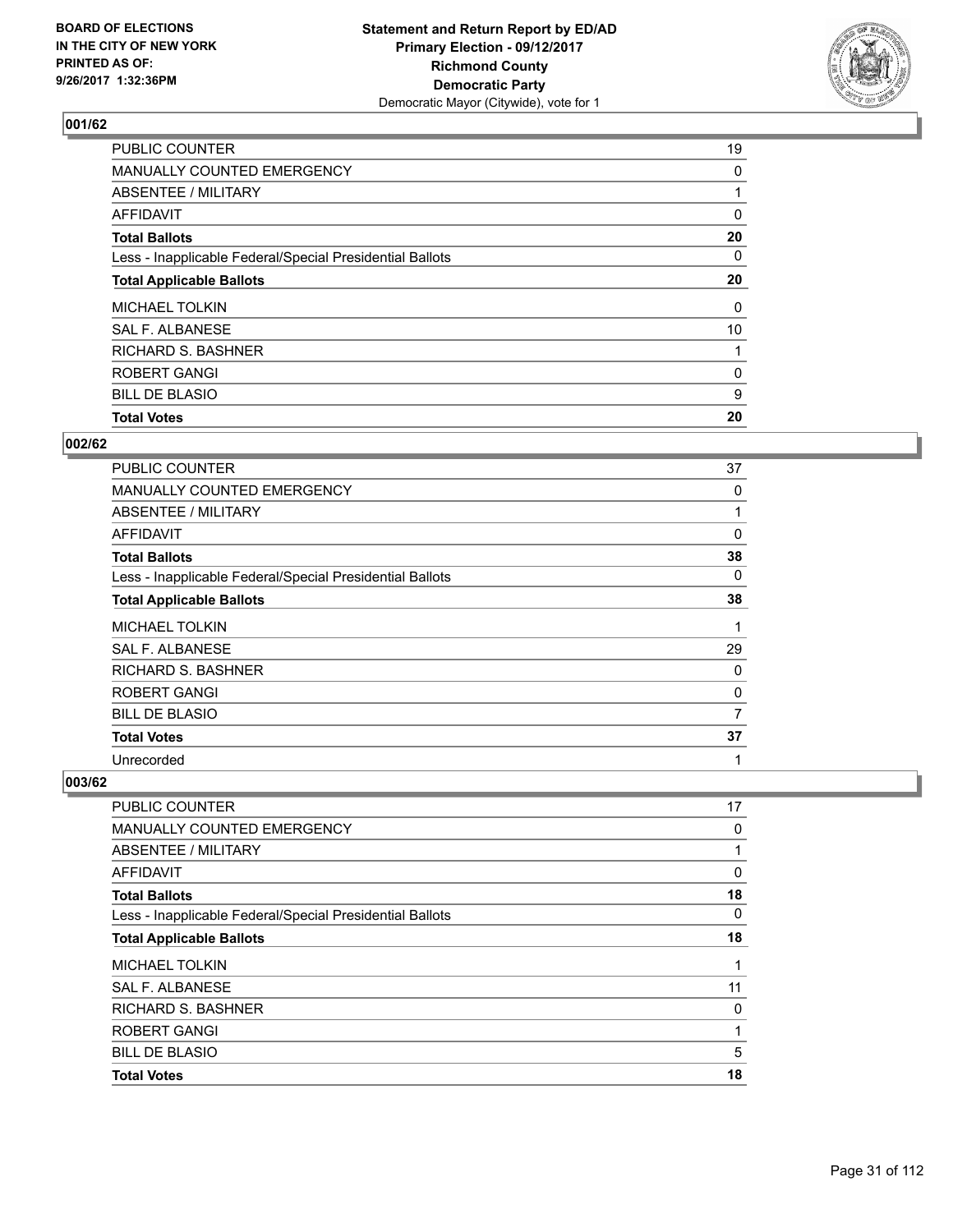

| <b>PUBLIC COUNTER</b>                                    | 23             |
|----------------------------------------------------------|----------------|
| MANUALLY COUNTED EMERGENCY                               | 0              |
| ABSENTEE / MILITARY                                      | $\overline{2}$ |
| AFFIDAVIT                                                | 0              |
| <b>Total Ballots</b>                                     | 25             |
| Less - Inapplicable Federal/Special Presidential Ballots | 0              |
| <b>Total Applicable Ballots</b>                          | 25             |
| <b>MICHAEL TOLKIN</b>                                    | 0              |
| SAL F. ALBANESE                                          | 21             |
| <b>RICHARD S. BASHNER</b>                                | 0              |
| <b>ROBERT GANGI</b>                                      | $\overline{2}$ |
| <b>BILL DE BLASIO</b>                                    | 2              |
| <b>Total Votes</b>                                       | 25             |

#### **005/62**

| PUBLIC COUNTER                                           | 11       |
|----------------------------------------------------------|----------|
| <b>MANUALLY COUNTED EMERGENCY</b>                        | 0        |
| ABSENTEE / MILITARY                                      | 0        |
| <b>AFFIDAVIT</b>                                         | 0        |
| <b>Total Ballots</b>                                     | 11       |
| Less - Inapplicable Federal/Special Presidential Ballots | $\Omega$ |
| <b>Total Applicable Ballots</b>                          | 11       |
| <b>MICHAEL TOLKIN</b>                                    | 0        |
| SAL F. ALBANESE                                          | 7        |
| <b>RICHARD S. BASHNER</b>                                | 0        |
| ROBERT GANGI                                             |          |
| <b>BILL DE BLASIO</b>                                    | 3        |
| <b>Total Votes</b>                                       | 11       |

| PUBLIC COUNTER                                           | 22       |
|----------------------------------------------------------|----------|
| MANUALLY COUNTED EMERGENCY                               | 0        |
| ABSENTEE / MILITARY                                      | 0        |
| AFFIDAVIT                                                | $\Omega$ |
| <b>Total Ballots</b>                                     | 22       |
| Less - Inapplicable Federal/Special Presidential Ballots | 0        |
| <b>Total Applicable Ballots</b>                          | 22       |
| <b>MICHAEL TOLKIN</b>                                    | $\Omega$ |
| SAL F. ALBANESE                                          | 14       |
| RICHARD S. BASHNER                                       | 0        |
| ROBERT GANGI                                             | 0        |
| <b>BILL DE BLASIO</b>                                    | 8        |
| <b>Total Votes</b>                                       | 22       |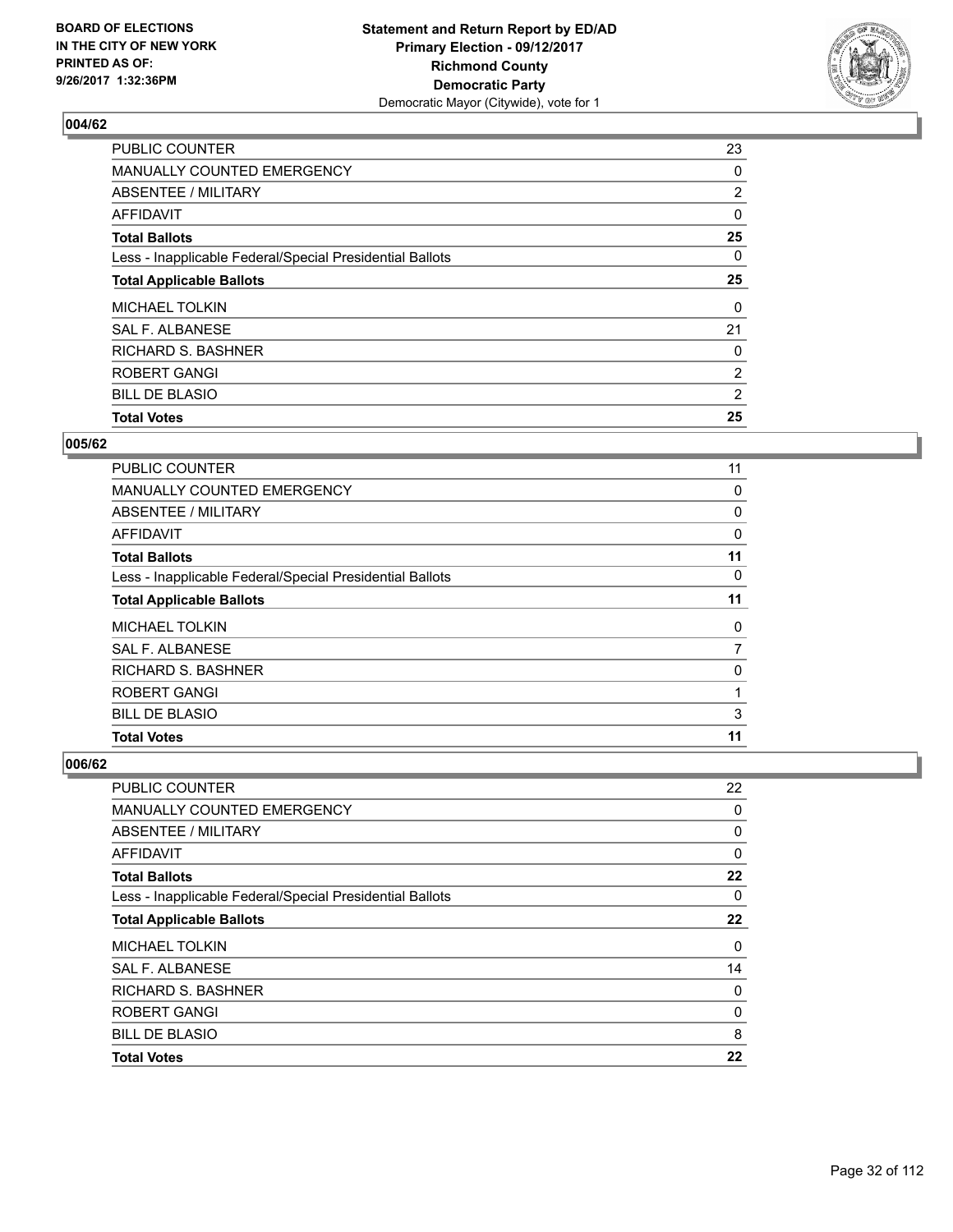

| <b>PUBLIC COUNTER</b>                                    | 18             |
|----------------------------------------------------------|----------------|
| MANUALLY COUNTED EMERGENCY                               | 0              |
| ABSENTEE / MILITARY                                      | $\overline{2}$ |
| AFFIDAVIT                                                | 0              |
| <b>Total Ballots</b>                                     | 20             |
| Less - Inapplicable Federal/Special Presidential Ballots | 0              |
| <b>Total Applicable Ballots</b>                          | 20             |
| <b>MICHAEL TOLKIN</b>                                    | 1              |
| SAL F. ALBANESE                                          | 13             |
| <b>RICHARD S. BASHNER</b>                                | 0              |
| <b>ROBERT GANGI</b>                                      |                |
| <b>BILL DE BLASIO</b>                                    | 4              |
| <b>BO DIETL (WRITE-IN)</b>                               |                |
| <b>Total Votes</b>                                       | 20             |

#### **008/62**

| <b>PUBLIC COUNTER</b>                                    | 22       |
|----------------------------------------------------------|----------|
| MANUALLY COUNTED EMERGENCY                               | 0        |
| ABSENTEE / MILITARY                                      |          |
| AFFIDAVIT                                                | 0        |
| <b>Total Ballots</b>                                     | 23       |
| Less - Inapplicable Federal/Special Presidential Ballots | 0        |
| <b>Total Applicable Ballots</b>                          | 23       |
| <b>MICHAEL TOLKIN</b>                                    | 0        |
| SAL F. ALBANESE                                          | 13       |
| <b>RICHARD S. BASHNER</b>                                | 0        |
| <b>ROBERT GANGI</b>                                      | $\Omega$ |
| <b>BILL DE BLASIO</b>                                    | 10       |
| <b>Total Votes</b>                                       | 23       |

| <b>PUBLIC COUNTER</b>                                    | 25 |
|----------------------------------------------------------|----|
| MANUALLY COUNTED EMERGENCY                               | 0  |
| ABSENTEE / MILITARY                                      | 0  |
| AFFIDAVIT                                                | 0  |
| <b>Total Ballots</b>                                     | 25 |
| Less - Inapplicable Federal/Special Presidential Ballots | 0  |
| <b>Total Applicable Ballots</b>                          | 25 |
| <b>MICHAEL TOLKIN</b>                                    | 0  |
| <b>SAL F. ALBANESE</b>                                   | 13 |
| RICHARD S. BASHNER                                       |    |
| ROBERT GANGI                                             | 0  |
| <b>BILL DE BLASIO</b>                                    | 9  |
| NICOLE MALLIOTAKIS (WRITE-IN)                            | 1  |
| <b>Total Votes</b>                                       | 24 |
| Unrecorded                                               | 1  |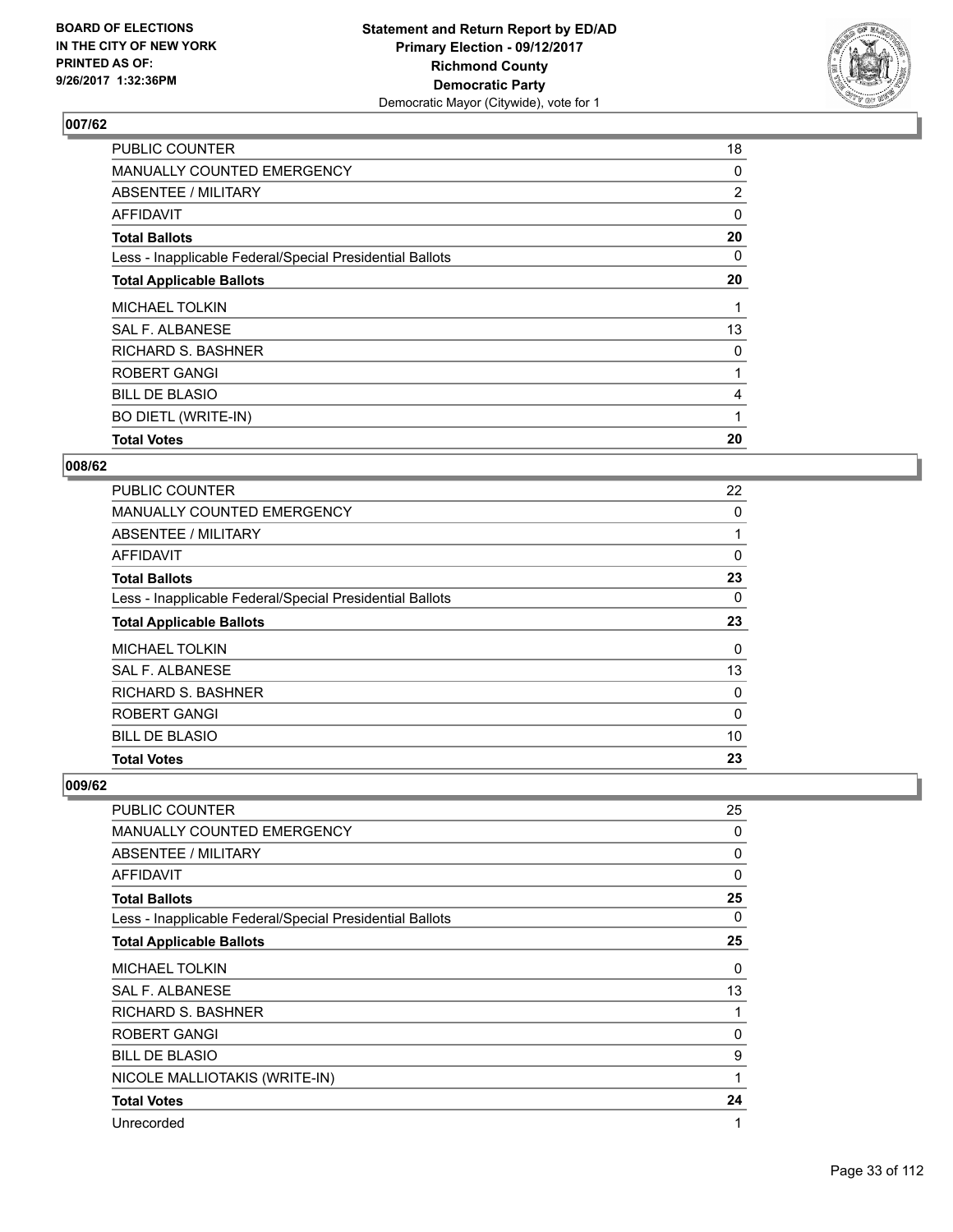

| <b>PUBLIC COUNTER</b>                                    | 17 |
|----------------------------------------------------------|----|
| MANUALLY COUNTED EMERGENCY                               | 0  |
| ABSENTEE / MILITARY                                      | 0  |
| AFFIDAVIT                                                | 0  |
| <b>Total Ballots</b>                                     | 17 |
| Less - Inapplicable Federal/Special Presidential Ballots | 0  |
| <b>Total Applicable Ballots</b>                          | 17 |
| <b>MICHAEL TOLKIN</b>                                    | 0  |
| SAL F. ALBANESE                                          | 13 |
| <b>RICHARD S. BASHNER</b>                                | 0  |
| <b>ROBERT GANGI</b>                                      | 0  |
| <b>BILL DE BLASIO</b>                                    | 4  |
| <b>Total Votes</b>                                       | 17 |

# **011/62**

| <b>PUBLIC COUNTER</b>                                    | 17 |
|----------------------------------------------------------|----|
| <b>MANUALLY COUNTED EMERGENCY</b>                        | 0  |
| ABSENTEE / MILITARY                                      | 7  |
| <b>AFFIDAVIT</b>                                         | 0  |
| <b>Total Ballots</b>                                     | 24 |
| Less - Inapplicable Federal/Special Presidential Ballots | 0  |
| <b>Total Applicable Ballots</b>                          | 24 |
| <b>MICHAEL TOLKIN</b>                                    |    |
| SAL F. ALBANESE                                          | 17 |
| <b>RICHARD S. BASHNER</b>                                | 0  |
| ROBERT GANGI                                             | 0  |
| <b>BILL DE BLASIO</b>                                    | 6  |
| <b>Total Votes</b>                                       | 24 |

| PUBLIC COUNTER                                           | 9  |
|----------------------------------------------------------|----|
| MANUALLY COUNTED EMERGENCY                               | 0  |
| ABSENTEE / MILITARY                                      | 3  |
| <b>AFFIDAVIT</b>                                         | 0  |
| <b>Total Ballots</b>                                     | 12 |
| Less - Inapplicable Federal/Special Presidential Ballots | 0  |
| <b>Total Applicable Ballots</b>                          | 12 |
| MICHAEL TOLKIN                                           | 2  |
| <b>SAL F. ALBANESE</b>                                   | 3  |
| RICHARD S. BASHNER                                       | 0  |
| ROBERT GANGI                                             | 0  |
| <b>BILL DE BLASIO</b>                                    | 6  |
| GABRIEL L. SHERMAN (WRITE-IN)                            | 1  |
| <b>Total Votes</b>                                       | 12 |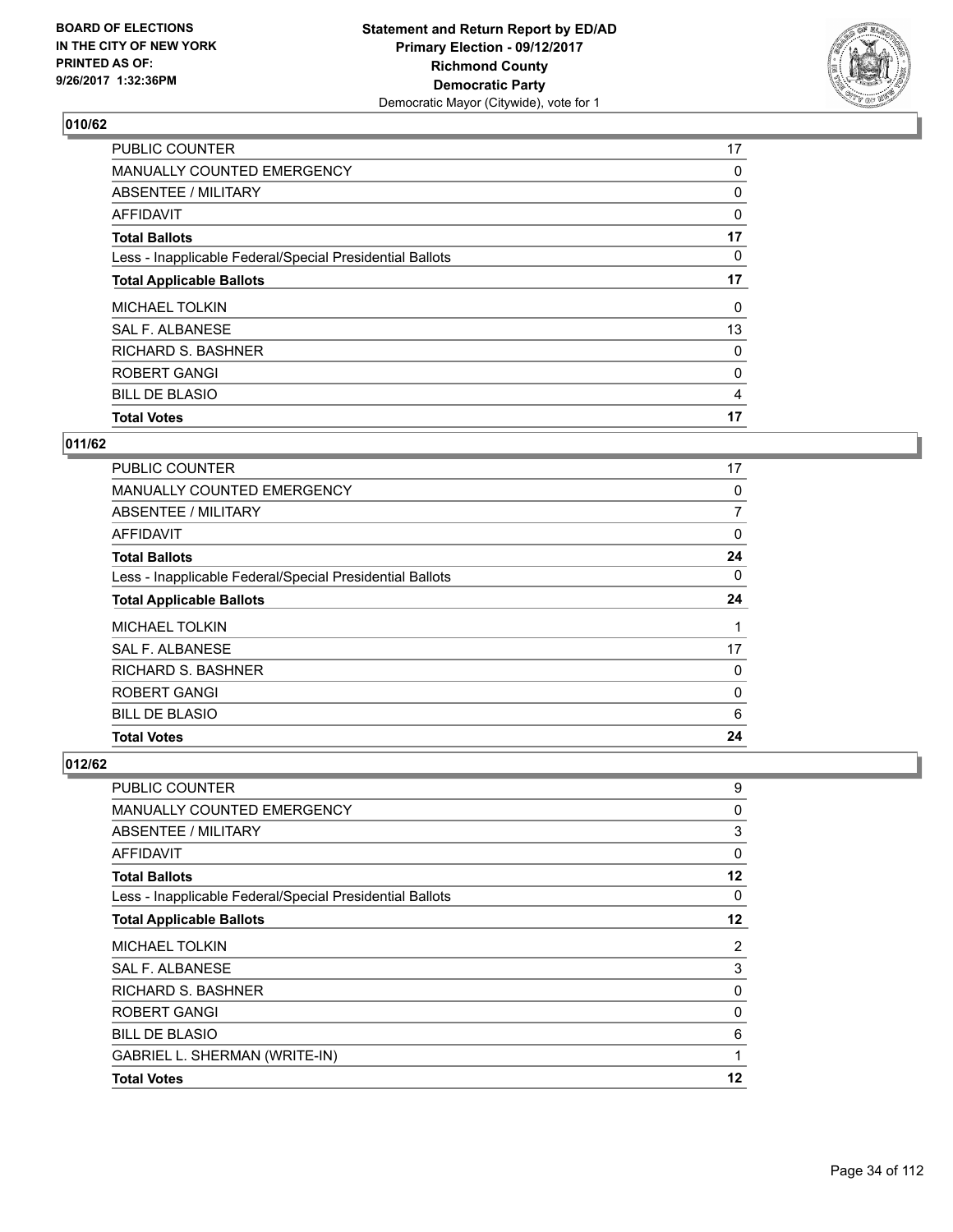

| <b>PUBLIC COUNTER</b>                                    | 24             |
|----------------------------------------------------------|----------------|
| MANUALLY COUNTED EMERGENCY                               | 0              |
| ABSENTEE / MILITARY                                      | 3              |
| AFFIDAVIT                                                | 0              |
| <b>Total Ballots</b>                                     | 27             |
| Less - Inapplicable Federal/Special Presidential Ballots | 0              |
| <b>Total Applicable Ballots</b>                          | 27             |
| <b>MICHAEL TOLKIN</b>                                    | $\overline{2}$ |
| SAL F. ALBANESE                                          | 12             |
| RICHARD S. BASHNER                                       |                |
| <b>ROBERT GANGI</b>                                      | $\Omega$       |
| <b>BILL DE BLASIO</b>                                    | 12             |
| <b>Total Votes</b>                                       | 27             |

## **014/62**

| PUBLIC COUNTER                                           | 16 |
|----------------------------------------------------------|----|
| <b>MANUALLY COUNTED EMERGENCY</b>                        | 0  |
| ABSENTEE / MILITARY                                      |    |
| AFFIDAVIT                                                | 0  |
| <b>Total Ballots</b>                                     | 17 |
| Less - Inapplicable Federal/Special Presidential Ballots | 0  |
| <b>Total Applicable Ballots</b>                          | 17 |
| <b>MICHAEL TOLKIN</b>                                    | 0  |
| SAL F. ALBANESE                                          | 10 |
| <b>RICHARD S. BASHNER</b>                                |    |
| <b>ROBERT GANGI</b>                                      |    |
| <b>BILL DE BLASIO</b>                                    | 5  |
| <b>Total Votes</b>                                       | 17 |

| <b>PUBLIC COUNTER</b>                                    | 18 |
|----------------------------------------------------------|----|
| MANUALLY COUNTED EMERGENCY                               | 0  |
| ABSENTEE / MILITARY                                      | 3  |
| <b>AFFIDAVIT</b>                                         | 0  |
| <b>Total Ballots</b>                                     | 21 |
| Less - Inapplicable Federal/Special Presidential Ballots | 0  |
| <b>Total Applicable Ballots</b>                          | 21 |
| <b>MICHAEL TOLKIN</b>                                    | 1  |
| SAL F. ALBANESE                                          | 16 |
| <b>RICHARD S. BASHNER</b>                                | 0  |
| ROBERT GANGI                                             | 0  |
| <b>BILL DE BLASIO</b>                                    | 0  |
| NICOLE MALLIOTAKIS (WRITE-IN)                            | 4  |
| <b>Total Votes</b>                                       | 21 |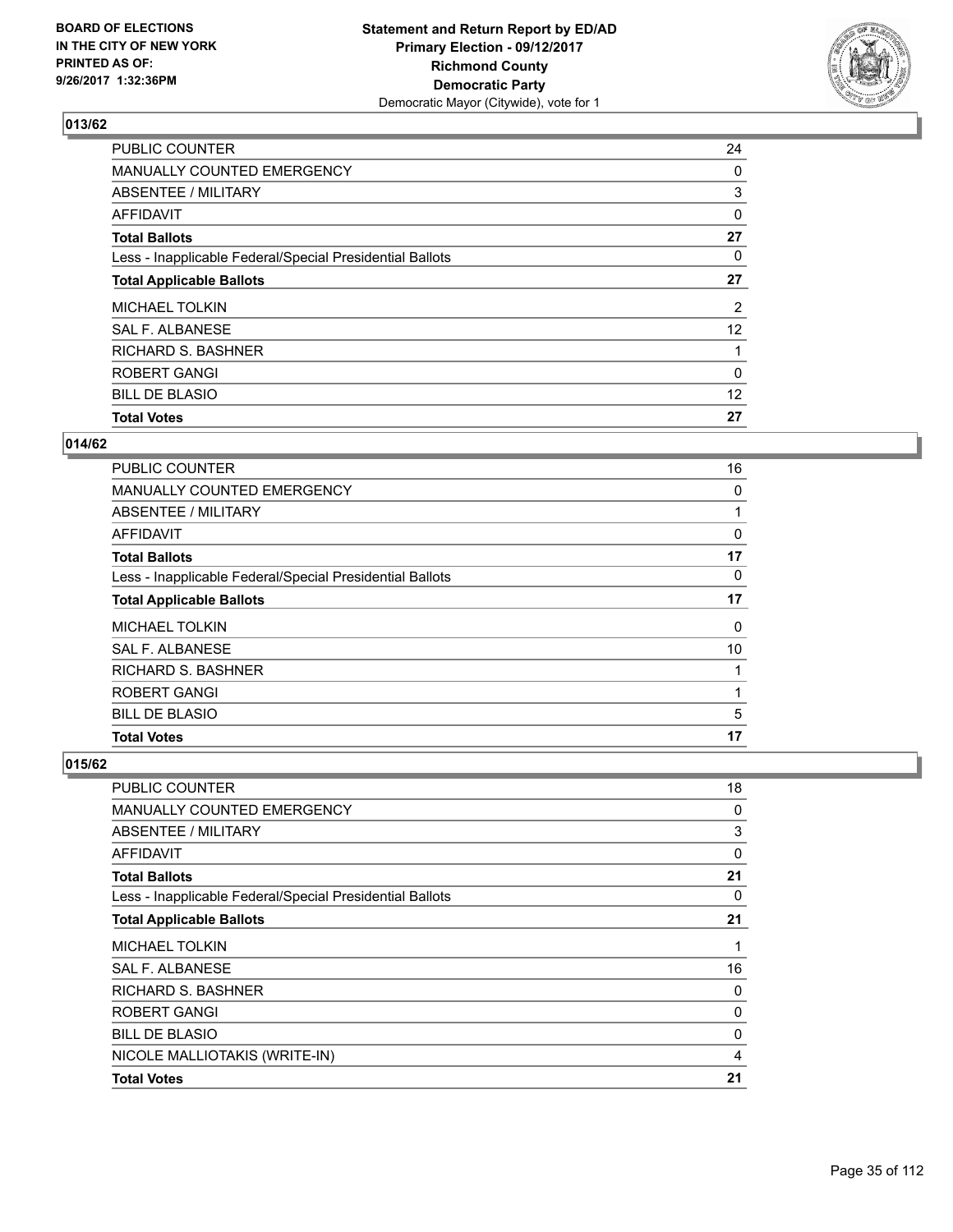

| 19 |
|----|
| 0  |
| 3  |
| 0  |
| 22 |
| 0  |
| 22 |
| 2  |
| 15 |
|    |
|    |
| 3  |
| 22 |
|    |

# **017/62**

| <b>PUBLIC COUNTER</b>                                    | 17       |
|----------------------------------------------------------|----------|
| <b>MANUALLY COUNTED EMERGENCY</b>                        | 0        |
| ABSENTEE / MILITARY                                      |          |
| AFFIDAVIT                                                | 0        |
| <b>Total Ballots</b>                                     | 18       |
| Less - Inapplicable Federal/Special Presidential Ballots | $\Omega$ |
| <b>Total Applicable Ballots</b>                          | 18       |
| <b>MICHAEL TOLKIN</b>                                    | 0        |
| <b>SAL F. ALBANESE</b>                                   | 12       |
| <b>RICHARD S. BASHNER</b>                                | 0        |
| ROBERT GANGI                                             | 0        |
| <b>BILL DE BLASIO</b>                                    | 6        |
| <b>Total Votes</b>                                       | 18       |

| PUBLIC COUNTER                                           | 14       |
|----------------------------------------------------------|----------|
| MANUALLY COUNTED EMERGENCY                               | 0        |
| ABSENTEE / MILITARY                                      | 0        |
| <b>AFFIDAVIT</b>                                         | $\Omega$ |
| <b>Total Ballots</b>                                     | 14       |
| Less - Inapplicable Federal/Special Presidential Ballots | 0        |
| <b>Total Applicable Ballots</b>                          | 14       |
| <b>MICHAEL TOLKIN</b>                                    | 0        |
| <b>SAL F. ALBANESE</b>                                   | 9        |
| RICHARD S. BASHNER                                       | 0        |
| ROBERT GANGI                                             | 0        |
| <b>BILL DE BLASIO</b>                                    | 4        |
| SARAH PAMPILLONIA (WRITE-IN)                             | 1        |
| <b>Total Votes</b>                                       | 14       |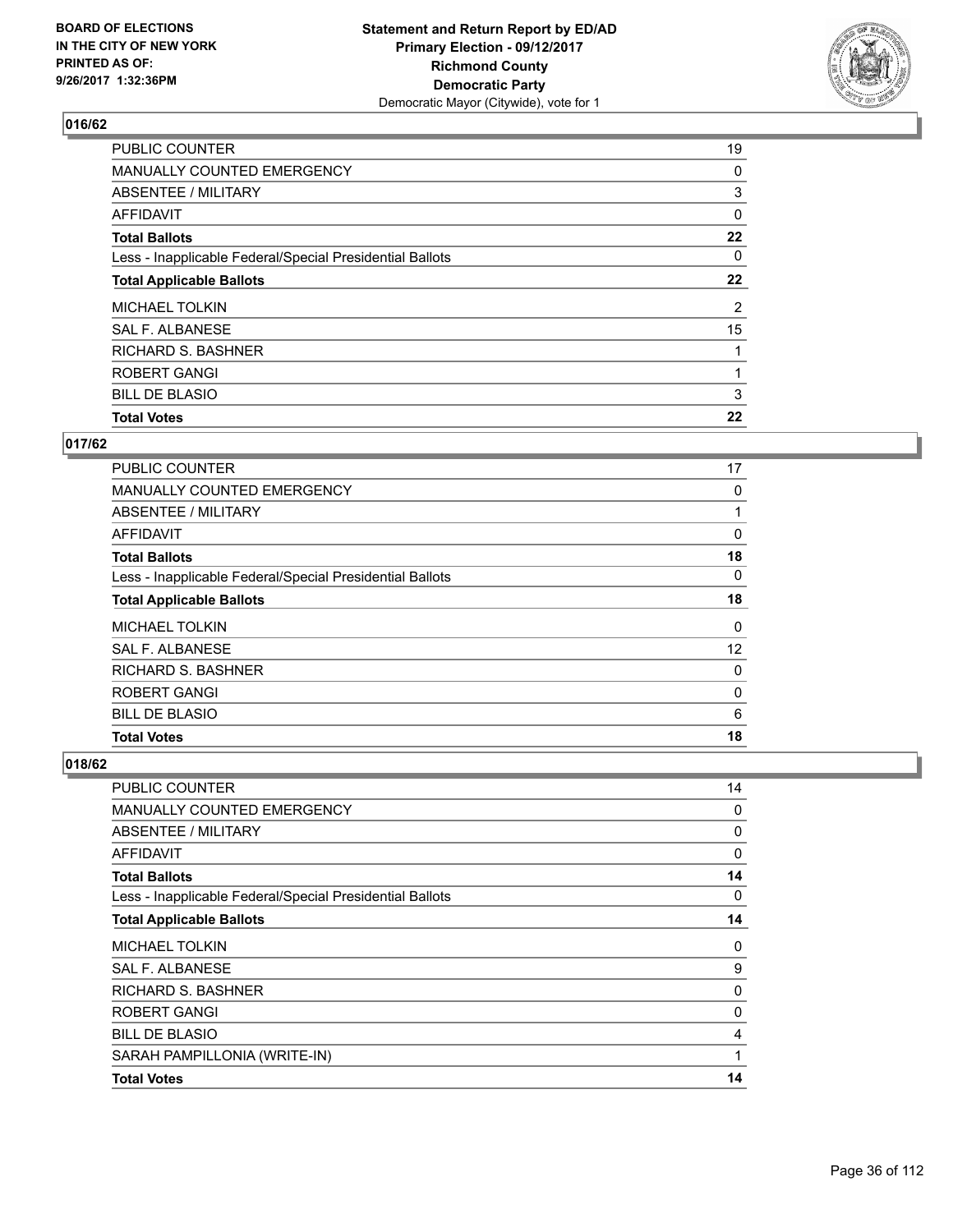

| PUBLIC COUNTER                                           | 14 |
|----------------------------------------------------------|----|
| MANUALLY COUNTED EMERGENCY                               | 0  |
| ABSENTEE / MILITARY                                      | 0  |
| AFFIDAVIT                                                | 0  |
| <b>Total Ballots</b>                                     | 14 |
| Less - Inapplicable Federal/Special Presidential Ballots | 0  |
| <b>Total Applicable Ballots</b>                          | 14 |
| <b>MICHAEL TOLKIN</b>                                    | 0  |
| SAL F. ALBANESE                                          | 11 |
| <b>RICHARD S. BASHNER</b>                                | 0  |
| <b>ROBERT GANGI</b>                                      | 0  |
| <b>BILL DE BLASIO</b>                                    | 3  |
| <b>Total Votes</b>                                       | 14 |

## **020/62**

| <b>PUBLIC COUNTER</b>                                    | 21 |
|----------------------------------------------------------|----|
| <b>MANUALLY COUNTED EMERGENCY</b>                        | 0  |
| ABSENTEE / MILITARY                                      |    |
| <b>AFFIDAVIT</b>                                         |    |
| <b>Total Ballots</b>                                     | 23 |
| Less - Inapplicable Federal/Special Presidential Ballots | 0  |
| <b>Total Applicable Ballots</b>                          | 23 |
| <b>MICHAEL TOLKIN</b>                                    |    |
| SAL F. ALBANESE                                          | 14 |
| <b>RICHARD S. BASHNER</b>                                |    |
| <b>ROBERT GANGI</b>                                      | 0  |
| <b>BILL DE BLASIO</b>                                    | 7  |
| <b>Total Votes</b>                                       | 23 |

| PUBLIC COUNTER                                           | 25 |
|----------------------------------------------------------|----|
| <b>MANUALLY COUNTED EMERGENCY</b>                        | 0  |
| ABSENTEE / MILITARY                                      | 1  |
| AFFIDAVIT                                                | 0  |
| <b>Total Ballots</b>                                     | 26 |
| Less - Inapplicable Federal/Special Presidential Ballots | 0  |
| <b>Total Applicable Ballots</b>                          | 26 |
| <b>MICHAEL TOLKIN</b>                                    | 0  |
| <b>SAL F. ALBANESE</b>                                   | 17 |
| RICHARD S. BASHNER                                       | 0  |
| ROBERT GANGI                                             | 0  |
| <b>BILL DE BLASIO</b>                                    | 6  |
| NICOLE MALLIOTAKIS (WRITE-IN)                            | 1  |
| <b>Total Votes</b>                                       | 24 |
| Unrecorded                                               | 2  |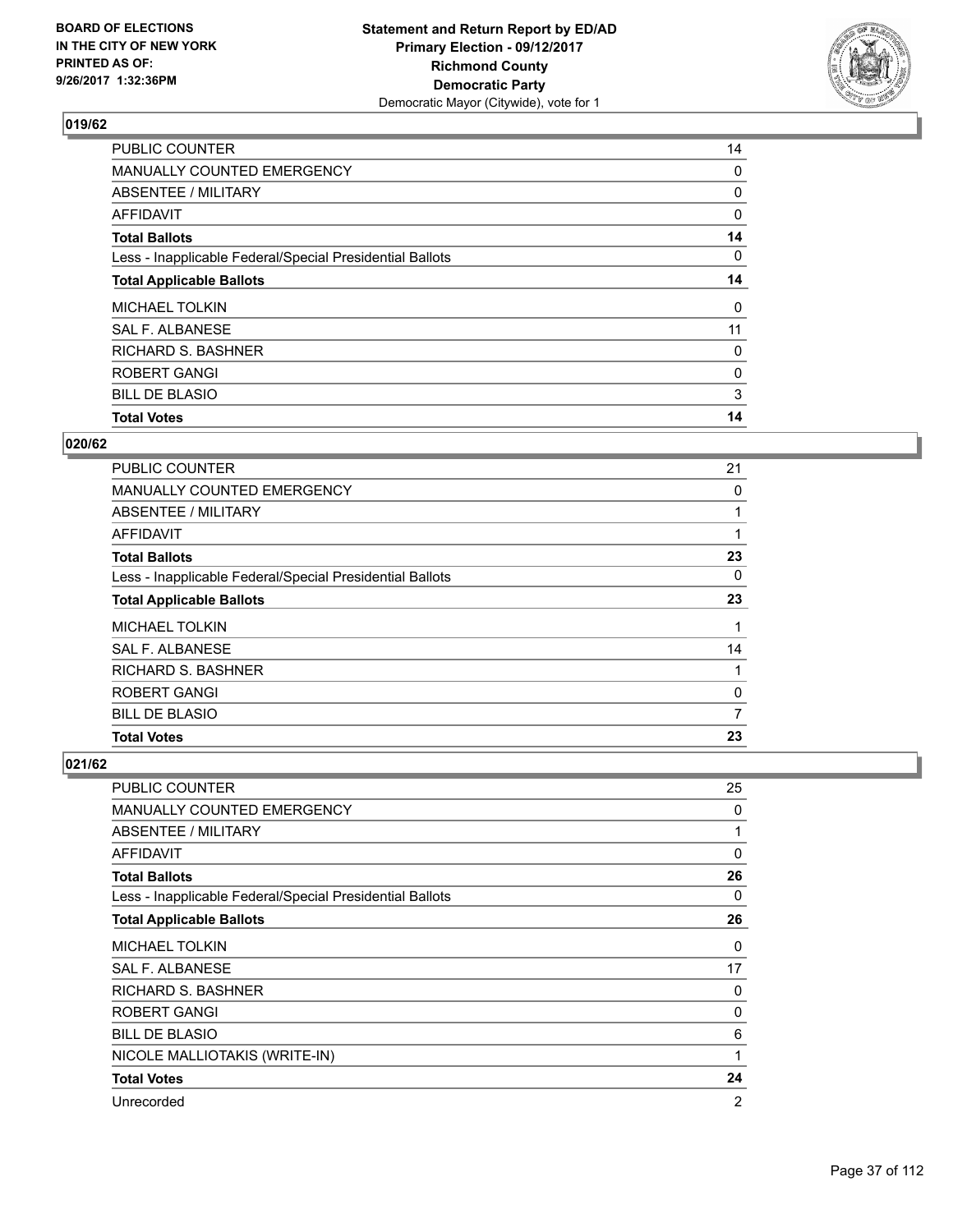

| <b>PUBLIC COUNTER</b>                                    | 23             |
|----------------------------------------------------------|----------------|
| MANUALLY COUNTED EMERGENCY                               | 0              |
| ABSENTEE / MILITARY                                      | $\overline{2}$ |
| AFFIDAVIT                                                | 0              |
| <b>Total Ballots</b>                                     | 25             |
| Less - Inapplicable Federal/Special Presidential Ballots | 0              |
| <b>Total Applicable Ballots</b>                          | 25             |
| <b>MICHAEL TOLKIN</b>                                    |                |
| SAL F. ALBANESE                                          | 20             |
| <b>RICHARD S. BASHNER</b>                                | 0              |
| <b>ROBERT GANGI</b>                                      | 1              |
| <b>BILL DE BLASIO</b>                                    | 3              |
| <b>Total Votes</b>                                       | 25             |

#### **023/62**

| <b>PUBLIC COUNTER</b>                                    | 17             |
|----------------------------------------------------------|----------------|
| <b>MANUALLY COUNTED EMERGENCY</b>                        | 0              |
| ABSENTEE / MILITARY                                      | 0              |
| <b>AFFIDAVIT</b>                                         | 0              |
| <b>Total Ballots</b>                                     | 17             |
| Less - Inapplicable Federal/Special Presidential Ballots | 0              |
| <b>Total Applicable Ballots</b>                          | 17             |
| <b>MICHAEL TOLKIN</b>                                    |                |
| <b>SAL F. ALBANESE</b>                                   | 14             |
| <b>RICHARD S. BASHNER</b>                                | 0              |
| <b>ROBERT GANGI</b>                                      | 0              |
| <b>BILL DE BLASIO</b>                                    | $\overline{2}$ |
| <b>Total Votes</b>                                       | 17             |

| <b>PUBLIC COUNTER</b>                                    | 17 |
|----------------------------------------------------------|----|
| MANUALLY COUNTED EMERGENCY                               | 0  |
| ABSENTEE / MILITARY                                      | 4  |
| AFFIDAVIT                                                | 0  |
| <b>Total Ballots</b>                                     | 21 |
| Less - Inapplicable Federal/Special Presidential Ballots | 0  |
| <b>Total Applicable Ballots</b>                          | 21 |
| <b>MICHAEL TOLKIN</b>                                    | 3  |
| SAL F. ALBANESE                                          | 10 |
| <b>RICHARD S. BASHNER</b>                                | 0  |
| <b>ROBERT GANGI</b>                                      |    |
| <b>BILL DE BLASIO</b>                                    | 7  |
| <b>Total Votes</b>                                       | 21 |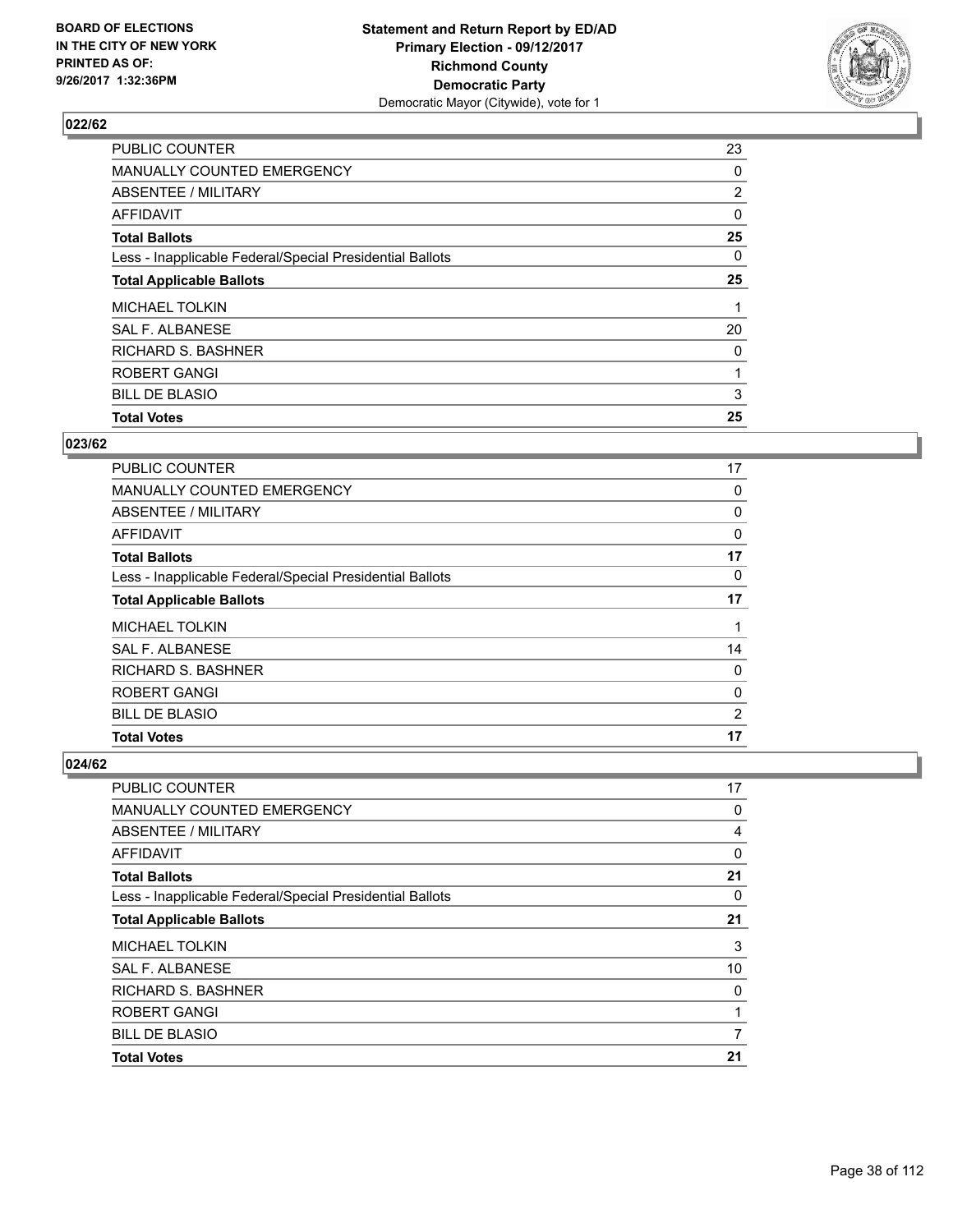

| PUBLIC COUNTER                                           | 16 |
|----------------------------------------------------------|----|
| MANUALLY COUNTED EMERGENCY                               | 0  |
| ABSENTEE / MILITARY                                      | 3  |
| AFFIDAVIT                                                | 0  |
| <b>Total Ballots</b>                                     | 19 |
| Less - Inapplicable Federal/Special Presidential Ballots | 0  |
| <b>Total Applicable Ballots</b>                          | 19 |
| <b>MICHAEL TOLKIN</b>                                    | 0  |
| SAL F. ALBANESE                                          | 15 |
| <b>RICHARD S. BASHNER</b>                                | 0  |
| <b>ROBERT GANGI</b>                                      | 0  |
| <b>BILL DE BLASIO</b>                                    | 4  |
| <b>Total Votes</b>                                       | 19 |

#### **026/62**

| <b>PUBLIC COUNTER</b>                                    | 39 |
|----------------------------------------------------------|----|
| <b>MANUALLY COUNTED EMERGENCY</b>                        | 0  |
| ABSENTEE / MILITARY                                      | 3  |
| AFFIDAVIT                                                | 0  |
| <b>Total Ballots</b>                                     | 42 |
| Less - Inapplicable Federal/Special Presidential Ballots | 0  |
| <b>Total Applicable Ballots</b>                          | 42 |
| <b>MICHAEL TOLKIN</b>                                    | 5  |
| SAL F. ALBANESE                                          | 21 |
| <b>RICHARD S. BASHNER</b>                                | 0  |
| <b>ROBERT GANGI</b>                                      | 1  |
| <b>BILL DE BLASIO</b>                                    | 15 |
| <b>Total Votes</b>                                       | 42 |

| <b>PUBLIC COUNTER</b>                                    | 22       |
|----------------------------------------------------------|----------|
| MANUALLY COUNTED EMERGENCY                               | 0        |
| ABSENTEE / MILITARY                                      | 0        |
| <b>AFFIDAVIT</b>                                         | $\Omega$ |
| <b>Total Ballots</b>                                     | 22       |
| Less - Inapplicable Federal/Special Presidential Ballots | 0        |
| <b>Total Applicable Ballots</b>                          | 22       |
| <b>MICHAEL TOLKIN</b>                                    | 0        |
| <b>SAL F. ALBANESE</b>                                   | 15       |
| <b>RICHARD S. BASHNER</b>                                | 0        |
| ROBERT GANGI                                             | 0        |
| <b>BILL DE BLASIO</b>                                    | 6        |
| NICOLE MALLIOTAKIS (WRITE-IN)                            | 1        |
| <b>Total Votes</b>                                       | 22       |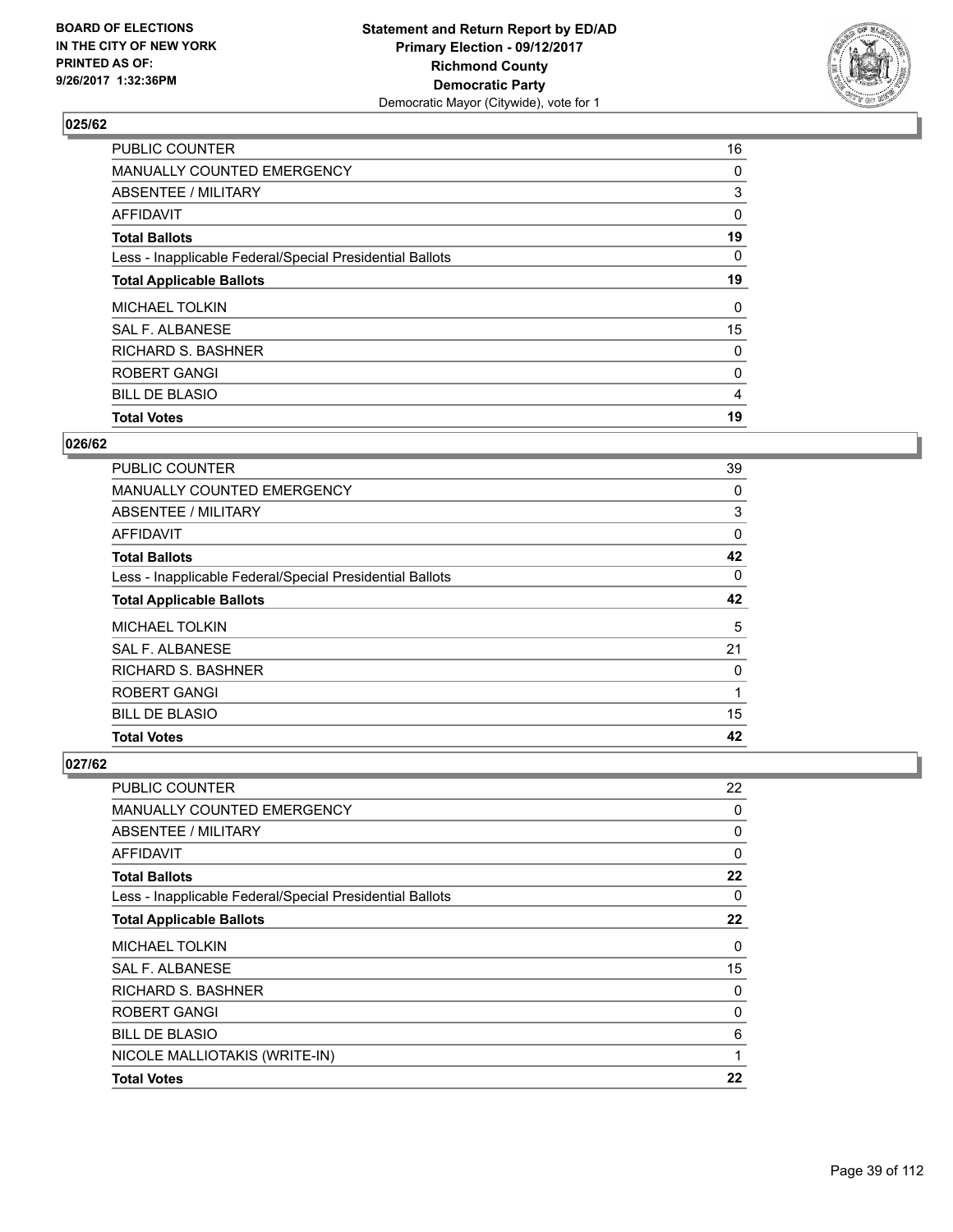

| <b>PUBLIC COUNTER</b>                                    | 23 |
|----------------------------------------------------------|----|
| MANUALLY COUNTED EMERGENCY                               | 0  |
| ABSENTEE / MILITARY                                      | 0  |
| AFFIDAVIT                                                | 0  |
| <b>Total Ballots</b>                                     | 23 |
| Less - Inapplicable Federal/Special Presidential Ballots | 0  |
| <b>Total Applicable Ballots</b>                          | 23 |
| <b>MICHAEL TOLKIN</b>                                    | 0  |
| SAL F. ALBANESE                                          | 17 |
| <b>RICHARD S. BASHNER</b>                                | 0  |
| <b>ROBERT GANGI</b>                                      |    |
| <b>BILL DE BLASIO</b>                                    | 5  |
| <b>Total Votes</b>                                       | 23 |

#### **029/62**

| <b>PUBLIC COUNTER</b>                                    | 9              |
|----------------------------------------------------------|----------------|
| <b>MANUALLY COUNTED EMERGENCY</b>                        | 0              |
| ABSENTEE / MILITARY                                      |                |
| AFFIDAVIT                                                | 0              |
| <b>Total Ballots</b>                                     | 10             |
| Less - Inapplicable Federal/Special Presidential Ballots | 0              |
| <b>Total Applicable Ballots</b>                          | 10             |
| <b>MICHAEL TOLKIN</b>                                    | $\overline{2}$ |
| SAL F. ALBANESE                                          | 5              |
| <b>RICHARD S. BASHNER</b>                                | 2              |
| <b>ROBERT GANGI</b>                                      |                |
| <b>BILL DE BLASIO</b>                                    | 0              |
| <b>Total Votes</b>                                       | 10             |

| <b>PUBLIC COUNTER</b>                                    | 15 |
|----------------------------------------------------------|----|
| MANUALLY COUNTED EMERGENCY                               | 0  |
| ABSENTEE / MILITARY                                      | 0  |
| AFFIDAVIT                                                | 0  |
| <b>Total Ballots</b>                                     | 15 |
| Less - Inapplicable Federal/Special Presidential Ballots | 0  |
| <b>Total Applicable Ballots</b>                          | 15 |
| <b>MICHAEL TOLKIN</b>                                    |    |
| <b>SAL F. ALBANESE</b>                                   | 10 |
| <b>RICHARD S. BASHNER</b>                                |    |
| <b>ROBERT GANGI</b>                                      | 0  |
| <b>BILL DE BLASIO</b>                                    | 3  |
| <b>Total Votes</b>                                       | 15 |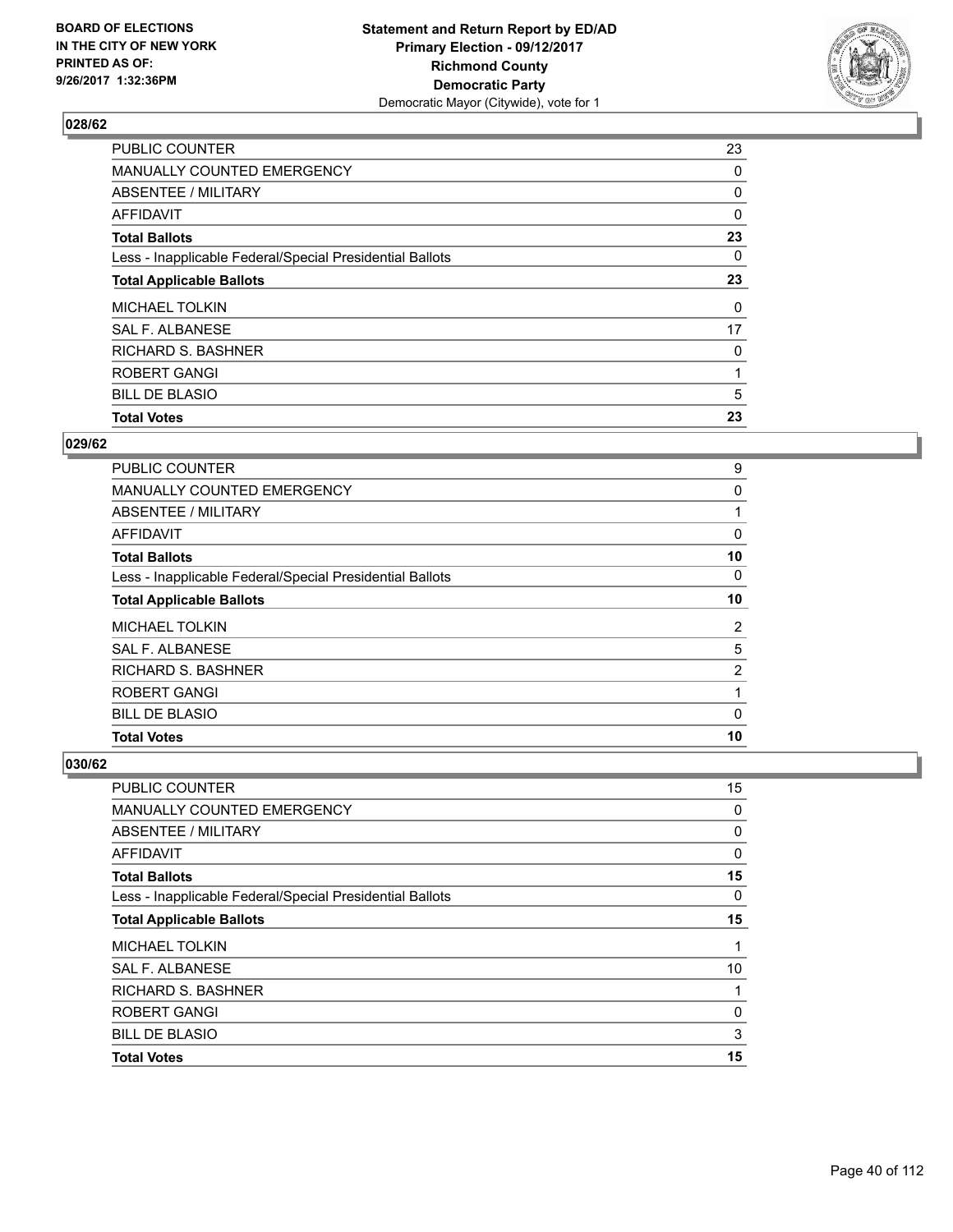

| <b>PUBLIC COUNTER</b>                                    | 15             |
|----------------------------------------------------------|----------------|
| MANUALLY COUNTED EMERGENCY                               | 0              |
| ABSENTEE / MILITARY                                      | 3              |
| AFFIDAVIT                                                | 0              |
| <b>Total Ballots</b>                                     | 18             |
| Less - Inapplicable Federal/Special Presidential Ballots | 0              |
| <b>Total Applicable Ballots</b>                          | 18             |
| <b>MICHAEL TOLKIN</b>                                    | $\overline{2}$ |
| SAL F. ALBANESE                                          | 10             |
| <b>RICHARD S. BASHNER</b>                                | 0              |
| <b>ROBERT GANGI</b>                                      | 0              |
| <b>BILL DE BLASIO</b>                                    | 6              |
| <b>Total Votes</b>                                       | 18             |

## **032/62**

| <b>PUBLIC COUNTER</b>                                    | 17 |
|----------------------------------------------------------|----|
| <b>MANUALLY COUNTED EMERGENCY</b>                        | 0  |
| ABSENTEE / MILITARY                                      |    |
| AFFIDAVIT                                                | 0  |
| <b>Total Ballots</b>                                     | 18 |
| Less - Inapplicable Federal/Special Presidential Ballots | 0  |
| <b>Total Applicable Ballots</b>                          | 18 |
| <b>MICHAEL TOLKIN</b>                                    | 0  |
| SAL F. ALBANESE                                          | 15 |
| <b>RICHARD S. BASHNER</b>                                | 0  |
| <b>ROBERT GANGI</b>                                      | 0  |
| <b>BILL DE BLASIO</b>                                    | 3  |
| <b>Total Votes</b>                                       | 18 |

| <b>PUBLIC COUNTER</b>                                    | 17 |
|----------------------------------------------------------|----|
| MANUALLY COUNTED EMERGENCY                               | 0  |
| ABSENTEE / MILITARY                                      | 4  |
| AFFIDAVIT                                                | 0  |
| <b>Total Ballots</b>                                     | 21 |
| Less - Inapplicable Federal/Special Presidential Ballots | 0  |
| <b>Total Applicable Ballots</b>                          | 21 |
| <b>MICHAEL TOLKIN</b>                                    |    |
| <b>SAL F. ALBANESE</b>                                   | 17 |
| <b>RICHARD S. BASHNER</b>                                | 0  |
| <b>ROBERT GANGI</b>                                      | 0  |
| <b>BILL DE BLASIO</b>                                    | 3  |
| <b>Total Votes</b>                                       | 21 |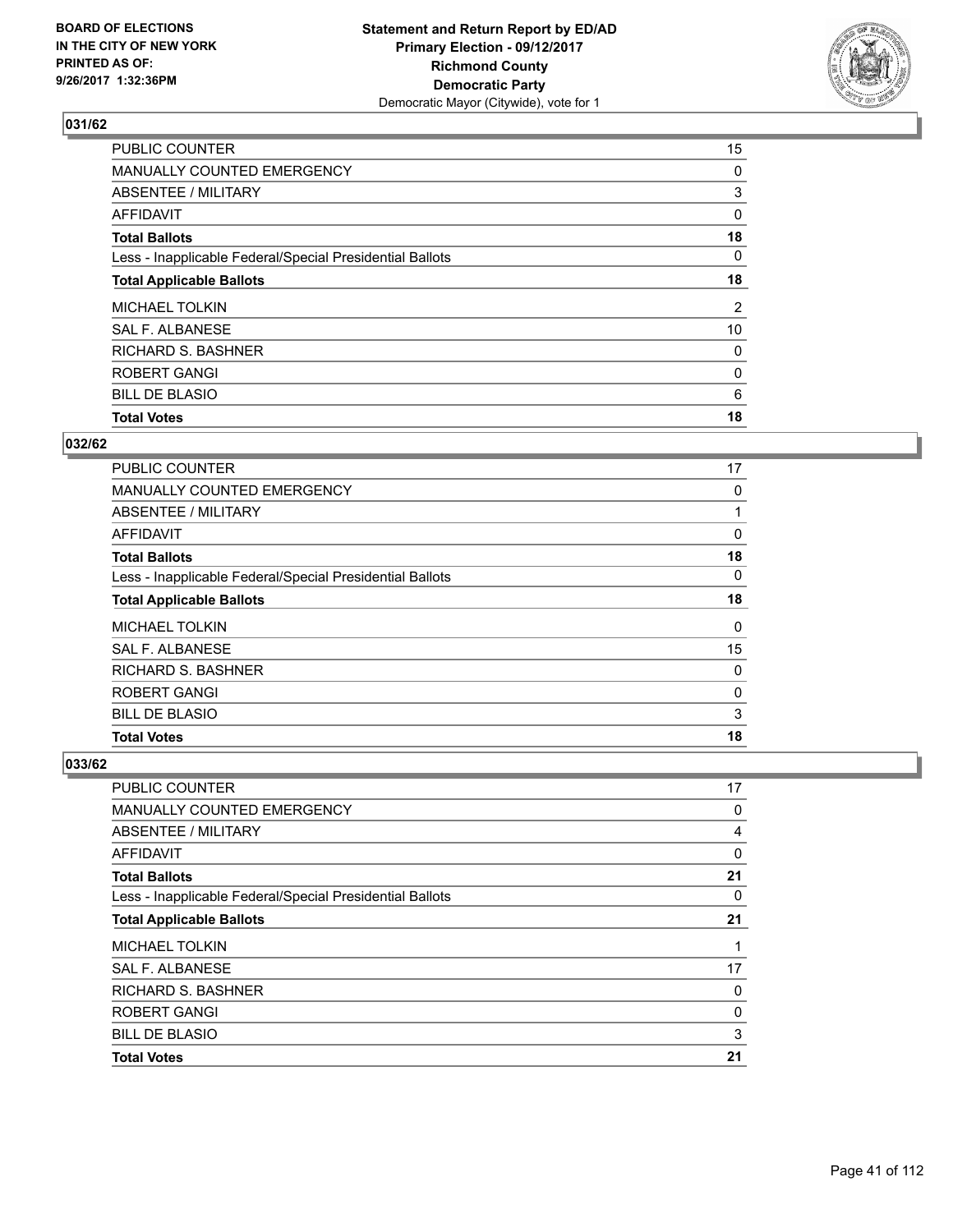

| <b>PUBLIC COUNTER</b>                                    | 18             |
|----------------------------------------------------------|----------------|
| MANUALLY COUNTED EMERGENCY                               | 0              |
| ABSENTEE / MILITARY                                      | $\overline{2}$ |
| AFFIDAVIT                                                |                |
| <b>Total Ballots</b>                                     | 21             |
| Less - Inapplicable Federal/Special Presidential Ballots | 0              |
| <b>Total Applicable Ballots</b>                          | 21             |
| <b>MICHAEL TOLKIN</b>                                    | 0              |
| SAL F. ALBANESE                                          | 15             |
| <b>RICHARD S. BASHNER</b>                                | 0              |
| <b>ROBERT GANGI</b>                                      | 0              |
| <b>BILL DE BLASIO</b>                                    | 6              |
| <b>Total Votes</b>                                       | 21             |

#### **035/62**

| PUBLIC COUNTER                                           | 26 |
|----------------------------------------------------------|----|
| <b>MANUALLY COUNTED EMERGENCY</b>                        | 0  |
| ABSENTEE / MILITARY                                      | 0  |
| <b>AFFIDAVIT</b>                                         | 0  |
| <b>Total Ballots</b>                                     | 26 |
| Less - Inapplicable Federal/Special Presidential Ballots | 0  |
| <b>Total Applicable Ballots</b>                          | 26 |
| <b>MICHAEL TOLKIN</b>                                    | 0  |
| SAL F. ALBANESE                                          | 17 |
| <b>RICHARD S. BASHNER</b>                                | 0  |
| ROBERT GANGI                                             | 2  |
| <b>BILL DE BLASIO</b>                                    | 7  |
| <b>Total Votes</b>                                       | 26 |

| PUBLIC COUNTER                                           | 34          |
|----------------------------------------------------------|-------------|
| MANUALLY COUNTED EMERGENCY                               | 0           |
| ABSENTEE / MILITARY                                      | 0           |
| AFFIDAVIT                                                | $\mathbf 0$ |
| <b>Total Ballots</b>                                     | 34          |
| Less - Inapplicable Federal/Special Presidential Ballots | 0           |
| <b>Total Applicable Ballots</b>                          | 34          |
| <b>MICHAEL TOLKIN</b>                                    | $\Omega$    |
| <b>SAL F. ALBANESE</b>                                   | 24          |
| RICHARD S. BASHNER                                       | 0           |
| ROBERT GANGI                                             | 3           |
| <b>BILL DE BLASIO</b>                                    | 7           |
| <b>Total Votes</b>                                       | 34          |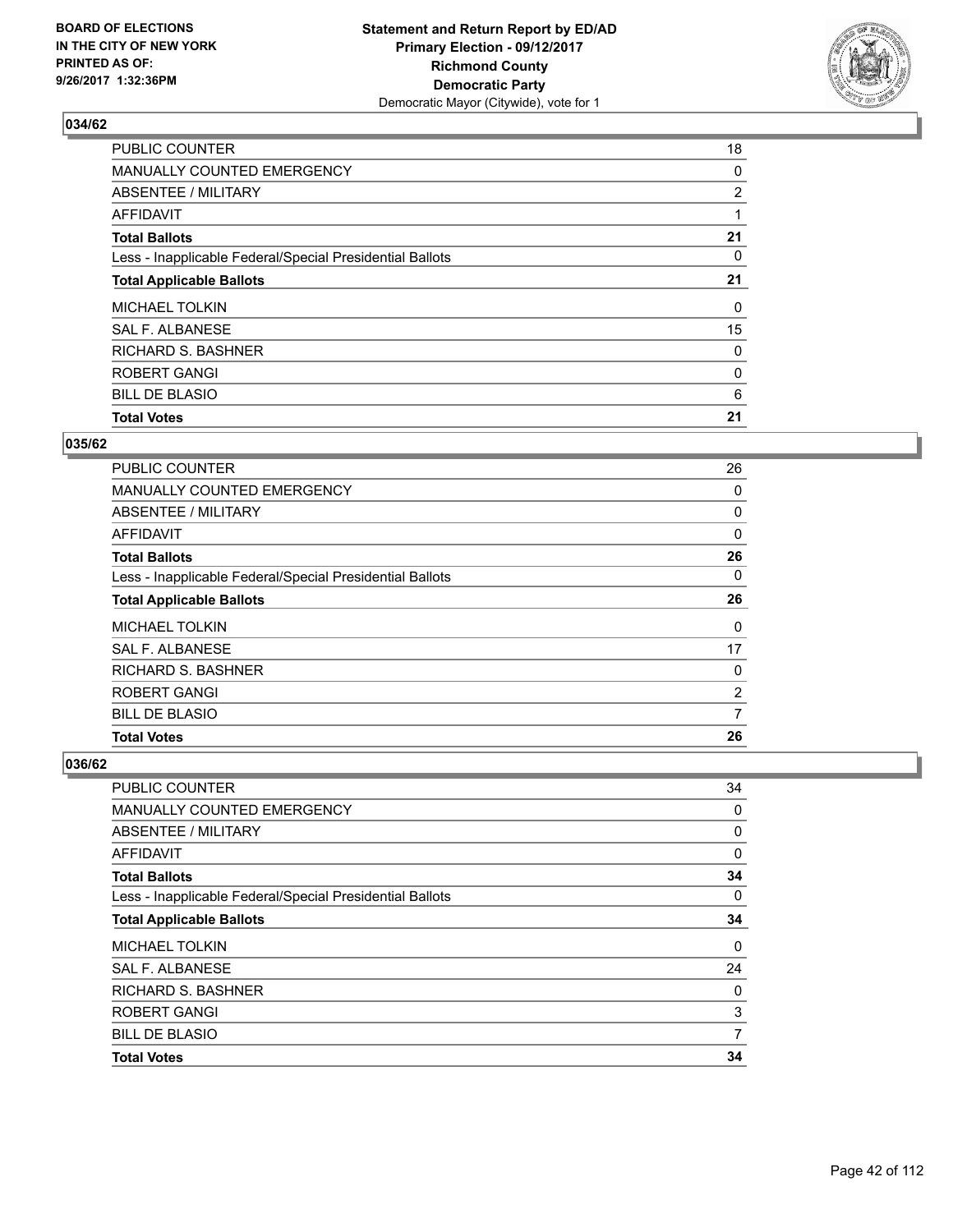

| <b>PUBLIC COUNTER</b>                                    | 25             |
|----------------------------------------------------------|----------------|
| MANUALLY COUNTED EMERGENCY                               | 0              |
| ABSENTEE / MILITARY                                      | $\overline{2}$ |
| AFFIDAVIT                                                | 0              |
| <b>Total Ballots</b>                                     | 27             |
| Less - Inapplicable Federal/Special Presidential Ballots | 0              |
| <b>Total Applicable Ballots</b>                          | 27             |
| <b>MICHAEL TOLKIN</b>                                    | 0              |
| SAL F. ALBANESE                                          | 21             |
| <b>RICHARD S. BASHNER</b>                                |                |
| <b>ROBERT GANGI</b>                                      |                |
| <b>BILL DE BLASIO</b>                                    | 4              |
| <b>Total Votes</b>                                       | 27             |

#### **038/62**

| PUBLIC COUNTER                                           | 39 |
|----------------------------------------------------------|----|
| <b>MANUALLY COUNTED EMERGENCY</b>                        | 0  |
| ABSENTEE / MILITARY                                      | 5  |
| AFFIDAVIT                                                | 0  |
| <b>Total Ballots</b>                                     | 44 |
| Less - Inapplicable Federal/Special Presidential Ballots | 0  |
| <b>Total Applicable Ballots</b>                          | 44 |
| <b>MICHAEL TOLKIN</b>                                    | 1  |
| <b>SAL F. ALBANESE</b>                                   | 31 |
| RICHARD S. BASHNER                                       | 0  |
| ROBERT GANGI                                             | 1  |
| <b>BILL DE BLASIO</b>                                    | 10 |
| <b>Total Votes</b>                                       | 43 |
| Unrecorded                                               | 1  |

| <b>PUBLIC COUNTER</b>                                    | 33             |
|----------------------------------------------------------|----------------|
| MANUALLY COUNTED EMERGENCY                               | 0              |
| ABSENTEE / MILITARY                                      | 4              |
| <b>AFFIDAVIT</b>                                         | $\Omega$       |
| <b>Total Ballots</b>                                     | 37             |
| Less - Inapplicable Federal/Special Presidential Ballots | 0              |
| <b>Total Applicable Ballots</b>                          | 37             |
| <b>MICHAEL TOLKIN</b>                                    | 2              |
| <b>SAL F. ALBANESE</b>                                   | 29             |
| <b>RICHARD S. BASHNER</b>                                |                |
| <b>ROBERT GANGI</b>                                      | 1              |
| <b>BILL DE BLASIO</b>                                    | 2              |
| <b>Total Votes</b>                                       | 35             |
| Unrecorded                                               | $\overline{2}$ |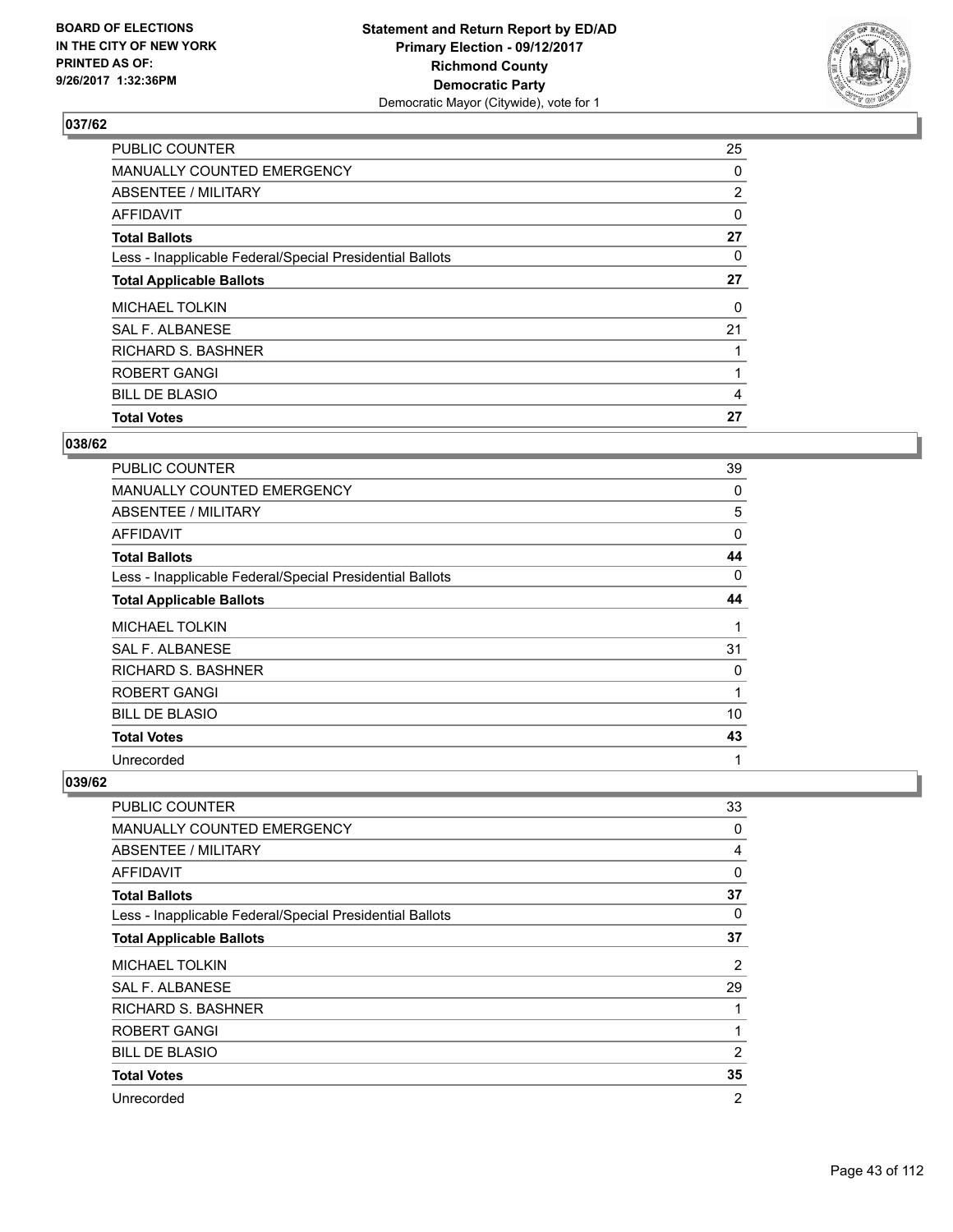

| <b>PUBLIC COUNTER</b>                                    | 21 |
|----------------------------------------------------------|----|
| MANUALLY COUNTED EMERGENCY                               | 0  |
| ABSENTEE / MILITARY                                      | 4  |
| AFFIDAVIT                                                | 0  |
| <b>Total Ballots</b>                                     | 25 |
| Less - Inapplicable Federal/Special Presidential Ballots | 0  |
| <b>Total Applicable Ballots</b>                          | 25 |
| <b>MICHAEL TOLKIN</b>                                    | 0  |
| <b>SAL F. ALBANESE</b>                                   | 14 |
| <b>RICHARD S. BASHNER</b>                                | 0  |
| ROBERT GANGI                                             | 1  |
| <b>BILL DE BLASIO</b>                                    | 9  |
| <b>Total Votes</b>                                       | 24 |
| Unrecorded                                               | 1  |

## **041/62**

| <b>PUBLIC COUNTER</b>                                    | 25             |
|----------------------------------------------------------|----------------|
| <b>MANUALLY COUNTED EMERGENCY</b>                        | 0              |
| ABSENTEE / MILITARY                                      | $\overline{2}$ |
| AFFIDAVIT                                                | 0              |
| <b>Total Ballots</b>                                     | 27             |
| Less - Inapplicable Federal/Special Presidential Ballots | 0              |
| <b>Total Applicable Ballots</b>                          | 27             |
| <b>MICHAEL TOLKIN</b>                                    |                |
| <b>SAL F. ALBANESE</b>                                   | 15             |
| <b>RICHARD S. BASHNER</b>                                |                |
| <b>ROBERT GANGI</b>                                      | 0              |
| <b>BILL DE BLASIO</b>                                    | 10             |
| <b>Total Votes</b>                                       | 27             |

| <b>Total Votes</b>                                       | 29 |
|----------------------------------------------------------|----|
| <b>BILL DE BLASIO</b>                                    | 5  |
| <b>ROBERT GANGI</b>                                      | 0  |
| <b>RICHARD S. BASHNER</b>                                | 0  |
| SAL F. ALBANESE                                          | 24 |
| <b>MICHAEL TOLKIN</b>                                    | 0  |
| <b>Total Applicable Ballots</b>                          | 29 |
| Less - Inapplicable Federal/Special Presidential Ballots | 0  |
| <b>Total Ballots</b>                                     | 29 |
| AFFIDAVIT                                                | 0  |
| ABSENTEE / MILITARY                                      |    |
| <b>MANUALLY COUNTED EMERGENCY</b>                        | 0  |
| PUBLIC COUNTER                                           | 28 |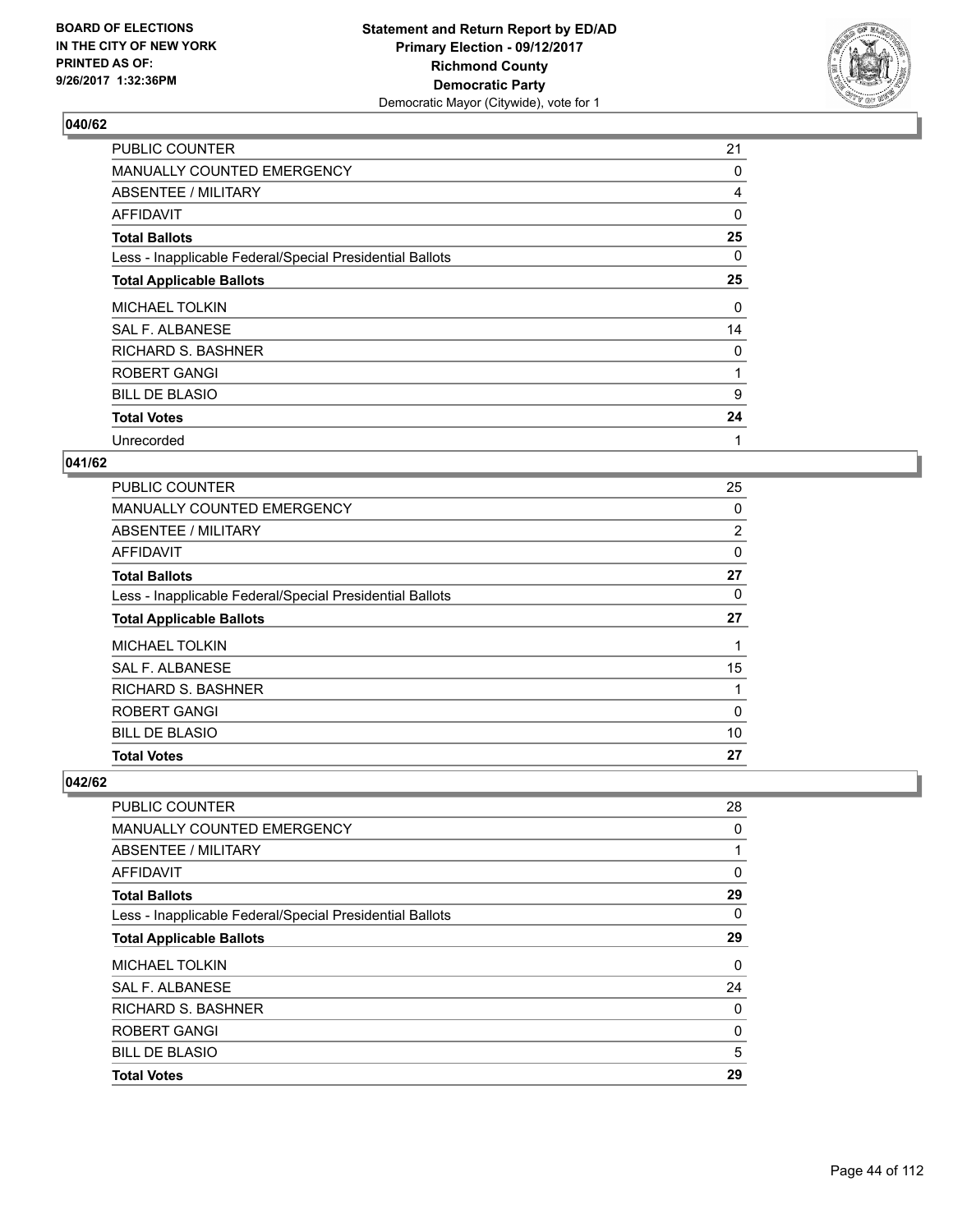

| <b>PUBLIC COUNTER</b>                                    | 17             |
|----------------------------------------------------------|----------------|
| MANUALLY COUNTED EMERGENCY                               | 0              |
| ABSENTEE / MILITARY                                      | $\overline{2}$ |
| AFFIDAVIT                                                | 0              |
| <b>Total Ballots</b>                                     | 19             |
| Less - Inapplicable Federal/Special Presidential Ballots | 0              |
| <b>Total Applicable Ballots</b>                          | 19             |
| <b>MICHAEL TOLKIN</b>                                    | 2              |
| <b>SAL F. ALBANESE</b>                                   | 13             |
| <b>RICHARD S. BASHNER</b>                                | 0              |
| ROBERT GANGI                                             | 0              |
| <b>BILL DE BLASIO</b>                                    | 3              |
| <b>Total Votes</b>                                       | 18             |
| Unrecorded                                               | 1              |

## **044/62**

| <b>PUBLIC COUNTER</b>                                    | 24          |
|----------------------------------------------------------|-------------|
| MANUALLY COUNTED EMERGENCY                               | 0           |
| ABSENTEE / MILITARY                                      | 6           |
| <b>AFFIDAVIT</b>                                         | 0           |
| <b>Total Ballots</b>                                     | 30          |
| Less - Inapplicable Federal/Special Presidential Ballots | 0           |
| <b>Total Applicable Ballots</b>                          | 30          |
| <b>MICHAEL TOLKIN</b>                                    | 2           |
| SAL F. ALBANESE                                          | 19          |
| <b>RICHARD S. BASHNER</b>                                | 0           |
| ROBERT GANGI                                             | 0           |
| <b>BILL DE BLASIO</b>                                    | 8           |
| NICOLE MALLIOTAKIS (WRITE-IN)                            | $\mathbf 1$ |
| <b>Total Votes</b>                                       | 30          |

| <b>PUBLIC COUNTER</b>                                    | 14       |
|----------------------------------------------------------|----------|
| <b>MANUALLY COUNTED EMERGENCY</b>                        | 0        |
| ABSENTEE / MILITARY                                      | 1        |
| AFFIDAVIT                                                | 0        |
| <b>Total Ballots</b>                                     | 15       |
| Less - Inapplicable Federal/Special Presidential Ballots | $\Omega$ |
| <b>Total Applicable Ballots</b>                          | 15       |
| <b>MICHAEL TOLKIN</b>                                    | $\Omega$ |
| SAL F. ALBANESE                                          | 11       |
| <b>RICHARD S. BASHNER</b>                                | 0        |
| ROBERT GANGI                                             | 0        |
| <b>BILL DE BLASIO</b>                                    | 4        |
| <b>Total Votes</b>                                       | 15       |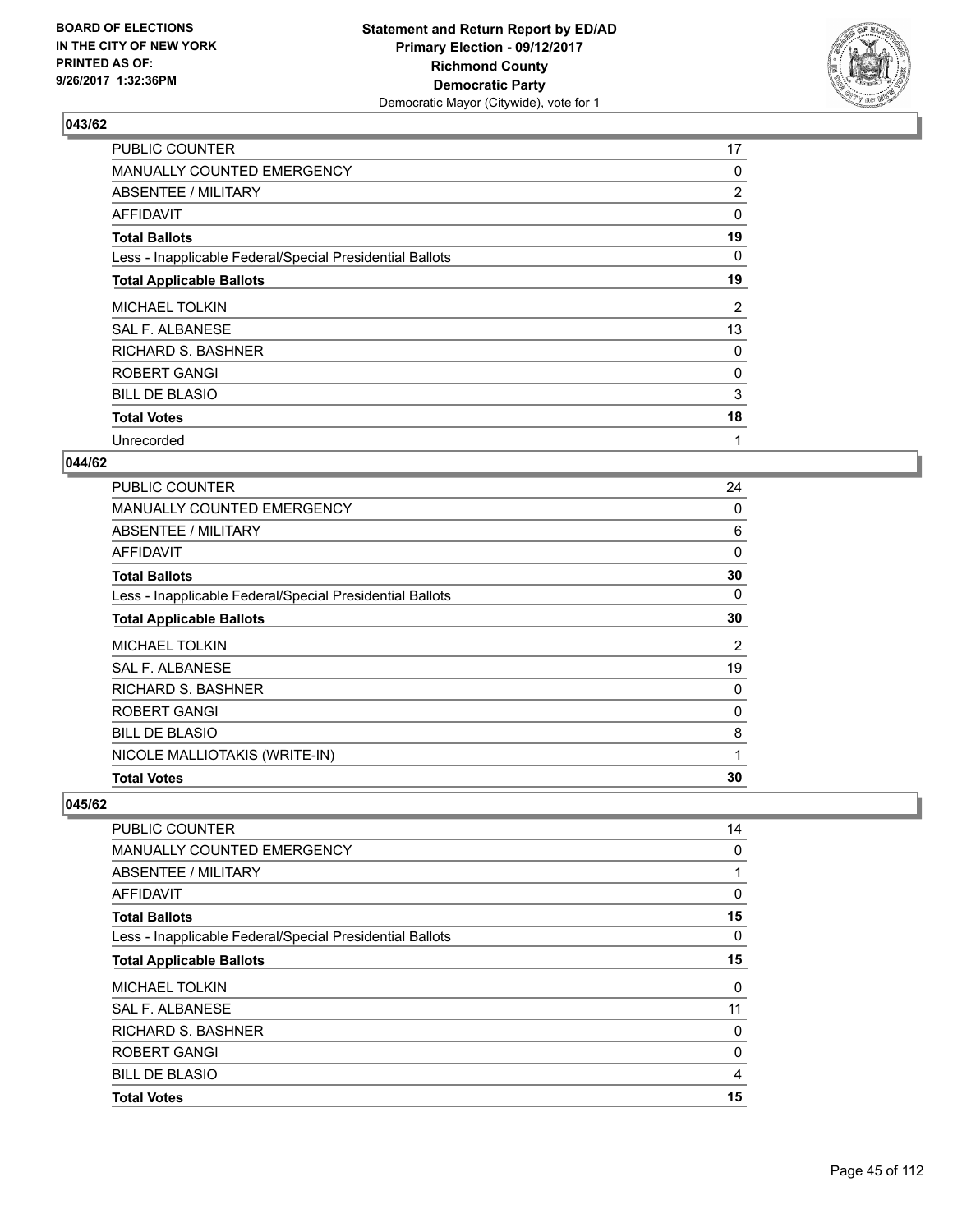

| PUBLIC COUNTER                                           | 35 |
|----------------------------------------------------------|----|
| MANUALLY COUNTED EMERGENCY                               | 0  |
| ABSENTEE / MILITARY                                      | 3  |
| AFFIDAVIT                                                | 0  |
| <b>Total Ballots</b>                                     | 38 |
| Less - Inapplicable Federal/Special Presidential Ballots | 0  |
| <b>Total Applicable Ballots</b>                          | 38 |
| <b>MICHAEL TOLKIN</b>                                    | 1  |
| SAL F. ALBANESE                                          | 24 |
| <b>RICHARD S. BASHNER</b>                                | 0  |
| <b>ROBERT GANGI</b>                                      | 0  |
| <b>BILL DE BLASIO</b>                                    | 12 |
| NICOLE MALLIOTAKIS (WRITE-IN)                            | 1  |
| <b>Total Votes</b>                                       | 38 |

#### **047/62**

| <b>PUBLIC COUNTER</b>                                    | 20 |
|----------------------------------------------------------|----|
| MANUALLY COUNTED EMERGENCY                               | 0  |
| ABSENTEE / MILITARY                                      | 3  |
| AFFIDAVIT                                                | 0  |
| <b>Total Ballots</b>                                     | 23 |
| Less - Inapplicable Federal/Special Presidential Ballots | 0  |
| <b>Total Applicable Ballots</b>                          | 23 |
| <b>MICHAEL TOLKIN</b>                                    |    |
| SAL F. ALBANESE                                          | 15 |
| <b>RICHARD S. BASHNER</b>                                | 0  |
| <b>ROBERT GANGI</b>                                      | 0  |
| <b>BILL DE BLASIO</b>                                    | 7  |
| <b>Total Votes</b>                                       | 23 |

| PUBLIC COUNTER                                           | 26 |
|----------------------------------------------------------|----|
| MANUALLY COUNTED EMERGENCY                               | 0  |
| ABSENTEE / MILITARY                                      | 3  |
| AFFIDAVIT                                                | 0  |
| <b>Total Ballots</b>                                     | 29 |
| Less - Inapplicable Federal/Special Presidential Ballots | 0  |
| <b>Total Applicable Ballots</b>                          | 29 |
| <b>MICHAEL TOLKIN</b>                                    | 4  |
| <b>SAL F. ALBANESE</b>                                   | 20 |
| <b>RICHARD S. BASHNER</b>                                | 0  |
| <b>ROBERT GANGI</b>                                      | 0  |
| <b>BILL DE BLASIO</b>                                    | 5  |
| <b>Total Votes</b>                                       | 29 |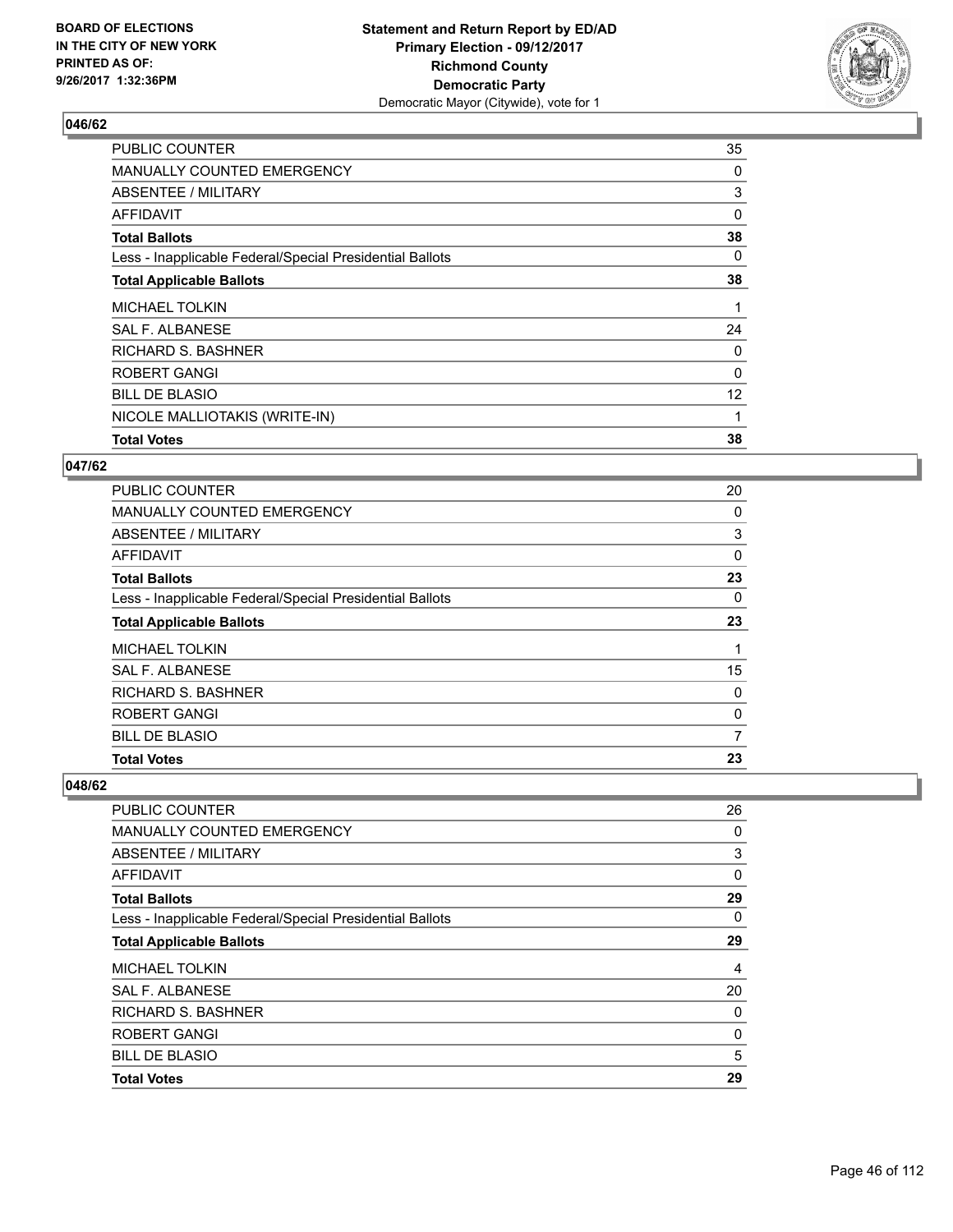

| <b>PUBLIC COUNTER</b>                                    | 51             |
|----------------------------------------------------------|----------------|
| MANUALLY COUNTED EMERGENCY                               | 0              |
| ABSENTEE / MILITARY                                      | $\overline{2}$ |
| AFFIDAVIT                                                | 0              |
| <b>Total Ballots</b>                                     | 53             |
| Less - Inapplicable Federal/Special Presidential Ballots | 0              |
| <b>Total Applicable Ballots</b>                          | 53             |
| <b>MICHAEL TOLKIN</b>                                    | 1              |
| SAL F. ALBANESE                                          | 37             |
| <b>RICHARD S. BASHNER</b>                                | 0              |
| <b>ROBERT GANGI</b>                                      | 2              |
| <b>BILL DE BLASIO</b>                                    | 12             |
| NICOLE MALLIOTAKIS (WRITE-IN)                            | 1              |
| <b>Total Votes</b>                                       | 53             |

| <b>PUBLIC COUNTER</b>                                    | 31 |
|----------------------------------------------------------|----|
| <b>MANUALLY COUNTED EMERGENCY</b>                        | 0  |
| ABSENTEE / MILITARY                                      | 3  |
| AFFIDAVIT                                                | 0  |
| <b>Total Ballots</b>                                     | 34 |
| Less - Inapplicable Federal/Special Presidential Ballots | 0  |
| <b>Total Applicable Ballots</b>                          | 34 |
| <b>MICHAEL TOLKIN</b>                                    | 0  |
| <b>SAL F. ALBANESE</b>                                   | 24 |
| <b>RICHARD S. BASHNER</b>                                | 1  |
| ROBERT GANGI                                             | 0  |
| <b>BILL DE BLASIO</b>                                    | 7  |
| NICOLE MALLIOTAKIS (WRITE-IN)                            | 1  |
| <b>Total Votes</b>                                       | 33 |
| Unrecorded                                               | 1  |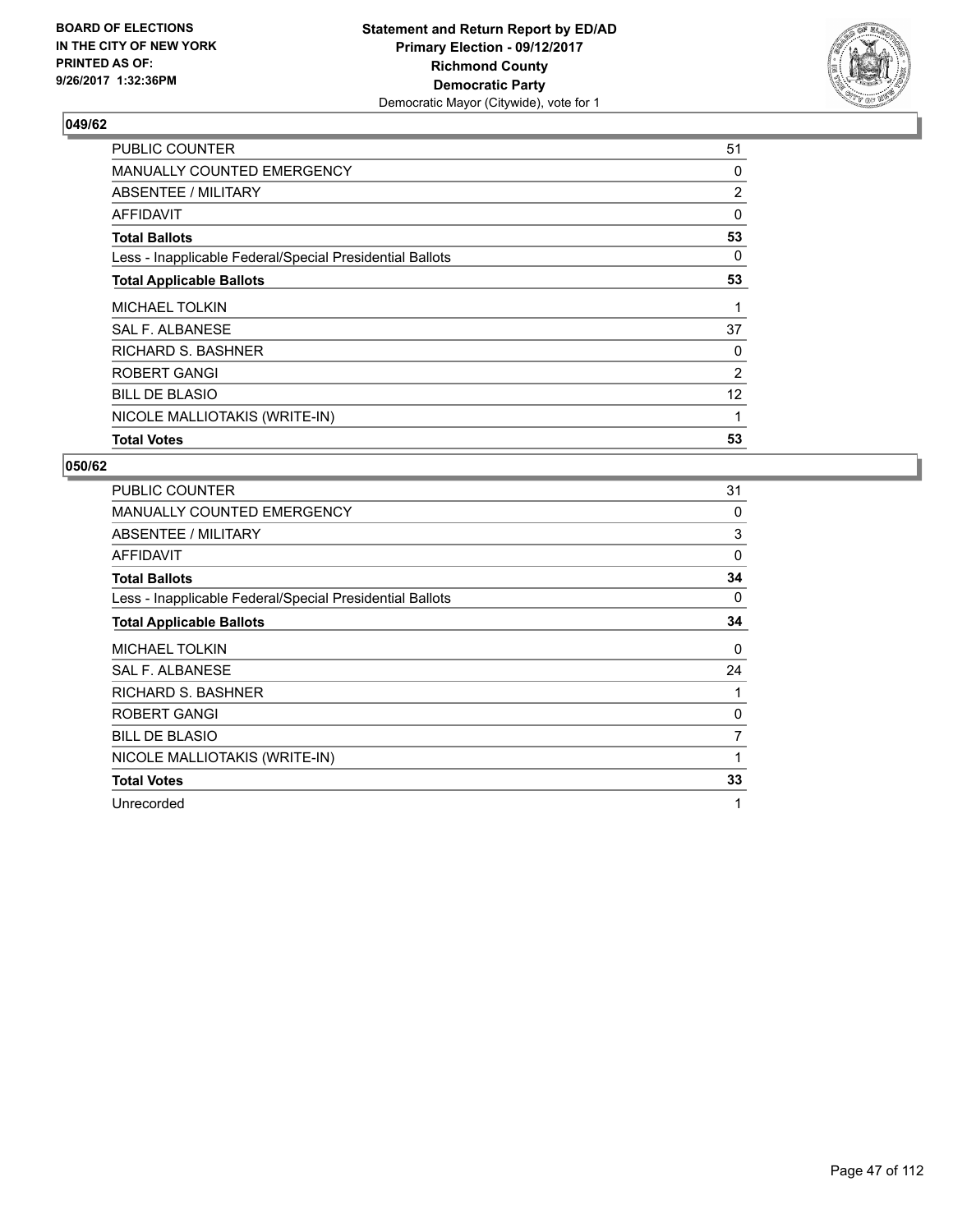

| PUBLIC COUNTER                                           | 32       |
|----------------------------------------------------------|----------|
| <b>MANUALLY COUNTED EMERGENCY</b>                        | 0        |
| ABSENTEE / MILITARY                                      | 8        |
| AFFIDAVIT                                                | $\Omega$ |
| <b>Total Ballots</b>                                     | 40       |
| Less - Inapplicable Federal/Special Presidential Ballots | 0        |
| <b>Total Applicable Ballots</b>                          | 40       |
| <b>MICHAEL TOLKIN</b>                                    |          |
| SAL F. ALBANESE                                          | 27       |
| <b>RICHARD S. BASHNER</b>                                |          |
| <b>ROBERT GANGI</b>                                      |          |
| <b>BILL DE BLASIO</b>                                    | 8        |
| NICOLE MALLIOTAKIS (WRITE-IN)                            | 1        |
| <b>Total Votes</b>                                       | 39       |
| Unrecorded                                               | 1        |

#### **052/62**

| PUBLIC COUNTER                                           | 37 |
|----------------------------------------------------------|----|
| <b>MANUALLY COUNTED EMERGENCY</b>                        | 0  |
| ABSENTEE / MILITARY                                      | 2  |
| <b>AFFIDAVIT</b>                                         | 0  |
| <b>Total Ballots</b>                                     | 39 |
| Less - Inapplicable Federal/Special Presidential Ballots | 0  |
| <b>Total Applicable Ballots</b>                          | 39 |
| <b>MICHAEL TOLKIN</b>                                    | 0  |
| SAL F. ALBANESE                                          | 29 |
| <b>RICHARD S. BASHNER</b>                                | 0  |
| <b>ROBERT GANGI</b>                                      | 0  |
| <b>BILL DE BLASIO</b>                                    | 10 |
| <b>Total Votes</b>                                       | 39 |

| <b>PUBLIC COUNTER</b>                                    | 47 |
|----------------------------------------------------------|----|
| MANUALLY COUNTED EMERGENCY                               | 0  |
| ABSENTEE / MILITARY                                      | 4  |
| AFFIDAVIT                                                | 0  |
| <b>Total Ballots</b>                                     | 51 |
| Less - Inapplicable Federal/Special Presidential Ballots | 0  |
| <b>Total Applicable Ballots</b>                          | 51 |
| <b>MICHAEL TOLKIN</b>                                    | 1  |
| <b>SAL F. ALBANESE</b>                                   | 36 |
| <b>RICHARD S. BASHNER</b>                                | 3  |
| ROBERT GANGI                                             | 1  |
| <b>BILL DE BLASIO</b>                                    | 10 |
| <b>Total Votes</b>                                       | 51 |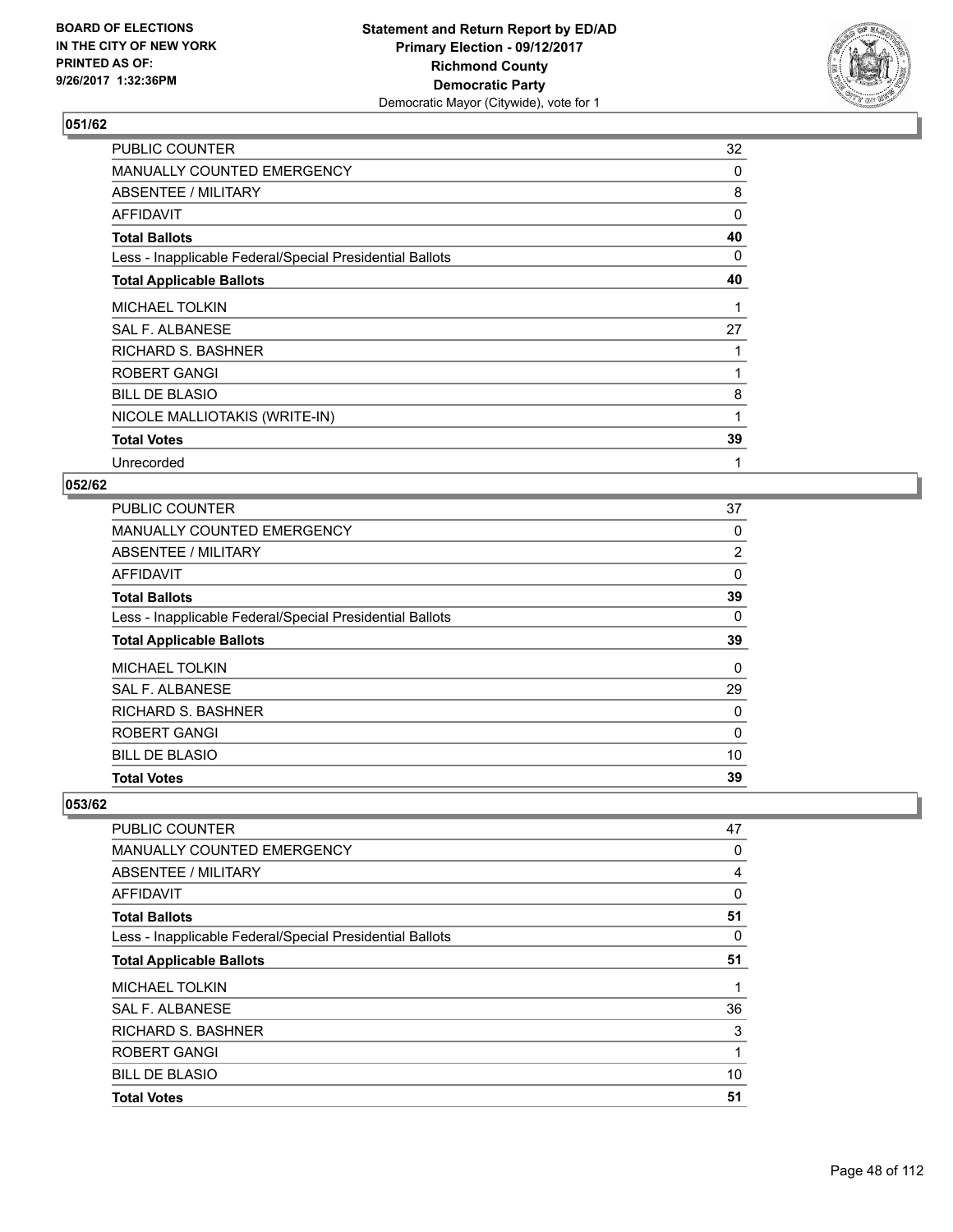

| <b>PUBLIC COUNTER</b>                                    | 27 |
|----------------------------------------------------------|----|
| MANUALLY COUNTED EMERGENCY                               | 0  |
| ABSENTEE / MILITARY                                      | 4  |
| AFFIDAVIT                                                | 0  |
| <b>Total Ballots</b>                                     | 31 |
| Less - Inapplicable Federal/Special Presidential Ballots | 0  |
| <b>Total Applicable Ballots</b>                          | 31 |
| <b>MICHAEL TOLKIN</b>                                    |    |
| SAL F. ALBANESE                                          | 24 |
| <b>RICHARD S. BASHNER</b>                                |    |
| <b>ROBERT GANGI</b>                                      | 0  |
| <b>BILL DE BLASIO</b>                                    | 5  |
| <b>Total Votes</b>                                       | 31 |

#### **055/62**

| <b>PUBLIC COUNTER</b>                                    | 28       |
|----------------------------------------------------------|----------|
| <b>MANUALLY COUNTED EMERGENCY</b>                        | 0        |
| ABSENTEE / MILITARY                                      | 0        |
| AFFIDAVIT                                                | $\Omega$ |
| <b>Total Ballots</b>                                     | 28       |
| Less - Inapplicable Federal/Special Presidential Ballots | 0        |
| <b>Total Applicable Ballots</b>                          | 28       |
| <b>MICHAEL TOLKIN</b>                                    | 0        |
| SAL F. ALBANESE                                          | 22       |
| RICHARD S. BASHNER                                       | 1        |
| <b>ROBERT GANGI</b>                                      | 1        |
| <b>BILL DE BLASIO</b>                                    | 3        |
| NICOLE MALLIOTAKIS (WRITE-IN)                            | 1        |
| <b>Total Votes</b>                                       | 28       |

| PUBLIC COUNTER                                           | 32 |
|----------------------------------------------------------|----|
| <b>MANUALLY COUNTED EMERGENCY</b>                        | 0  |
| ABSENTEE / MILITARY                                      | 2  |
| AFFIDAVIT                                                | 0  |
| <b>Total Ballots</b>                                     | 34 |
| Less - Inapplicable Federal/Special Presidential Ballots | 0  |
| <b>Total Applicable Ballots</b>                          | 34 |
| <b>MICHAEL TOLKIN</b>                                    | 4  |
| <b>SAL F. ALBANESE</b>                                   | 13 |
| <b>RICHARD S. BASHNER</b>                                | 0  |
| <b>ROBERT GANGI</b>                                      | 3  |
| <b>BILL DE BLASIO</b>                                    | 14 |
| <b>Total Votes</b>                                       | 34 |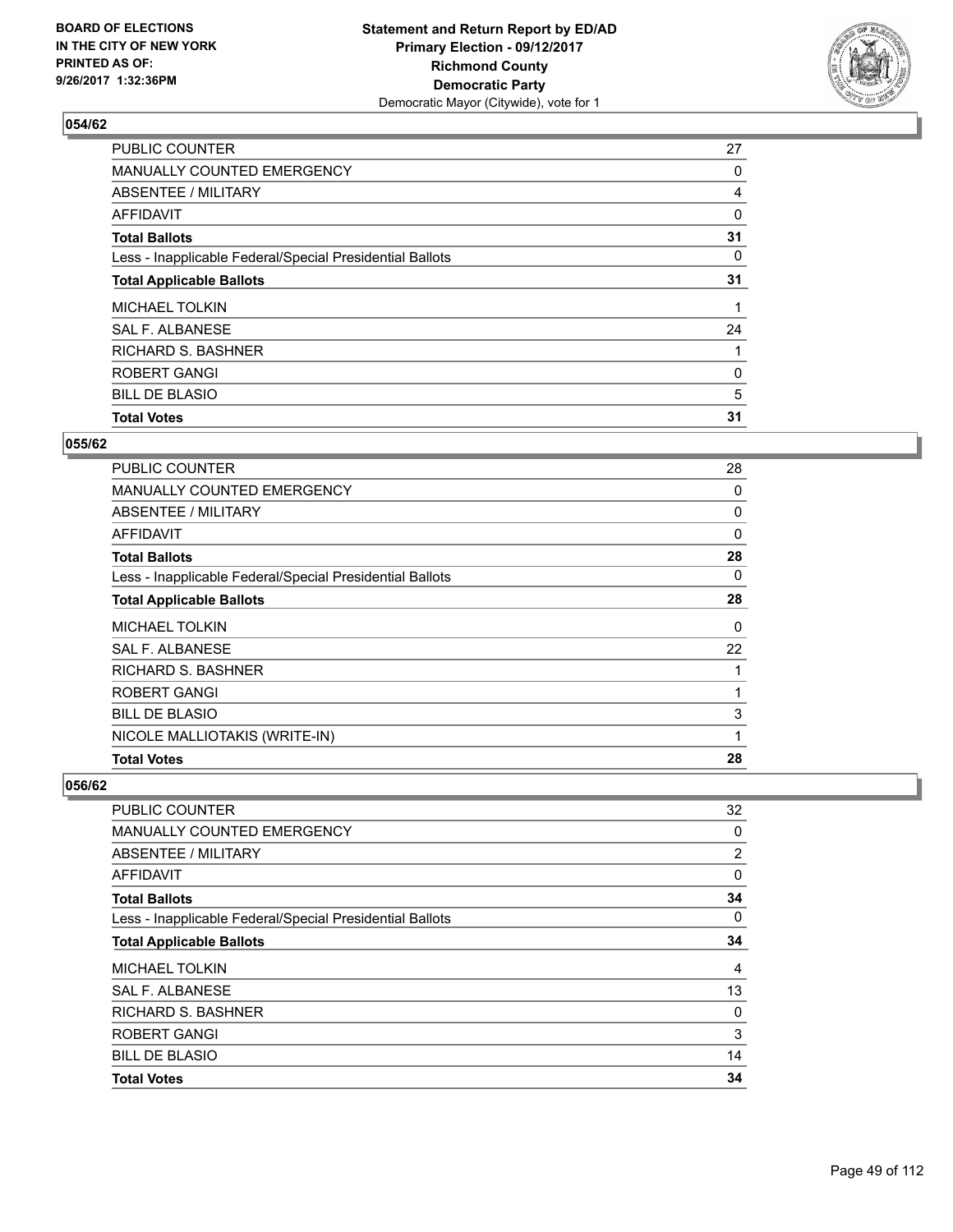

| <b>PUBLIC COUNTER</b>                                    | 24 |
|----------------------------------------------------------|----|
| MANUALLY COUNTED EMERGENCY                               | 0  |
| ABSENTEE / MILITARY                                      |    |
| AFFIDAVIT                                                | 0  |
| <b>Total Ballots</b>                                     | 25 |
| Less - Inapplicable Federal/Special Presidential Ballots | 0  |
| <b>Total Applicable Ballots</b>                          | 25 |
| <b>MICHAEL TOLKIN</b>                                    | 0  |
| SAL F. ALBANESE                                          | 20 |
| <b>RICHARD S. BASHNER</b>                                | 0  |
| ROBERT GANGI                                             | 1  |
| <b>BILL DE BLASIO</b>                                    | 4  |
| <b>Total Votes</b>                                       | 25 |

#### **058/62**

| PUBLIC COUNTER                                           | 28       |
|----------------------------------------------------------|----------|
| <b>MANUALLY COUNTED EMERGENCY</b>                        | 0        |
| <b>ABSENTEE / MILITARY</b>                               | 1        |
| AFFIDAVIT                                                | $\Omega$ |
| <b>Total Ballots</b>                                     | 29       |
| Less - Inapplicable Federal/Special Presidential Ballots | 0        |
| <b>Total Applicable Ballots</b>                          | 29       |
| MICHAEL TOLKIN                                           | 1        |
| <b>SAL F. ALBANESE</b>                                   | 18       |
| RICHARD S. BASHNER                                       | 0        |
| <b>ROBERT GANGI</b>                                      | 0        |
| <b>BILL DE BLASIO</b>                                    | 9        |
| JAMES ODDO (WRITE-IN)                                    | 1        |
| <b>Total Votes</b>                                       | 29       |

| PUBLIC COUNTER                                           | 25 |
|----------------------------------------------------------|----|
| <b>MANUALLY COUNTED EMERGENCY</b>                        | 0  |
| ABSENTEE / MILITARY                                      | 3  |
| AFFIDAVIT                                                | 0  |
| <b>Total Ballots</b>                                     | 28 |
| Less - Inapplicable Federal/Special Presidential Ballots | 0  |
| <b>Total Applicable Ballots</b>                          | 28 |
| <b>MICHAEL TOLKIN</b>                                    | 2  |
| SAL F. ALBANESE                                          | 16 |
| <b>RICHARD S. BASHNER</b>                                | 0  |
| ROBERT GANGI                                             |    |
| <b>BILL DE BLASIO</b>                                    | 7  |
| NICOLE MALLIOTAKIS (WRITE-IN)                            | 2  |
| <b>Total Votes</b>                                       | 28 |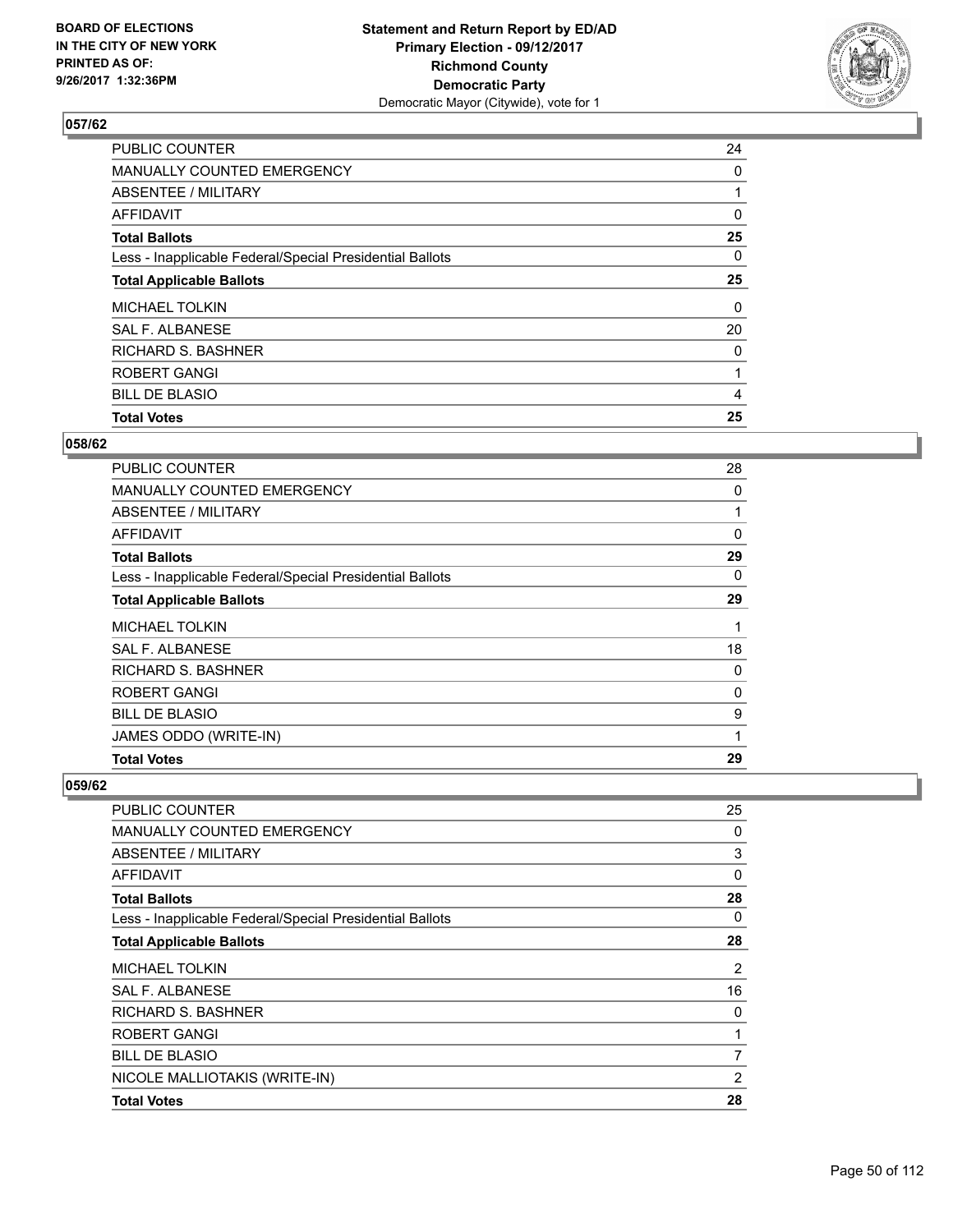

| <b>PUBLIC COUNTER</b>                                    | 31 |
|----------------------------------------------------------|----|
| MANUALLY COUNTED EMERGENCY                               | 0  |
| ABSENTEE / MILITARY                                      | 0  |
| AFFIDAVIT                                                | 0  |
| <b>Total Ballots</b>                                     | 31 |
| Less - Inapplicable Federal/Special Presidential Ballots | 0  |
| <b>Total Applicable Ballots</b>                          | 31 |
| <b>MICHAEL TOLKIN</b>                                    | 0  |
| SAL F. ALBANESE                                          | 18 |
| <b>RICHARD S. BASHNER</b>                                |    |
| ROBERT GANGI                                             | 0  |
| <b>BILL DE BLASIO</b>                                    | 12 |
| <b>Total Votes</b>                                       | 31 |

## **061/62**

| PUBLIC COUNTER                                           | 37 |
|----------------------------------------------------------|----|
| <b>MANUALLY COUNTED EMERGENCY</b>                        | 0  |
| ABSENTEE / MILITARY                                      |    |
| <b>AFFIDAVIT</b>                                         | 0  |
| <b>Total Ballots</b>                                     | 38 |
| Less - Inapplicable Federal/Special Presidential Ballots | 0  |
| <b>Total Applicable Ballots</b>                          | 38 |
| <b>MICHAEL TOLKIN</b>                                    |    |
| SAL F. ALBANESE                                          | 22 |
| <b>RICHARD S. BASHNER</b>                                |    |
| <b>ROBERT GANGI</b>                                      | 3  |
| <b>BILL DE BLASIO</b>                                    | 11 |
| <b>Total Votes</b>                                       | 38 |

| PUBLIC COUNTER                                           | 32             |
|----------------------------------------------------------|----------------|
| <b>MANUALLY COUNTED EMERGENCY</b>                        | 0              |
| ABSENTEE / MILITARY                                      | $\overline{2}$ |
| <b>AFFIDAVIT</b>                                         | 0              |
| <b>Total Ballots</b>                                     | 34             |
| Less - Inapplicable Federal/Special Presidential Ballots | 0              |
| <b>Total Applicable Ballots</b>                          | 34             |
| <b>MICHAEL TOLKIN</b>                                    | 0              |
| <b>SAL F. ALBANESE</b>                                   | 23             |
| RICHARD S. BASHNER                                       | 0              |
| ROBERT GANGI                                             | 1              |
| <b>BILL DE BLASIO</b>                                    | 9              |
| NICOLE MALLIOTAKIS (WRITE-IN)                            | 1              |
| <b>Total Votes</b>                                       | 34             |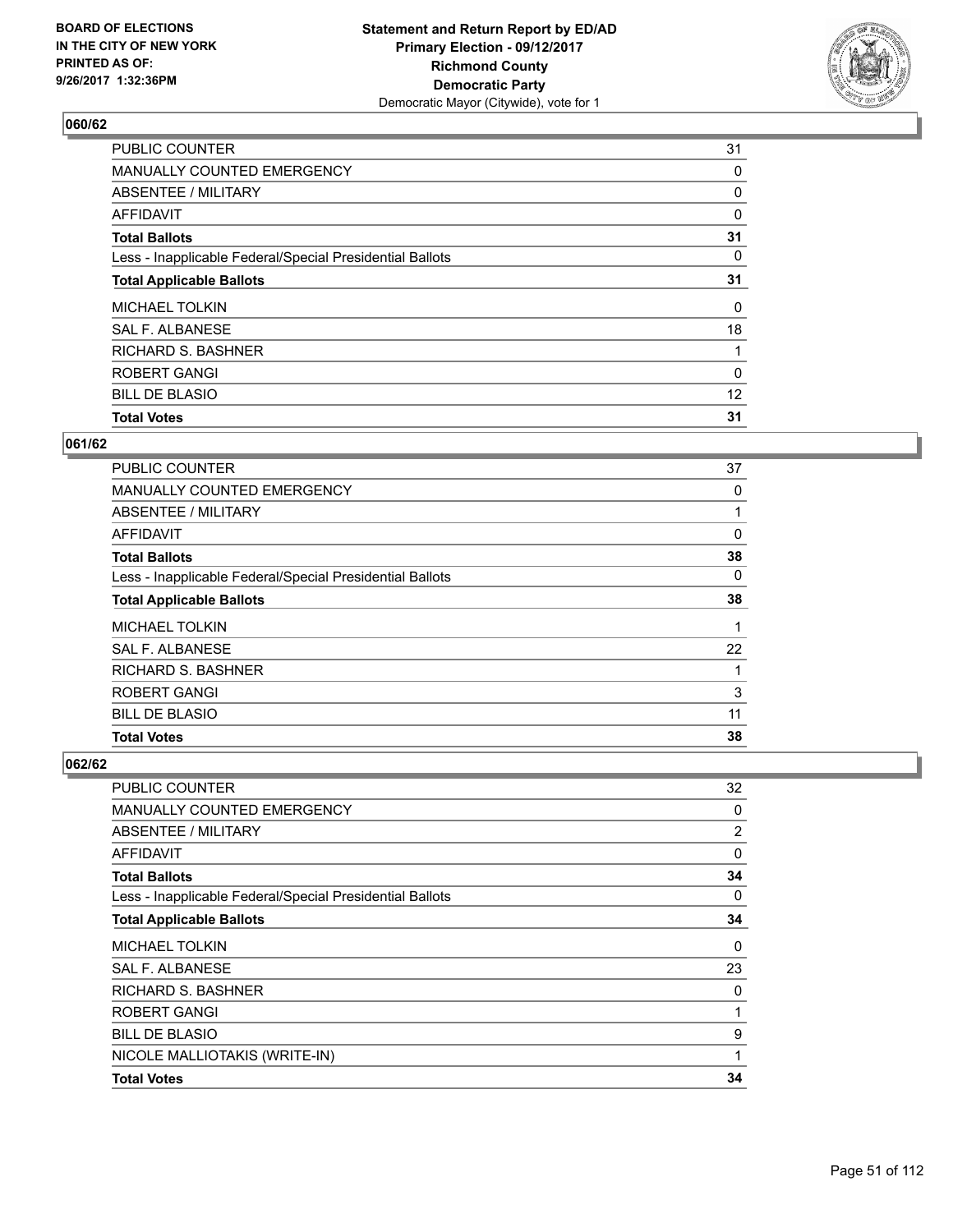

| <b>PUBLIC COUNTER</b>                                    | 28 |
|----------------------------------------------------------|----|
| MANUALLY COUNTED EMERGENCY                               | 0  |
| ABSENTEE / MILITARY                                      | 0  |
| AFFIDAVIT                                                | 0  |
| <b>Total Ballots</b>                                     | 28 |
| Less - Inapplicable Federal/Special Presidential Ballots | 0  |
| <b>Total Applicable Ballots</b>                          | 28 |
| <b>MICHAEL TOLKIN</b>                                    | 1  |
| SAL F. ALBANESE                                          | 17 |
| <b>RICHARD S. BASHNER</b>                                | 2  |
| <b>ROBERT GANGI</b>                                      | 0  |
| <b>BILL DE BLASIO</b>                                    | 7  |
| <b>Total Votes</b>                                       | 27 |
| Unrecorded                                               | 1  |

## **064/62**

| <b>PUBLIC COUNTER</b>                                    | 25 |
|----------------------------------------------------------|----|
| <b>MANUALLY COUNTED EMERGENCY</b>                        | 0  |
| ABSENTEE / MILITARY                                      | 0  |
| <b>AFFIDAVIT</b>                                         | 0  |
| <b>Total Ballots</b>                                     | 25 |
| Less - Inapplicable Federal/Special Presidential Ballots | 0  |
| <b>Total Applicable Ballots</b>                          | 25 |
| <b>MICHAEL TOLKIN</b>                                    | 1  |
| <b>SAL F. ALBANESE</b>                                   | 19 |
| <b>RICHARD S. BASHNER</b>                                | 0  |
| <b>ROBERT GANGI</b>                                      | 0  |
| <b>BILL DE BLASIO</b>                                    | 5  |
| <b>Total Votes</b>                                       | 25 |

| <b>Total Votes</b>                                       | 41             |
|----------------------------------------------------------|----------------|
| <b>BILL DE BLASIO</b>                                    | 9              |
| ROBERT GANGI                                             | 0              |
| <b>RICHARD S. BASHNER</b>                                | 0              |
| SAL F. ALBANESE                                          | 29             |
| <b>MICHAEL TOLKIN</b>                                    | 3              |
| <b>Total Applicable Ballots</b>                          | 41             |
| Less - Inapplicable Federal/Special Presidential Ballots | 0              |
| <b>Total Ballots</b>                                     | 41             |
| AFFIDAVIT                                                | 0              |
| ABSENTEE / MILITARY                                      | $\overline{2}$ |
| <b>MANUALLY COUNTED EMERGENCY</b>                        | 0              |
| PUBLIC COUNTER                                           | 39             |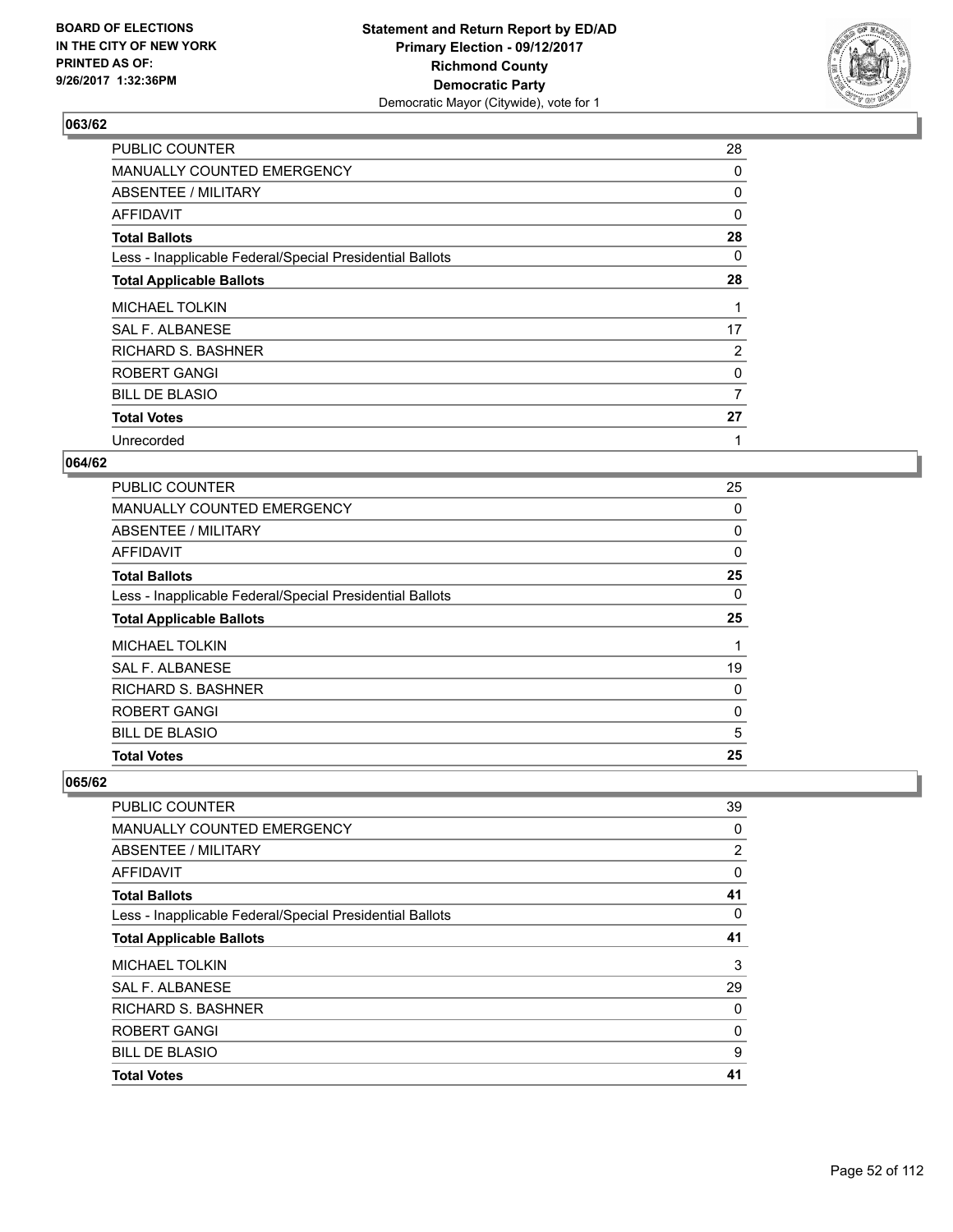

| <b>PUBLIC COUNTER</b>                                    | 36       |
|----------------------------------------------------------|----------|
| MANUALLY COUNTED EMERGENCY                               | 0        |
| ABSENTEE / MILITARY                                      | 0        |
| AFFIDAVIT                                                | $\Omega$ |
| <b>Total Ballots</b>                                     | 36       |
| Less - Inapplicable Federal/Special Presidential Ballots | 0        |
| <b>Total Applicable Ballots</b>                          | 36       |
| <b>MICHAEL TOLKIN</b>                                    | 1        |
| <b>SAL F. ALBANESE</b>                                   | 27       |
| <b>RICHARD S. BASHNER</b>                                | 0        |
| <b>ROBERT GANGI</b>                                      |          |
| <b>BILL DE BLASIO</b>                                    | 6        |
| NICOLE MALLIOTAKIS (WRITE-IN)                            | 1        |
| <b>Total Votes</b>                                       | 36       |

#### **067/62**

| <b>PUBLIC COUNTER</b>                                    | 33       |
|----------------------------------------------------------|----------|
| MANUALLY COUNTED EMERGENCY                               | 0        |
| ABSENTEE / MILITARY                                      | 2        |
| <b>AFFIDAVIT</b>                                         | 0        |
| <b>Total Ballots</b>                                     | 35       |
| Less - Inapplicable Federal/Special Presidential Ballots | 0        |
| <b>Total Applicable Ballots</b>                          | 35       |
| <b>MICHAEL TOLKIN</b>                                    | $\Omega$ |
| <b>SAL F. ALBANESE</b>                                   | 27       |
| <b>RICHARD S. BASHNER</b>                                | 0        |
| <b>ROBERT GANGI</b>                                      | 0        |
| <b>BILL DE BLASIO</b>                                    | 8        |
| <b>Total Votes</b>                                       | 35       |

| <b>PUBLIC COUNTER</b>                                    | 29 |
|----------------------------------------------------------|----|
| <b>MANUALLY COUNTED EMERGENCY</b>                        | 0  |
| ABSENTEE / MILITARY                                      | 5  |
| AFFIDAVIT                                                | 0  |
| <b>Total Ballots</b>                                     | 34 |
| Less - Inapplicable Federal/Special Presidential Ballots | 0  |
| <b>Total Applicable Ballots</b>                          | 34 |
| <b>MICHAEL TOLKIN</b>                                    | 0  |
| SAL F. ALBANESE                                          | 21 |
| <b>RICHARD S. BASHNER</b>                                | 0  |
| <b>ROBERT GANGI</b>                                      |    |
| <b>BILL DE BLASIO</b>                                    | 12 |
| <b>Total Votes</b>                                       | 34 |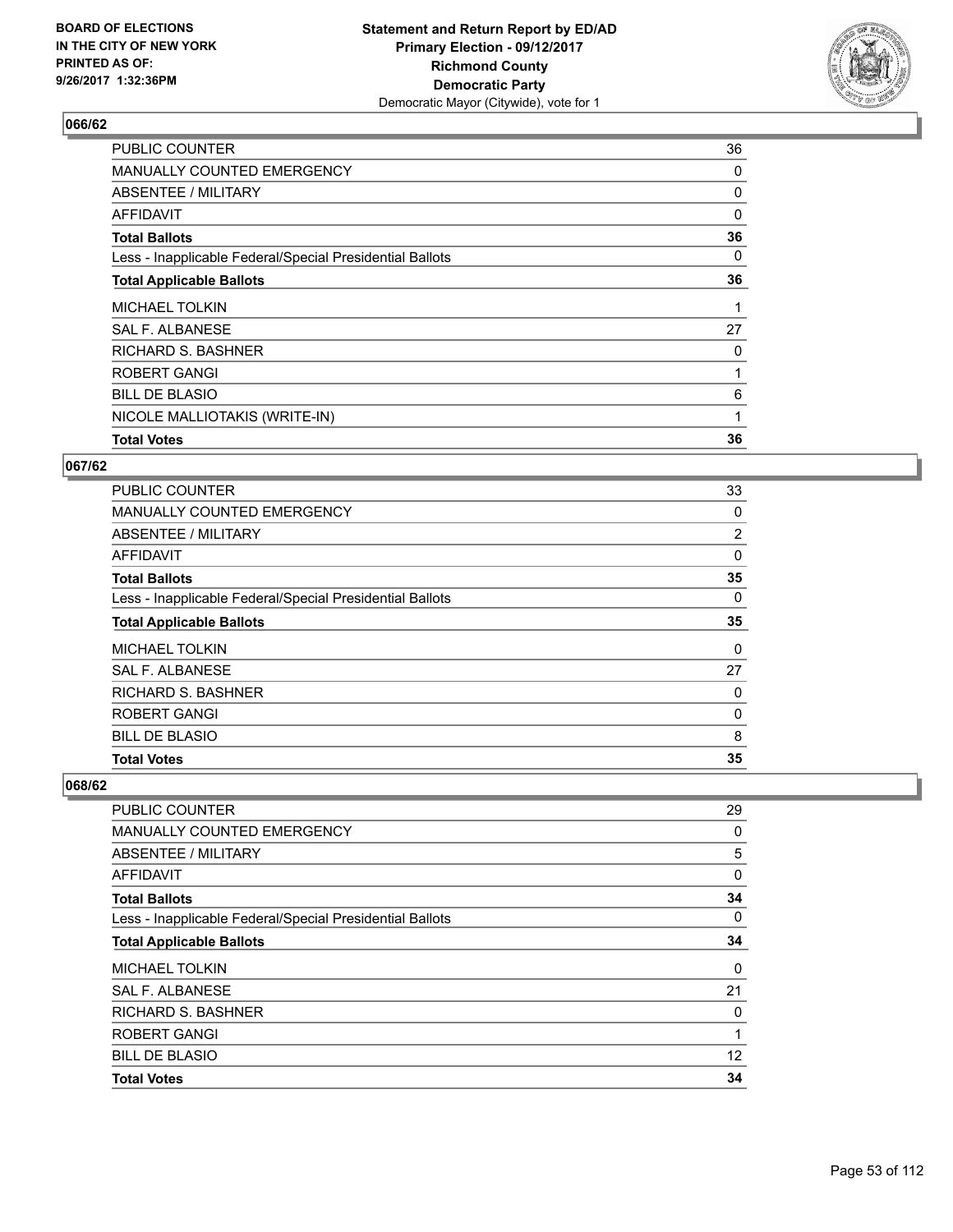

| <b>PUBLIC COUNTER</b>                                    | 25 |
|----------------------------------------------------------|----|
| MANUALLY COUNTED EMERGENCY                               | 0  |
| ABSENTEE / MILITARY                                      | 3  |
| AFFIDAVIT                                                | 0  |
| <b>Total Ballots</b>                                     | 28 |
| Less - Inapplicable Federal/Special Presidential Ballots | 0  |
| <b>Total Applicable Ballots</b>                          | 28 |
| <b>MICHAEL TOLKIN</b>                                    |    |
| SAL F. ALBANESE                                          | 17 |
| <b>RICHARD S. BASHNER</b>                                |    |
| ROBERT GANGI                                             | 0  |
| <b>BILL DE BLASIO</b>                                    | 9  |
| <b>Total Votes</b>                                       | 28 |

## **070/62**

| <b>PUBLIC COUNTER</b>                                    | 17             |
|----------------------------------------------------------|----------------|
| <b>MANUALLY COUNTED EMERGENCY</b>                        | 0              |
| <b>ABSENTEE / MILITARY</b>                               | $\overline{2}$ |
| AFFIDAVIT                                                | 1              |
| <b>Total Ballots</b>                                     | 20             |
| Less - Inapplicable Federal/Special Presidential Ballots | 0              |
| <b>Total Applicable Ballots</b>                          | 20             |
| <b>MICHAEL TOLKIN</b>                                    | 0              |
| SAL F. ALBANESE                                          | 14             |
| RICHARD S. BASHNER                                       | 0              |
| ROBERT GANGI                                             | 0              |
| <b>BILL DE BLASIO</b>                                    | 5              |
| <b>Total Votes</b>                                       | 19             |
| Unrecorded                                               | 1              |

| PUBLIC COUNTER                                           | 37 |
|----------------------------------------------------------|----|
| <b>MANUALLY COUNTED EMERGENCY</b>                        | 0  |
| ABSENTEE / MILITARY                                      | 4  |
| AFFIDAVIT                                                | 0  |
| <b>Total Ballots</b>                                     | 41 |
| Less - Inapplicable Federal/Special Presidential Ballots | 0  |
| <b>Total Applicable Ballots</b>                          | 41 |
| <b>MICHAEL TOLKIN</b>                                    | 2  |
| SAL F. ALBANESE                                          | 28 |
| <b>RICHARD S. BASHNER</b>                                |    |
| ROBERT GANGI                                             | 0  |
| <b>BILL DE BLASIO</b>                                    | 9  |
| NICOLE MALLIOTAKIS (WRITE-IN)                            | 1  |
| <b>Total Votes</b>                                       | 41 |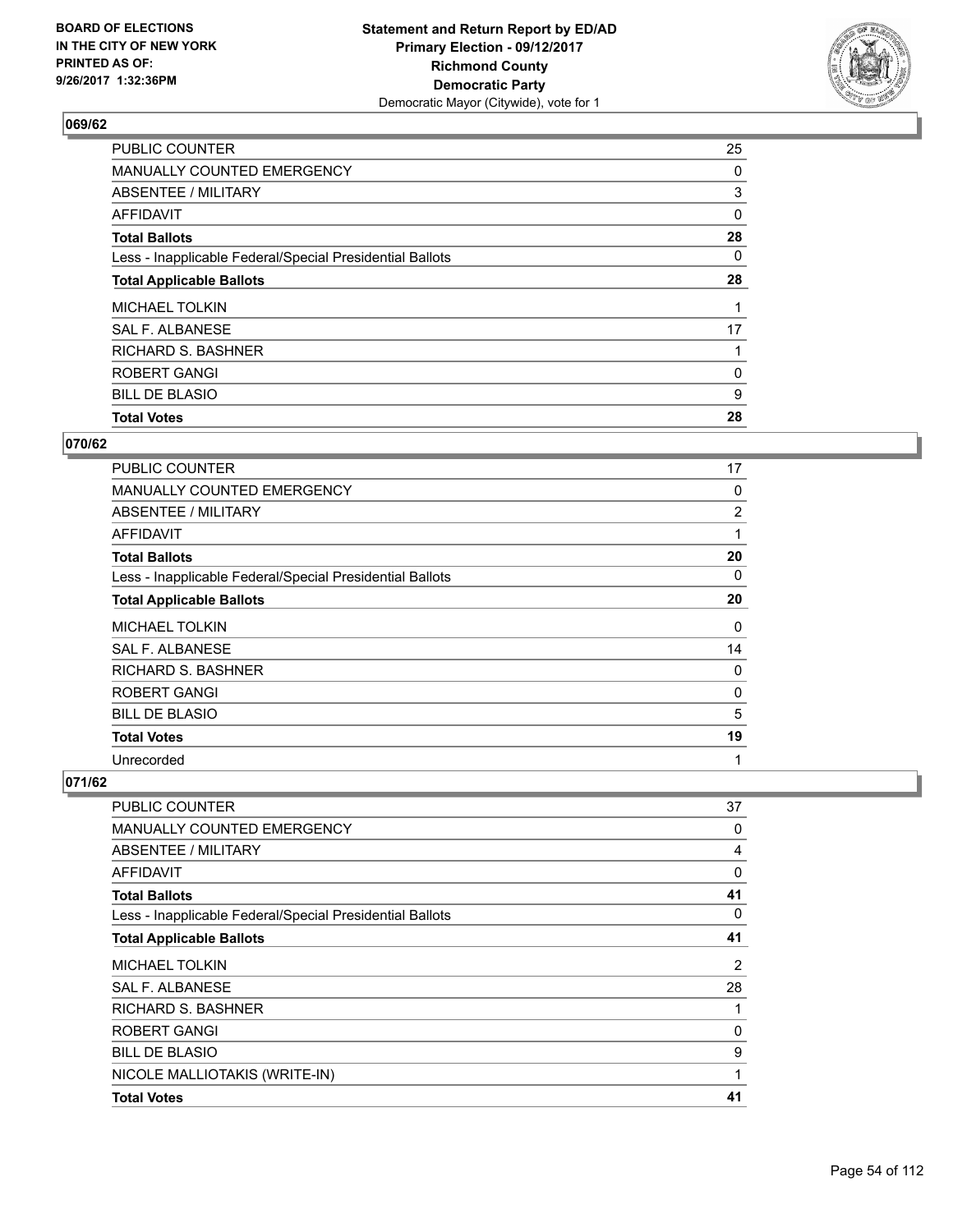

| 12 <sup>°</sup> |
|-----------------|
| 0               |
| 0               |
| 0               |
| $12 \,$         |
| 0               |
| 12              |
| 0               |
| 11              |
| 0               |
| 0               |
| 1               |
| 12              |
|                 |

## **073/62**

| <b>PUBLIC COUNTER</b>                                    | 24       |
|----------------------------------------------------------|----------|
| <b>MANUALLY COUNTED EMERGENCY</b>                        | 0        |
| ABSENTEE / MILITARY                                      | 2        |
| AFFIDAVIT                                                | $\Omega$ |
| <b>Total Ballots</b>                                     | 26       |
| Less - Inapplicable Federal/Special Presidential Ballots | 0        |
| <b>Total Applicable Ballots</b>                          | 26       |
| <b>MICHAEL TOLKIN</b>                                    | 0        |
| <b>SAL F. ALBANESE</b>                                   | 20       |
| <b>RICHARD S. BASHNER</b>                                | 0        |
| <b>ROBERT GANGI</b>                                      | 0        |
| <b>BILL DE BLASIO</b>                                    | 6        |
| <b>Total Votes</b>                                       | 26       |

| PUBLIC COUNTER                                           | 27             |
|----------------------------------------------------------|----------------|
| <b>MANUALLY COUNTED EMERGENCY</b>                        | 0              |
| ABSENTEE / MILITARY                                      | $\overline{2}$ |
| AFFIDAVIT                                                | 0              |
| <b>Total Ballots</b>                                     | 29             |
| Less - Inapplicable Federal/Special Presidential Ballots | 0              |
| <b>Total Applicable Ballots</b>                          | 29             |
| <b>MICHAEL TOLKIN</b>                                    |                |
| SAL F. ALBANESE                                          | 24             |
| <b>RICHARD S. BASHNER</b>                                |                |
| <b>ROBERT GANGI</b>                                      | 0              |
| <b>BILL DE BLASIO</b>                                    | 3              |
| <b>Total Votes</b>                                       | 29             |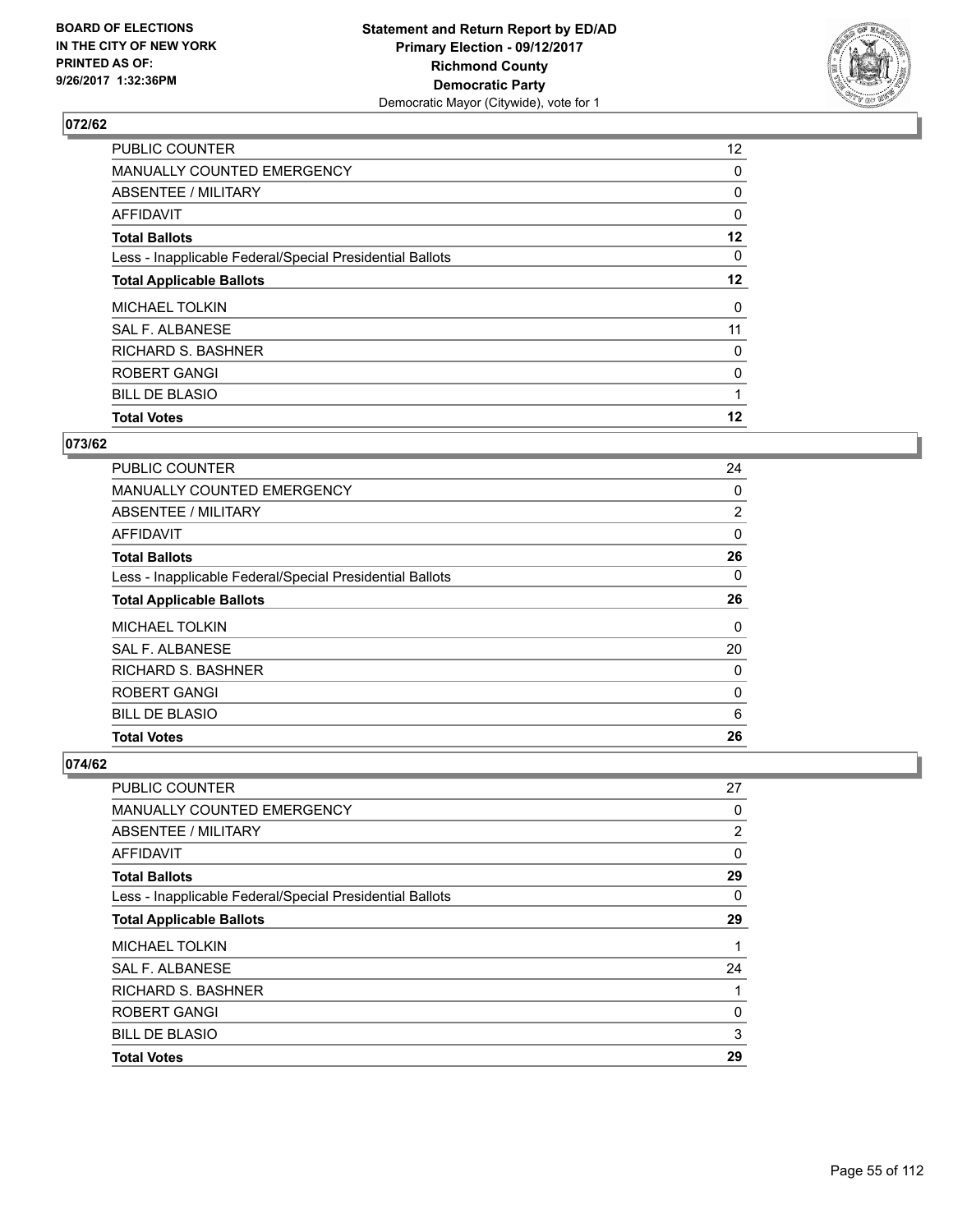

| <b>PUBLIC COUNTER</b>                                    | 13 |
|----------------------------------------------------------|----|
| MANUALLY COUNTED EMERGENCY                               | 0  |
| ABSENTEE / MILITARY                                      | 3  |
| AFFIDAVIT                                                | 0  |
| <b>Total Ballots</b>                                     | 16 |
| Less - Inapplicable Federal/Special Presidential Ballots | 0  |
| <b>Total Applicable Ballots</b>                          | 16 |
| <b>MICHAEL TOLKIN</b>                                    | 0  |
| SAL F. ALBANESE                                          | 12 |
| <b>RICHARD S. BASHNER</b>                                |    |
| <b>ROBERT GANGI</b>                                      |    |
| <b>BILL DE BLASIO</b>                                    | 2  |
| <b>Total Votes</b>                                       | 16 |

# **076/62**

| <b>PUBLIC COUNTER</b>                                    | 10       |
|----------------------------------------------------------|----------|
| <b>MANUALLY COUNTED EMERGENCY</b>                        | 0        |
| ABSENTEE / MILITARY                                      |          |
| AFFIDAVIT                                                | 0        |
| <b>Total Ballots</b>                                     | 11       |
| Less - Inapplicable Federal/Special Presidential Ballots | $\Omega$ |
| <b>Total Applicable Ballots</b>                          | 11       |
| <b>MICHAEL TOLKIN</b>                                    | 0        |
| SAL F. ALBANESE                                          | 8        |
| RICHARD S. BASHNER                                       | 0        |
| <b>ROBERT GANGI</b>                                      | 0        |
| <b>BILL DE BLASIO</b>                                    | 3        |
| <b>Total Votes</b>                                       | 11       |

| <b>Total Votes</b>                                       | 21 |
|----------------------------------------------------------|----|
| <b>BILL DE BLASIO</b>                                    | 2  |
| <b>ROBERT GANGI</b>                                      | 0  |
| <b>RICHARD S. BASHNER</b>                                | 0  |
| <b>SAL F. ALBANESE</b>                                   | 19 |
| <b>MICHAEL TOLKIN</b>                                    | 0  |
| <b>Total Applicable Ballots</b>                          | 21 |
| Less - Inapplicable Federal/Special Presidential Ballots | 0  |
| <b>Total Ballots</b>                                     | 21 |
| AFFIDAVIT                                                | 0  |
| ABSENTEE / MILITARY                                      | 3  |
| <b>MANUALLY COUNTED EMERGENCY</b>                        | 0  |
| PUBLIC COUNTER                                           | 18 |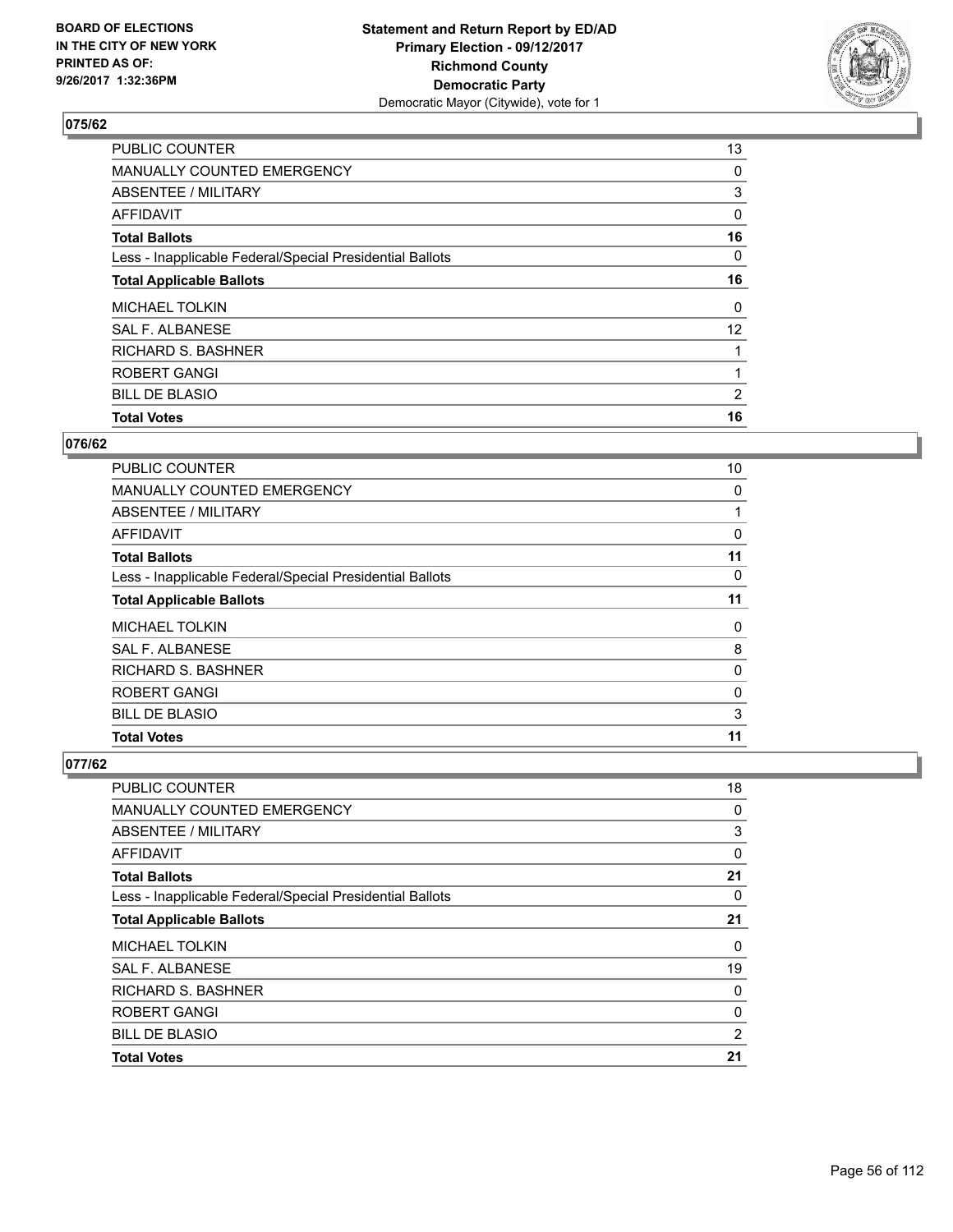

| 14 |
|----|
| 0  |
| 0  |
| 0  |
| 14 |
| 0  |
| 14 |
| 0  |
| 9  |
|    |
| 0  |
| 4  |
| 14 |
|    |

## **079/62**

| 6        |
|----------|
| 0        |
| 0        |
| 0        |
| 6        |
| $\Omega$ |
| 6        |
| 0        |
| 4        |
| 0        |
| 0        |
| 2        |
| 6        |
|          |

| PUBLIC COUNTER                                           | 13           |
|----------------------------------------------------------|--------------|
| MANUALLY COUNTED EMERGENCY                               | 0            |
| ABSENTEE / MILITARY                                      | 1            |
| <b>AFFIDAVIT</b>                                         | 0            |
| <b>Total Ballots</b>                                     | 14           |
| Less - Inapplicable Federal/Special Presidential Ballots | 0            |
| <b>Total Applicable Ballots</b>                          | 14           |
| <b>MICHAEL TOLKIN</b>                                    | $\mathbf{1}$ |
| SAL F. ALBANESE                                          | 9            |
| <b>RICHARD S. BASHNER</b>                                | 1            |
| ROBERT GANGI                                             | 1            |
| <b>BILL DE BLASIO</b>                                    | 2            |
| <b>Total Votes</b>                                       | 14           |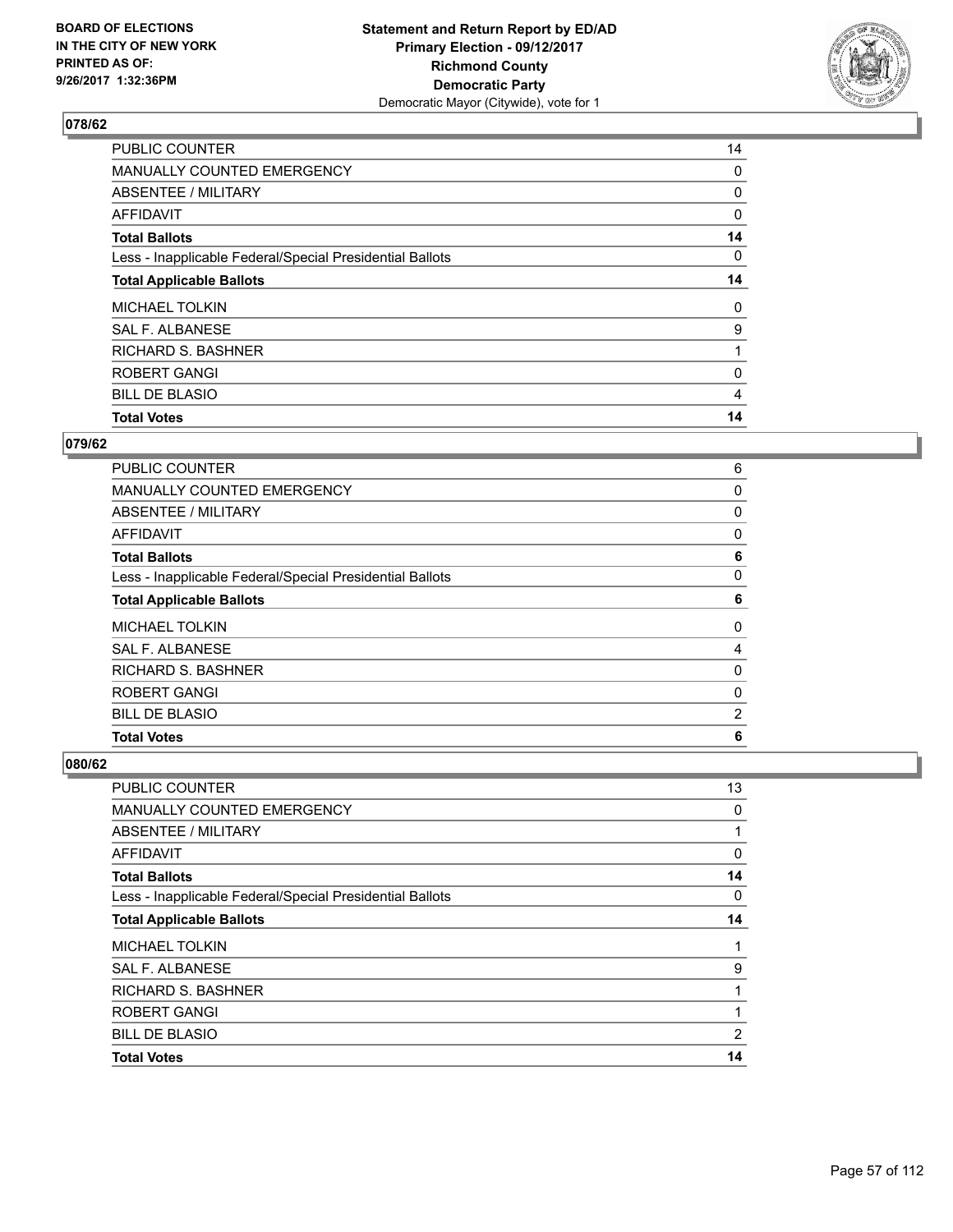

| <b>PUBLIC COUNTER</b>                                    | 9  |
|----------------------------------------------------------|----|
| MANUALLY COUNTED EMERGENCY                               | 0  |
| ABSENTEE / MILITARY                                      | 4  |
| AFFIDAVIT                                                | 0  |
| <b>Total Ballots</b>                                     | 13 |
| Less - Inapplicable Federal/Special Presidential Ballots | 0  |
| <b>Total Applicable Ballots</b>                          | 13 |
| <b>MICHAEL TOLKIN</b>                                    | 0  |
| SAL F. ALBANESE                                          | 6  |
| <b>RICHARD S. BASHNER</b>                                | 0  |
| <b>ROBERT GANGI</b>                                      |    |
| <b>BILL DE BLASIO</b>                                    | 6  |
| <b>Total Votes</b>                                       | 13 |
|                                                          |    |

## **082/62**

| <b>PUBLIC COUNTER</b>                                    | 18 |
|----------------------------------------------------------|----|
| <b>MANUALLY COUNTED EMERGENCY</b>                        | 0  |
| ABSENTEE / MILITARY                                      |    |
| AFFIDAVIT                                                | 0  |
| <b>Total Ballots</b>                                     | 19 |
| Less - Inapplicable Federal/Special Presidential Ballots | 0  |
| <b>Total Applicable Ballots</b>                          | 19 |
| <b>MICHAEL TOLKIN</b>                                    |    |
| SAL F. ALBANESE                                          | 18 |
| <b>RICHARD S. BASHNER</b>                                | 0  |
| <b>ROBERT GANGI</b>                                      | 0  |
| <b>BILL DE BLASIO</b>                                    | 0  |
| <b>Total Votes</b>                                       | 19 |

| PUBLIC COUNTER                                           | 24       |
|----------------------------------------------------------|----------|
| <b>MANUALLY COUNTED EMERGENCY</b>                        | 0        |
| ABSENTEE / MILITARY                                      |          |
| AFFIDAVIT                                                | 0        |
| <b>Total Ballots</b>                                     | 25       |
| Less - Inapplicable Federal/Special Presidential Ballots | 0        |
| <b>Total Applicable Ballots</b>                          | 25       |
| <b>MICHAEL TOLKIN</b>                                    | $\Omega$ |
| <b>SAL F. ALBANESE</b>                                   | 22       |
| RICHARD S. BASHNER                                       | 0        |
| ROBERT GANGI                                             | 0        |
| <b>BILL DE BLASIO</b>                                    | 3        |
| <b>Total Votes</b>                                       | 25       |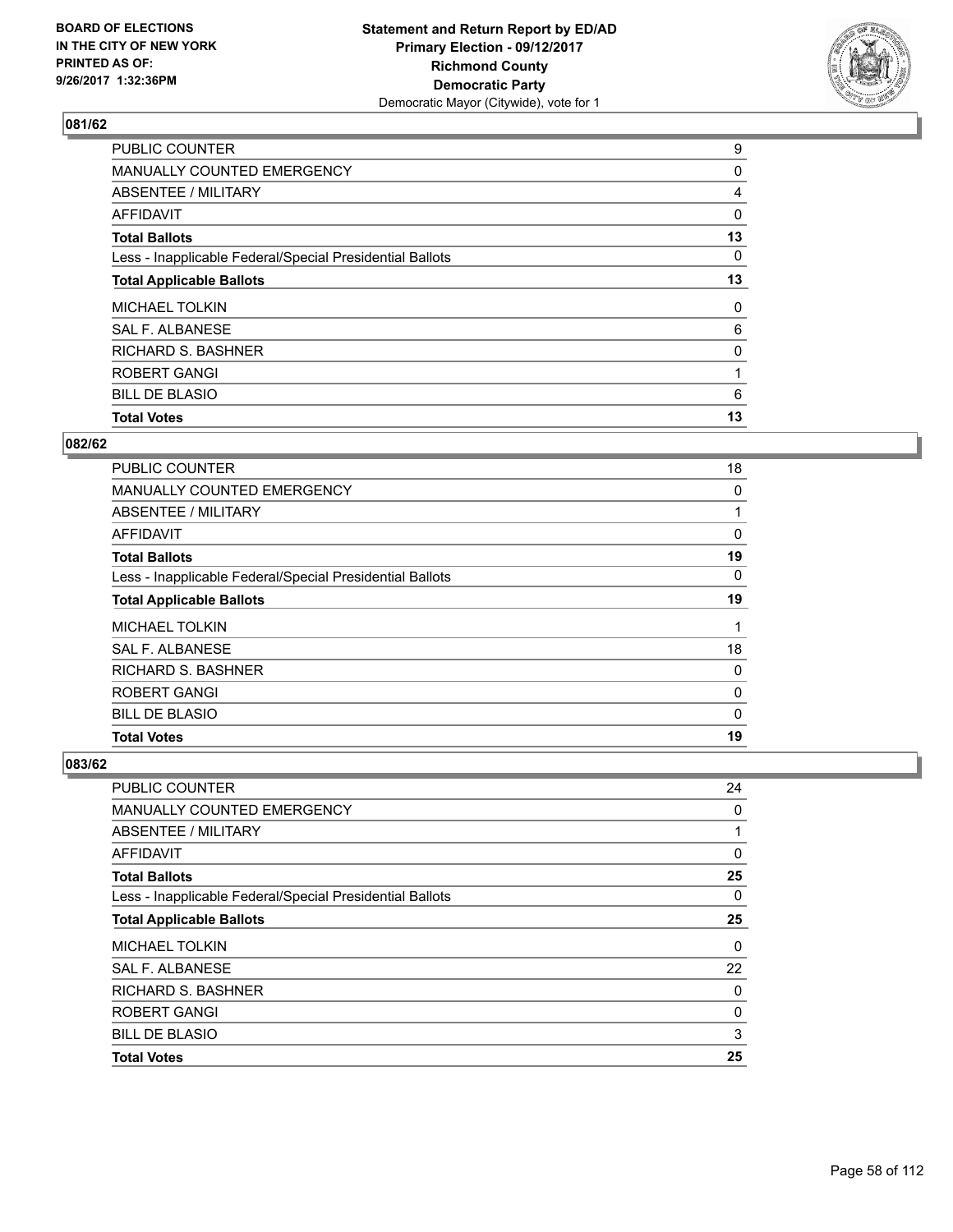

| <b>PUBLIC COUNTER</b>                                    | 17 |
|----------------------------------------------------------|----|
| MANUALLY COUNTED EMERGENCY                               | 0  |
| ABSENTEE / MILITARY                                      | 0  |
| AFFIDAVIT                                                |    |
| <b>Total Ballots</b>                                     | 18 |
| Less - Inapplicable Federal/Special Presidential Ballots | 0  |
| <b>Total Applicable Ballots</b>                          | 18 |
| <b>MICHAEL TOLKIN</b>                                    |    |
| SAL F. ALBANESE                                          | 9  |
| <b>RICHARD S. BASHNER</b>                                | 0  |
| ROBERT GANGI                                             | 0  |
| <b>BILL DE BLASIO</b>                                    | 8  |
| <b>Total Votes</b>                                       | 18 |

#### **085/62**

| <b>PUBLIC COUNTER</b>                                    | 30 |
|----------------------------------------------------------|----|
| <b>MANUALLY COUNTED EMERGENCY</b>                        | 0  |
| ABSENTEE / MILITARY                                      | 5  |
| <b>AFFIDAVIT</b>                                         | 0  |
| <b>Total Ballots</b>                                     | 35 |
| Less - Inapplicable Federal/Special Presidential Ballots | 0  |
| <b>Total Applicable Ballots</b>                          | 35 |
| <b>MICHAEL TOLKIN</b>                                    | 5  |
| <b>SAL F. ALBANESE</b>                                   | 22 |
| <b>RICHARD S. BASHNER</b>                                |    |
| <b>ROBERT GANGI</b>                                      | 0  |
| <b>BILL DE BLASIO</b>                                    | 7  |
| <b>Total Votes</b>                                       | 35 |

## **086/62**

| <b>PUBLIC COUNTER</b>                                    | 19 |
|----------------------------------------------------------|----|
| <b>MANUALLY COUNTED EMERGENCY</b>                        | 0  |
| ABSENTEE / MILITARY                                      | 6  |
| <b>AFFIDAVIT</b>                                         | 0  |
| <b>Total Ballots</b>                                     | 25 |
| Less - Inapplicable Federal/Special Presidential Ballots | 0  |
| <b>Total Applicable Ballots</b>                          | 25 |
| <b>MICHAEL TOLKIN</b>                                    | 1  |
| SAL F. ALBANESE                                          | 10 |
| <b>RICHARD S. BASHNER</b>                                | 0  |
| ROBERT GANGI                                             | 0  |
| <b>BILL DE BLASIO</b>                                    | 13 |
| <b>Total Votes</b>                                       | 24 |
| Unrecorded                                               |    |
| 087/62 COMBINED into: 009/63                             |    |

**088/62 COMBINED into: 009/63**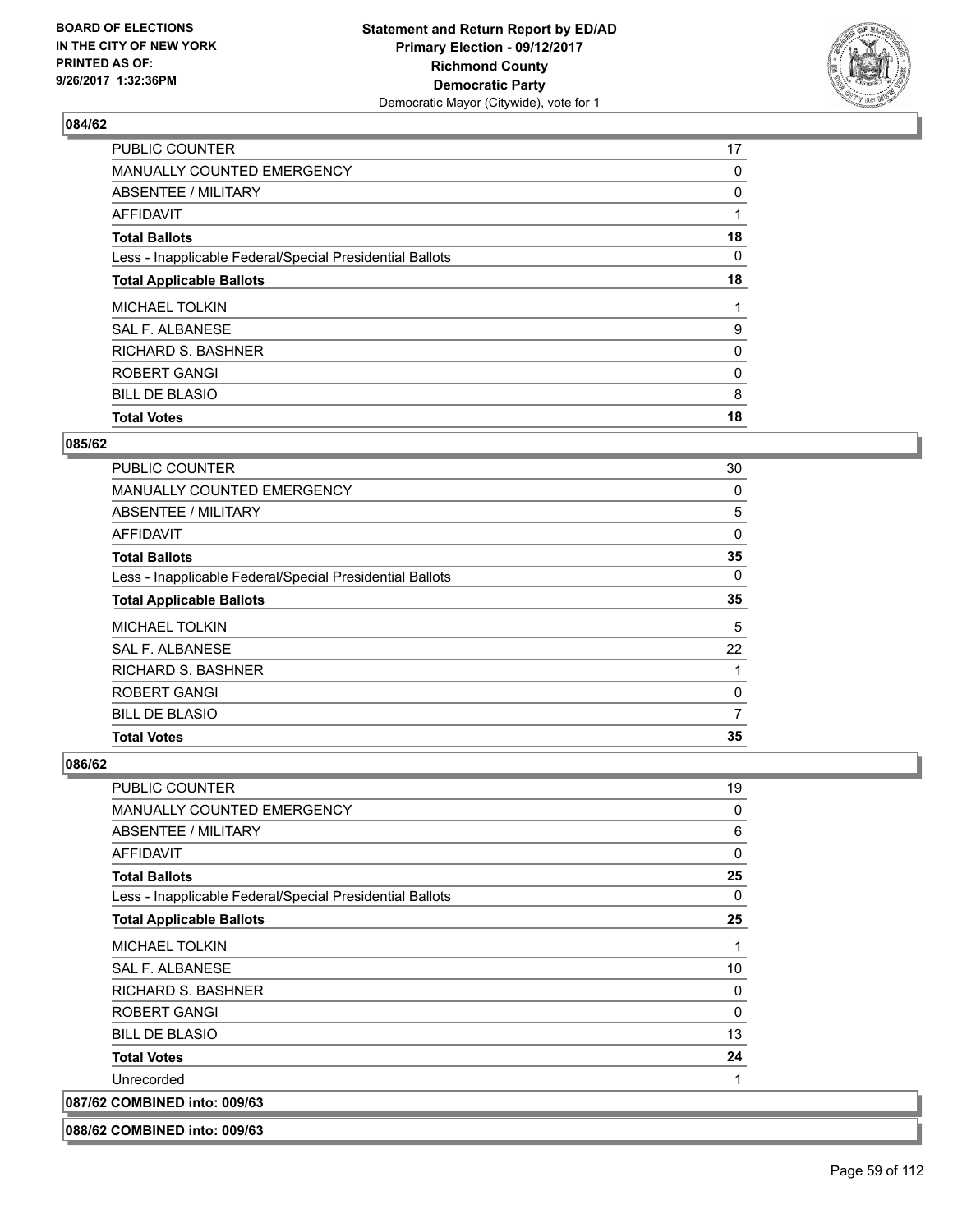

| <b>PUBLIC COUNTER</b>                                    | 33       |
|----------------------------------------------------------|----------|
| MANUALLY COUNTED EMERGENCY                               | 0        |
| ABSENTEE / MILITARY                                      |          |
| AFFIDAVIT                                                | 0        |
| <b>Total Ballots</b>                                     | 34       |
| Less - Inapplicable Federal/Special Presidential Ballots | 0        |
| <b>Total Applicable Ballots</b>                          | 34       |
| <b>MICHAEL TOLKIN</b>                                    |          |
| SAL F. ALBANESE                                          | 16       |
| <b>RICHARD S. BASHNER</b>                                | 2        |
| ROBERT GANGI                                             | $\Omega$ |
| <b>BILL DE BLASIO</b>                                    | 15       |
| <b>Total Votes</b>                                       | 34       |

#### **002/63**

| <b>PUBLIC COUNTER</b>                                    | 42 |
|----------------------------------------------------------|----|
| <b>MANUALLY COUNTED EMERGENCY</b>                        | 0  |
| ABSENTEE / MILITARY                                      | 3  |
| AFFIDAVIT                                                | 0  |
| <b>Total Ballots</b>                                     | 45 |
| Less - Inapplicable Federal/Special Presidential Ballots | 0  |
| <b>Total Applicable Ballots</b>                          | 45 |
| <b>MICHAEL TOLKIN</b>                                    | 3  |
| SAL F. ALBANESE                                          | 22 |
| <b>RICHARD S. BASHNER</b>                                | 0  |
| <b>ROBERT GANGI</b>                                      | 1  |
| <b>BILL DE BLASIO</b>                                    | 19 |
| <b>Total Votes</b>                                       | 45 |

| PUBLIC COUNTER                                           | 28             |
|----------------------------------------------------------|----------------|
| <b>MANUALLY COUNTED EMERGENCY</b>                        | 0              |
| ABSENTEE / MILITARY                                      | $\overline{2}$ |
| AFFIDAVIT                                                | 0              |
| <b>Total Ballots</b>                                     | 30             |
| Less - Inapplicable Federal/Special Presidential Ballots | 0              |
| <b>Total Applicable Ballots</b>                          | 30             |
| <b>MICHAEL TOLKIN</b>                                    | 0              |
| <b>SAL F. ALBANESE</b>                                   | 18             |
| RICHARD S. BASHNER                                       | 0              |
| ROBERT GANGI                                             | 0              |
| <b>BILL DE BLASIO</b>                                    | 12             |
| <b>Total Votes</b>                                       | 30             |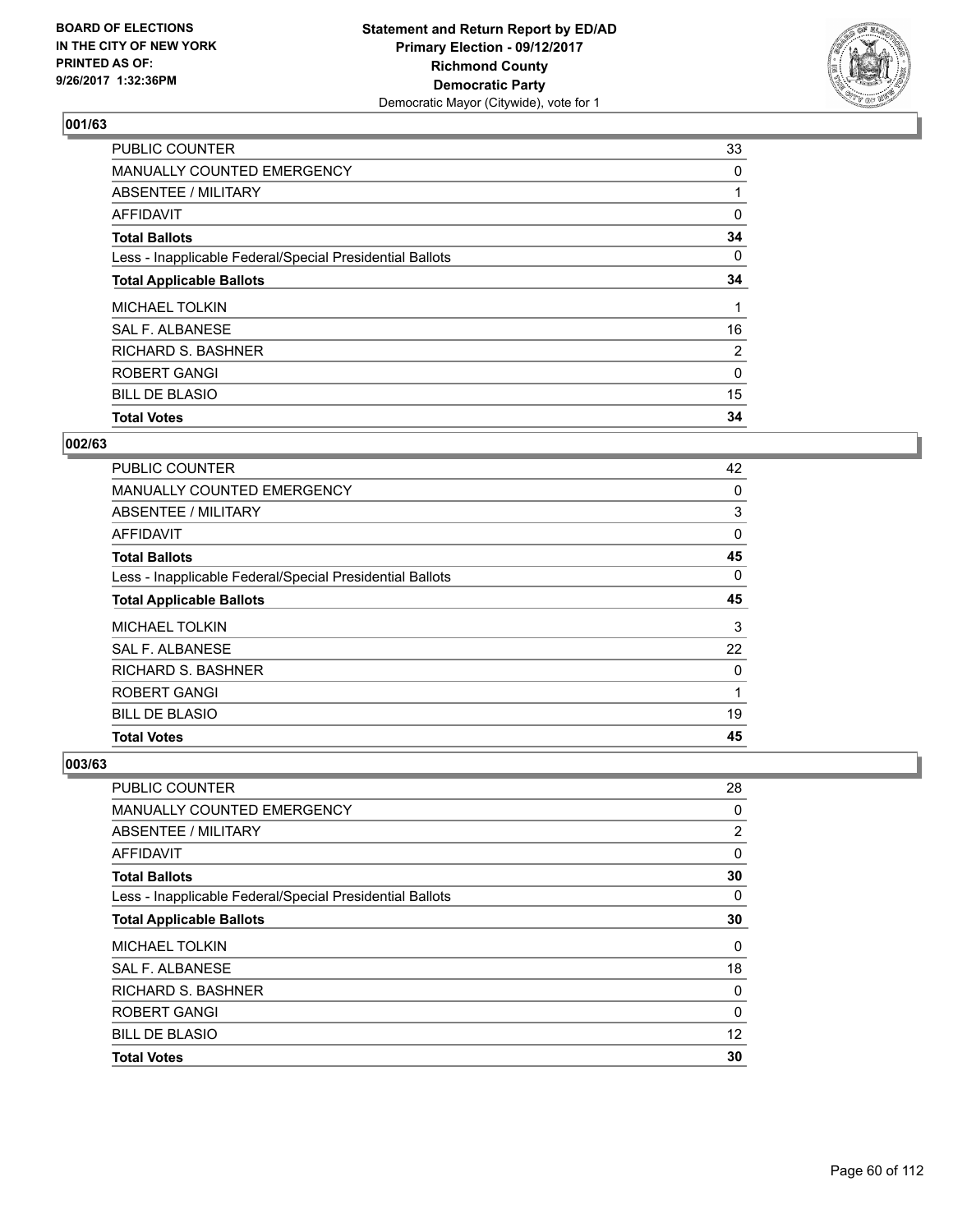

| <b>PUBLIC COUNTER</b>                                    | 18             |
|----------------------------------------------------------|----------------|
| MANUALLY COUNTED EMERGENCY                               | 0              |
| ABSENTEE / MILITARY                                      | $\overline{2}$ |
| AFFIDAVIT                                                | 0              |
| <b>Total Ballots</b>                                     | 20             |
| Less - Inapplicable Federal/Special Presidential Ballots | 0              |
| <b>Total Applicable Ballots</b>                          | 20             |
| <b>MICHAEL TOLKIN</b>                                    |                |
| SAL F. ALBANESE                                          | 16             |
| RICHARD S. BASHNER                                       | 0              |
| <b>ROBERT GANGI</b>                                      | 0              |
| <b>BILL DE BLASIO</b>                                    | 3              |
| <b>Total Votes</b>                                       | 20             |

#### **005/63**

| <b>PUBLIC COUNTER</b>                                    | 13             |
|----------------------------------------------------------|----------------|
| <b>MANUALLY COUNTED EMERGENCY</b>                        | 0              |
| ABSENTEE / MILITARY                                      | 5              |
| AFFIDAVIT                                                | 0              |
| <b>Total Ballots</b>                                     | 18             |
| Less - Inapplicable Federal/Special Presidential Ballots | 0              |
| <b>Total Applicable Ballots</b>                          | 18             |
| <b>MICHAEL TOLKIN</b>                                    | 3              |
| SAL F. ALBANESE                                          | 11             |
| <b>RICHARD S. BASHNER</b>                                |                |
| <b>ROBERT GANGI</b>                                      |                |
| <b>BILL DE BLASIO</b>                                    | $\overline{2}$ |
| <b>Total Votes</b>                                       | 18             |

| PUBLIC COUNTER                                           | 30 |
|----------------------------------------------------------|----|
| <b>MANUALLY COUNTED EMERGENCY</b>                        | 0  |
| ABSENTEE / MILITARY                                      | 3  |
| <b>AFFIDAVIT</b>                                         | 0  |
| <b>Total Ballots</b>                                     | 33 |
| Less - Inapplicable Federal/Special Presidential Ballots | 0  |
| <b>Total Applicable Ballots</b>                          | 33 |
| <b>MICHAEL TOLKIN</b>                                    |    |
| <b>SAL F. ALBANESE</b>                                   | 19 |
| <b>RICHARD S. BASHNER</b>                                | 3  |
| <b>ROBERT GANGI</b>                                      | 2  |
| <b>BILL DE BLASIO</b>                                    | 8  |
| <b>Total Votes</b>                                       | 33 |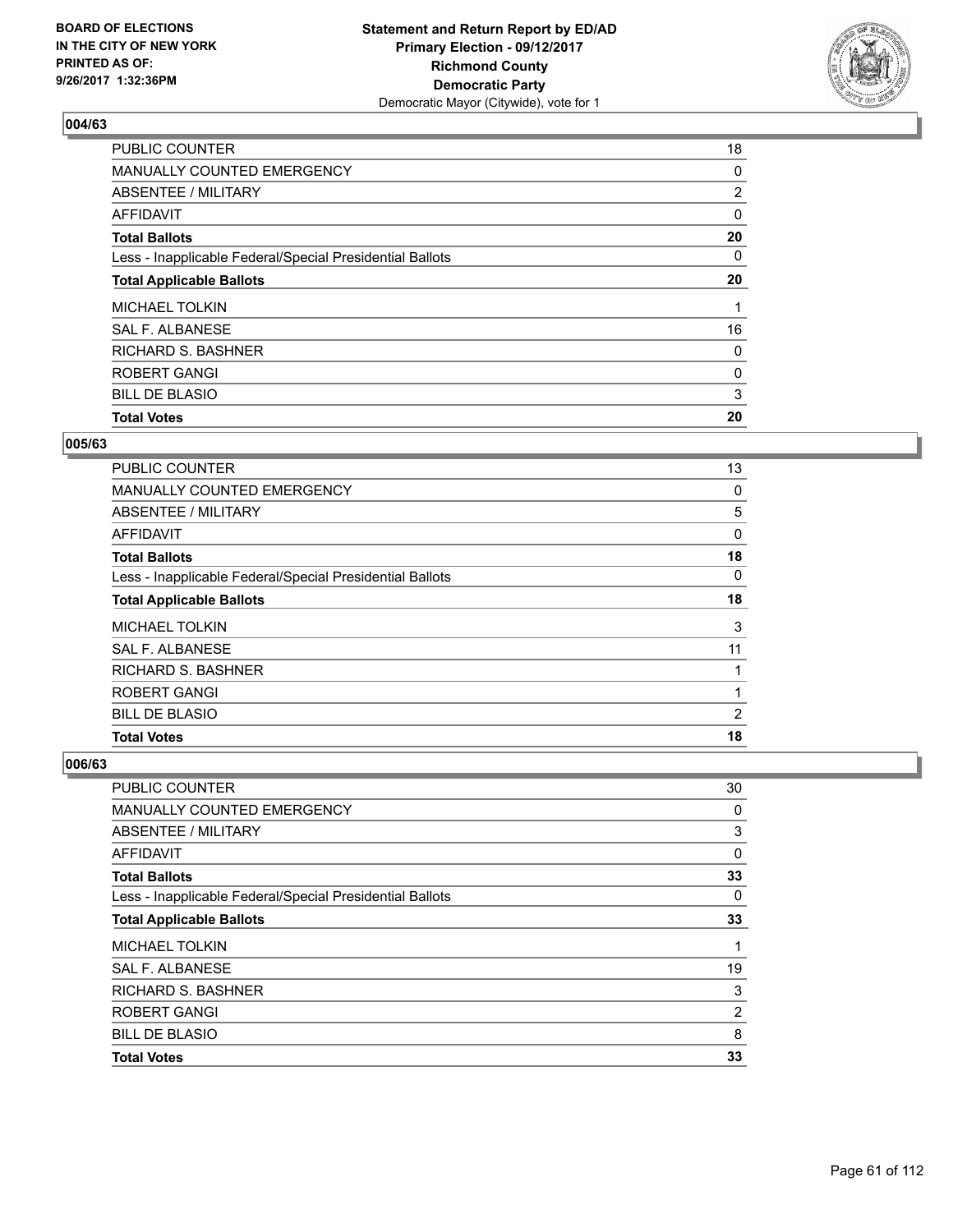

| <b>PUBLIC COUNTER</b>                                    | 43             |
|----------------------------------------------------------|----------------|
| MANUALLY COUNTED EMERGENCY                               | 0              |
| ABSENTEE / MILITARY                                      | 3              |
| AFFIDAVIT                                                |                |
| <b>Total Ballots</b>                                     | 47             |
| Less - Inapplicable Federal/Special Presidential Ballots | 0              |
| <b>Total Applicable Ballots</b>                          | 47             |
| <b>MICHAEL TOLKIN</b>                                    | 4              |
| SAL F. ALBANESE                                          | 14             |
| <b>RICHARD S. BASHNER</b>                                | $\overline{2}$ |
| ROBERT GANGI                                             | 1              |
| <b>BILL DE BLASIO</b>                                    | 25             |
| <b>Total Votes</b>                                       | 46             |
| Unrecorded                                               | 1              |

## **008/63**

| <b>PUBLIC COUNTER</b>                                    | 21 |
|----------------------------------------------------------|----|
| MANUALLY COUNTED EMERGENCY                               | 0  |
| ABSENTEE / MILITARY                                      | 0  |
| AFFIDAVIT                                                | 0  |
| <b>Total Ballots</b>                                     | 21 |
| Less - Inapplicable Federal/Special Presidential Ballots | 0  |
| <b>Total Applicable Ballots</b>                          | 21 |
| <b>MICHAEL TOLKIN</b>                                    | 1  |
| SAL F. ALBANESE                                          | 15 |
| <b>RICHARD S. BASHNER</b>                                | 0  |
| <b>ROBERT GANGI</b>                                      | 0  |
| <b>BILL DE BLASIO</b>                                    | 3  |
| <b>BO DIETL (WRITE-IN)</b>                               | 1  |
| SCOTT SINGER (WRITE-IN)                                  | 1  |
| <b>Total Votes</b>                                       | 21 |

| <b>PUBLIC COUNTER</b>                                    |                |
|----------------------------------------------------------|----------------|
| <b>MANUALLY COUNTED EMERGENCY</b>                        | 0              |
| ABSENTEE / MILITARY                                      |                |
| AFFIDAVIT                                                | 0              |
| <b>Total Ballots</b>                                     | $\mathbf{2}$   |
| Less - Inapplicable Federal/Special Presidential Ballots | 0              |
| <b>Total Applicable Ballots</b>                          | 2              |
| <b>MICHAEL TOLKIN</b>                                    | 0              |
| SAL F. ALBANESE                                          | $\overline{2}$ |
| <b>RICHARD S. BASHNER</b>                                | 0              |
| <b>ROBERT GANGI</b>                                      | 0              |
| <b>BILL DE BLASIO</b>                                    | 0              |
| <b>Total Votes</b>                                       | $\mathbf{2}$   |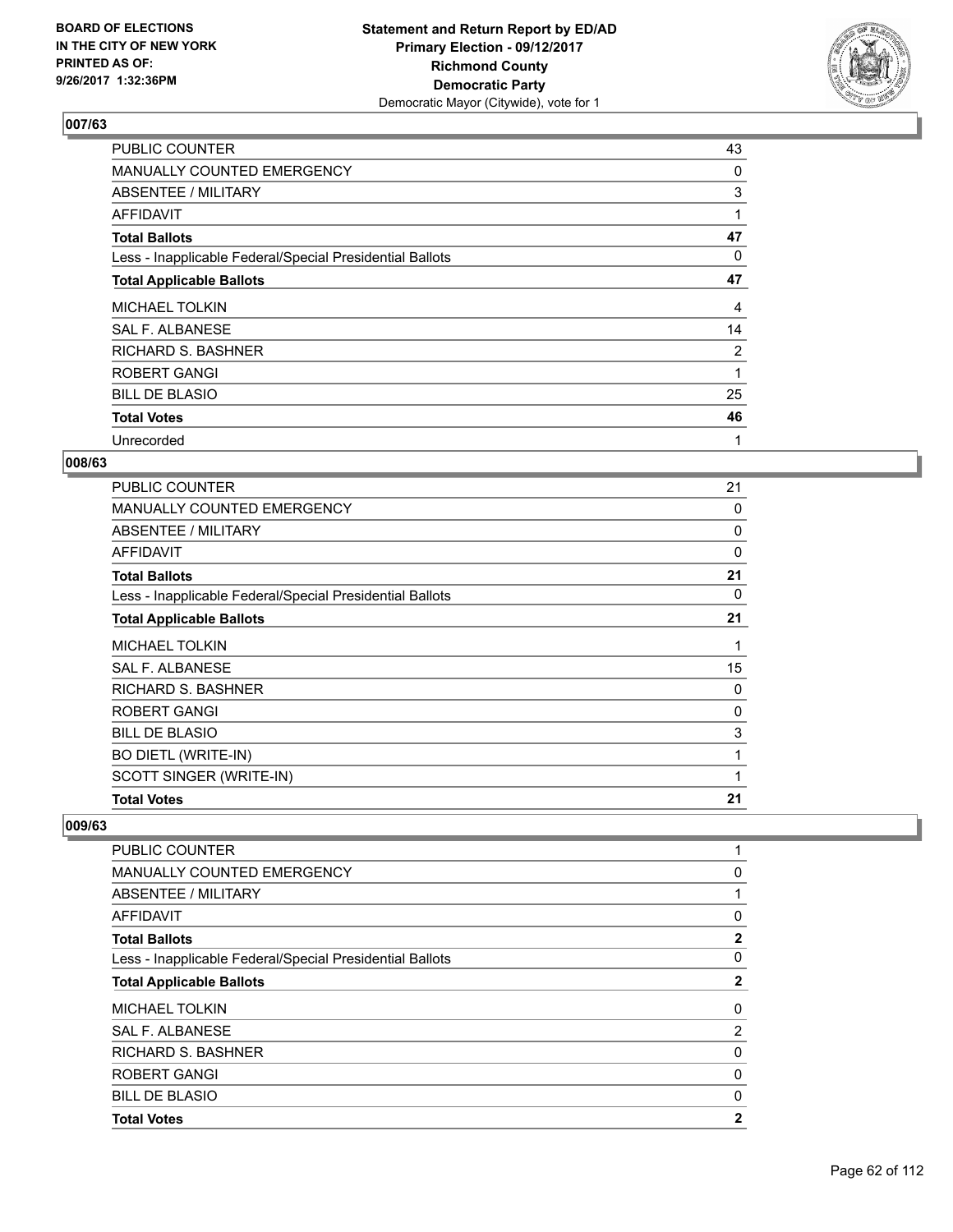

| <b>PUBLIC COUNTER</b>                                    | 46             |
|----------------------------------------------------------|----------------|
| MANUALLY COUNTED EMERGENCY                               | 0              |
| ABSENTEE / MILITARY                                      | 3              |
| AFFIDAVIT                                                | 0              |
| <b>Total Ballots</b>                                     | 49             |
| Less - Inapplicable Federal/Special Presidential Ballots | 0              |
| <b>Total Applicable Ballots</b>                          | 49             |
| <b>MICHAEL TOLKIN</b>                                    | 2              |
| SAL F. ALBANESE                                          | 8              |
| RICHARD S. BASHNER                                       | $\overline{2}$ |
| <b>ROBERT GANGI</b>                                      | 0              |
| <b>BILL DE BLASIO</b>                                    | 37             |
| <b>Total Votes</b>                                       | 49             |

## **011/63**

| PUBLIC COUNTER                                           | 30 |
|----------------------------------------------------------|----|
| <b>MANUALLY COUNTED EMERGENCY</b>                        | 0  |
| ABSENTEE / MILITARY                                      | 4  |
| <b>AFFIDAVIT</b>                                         | 1  |
| <b>Total Ballots</b>                                     | 35 |
| Less - Inapplicable Federal/Special Presidential Ballots | 0  |
| <b>Total Applicable Ballots</b>                          | 35 |
| <b>MICHAEL TOLKIN</b>                                    | 1  |
| SAL F. ALBANESE                                          | 17 |
| RICHARD S. BASHNER                                       | 0  |
| ROBERT GANGI                                             | 0  |
| <b>BILL DE BLASIO</b>                                    | 16 |
| <b>Total Votes</b>                                       | 34 |
| Unrecorded                                               | 1  |

| <b>Total Votes</b>                                       | 26 |
|----------------------------------------------------------|----|
|                                                          |    |
| <b>BILL DE BLASIO</b>                                    | 11 |
| ROBERT GANGI                                             | 1  |
| <b>RICHARD S. BASHNER</b>                                | 1  |
| SAL F. ALBANESE                                          | 13 |
| <b>MICHAEL TOLKIN</b>                                    | 0  |
| <b>Total Applicable Ballots</b>                          | 26 |
| Less - Inapplicable Federal/Special Presidential Ballots | 0  |
| <b>Total Ballots</b>                                     | 26 |
| AFFIDAVIT                                                | 0  |
| ABSENTEE / MILITARY                                      | 3  |
| <b>MANUALLY COUNTED EMERGENCY</b>                        | 0  |
| <b>PUBLIC COUNTER</b>                                    | 23 |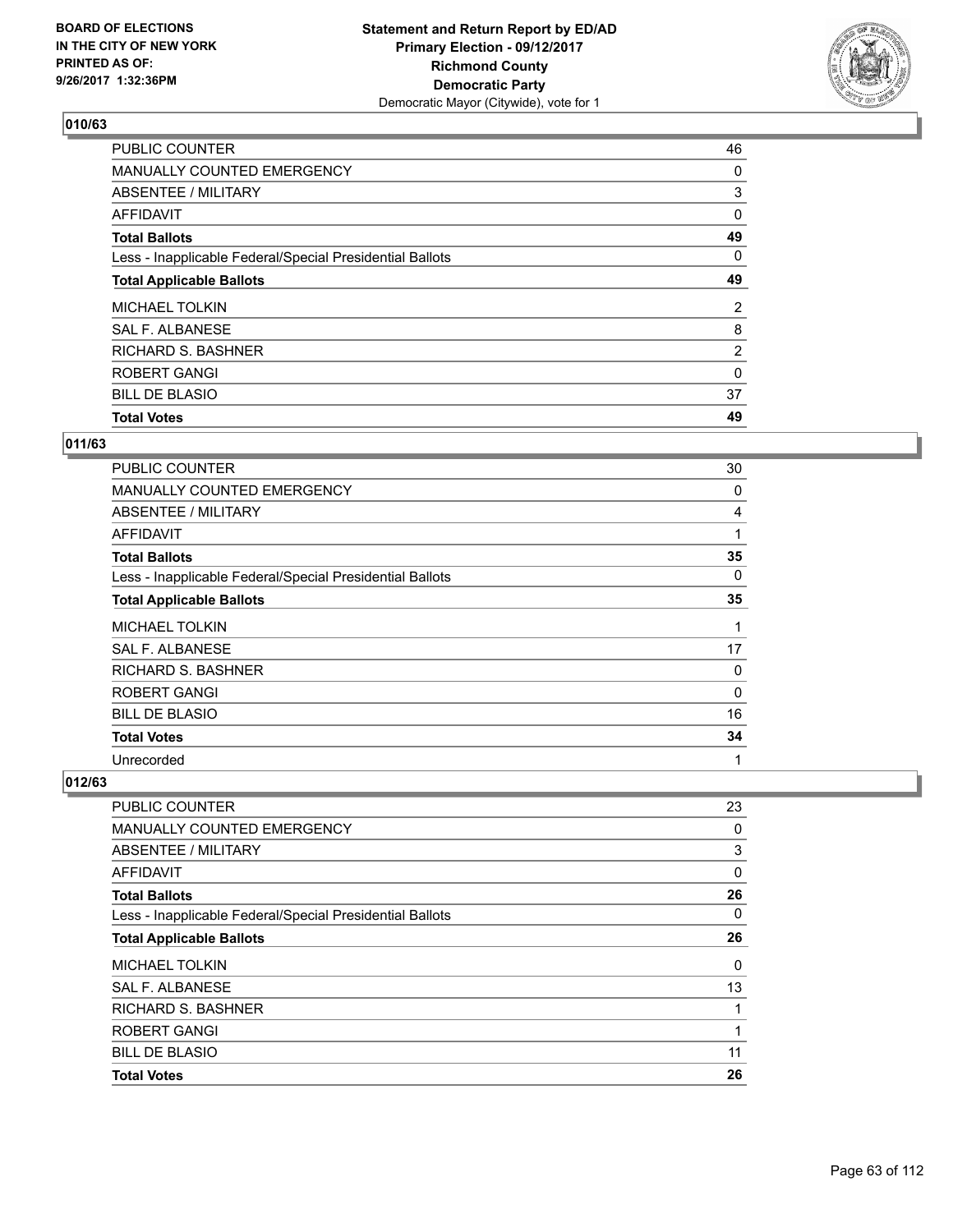

| <b>PUBLIC COUNTER</b>                                    | 51             |
|----------------------------------------------------------|----------------|
| MANUALLY COUNTED EMERGENCY                               | 0              |
| ABSENTEE / MILITARY                                      | 4              |
| AFFIDAVIT                                                |                |
| <b>Total Ballots</b>                                     | 56             |
| Less - Inapplicable Federal/Special Presidential Ballots | 0              |
| <b>Total Applicable Ballots</b>                          | 56             |
| <b>MICHAEL TOLKIN</b>                                    | $\overline{2}$ |
| SAL F. ALBANESE                                          | 20             |
| <b>RICHARD S. BASHNER</b>                                | 2              |
| <b>ROBERT GANGI</b>                                      | $\mathbf{0}$   |
| <b>BILL DE BLASIO</b>                                    | 32             |
| <b>Total Votes</b>                                       | 56             |

# **014/63**

| <b>PUBLIC COUNTER</b>                                    | 32             |
|----------------------------------------------------------|----------------|
| <b>MANUALLY COUNTED EMERGENCY</b>                        | 0              |
| ABSENTEE / MILITARY                                      | $\overline{2}$ |
| AFFIDAVIT                                                | 0              |
| <b>Total Ballots</b>                                     | 34             |
| Less - Inapplicable Federal/Special Presidential Ballots | 0              |
| <b>Total Applicable Ballots</b>                          | 34             |
| <b>MICHAEL TOLKIN</b>                                    | 3              |
| SAL F. ALBANESE                                          | 15             |
| <b>RICHARD S. BASHNER</b>                                | 0              |
| <b>ROBERT GANGI</b>                                      | 0              |
| <b>BILL DE BLASIO</b>                                    | 16             |
| <b>Total Votes</b>                                       | 34             |

| <b>PUBLIC COUNTER</b>                                    | 42 |
|----------------------------------------------------------|----|
| MANUALLY COUNTED EMERGENCY                               | 0  |
| <b>ABSENTEE / MILITARY</b>                               |    |
| <b>AFFIDAVIT</b>                                         | 0  |
| <b>Total Ballots</b>                                     | 43 |
| Less - Inapplicable Federal/Special Presidential Ballots | 0  |
| <b>Total Applicable Ballots</b>                          | 43 |
| <b>MICHAEL TOLKIN</b>                                    | 3  |
| SAL F. ALBANESE                                          | 25 |
| <b>RICHARD S. BASHNER</b>                                | 0  |
| ROBERT GANGI                                             | 0  |
| <b>BILL DE BLASIO</b>                                    | 14 |
| NICOLE MALLIOTAKIS (WRITE-IN)                            | 1  |
| <b>Total Votes</b>                                       | 43 |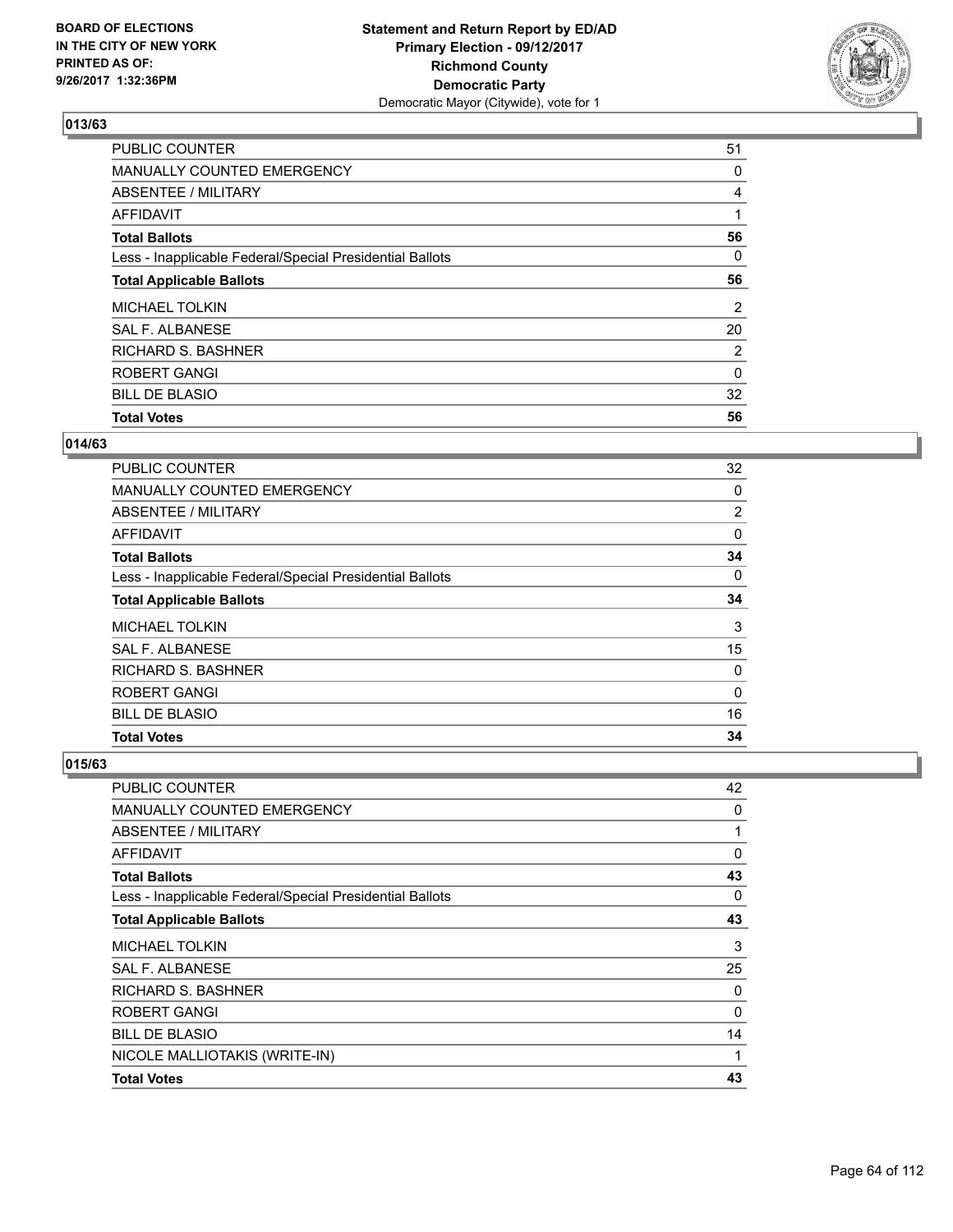

| <b>PUBLIC COUNTER</b>                                    | 39 |
|----------------------------------------------------------|----|
| MANUALLY COUNTED EMERGENCY                               | 0  |
| ABSENTEE / MILITARY                                      | 2  |
| AFFIDAVIT                                                | 0  |
| <b>Total Ballots</b>                                     | 41 |
| Less - Inapplicable Federal/Special Presidential Ballots | 0  |
| <b>Total Applicable Ballots</b>                          | 41 |
| <b>MICHAEL TOLKIN</b>                                    | 1  |
| SAL F. ALBANESE                                          | 15 |
| RICHARD S. BASHNER                                       | 0  |
| ROBERT GANGI                                             | 1  |
| <b>BILL DE BLASIO</b>                                    | 21 |
| <b>JUSTIN LIGRECI (WRITE-IN)</b>                         |    |
| NICOLE MALLIOTAKIS (WRITE-IN)                            | 1  |
| SHANE DIMAO (WRITE-IN)                                   | 1  |
| <b>Total Votes</b>                                       | 41 |

## **017/63**

| <b>PUBLIC COUNTER</b>                                    | 13             |
|----------------------------------------------------------|----------------|
| MANUALLY COUNTED EMERGENCY                               | 0              |
| <b>ABSENTEE / MILITARY</b>                               | $\overline{2}$ |
| <b>AFFIDAVIT</b>                                         | 0              |
| <b>Total Ballots</b>                                     | 15             |
| Less - Inapplicable Federal/Special Presidential Ballots | 0              |
| <b>Total Applicable Ballots</b>                          | 15             |
| <b>MICHAEL TOLKIN</b>                                    | 0              |
| <b>SAL F. ALBANESE</b>                                   | 5              |
| <b>RICHARD S. BASHNER</b>                                | 0              |
| ROBERT GANGI                                             | 0              |
| <b>BILL DE BLASIO</b>                                    | 10             |
| <b>Total Votes</b>                                       | 15             |

| PUBLIC COUNTER                                           | 25             |
|----------------------------------------------------------|----------------|
| MANUALLY COUNTED EMERGENCY                               | 0              |
| ABSENTEE / MILITARY                                      | 3              |
| AFFIDAVIT                                                | 0              |
| <b>Total Ballots</b>                                     | 28             |
| Less - Inapplicable Federal/Special Presidential Ballots | 0              |
| <b>Total Applicable Ballots</b>                          | 28             |
| <b>MICHAEL TOLKIN</b>                                    | $\overline{2}$ |
| <b>SAL F. ALBANESE</b>                                   | 14             |
| <b>RICHARD S. BASHNER</b>                                | 1              |
| ROBERT GANGI                                             | 0              |
| <b>BILL DE BLASIO</b>                                    | 11             |
| <b>Total Votes</b>                                       | 28             |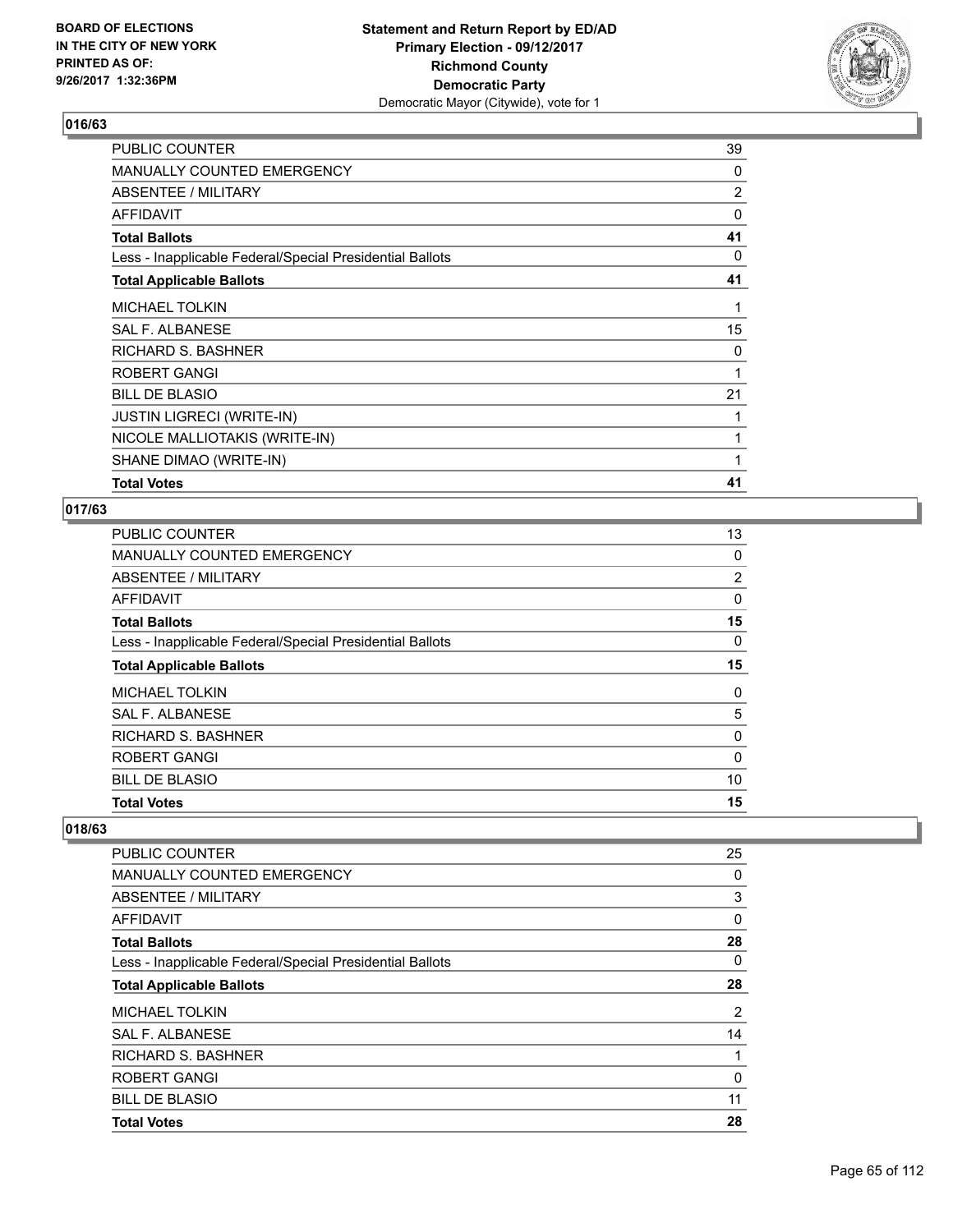

| <b>PUBLIC COUNTER</b>                                    | 24             |
|----------------------------------------------------------|----------------|
| MANUALLY COUNTED EMERGENCY                               | 0              |
| ABSENTEE / MILITARY                                      |                |
| AFFIDAVIT                                                | 0              |
| <b>Total Ballots</b>                                     | 25             |
| Less - Inapplicable Federal/Special Presidential Ballots | 0              |
| <b>Total Applicable Ballots</b>                          | 25             |
| <b>MICHAEL TOLKIN</b>                                    | 0              |
| <b>SAL F. ALBANESE</b>                                   | 12             |
| RICHARD S. BASHNER                                       | $\overline{2}$ |
| <b>ROBERT GANGI</b>                                      | $\Omega$       |
| <b>BILL DE BLASIO</b>                                    | 10             |
| MICHAEL FOSCA (WRITE-IN)                                 | 1              |
| <b>Total Votes</b>                                       | 25             |

## **020/63**

| <b>PUBLIC COUNTER</b>                                    | 32       |
|----------------------------------------------------------|----------|
| <b>MANUALLY COUNTED EMERGENCY</b>                        | 0        |
| ABSENTEE / MILITARY                                      | 25       |
| AFFIDAVIT                                                | 0        |
| <b>Total Ballots</b>                                     | 57       |
| Less - Inapplicable Federal/Special Presidential Ballots | 0        |
| <b>Total Applicable Ballots</b>                          | 57       |
| <b>MICHAEL TOLKIN</b>                                    | 2        |
| <b>SAL F. ALBANESE</b>                                   | 24       |
| <b>RICHARD S. BASHNER</b>                                | 0        |
| ROBERT GANGI                                             | $\Omega$ |
| <b>BILL DE BLASIO</b>                                    | 31       |
| <b>Total Votes</b>                                       | 57       |

| <b>PUBLIC COUNTER</b>                                    | 21 |
|----------------------------------------------------------|----|
| <b>MANUALLY COUNTED EMERGENCY</b>                        | 0  |
| ABSENTEE / MILITARY                                      | 2  |
| AFFIDAVIT                                                | 0  |
| <b>Total Ballots</b>                                     | 23 |
| Less - Inapplicable Federal/Special Presidential Ballots | 0  |
| <b>Total Applicable Ballots</b>                          | 23 |
| <b>MICHAEL TOLKIN</b>                                    | 0  |
| <b>SAL F. ALBANESE</b>                                   | 16 |
| <b>RICHARD S. BASHNER</b>                                | 0  |
| ROBERT GANGI                                             | 1  |
| <b>BILL DE BLASIO</b>                                    | 4  |
| MICHAEL CUSICK (WRITE-IN)                                | 1  |
| <b>Total Votes</b>                                       | 22 |
| Unrecorded                                               | 1  |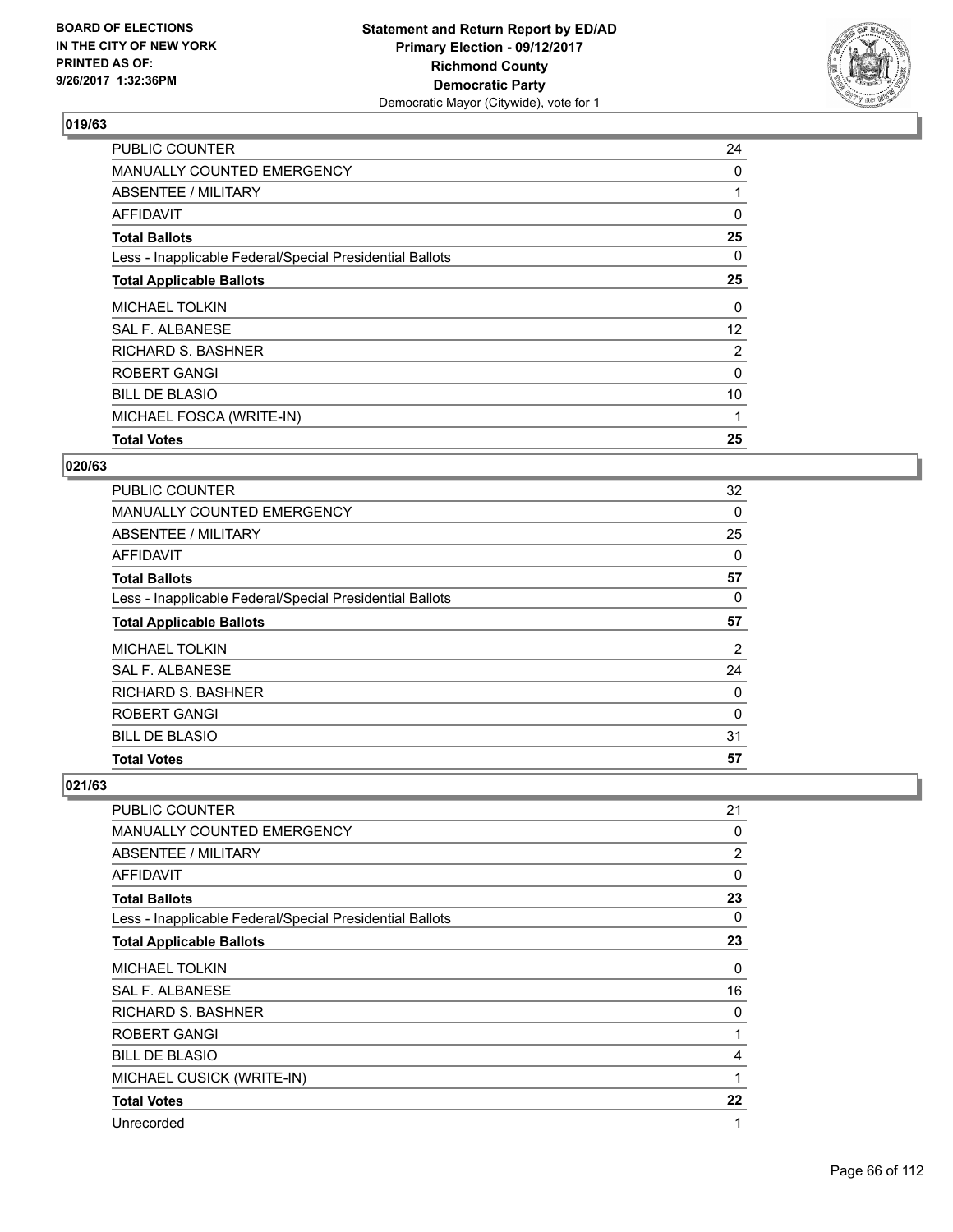

| PUBLIC COUNTER                                           | 18             |
|----------------------------------------------------------|----------------|
| MANUALLY COUNTED EMERGENCY                               | 0              |
| ABSENTEE / MILITARY                                      | 4              |
| AFFIDAVIT                                                | 0              |
| <b>Total Ballots</b>                                     | 22             |
| Less - Inapplicable Federal/Special Presidential Ballots | 0              |
| <b>Total Applicable Ballots</b>                          | 22             |
| <b>MICHAEL TOLKIN</b>                                    | $\overline{2}$ |
| SAL F. ALBANESE                                          | 8              |
| <b>RICHARD S. BASHNER</b>                                | $\overline{2}$ |
| ROBERT GANGI                                             | $\overline{2}$ |
| <b>BILL DE BLASIO</b>                                    | 8              |
| <b>Total Votes</b>                                       | 22             |

## **023/63**

| <b>PUBLIC COUNTER</b>                                    | 24             |
|----------------------------------------------------------|----------------|
| <b>MANUALLY COUNTED EMERGENCY</b>                        | 0              |
| ABSENTEE / MILITARY                                      | $\overline{2}$ |
| AFFIDAVIT                                                | 0              |
| <b>Total Ballots</b>                                     | 26             |
| Less - Inapplicable Federal/Special Presidential Ballots | 0              |
| <b>Total Applicable Ballots</b>                          | 26             |
| <b>MICHAEL TOLKIN</b>                                    | 2              |
| SAL F. ALBANESE                                          | 17             |
| <b>RICHARD S. BASHNER</b>                                | 0              |
| <b>ROBERT GANGI</b>                                      | 0              |
| <b>BILL DE BLASIO</b>                                    | 7              |
| <b>Total Votes</b>                                       | 26             |

| <b>PUBLIC COUNTER</b>                                    | 53 |
|----------------------------------------------------------|----|
| MANUALLY COUNTED EMERGENCY                               | 0  |
| ABSENTEE / MILITARY                                      | 2  |
| <b>AFFIDAVIT</b>                                         | 0  |
| <b>Total Ballots</b>                                     | 55 |
| Less - Inapplicable Federal/Special Presidential Ballots | 0  |
| <b>Total Applicable Ballots</b>                          | 55 |
| <b>MICHAEL TOLKIN</b>                                    | 6  |
| <b>SAL F. ALBANESE</b>                                   | 27 |
| <b>RICHARD S. BASHNER</b>                                | 2  |
| ROBERT GANGI                                             | 1  |
| <b>BILL DE BLASIO</b>                                    | 18 |
| NICOLE MALLIOTAKIS (WRITE-IN)                            | 1  |
| <b>Total Votes</b>                                       | 55 |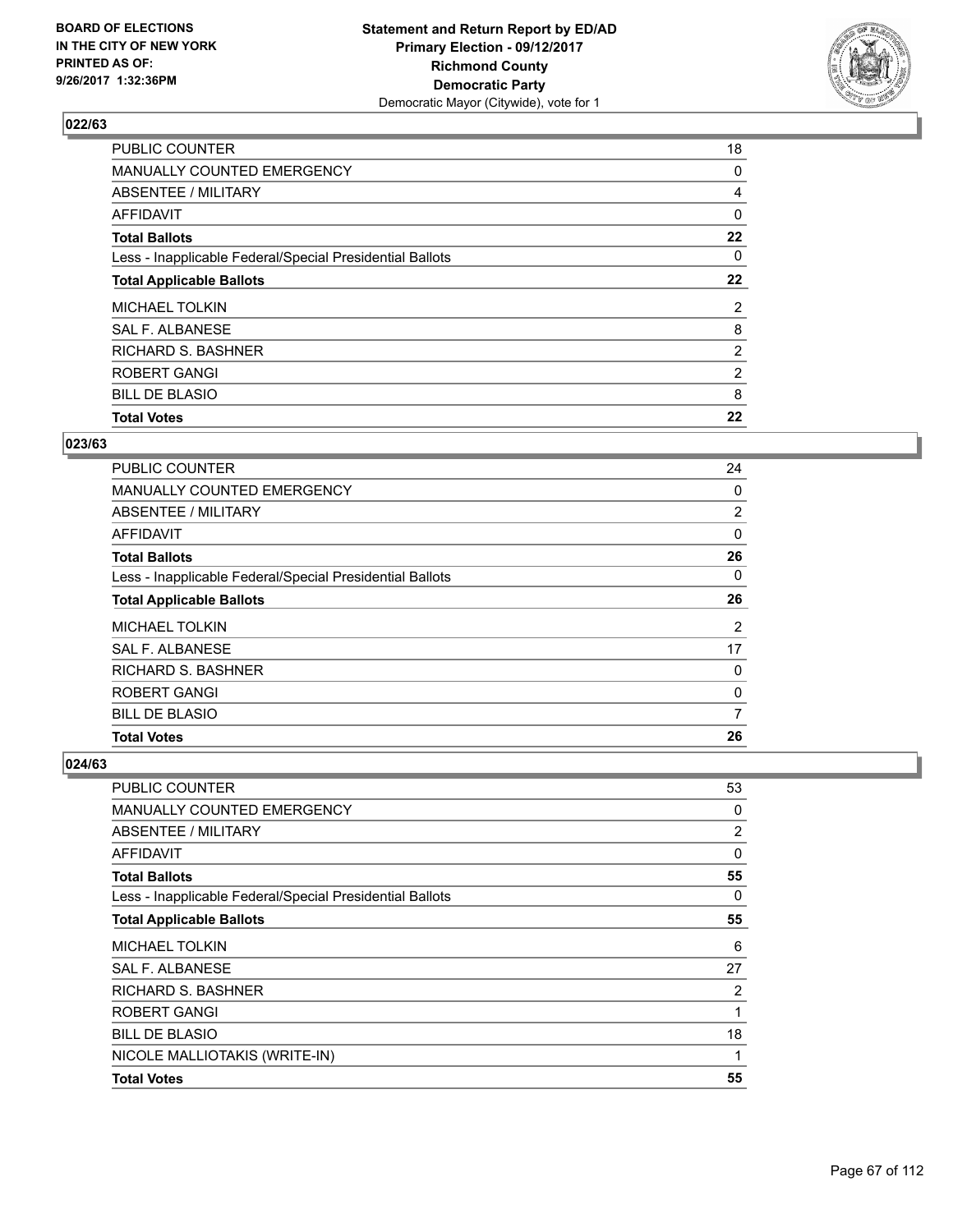

| <b>PUBLIC COUNTER</b>                                    | 21             |
|----------------------------------------------------------|----------------|
| MANUALLY COUNTED EMERGENCY                               | 0              |
| ABSENTEE / MILITARY                                      | 0              |
| AFFIDAVIT                                                | 0              |
| <b>Total Ballots</b>                                     | 21             |
| Less - Inapplicable Federal/Special Presidential Ballots | 0              |
| <b>Total Applicable Ballots</b>                          | 21             |
| <b>MICHAEL TOLKIN</b>                                    | $\overline{2}$ |
| SAL F. ALBANESE                                          | 10             |
| <b>RICHARD S. BASHNER</b>                                | 0              |
| ROBERT GANGI                                             | 0              |
| <b>BILL DE BLASIO</b>                                    | 9              |
| <b>Total Votes</b>                                       | 21             |

#### **026/63**

| PUBLIC COUNTER                                           | 28 |
|----------------------------------------------------------|----|
| <b>MANUALLY COUNTED EMERGENCY</b>                        | 0  |
| ABSENTEE / MILITARY                                      | 3  |
| <b>AFFIDAVIT</b>                                         | 0  |
| <b>Total Ballots</b>                                     | 31 |
| Less - Inapplicable Federal/Special Presidential Ballots | 0  |
| <b>Total Applicable Ballots</b>                          | 31 |
| <b>MICHAEL TOLKIN</b>                                    | 2  |
| SAL F. ALBANESE                                          | 18 |
| RICHARD S. BASHNER                                       | 3  |
| ROBERT GANGI                                             | 0  |
| <b>BILL DE BLASIO</b>                                    | 7  |
| <b>Total Votes</b>                                       | 30 |
| Unrecorded                                               | 1  |

| <b>Total Votes</b>                                       | 31 |
|----------------------------------------------------------|----|
| <b>BILL DE BLASIO</b>                                    | 9  |
| ROBERT GANGI                                             | 0  |
| <b>RICHARD S. BASHNER</b>                                |    |
| SAL F. ALBANESE                                          | 21 |
| <b>MICHAEL TOLKIN</b>                                    | 0  |
| <b>Total Applicable Ballots</b>                          | 31 |
| Less - Inapplicable Federal/Special Presidential Ballots | 0  |
| <b>Total Ballots</b>                                     | 31 |
| AFFIDAVIT                                                | 0  |
| ABSENTEE / MILITARY                                      | 4  |
| MANUALLY COUNTED EMERGENCY                               | 0  |
| PUBLIC COUNTER                                           | 27 |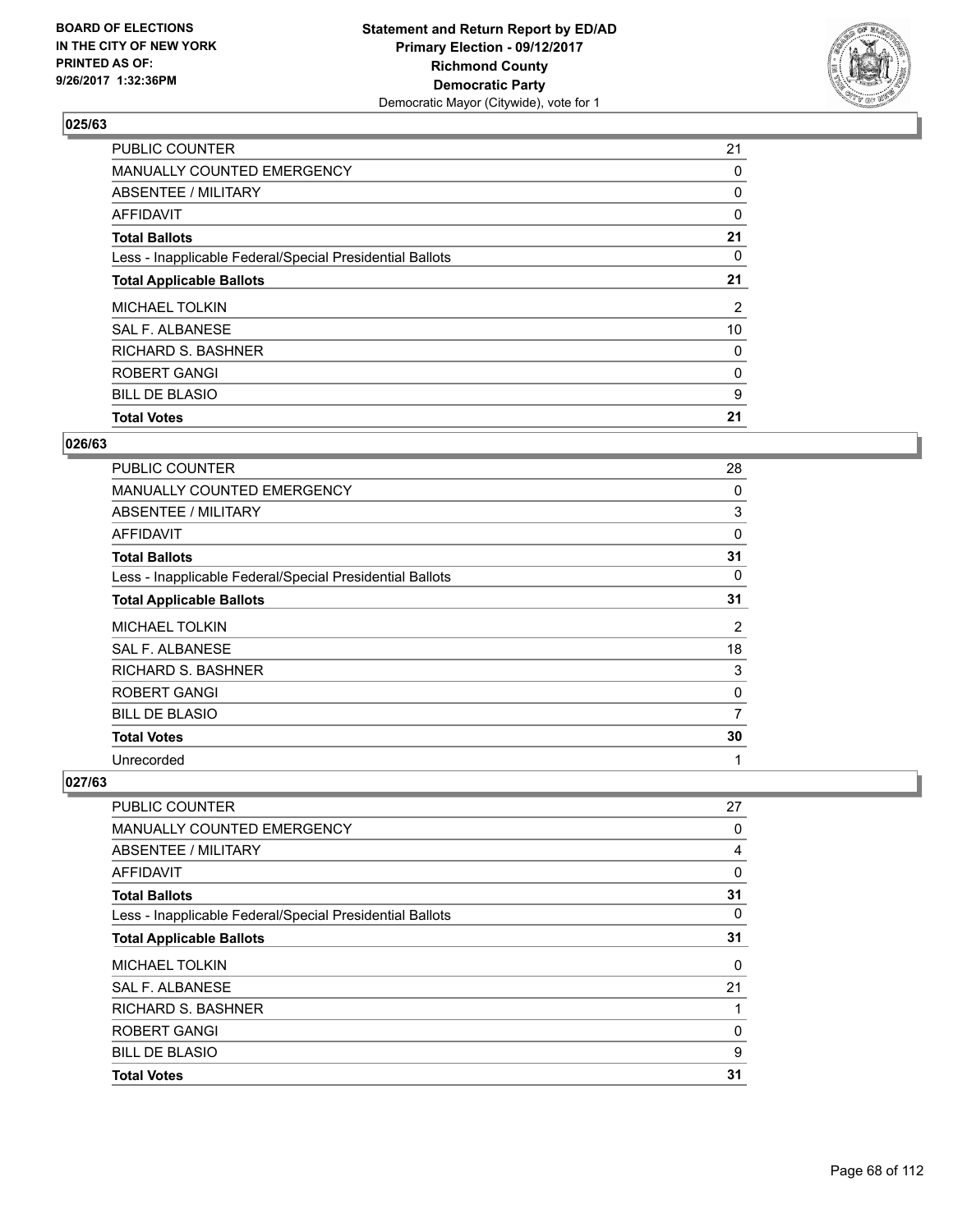

| <b>PUBLIC COUNTER</b>                                    | 26 |
|----------------------------------------------------------|----|
| <b>MANUALLY COUNTED EMERGENCY</b>                        | 0  |
| ABSENTEE / MILITARY                                      | 2  |
| AFFIDAVIT                                                | 0  |
| <b>Total Ballots</b>                                     | 28 |
| Less - Inapplicable Federal/Special Presidential Ballots | 0  |
| <b>Total Applicable Ballots</b>                          | 28 |
| <b>MICHAEL TOLKIN</b>                                    | 0  |
| <b>SAL F. ALBANESE</b>                                   | 18 |
| RICHARD S. BASHNER                                       |    |
| ROBERT GANGI                                             |    |
| <b>BILL DE BLASIO</b>                                    | 7  |
| NICOLE MALLIOTAKIS (WRITE-IN)                            |    |
| <b>Total Votes</b>                                       | 28 |

#### **029/63**

| <b>PUBLIC COUNTER</b>                                    | 37             |
|----------------------------------------------------------|----------------|
| <b>MANUALLY COUNTED EMERGENCY</b>                        | 0              |
| ABSENTEE / MILITARY                                      | 2              |
| AFFIDAVIT                                                | 0              |
| <b>Total Ballots</b>                                     | 39             |
| Less - Inapplicable Federal/Special Presidential Ballots | 0              |
| <b>Total Applicable Ballots</b>                          | 39             |
| <b>MICHAEL TOLKIN</b>                                    | $\overline{2}$ |
| SAL F. ALBANESE                                          | 17             |
| RICHARD S. BASHNER                                       | 0              |
| <b>ROBERT GANGI</b>                                      | 1              |
| <b>BILL DE BLASIO</b>                                    | 18             |
| NICOLE MALLIOTAKIS (WRITE-IN)                            | 1              |
| <b>Total Votes</b>                                       | 39             |

| <b>PUBLIC COUNTER</b>                                    | 31 |
|----------------------------------------------------------|----|
| <b>MANUALLY COUNTED EMERGENCY</b>                        | 0  |
| ABSENTEE / MILITARY                                      | 1  |
| AFFIDAVIT                                                | 0  |
| <b>Total Ballots</b>                                     | 32 |
| Less - Inapplicable Federal/Special Presidential Ballots | 0  |
| <b>Total Applicable Ballots</b>                          | 32 |
| <b>MICHAEL TOLKIN</b>                                    | 1  |
| <b>SAL F. ALBANESE</b>                                   | 12 |
| <b>RICHARD S. BASHNER</b>                                |    |
| <b>ROBERT GANGI</b>                                      | 1  |
| <b>BILL DE BLASIO</b>                                    | 17 |
| <b>Total Votes</b>                                       | 32 |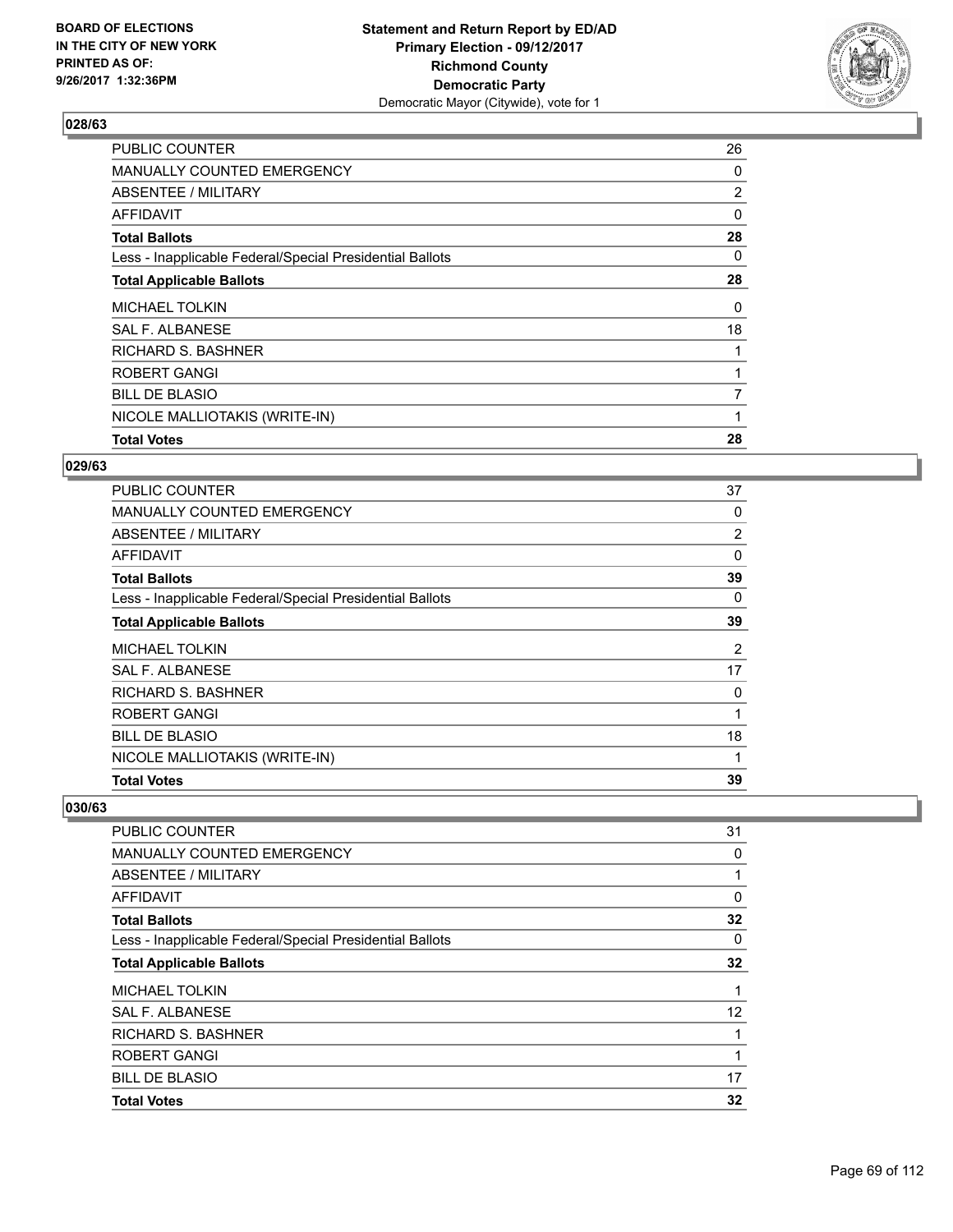

| <b>PUBLIC COUNTER</b>                                    | 43 |
|----------------------------------------------------------|----|
| MANUALLY COUNTED EMERGENCY                               | 0  |
| ABSENTEE / MILITARY                                      | 4  |
| AFFIDAVIT                                                | 0  |
| <b>Total Ballots</b>                                     | 47 |
| Less - Inapplicable Federal/Special Presidential Ballots | 0  |
| <b>Total Applicable Ballots</b>                          | 47 |
| <b>MICHAEL TOLKIN</b>                                    | 2  |
| SAL F. ALBANESE                                          | 20 |
| RICHARD S. BASHNER                                       |    |
| <b>ROBERT GANGI</b>                                      | 1  |
| <b>BILL DE BLASIO</b>                                    | 23 |
| <b>Total Votes</b>                                       | 47 |

# **032/63**

| PUBLIC COUNTER                                           | 45             |
|----------------------------------------------------------|----------------|
| <b>MANUALLY COUNTED EMERGENCY</b>                        | 0              |
| ABSENTEE / MILITARY                                      | 5              |
| AFFIDAVIT                                                | $\Omega$       |
| <b>Total Ballots</b>                                     | 50             |
| Less - Inapplicable Federal/Special Presidential Ballots | 0              |
| <b>Total Applicable Ballots</b>                          | 50             |
| MICHAEL TOLKIN                                           | $\overline{2}$ |
| <b>SAL F. ALBANESE</b>                                   | 25             |
| RICHARD S. BASHNER                                       | 0              |
| <b>ROBERT GANGI</b>                                      | 0              |
| <b>BILL DE BLASIO</b>                                    | 21             |
| <b>Total Votes</b>                                       | 48             |
| Unrecorded                                               | $\overline{2}$ |

| <b>Total Votes</b>                                       | 64             |
|----------------------------------------------------------|----------------|
| <b>BILL DE BLASIO</b>                                    | 15             |
| ROBERT GANGI                                             | 1              |
| <b>RICHARD S. BASHNER</b>                                | 0              |
| SAL F. ALBANESE                                          | 45             |
| <b>MICHAEL TOLKIN</b>                                    | 3              |
| <b>Total Applicable Ballots</b>                          | 64             |
| Less - Inapplicable Federal/Special Presidential Ballots | 0              |
| <b>Total Ballots</b>                                     | 64             |
| AFFIDAVIT                                                | 0              |
| ABSENTEE / MILITARY                                      | $\overline{2}$ |
| MANUALLY COUNTED EMERGENCY                               | 0              |
| PUBLIC COUNTER                                           | 62             |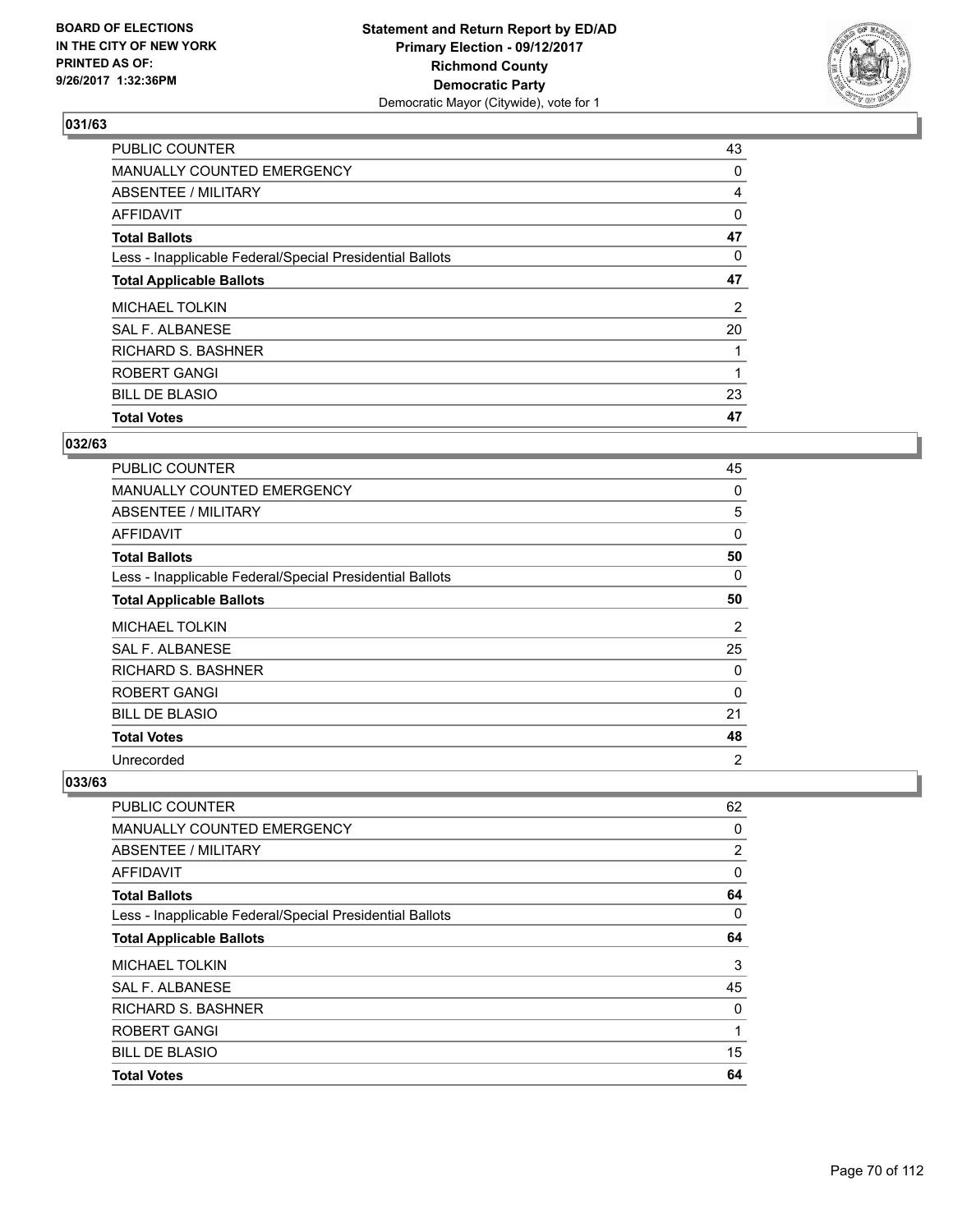

| PUBLIC COUNTER                                           | 34             |
|----------------------------------------------------------|----------------|
| MANUALLY COUNTED EMERGENCY                               | 0              |
| ABSENTEE / MILITARY                                      | $\overline{2}$ |
| AFFIDAVIT                                                | 0              |
| <b>Total Ballots</b>                                     | 36             |
| Less - Inapplicable Federal/Special Presidential Ballots | 0              |
| <b>Total Applicable Ballots</b>                          | 36             |
| <b>MICHAEL TOLKIN</b>                                    |                |
| SAL F. ALBANESE                                          | 21             |
| <b>RICHARD S. BASHNER</b>                                | 3              |
| ROBERT GANGI                                             | 0              |
| <b>BILL DE BLASIO</b>                                    | 11             |
| <b>Total Votes</b>                                       | 36             |

## **035/63**

| <b>PUBLIC COUNTER</b>                                    | 38 |
|----------------------------------------------------------|----|
| <b>MANUALLY COUNTED EMERGENCY</b>                        | 0  |
| ABSENTEE / MILITARY                                      | 4  |
| <b>AFFIDAVIT</b>                                         | 0  |
| <b>Total Ballots</b>                                     | 42 |
| Less - Inapplicable Federal/Special Presidential Ballots | 0  |
| <b>Total Applicable Ballots</b>                          | 42 |
| <b>MICHAEL TOLKIN</b>                                    |    |
| <b>SAL F. ALBANESE</b>                                   | 34 |
| <b>RICHARD S. BASHNER</b>                                |    |
| <b>ROBERT GANGI</b>                                      | 3  |
| <b>BILL DE BLASIO</b>                                    | 3  |
| <b>Total Votes</b>                                       | 42 |

| <b>PUBLIC COUNTER</b>                                    | 74             |
|----------------------------------------------------------|----------------|
| <b>MANUALLY COUNTED EMERGENCY</b>                        | 0              |
| ABSENTEE / MILITARY                                      | 5              |
| AFFIDAVIT                                                | 0              |
| <b>Total Ballots</b>                                     | 79             |
| Less - Inapplicable Federal/Special Presidential Ballots | 0              |
| <b>Total Applicable Ballots</b>                          | 79             |
| <b>MICHAEL TOLKIN</b>                                    | 6              |
| <b>SAL F. ALBANESE</b>                                   | 33             |
| RICHARD S. BASHNER                                       |                |
| ROBERT GANGI                                             | $\overline{2}$ |
| <b>BILL DE BLASIO</b>                                    | 36             |
| <b>Total Votes</b>                                       | 78             |
| Unrecorded                                               | 1              |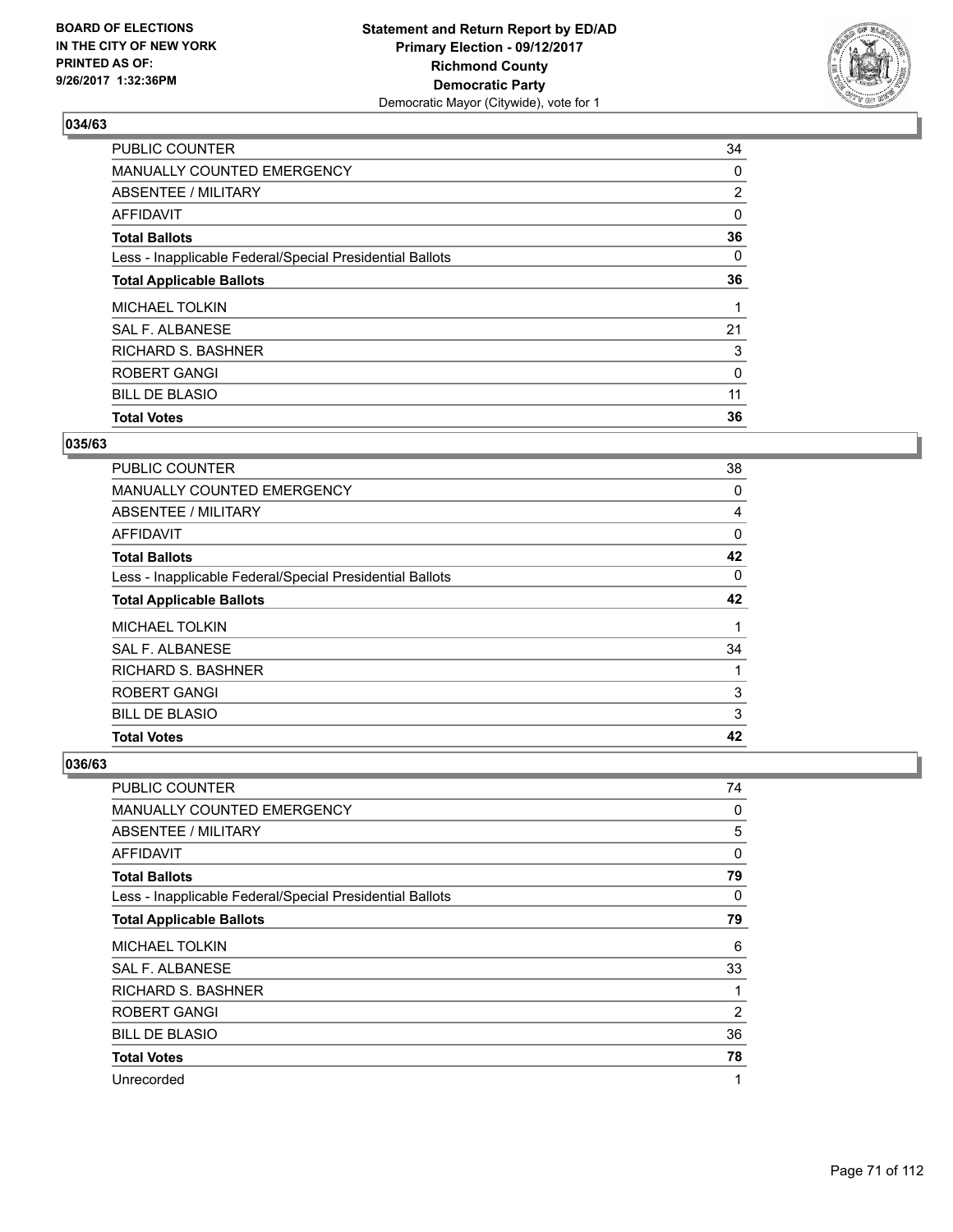

| <b>PUBLIC COUNTER</b>                                    | 63             |
|----------------------------------------------------------|----------------|
| MANUALLY COUNTED EMERGENCY                               | 0              |
| ABSENTEE / MILITARY                                      | $\overline{2}$ |
| AFFIDAVIT                                                | 0              |
| <b>Total Ballots</b>                                     | 65             |
| Less - Inapplicable Federal/Special Presidential Ballots | 0              |
| <b>Total Applicable Ballots</b>                          | 65             |
| <b>MICHAEL TOLKIN</b>                                    | 5              |
| SAL F. ALBANESE                                          | 17             |
| <b>RICHARD S. BASHNER</b>                                | 1              |
| <b>ROBERT GANGI</b>                                      | 2              |
| <b>BILL DE BLASIO</b>                                    | 39             |
| <b>Total Votes</b>                                       | 64             |
| Unrecorded                                               | 1              |

| <b>PUBLIC COUNTER</b>                                    | 101 |
|----------------------------------------------------------|-----|
| <b>MANUALLY COUNTED EMERGENCY</b>                        | 0   |
| ABSENTEE / MILITARY                                      | 7   |
| <b>AFFIDAVIT</b>                                         | 0   |
| <b>Total Ballots</b>                                     | 108 |
| Less - Inapplicable Federal/Special Presidential Ballots | 0   |
| <b>Total Applicable Ballots</b>                          | 108 |
| <b>MICHAEL TOLKIN</b>                                    | 2   |
| <b>SAL F. ALBANESE</b>                                   | 24  |
| <b>RICHARD S. BASHNER</b>                                | 5   |
| <b>ROBERT GANGI</b>                                      | 0   |
| <b>BILL DE BLASIO</b>                                    | 76  |
| <b>BO DIETL (WRITE-IN)</b>                               | 1   |
| <b>Total Votes</b>                                       | 108 |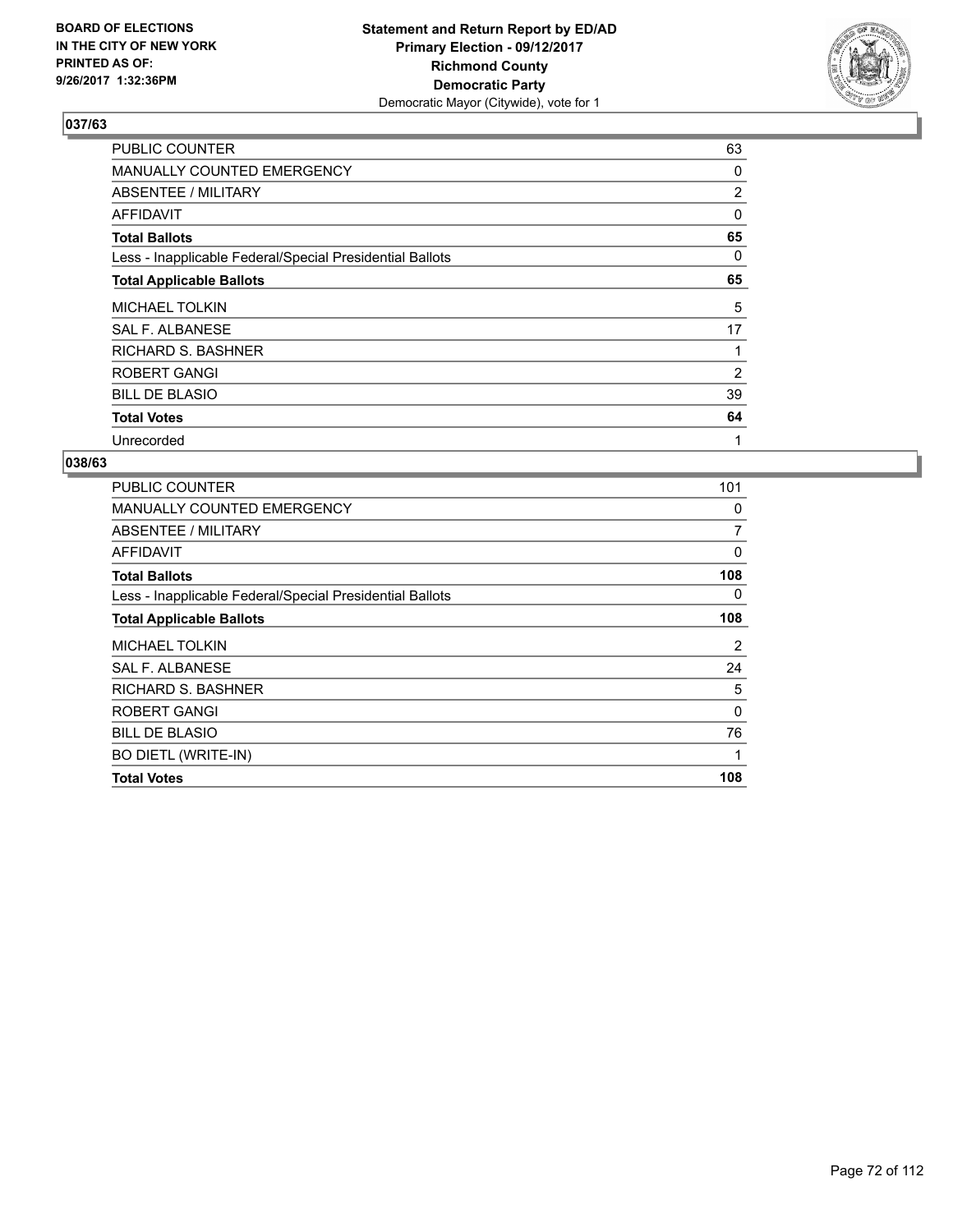

| <b>PUBLIC COUNTER</b>                                    | 58 |
|----------------------------------------------------------|----|
| <b>MANUALLY COUNTED EMERGENCY</b>                        | 0  |
| ABSENTEE / MILITARY                                      | 3  |
| <b>AFFIDAVIT</b>                                         | 0  |
| <b>Total Ballots</b>                                     | 61 |
| Less - Inapplicable Federal/Special Presidential Ballots | 0  |
| <b>Total Applicable Ballots</b>                          | 61 |
| <b>MICHAEL TOLKIN</b>                                    | 3  |
| <b>SAL F. ALBANESE</b>                                   | 8  |
| <b>RICHARD S. BASHNER</b>                                | 0  |
| <b>ROBERT GANGI</b>                                      | 3  |
| <b>BILL DE BLASIO</b>                                    | 42 |
| MICHAEL R. BLOOMBERG (WRITE-IN)                          | 1  |
| UNCOUNTED WRITE-IN PER STATUTE (WRITE-IN)                | 1  |
| <b>Total Votes</b>                                       | 58 |
| Unrecorded                                               | 3  |

| <b>PUBLIC COUNTER</b>                                    | 53             |
|----------------------------------------------------------|----------------|
| MANUALLY COUNTED EMERGENCY                               | 0              |
| ABSENTEE / MILITARY                                      | 4              |
| AFFIDAVIT                                                | 0              |
| <b>Total Ballots</b>                                     | 57             |
| Less - Inapplicable Federal/Special Presidential Ballots | 0              |
| <b>Total Applicable Ballots</b>                          | 57             |
| <b>MICHAEL TOLKIN</b>                                    | 2              |
| <b>SAL F. ALBANESE</b>                                   | $\overline{2}$ |
| <b>RICHARD S. BASHNER</b>                                | 0              |
| <b>ROBERT GANGI</b>                                      | 1              |
| <b>BILL DE BLASIO</b>                                    | 51             |
| <b>Total Votes</b>                                       | 56             |
| Unrecorded                                               | 1              |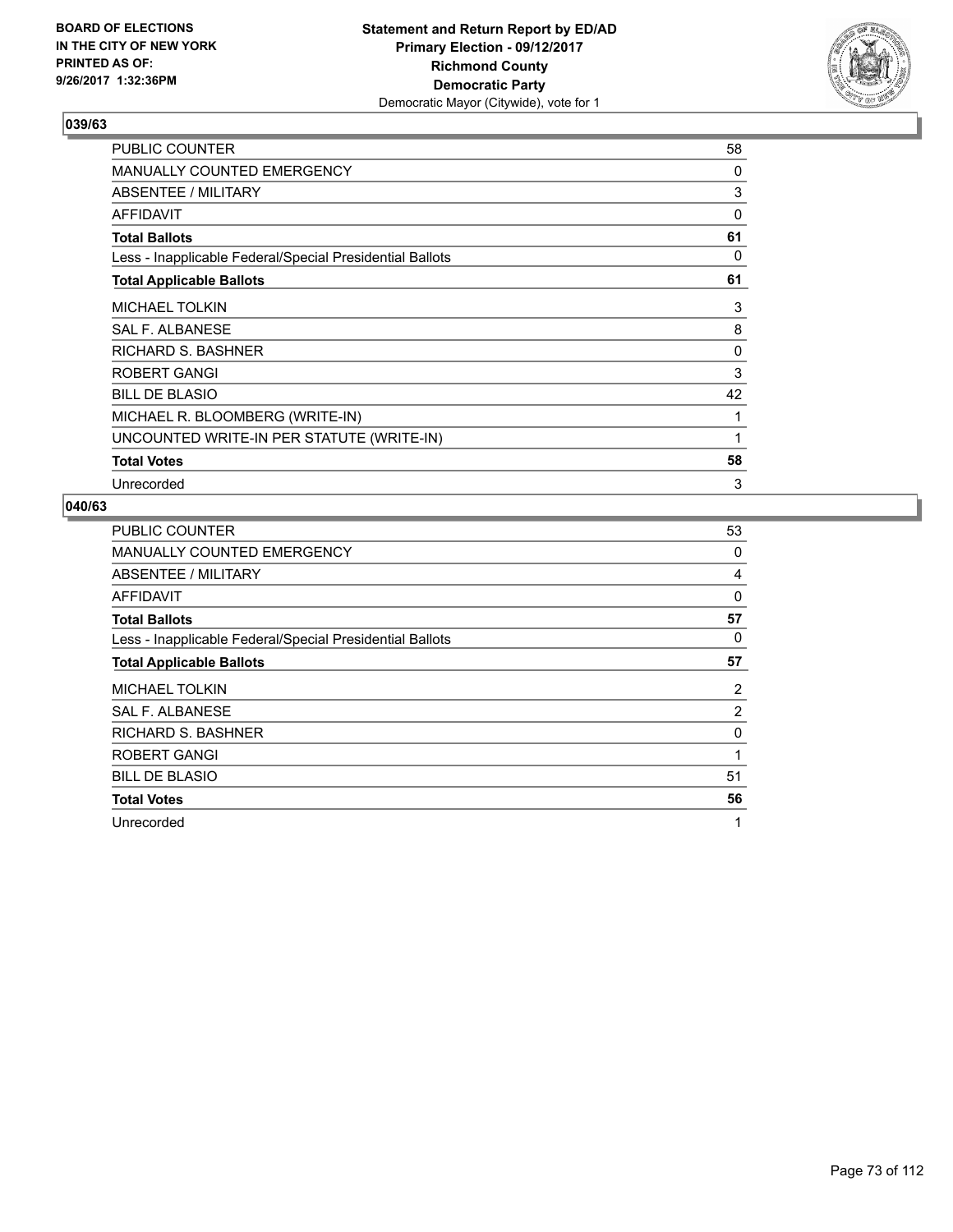

| <b>PUBLIC COUNTER</b>                                    | 50       |
|----------------------------------------------------------|----------|
| MANUALLY COUNTED EMERGENCY                               | 0        |
| ABSENTEE / MILITARY                                      | 5        |
| AFFIDAVIT                                                | 0        |
| <b>Total Ballots</b>                                     | 55       |
| Less - Inapplicable Federal/Special Presidential Ballots | 0        |
| <b>Total Applicable Ballots</b>                          | 55       |
| <b>MICHAEL TOLKIN</b>                                    | 4        |
| <b>SAL F. ALBANESE</b>                                   | 4        |
| RICHARD S. BASHNER                                       | 0        |
| <b>ROBERT GANGI</b>                                      | $\Omega$ |
| <b>BILL DE BLASIO</b>                                    | 44       |
| <b>Total Votes</b>                                       | 52       |
| Unrecorded                                               | 3        |

#### **042/63**

| <b>PUBLIC COUNTER</b>                                    | 67 |
|----------------------------------------------------------|----|
| MANUALLY COUNTED EMERGENCY                               | 0  |
| ABSENTEE / MILITARY                                      | 6  |
| AFFIDAVIT                                                | 1  |
| <b>Total Ballots</b>                                     | 74 |
| Less - Inapplicable Federal/Special Presidential Ballots | 0  |
| <b>Total Applicable Ballots</b>                          | 74 |
| <b>MICHAEL TOLKIN</b>                                    | 4  |
| SAL F. ALBANESE                                          | 6  |
| <b>RICHARD S. BASHNER</b>                                | 0  |
| <b>ROBERT GANGI</b>                                      | 1  |
| <b>BILL DE BLASIO</b>                                    | 62 |
| <b>Total Votes</b>                                       | 73 |
| Unrecorded                                               | 1  |

| PUBLIC COUNTER                                           | 91 |
|----------------------------------------------------------|----|
| MANUALLY COUNTED EMERGENCY                               | 0  |
| ABSENTEE / MILITARY                                      | 7  |
| AFFIDAVIT                                                | 1  |
| <b>Total Ballots</b>                                     | 99 |
| Less - Inapplicable Federal/Special Presidential Ballots | 0  |
| <b>Total Applicable Ballots</b>                          | 99 |
| <b>MICHAEL TOLKIN</b>                                    | 2  |
| <b>SAL F. ALBANESE</b>                                   | 4  |
| RICHARD S. BASHNER                                       | 1  |
| <b>ROBERT GANGI</b>                                      | 1  |
| <b>BILL DE BLASIO</b>                                    | 90 |
| <b>Total Votes</b>                                       | 98 |
| Unrecorded                                               | 1  |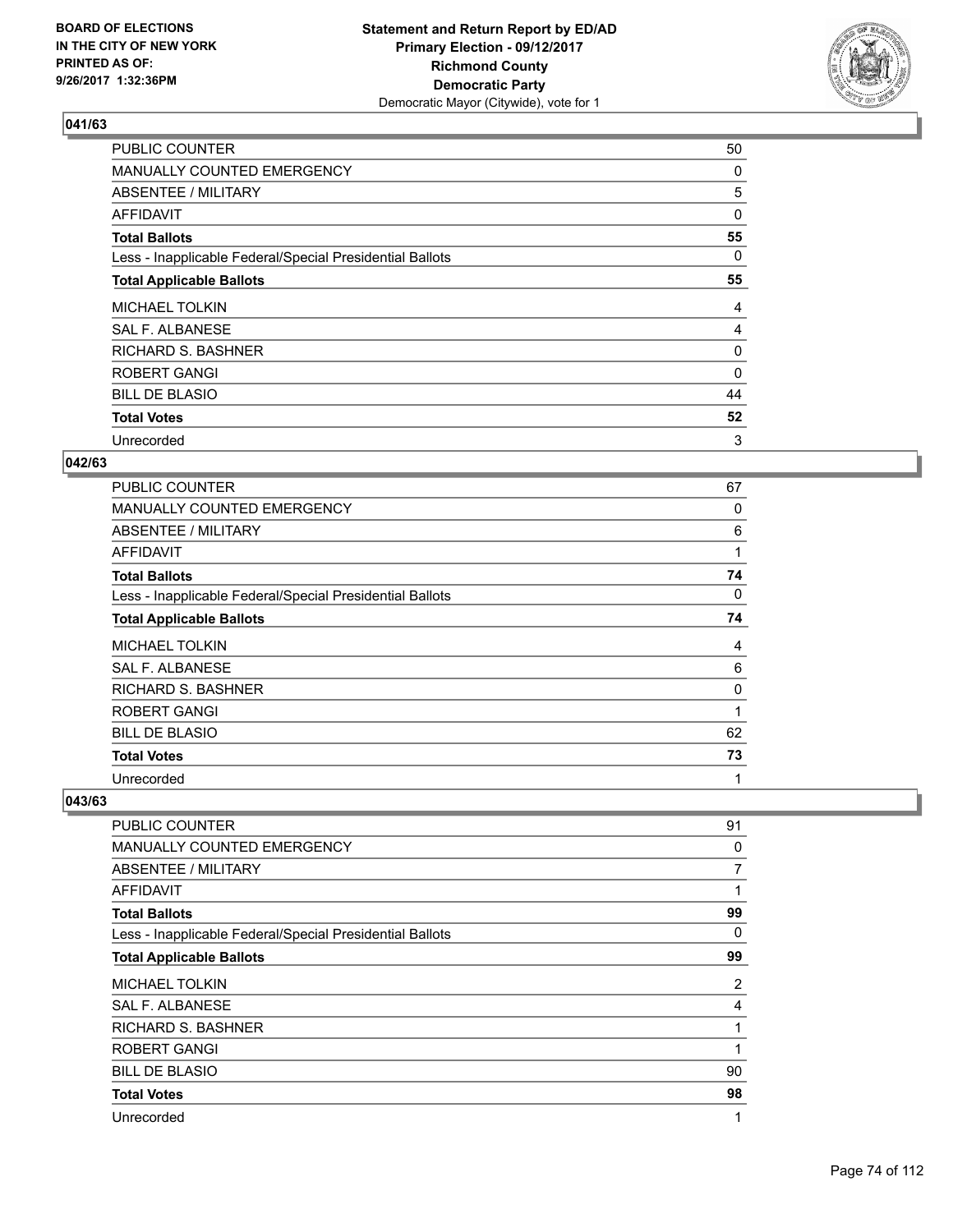

| <b>PUBLIC COUNTER</b>                                    | 117      |
|----------------------------------------------------------|----------|
| MANUALLY COUNTED EMERGENCY                               | 0        |
| ABSENTEE / MILITARY                                      | 4        |
| AFFIDAVIT                                                | 1        |
| <b>Total Ballots</b>                                     | 122      |
| Less - Inapplicable Federal/Special Presidential Ballots | 0        |
| <b>Total Applicable Ballots</b>                          | 122      |
| <b>MICHAEL TOLKIN</b>                                    | 4        |
| <b>SAL F. ALBANESE</b>                                   | 12       |
| <b>RICHARD S. BASHNER</b>                                |          |
| <b>ROBERT GANGI</b>                                      | $\Omega$ |
| <b>BILL DE BLASIO</b>                                    | 100      |
| <b>Total Votes</b>                                       | 117      |
| Unrecorded                                               | 5        |

#### **045/63**

| <b>PUBLIC COUNTER</b>                                    | 58 |
|----------------------------------------------------------|----|
| <b>MANUALLY COUNTED EMERGENCY</b>                        | 0  |
| ABSENTEE / MILITARY                                      | 11 |
| AFFIDAVIT                                                | 1  |
| <b>Total Ballots</b>                                     | 70 |
| Less - Inapplicable Federal/Special Presidential Ballots | 0  |
| <b>Total Applicable Ballots</b>                          | 70 |
| <b>MICHAEL TOLKIN</b>                                    | 4  |
| <b>SAL F. ALBANESE</b>                                   | 7  |
| <b>RICHARD S. BASHNER</b>                                |    |
| <b>ROBERT GANGI</b>                                      | 0  |
| <b>BILL DE BLASIO</b>                                    | 55 |
| <b>Total Votes</b>                                       | 67 |
| Unrecorded                                               | 3  |

| <b>PUBLIC COUNTER</b>                                    | 32 |
|----------------------------------------------------------|----|
| <b>MANUALLY COUNTED EMERGENCY</b>                        | 0  |
| ABSENTEE / MILITARY                                      | 2  |
| AFFIDAVIT                                                | 0  |
| <b>Total Ballots</b>                                     | 34 |
| Less - Inapplicable Federal/Special Presidential Ballots | 0  |
| <b>Total Applicable Ballots</b>                          | 34 |
| <b>MICHAEL TOLKIN</b>                                    | 1  |
| <b>SAL F. ALBANESE</b>                                   | 22 |
| RICHARD S. BASHNER                                       | 2  |
| <b>ROBERT GANGI</b>                                      | 1  |
| <b>BILL DE BLASIO</b>                                    | 7  |
| NICOLE MALLIOTAKIS (WRITE-IN)                            | 1  |
| <b>Total Votes</b>                                       | 34 |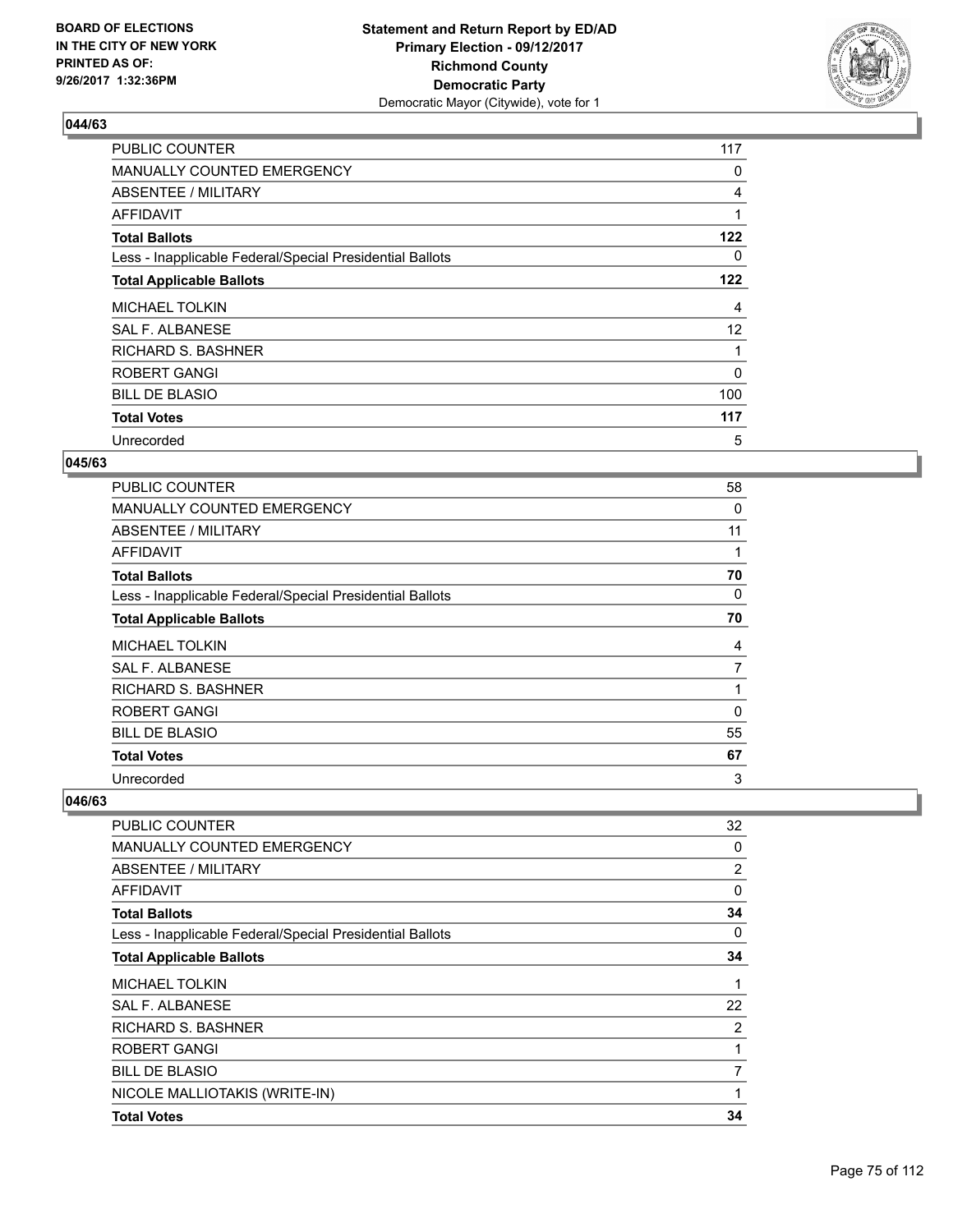

| <b>PUBLIC COUNTER</b>                                    | 27 |
|----------------------------------------------------------|----|
| MANUALLY COUNTED EMERGENCY                               | 0  |
| ABSENTEE / MILITARY                                      | 5  |
| AFFIDAVIT                                                | 0  |
| <b>Total Ballots</b>                                     | 32 |
| Less - Inapplicable Federal/Special Presidential Ballots | 0  |
| <b>Total Applicable Ballots</b>                          | 32 |
| <b>MICHAEL TOLKIN</b>                                    |    |
| SAL F. ALBANESE                                          | 13 |
| <b>RICHARD S. BASHNER</b>                                | 0  |
| <b>ROBERT GANGI</b>                                      | 2  |
| <b>BILL DE BLASIO</b>                                    | 16 |
| <b>Total Votes</b>                                       | 32 |

#### **048/63**

| <b>PUBLIC COUNTER</b>                                    | 28 |
|----------------------------------------------------------|----|
| MANUALLY COUNTED EMERGENCY                               | 0  |
| ABSENTEE / MILITARY                                      |    |
| <b>AFFIDAVIT</b>                                         | 0  |
| <b>Total Ballots</b>                                     | 29 |
| Less - Inapplicable Federal/Special Presidential Ballots | 0  |
| <b>Total Applicable Ballots</b>                          | 29 |
| <b>MICHAEL TOLKIN</b>                                    | 0  |
| <b>SAL F. ALBANESE</b>                                   | 16 |
| <b>RICHARD S. BASHNER</b>                                | 0  |
| <b>ROBERT GANGI</b>                                      | 0  |
| <b>BILL DE BLASIO</b>                                    | 13 |
| <b>Total Votes</b>                                       | 29 |

| <b>PUBLIC COUNTER</b>                                    | 32 |
|----------------------------------------------------------|----|
| MANUALLY COUNTED EMERGENCY                               | 0  |
| ABSENTEE / MILITARY                                      |    |
| AFFIDAVIT                                                | 0  |
| <b>Total Ballots</b>                                     | 33 |
| Less - Inapplicable Federal/Special Presidential Ballots | 0  |
| <b>Total Applicable Ballots</b>                          | 33 |
| <b>MICHAEL TOLKIN</b>                                    | 2  |
| SAL F. ALBANESE                                          | 23 |
| <b>RICHARD S. BASHNER</b>                                | 0  |
| <b>ROBERT GANGI</b>                                      | 0  |
| <b>BILL DE BLASIO</b>                                    | 8  |
| <b>Total Votes</b>                                       | 33 |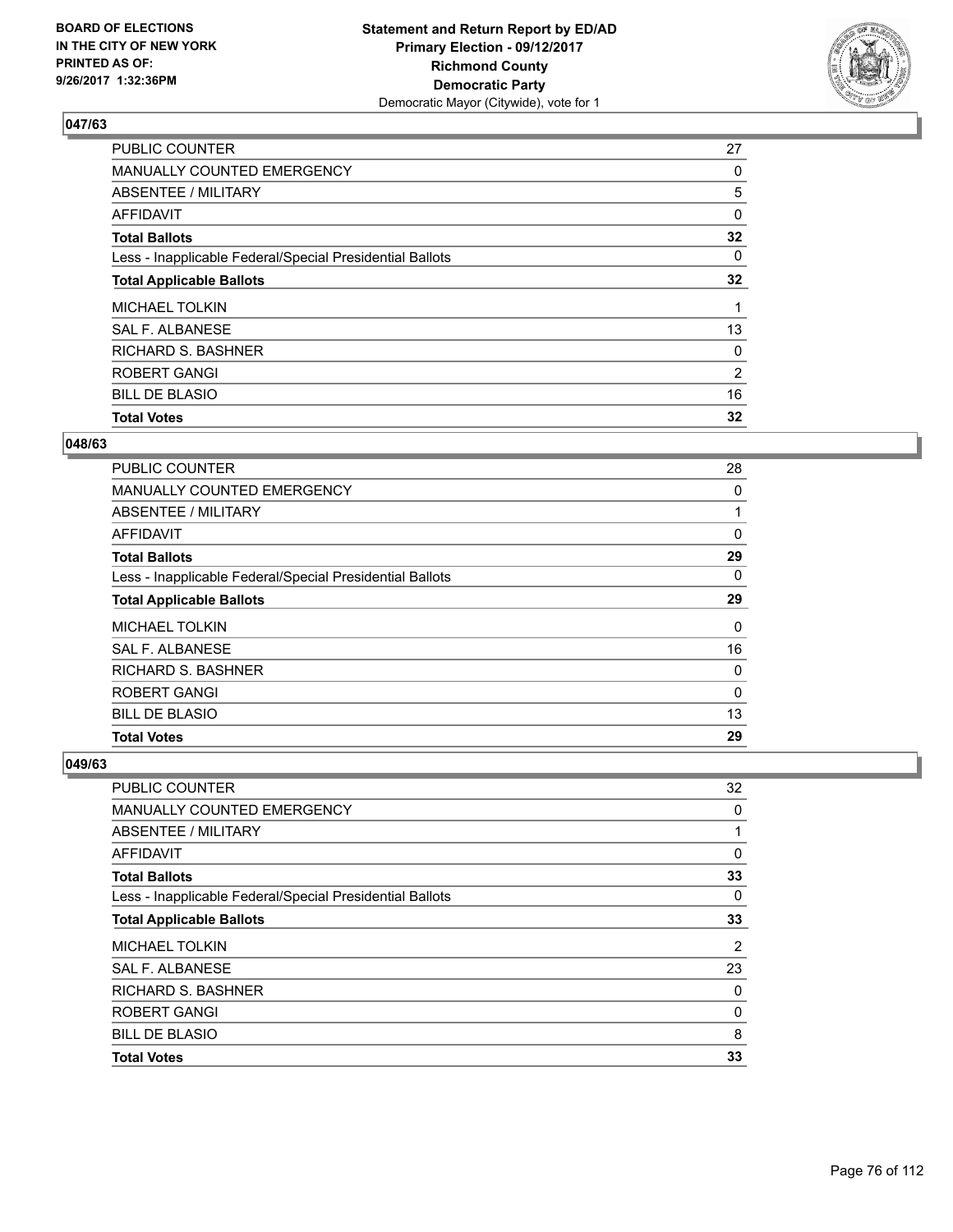

| <b>PUBLIC COUNTER</b>                                    | 39             |
|----------------------------------------------------------|----------------|
| MANUALLY COUNTED EMERGENCY                               | 0              |
| ABSENTEE / MILITARY                                      | $\overline{2}$ |
| AFFIDAVIT                                                | 0              |
| <b>Total Ballots</b>                                     | 41             |
| Less - Inapplicable Federal/Special Presidential Ballots | 0              |
| <b>Total Applicable Ballots</b>                          | 41             |
| <b>MICHAEL TOLKIN</b>                                    | 3              |
| SAL F. ALBANESE                                          | 20             |
| <b>RICHARD S. BASHNER</b>                                | 0              |
| <b>ROBERT GANGI</b>                                      | 0              |
| <b>BILL DE BLASIO</b>                                    | 18             |
| <b>Total Votes</b>                                       | 41             |

### **051/63**

| <b>PUBLIC COUNTER</b>                                    | 35       |
|----------------------------------------------------------|----------|
| <b>MANUALLY COUNTED EMERGENCY</b>                        | 0        |
| <b>ABSENTEE / MILITARY</b>                               | 5        |
| AFFIDAVIT                                                | 0        |
| <b>Total Ballots</b>                                     | 40       |
| Less - Inapplicable Federal/Special Presidential Ballots | 0        |
| <b>Total Applicable Ballots</b>                          | 40       |
| <b>MICHAEL TOLKIN</b>                                    | 1        |
| <b>SAL F. ALBANESE</b>                                   | 17       |
| RICHARD S. BASHNER                                       | 2        |
| ROBERT GANGI                                             | $\Omega$ |
| <b>BILL DE BLASIO</b>                                    | 18       |
| NICOLE MALLIOTAKIS (WRITE-IN)                            | 2        |
| <b>Total Votes</b>                                       | 40       |

| PUBLIC COUNTER                                           | 18 |
|----------------------------------------------------------|----|
| MANUALLY COUNTED EMERGENCY                               | 0  |
| ABSENTEE / MILITARY                                      | 4  |
| AFFIDAVIT                                                | 0  |
| <b>Total Ballots</b>                                     | 22 |
| Less - Inapplicable Federal/Special Presidential Ballots | 0  |
| <b>Total Applicable Ballots</b>                          | 22 |
| <b>MICHAEL TOLKIN</b>                                    |    |
| <b>SAL F. ALBANESE</b>                                   | 12 |
| <b>RICHARD S. BASHNER</b>                                |    |
| <b>ROBERT GANGI</b>                                      | 0  |
| <b>BILL DE BLASIO</b>                                    | 8  |
| <b>Total Votes</b>                                       | 22 |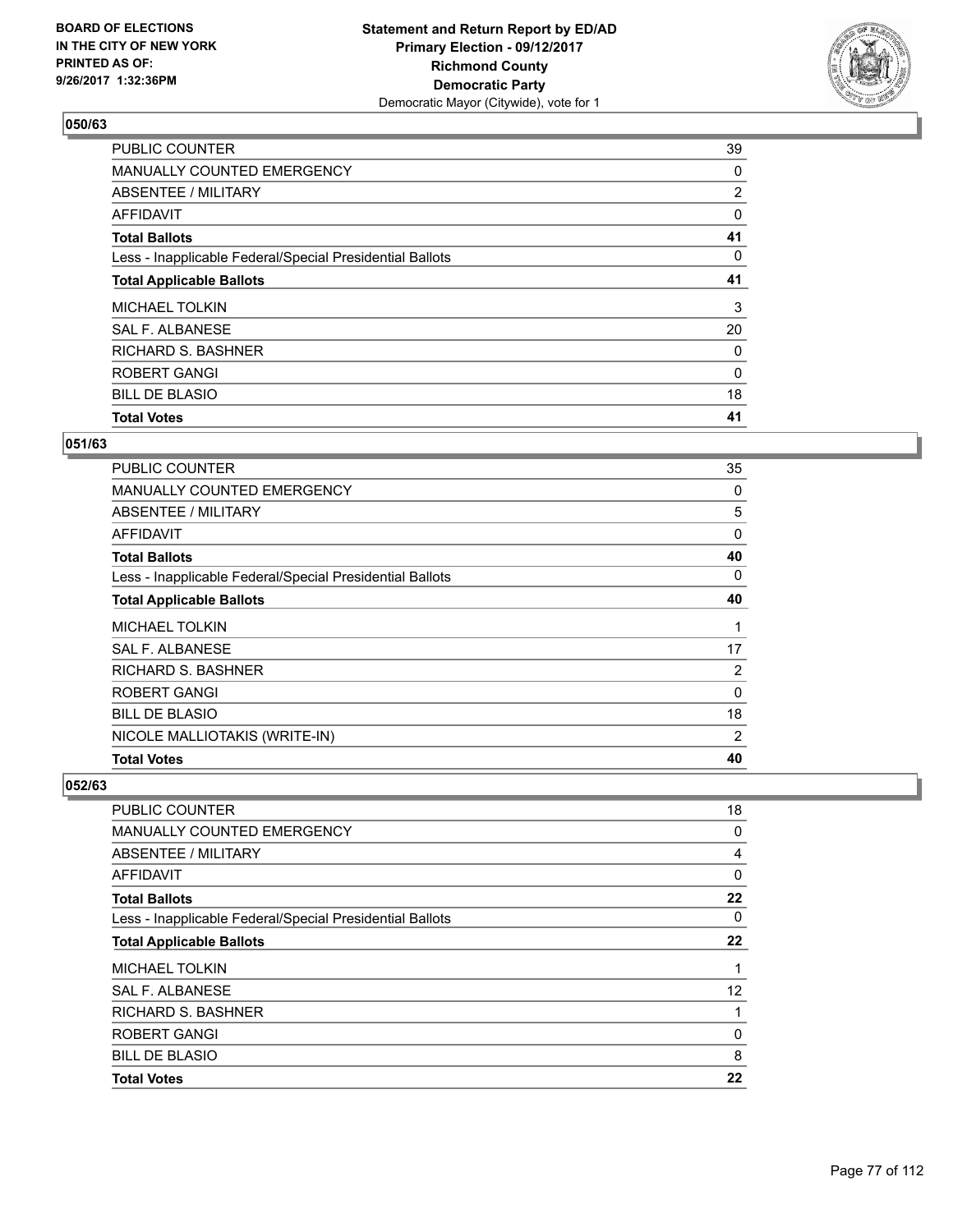

| <b>PUBLIC COUNTER</b>                                    | 20 |
|----------------------------------------------------------|----|
| MANUALLY COUNTED EMERGENCY                               | 0  |
| ABSENTEE / MILITARY                                      | 3  |
| AFFIDAVIT                                                | 0  |
| <b>Total Ballots</b>                                     | 23 |
| Less - Inapplicable Federal/Special Presidential Ballots | 0  |
| <b>Total Applicable Ballots</b>                          | 23 |
| <b>MICHAEL TOLKIN</b>                                    |    |
| SAL F. ALBANESE                                          | 13 |
| RICHARD S. BASHNER                                       | 0  |
| <b>ROBERT GANGI</b>                                      | 1  |
| <b>BILL DE BLASIO</b>                                    | 8  |
| <b>Total Votes</b>                                       | 23 |

#### **054/63**

| PUBLIC COUNTER                                           | 44 |
|----------------------------------------------------------|----|
| <b>MANUALLY COUNTED EMERGENCY</b>                        | 0  |
| <b>ABSENTEE / MILITARY</b>                               | 18 |
| <b>AFFIDAVIT</b>                                         | 0  |
| <b>Total Ballots</b>                                     | 62 |
| Less - Inapplicable Federal/Special Presidential Ballots | 0  |
| <b>Total Applicable Ballots</b>                          | 62 |
| <b>MICHAEL TOLKIN</b>                                    | 2  |
| SAL F. ALBANESE                                          | 15 |
| RICHARD S. BASHNER                                       | 0  |
| ROBERT GANGI                                             | 1  |
| <b>BILL DE BLASIO</b>                                    | 42 |
| NICOLE MALLIOTAKIS (WRITE-IN)                            | 1  |
| <b>Total Votes</b>                                       | 61 |
| Unrecorded                                               | 1  |

| PUBLIC COUNTER                                           | 22 |
|----------------------------------------------------------|----|
| MANUALLY COUNTED EMERGENCY                               | 0  |
| ABSENTEE / MILITARY                                      | 5  |
| AFFIDAVIT                                                | 0  |
| <b>Total Ballots</b>                                     | 27 |
| Less - Inapplicable Federal/Special Presidential Ballots | 0  |
| <b>Total Applicable Ballots</b>                          | 27 |
| <b>MICHAEL TOLKIN</b>                                    | 0  |
| <b>SAL F. ALBANESE</b>                                   | 9  |
| <b>RICHARD S. BASHNER</b>                                | 0  |
| <b>ROBERT GANGI</b>                                      | 1  |
| <b>BILL DE BLASIO</b>                                    | 17 |
| <b>Total Votes</b>                                       | 27 |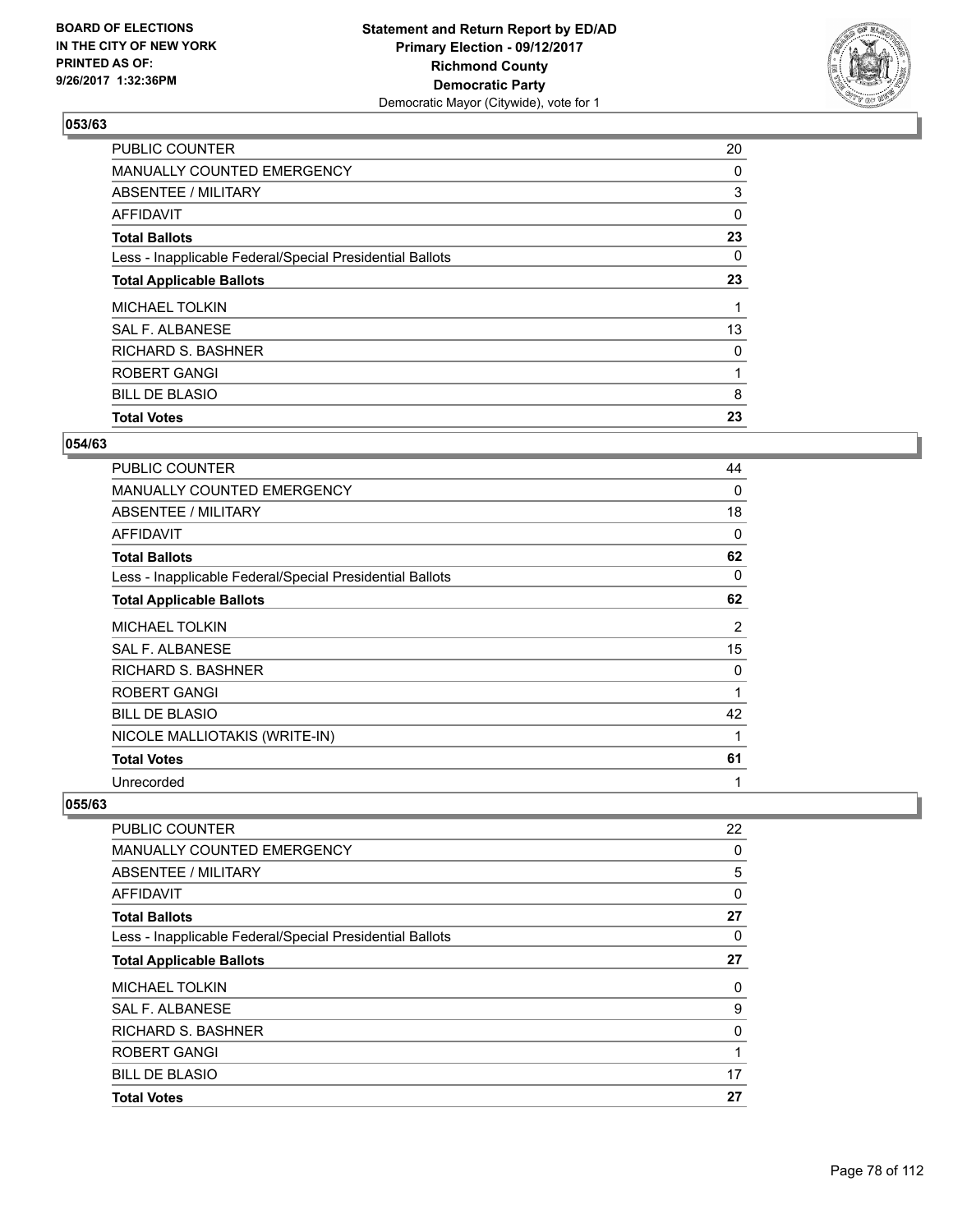

| <b>PUBLIC COUNTER</b>                                    | 54 |
|----------------------------------------------------------|----|
| <b>MANUALLY COUNTED EMERGENCY</b>                        | 0  |
| ABSENTEE / MILITARY                                      |    |
| AFFIDAVIT                                                | 0  |
| <b>Total Ballots</b>                                     | 55 |
| Less - Inapplicable Federal/Special Presidential Ballots | 0  |
| <b>Total Applicable Ballots</b>                          | 55 |
| <b>MICHAEL TOLKIN</b>                                    | 2  |
| <b>SAL F. ALBANESE</b>                                   | 18 |
| RICHARD S. BASHNER                                       | 0  |
| <b>ROBERT GANGI</b>                                      | 2  |
| <b>BILL DE BLASIO</b>                                    | 31 |
| NICOLE MALLIOTAKIS (WRITE-IN)                            | 2  |
| <b>Total Votes</b>                                       | 55 |

### **057/63**

| <b>PUBLIC COUNTER</b>                                    | 47       |
|----------------------------------------------------------|----------|
| MANUALLY COUNTED EMERGENCY                               | 0        |
| ABSENTEE / MILITARY                                      | 0        |
| <b>AFFIDAVIT</b>                                         | 0        |
| <b>Total Ballots</b>                                     | 47       |
| Less - Inapplicable Federal/Special Presidential Ballots | 0        |
| <b>Total Applicable Ballots</b>                          | 47       |
| <b>MICHAEL TOLKIN</b>                                    | 3        |
| <b>SAL F. ALBANESE</b>                                   | 23       |
| RICHARD S. BASHNER                                       | 2        |
| <b>ROBERT GANGI</b>                                      | $\Omega$ |
| <b>BILL DE BLASIO</b>                                    | 19       |
| <b>Total Votes</b>                                       | 47       |

| PUBLIC COUNTER                                           | 44           |
|----------------------------------------------------------|--------------|
| MANUALLY COUNTED EMERGENCY                               | 0            |
| ABSENTEE / MILITARY                                      |              |
| AFFIDAVIT                                                | 0            |
| <b>Total Ballots</b>                                     | 45           |
| Less - Inapplicable Federal/Special Presidential Ballots | 0            |
| <b>Total Applicable Ballots</b>                          | 45           |
| <b>MICHAEL TOLKIN</b>                                    |              |
| <b>SAL F. ALBANESE</b>                                   | 32           |
| <b>RICHARD S. BASHNER</b>                                | 0            |
| <b>ROBERT GANGI</b>                                      | $\mathbf{0}$ |
| <b>BILL DE BLASIO</b>                                    | 12           |
| <b>Total Votes</b>                                       | 45           |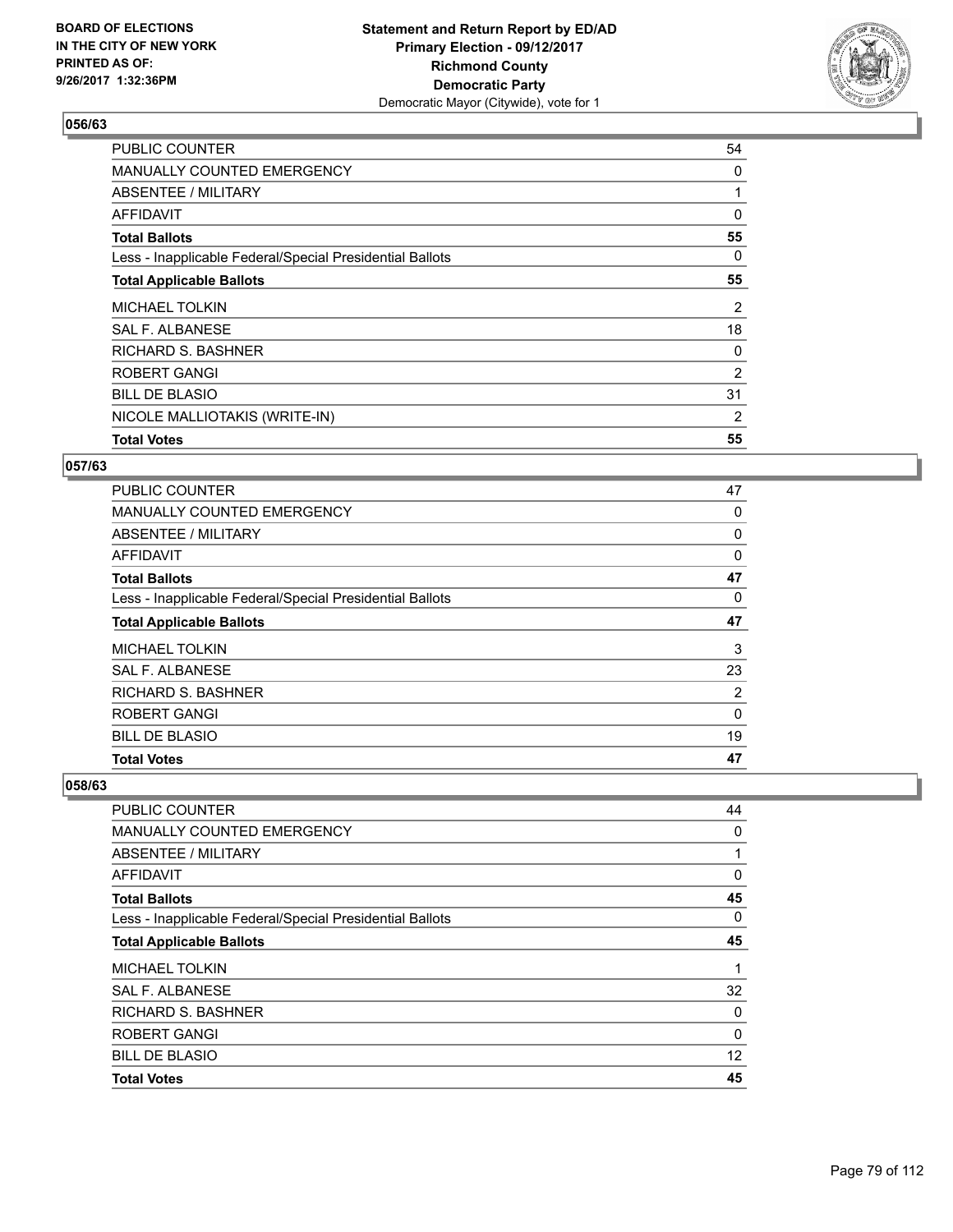

| <b>PUBLIC COUNTER</b>                                    | 36 |
|----------------------------------------------------------|----|
| MANUALLY COUNTED EMERGENCY                               | 0  |
| ABSENTEE / MILITARY                                      | 5  |
| AFFIDAVIT                                                | 0  |
| <b>Total Ballots</b>                                     | 41 |
| Less - Inapplicable Federal/Special Presidential Ballots | 0  |
| <b>Total Applicable Ballots</b>                          | 41 |
| <b>MICHAEL TOLKIN</b>                                    | 4  |
| SAL F. ALBANESE                                          | 22 |
| RICHARD S. BASHNER                                       | 0  |
| <b>ROBERT GANGI</b>                                      |    |
| <b>BILL DE BLASIO</b>                                    | 13 |
| DEBORAH L. ROSE (WRITE-IN)                               | 1  |
| <b>Total Votes</b>                                       | 41 |

#### **060/63**

| <b>PUBLIC COUNTER</b>                                    | 24       |
|----------------------------------------------------------|----------|
| <b>MANUALLY COUNTED EMERGENCY</b>                        | 0        |
| <b>ABSENTEE / MILITARY</b>                               |          |
| <b>AFFIDAVIT</b>                                         | $\Omega$ |
| <b>Total Ballots</b>                                     | 25       |
| Less - Inapplicable Federal/Special Presidential Ballots | 0        |
| <b>Total Applicable Ballots</b>                          | 25       |
| <b>MICHAEL TOLKIN</b>                                    | 2        |
| <b>SAL F. ALBANESE</b>                                   | 11       |
| RICHARD S. BASHNER                                       | 0        |
| ROBERT GANGI                                             | 2        |
| <b>BILL DE BLASIO</b>                                    | 9        |
| NICOLE MALLIOTAKIS (WRITE-IN)                            | 1        |
| <b>Total Votes</b>                                       | 25       |

| <b>PUBLIC COUNTER</b>                                    | 47 |
|----------------------------------------------------------|----|
| MANUALLY COUNTED EMERGENCY                               | 0  |
| ABSENTEE / MILITARY                                      | 7  |
| <b>AFFIDAVIT</b>                                         | 0  |
| <b>Total Ballots</b>                                     | 54 |
| Less - Inapplicable Federal/Special Presidential Ballots | 0  |
| <b>Total Applicable Ballots</b>                          | 54 |
| <b>MICHAEL TOLKIN</b>                                    | 1  |
| <b>SAL F. ALBANESE</b>                                   | 20 |
| <b>RICHARD S. BASHNER</b>                                | 1  |
| <b>ROBERT GANGI</b>                                      | 1  |
| <b>BILL DE BLASIO</b>                                    | 31 |
| <b>Total Votes</b>                                       | 54 |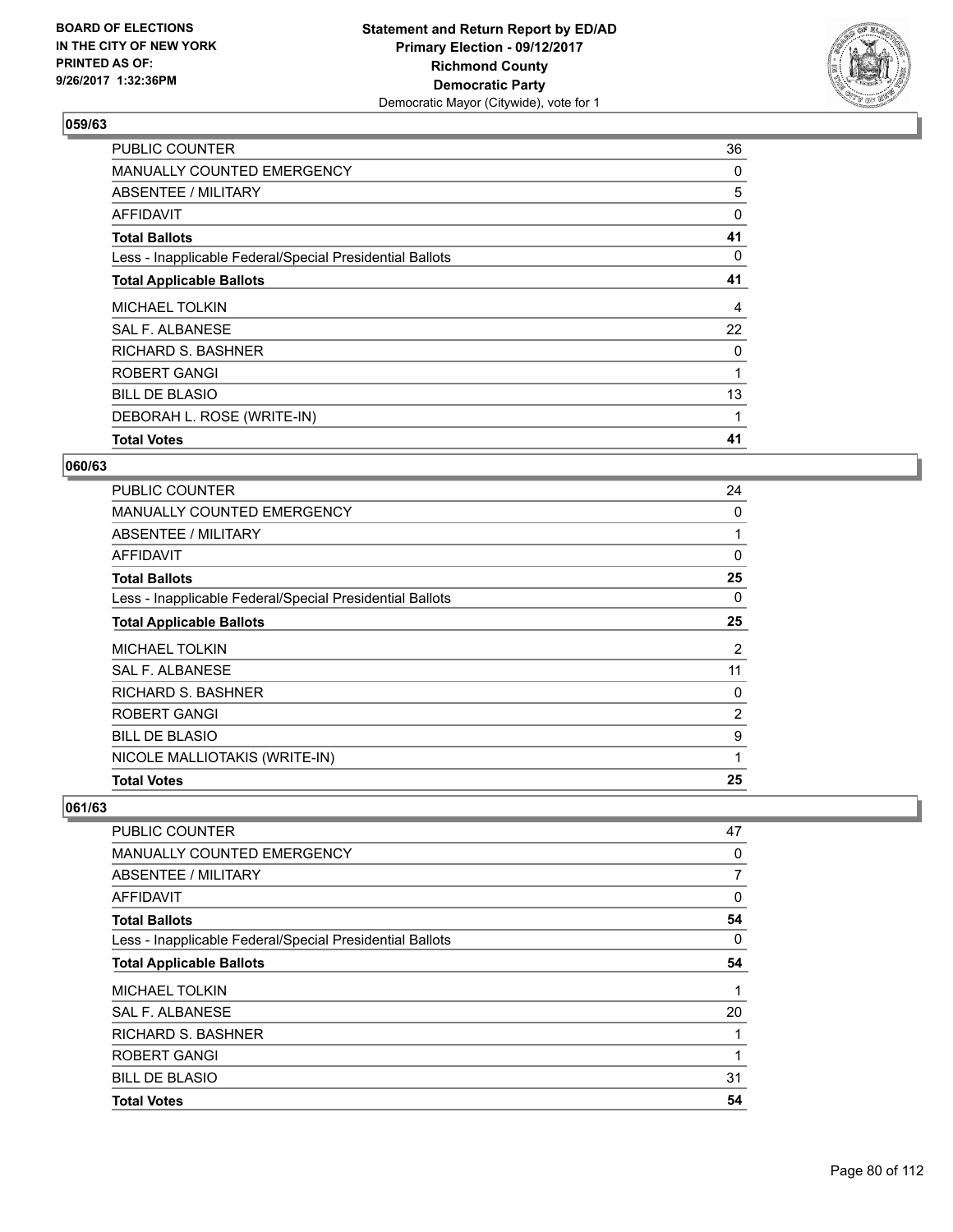

| <b>PUBLIC COUNTER</b>                                    | 36             |
|----------------------------------------------------------|----------------|
| MANUALLY COUNTED EMERGENCY                               | 0              |
| ABSENTEE / MILITARY                                      |                |
| AFFIDAVIT                                                | 0              |
| <b>Total Ballots</b>                                     | 37             |
| Less - Inapplicable Federal/Special Presidential Ballots | 0              |
| <b>Total Applicable Ballots</b>                          | 37             |
| <b>MICHAEL TOLKIN</b>                                    | $\overline{2}$ |
| SAL F. ALBANESE                                          | 14             |
| RICHARD S. BASHNER                                       | 0              |
| <b>ROBERT GANGI</b>                                      | 1              |
| <b>BILL DE BLASIO</b>                                    | 20             |
| <b>Total Votes</b>                                       | 37             |

#### **063/63**

| <b>PUBLIC COUNTER</b>                                    | 67       |
|----------------------------------------------------------|----------|
| <b>MANUALLY COUNTED EMERGENCY</b>                        | 0        |
| ABSENTEE / MILITARY                                      | 3        |
| <b>AFFIDAVIT</b>                                         | $\Omega$ |
| <b>Total Ballots</b>                                     | 70       |
| Less - Inapplicable Federal/Special Presidential Ballots | 0        |
| <b>Total Applicable Ballots</b>                          | 70       |
| <b>MICHAEL TOLKIN</b>                                    | 6        |
| SAL F. ALBANESE                                          | 41       |
| <b>RICHARD S. BASHNER</b>                                | 0        |
| ROBERT GANGI                                             | 1        |
| <b>BILL DE BLASIO</b>                                    | 21       |
| <b>BO DIETL (WRITE-IN)</b>                               | 1        |
| <b>Total Votes</b>                                       | 70       |

| <b>PUBLIC COUNTER</b>                                    | 49       |
|----------------------------------------------------------|----------|
| <b>MANUALLY COUNTED EMERGENCY</b>                        | 0        |
| ABSENTEE / MILITARY                                      | 4        |
| <b>AFFIDAVIT</b>                                         | 0        |
| <b>Total Ballots</b>                                     | 53       |
| Less - Inapplicable Federal/Special Presidential Ballots | 0        |
| <b>Total Applicable Ballots</b>                          | 53       |
| <b>MICHAEL TOLKIN</b>                                    | 4        |
| SAL F. ALBANESE                                          | 35       |
| <b>RICHARD S. BASHNER</b>                                | 2        |
| <b>ROBERT GANGI</b>                                      | $\Omega$ |
| <b>BILL DE BLASIO</b>                                    | 10       |
| NICOLE MALLIOTAKIS (WRITE-IN)                            | 1        |
| <b>Total Votes</b>                                       | 52       |
| Unrecorded                                               | 1        |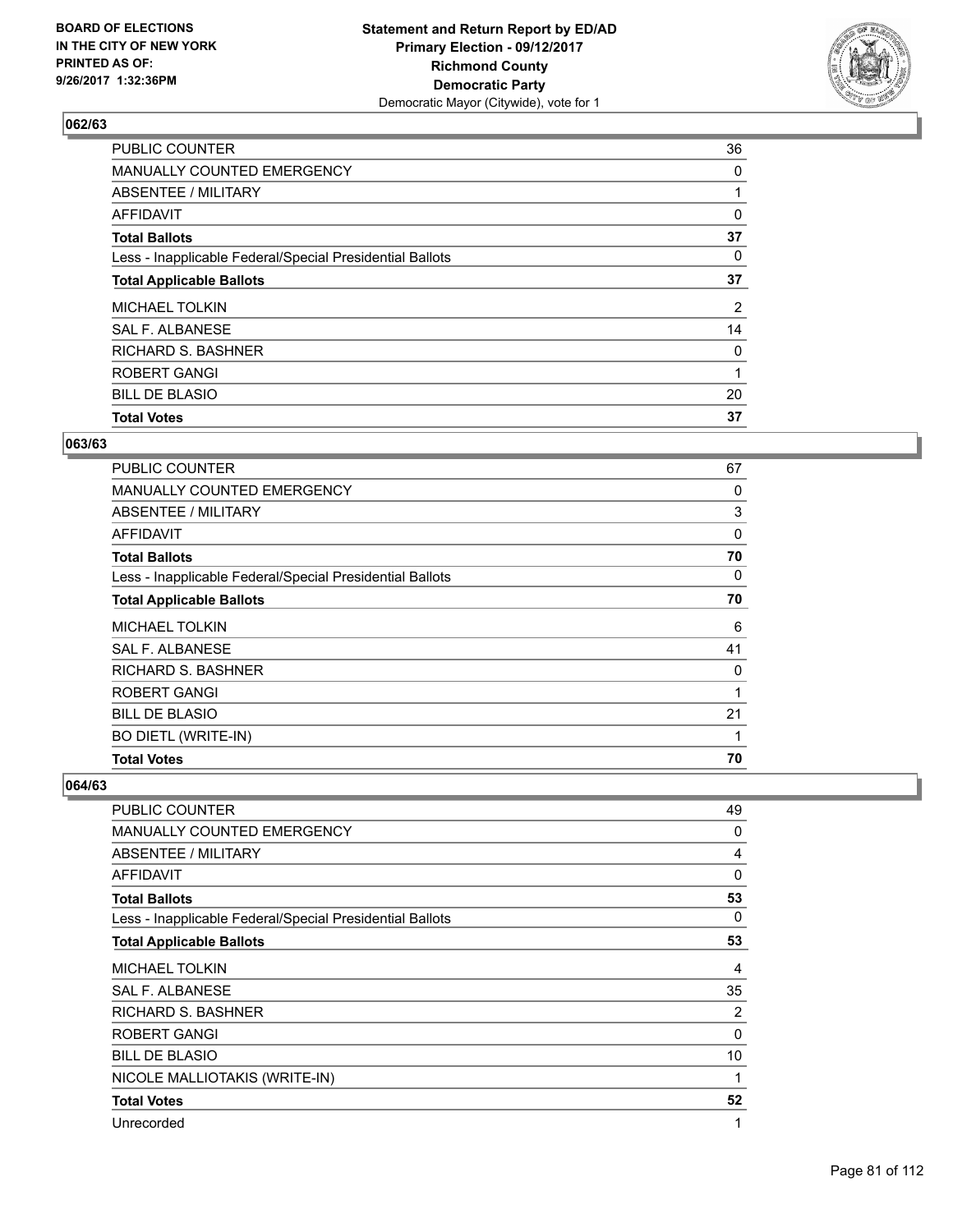

| PUBLIC COUNTER                                           | 39 |
|----------------------------------------------------------|----|
| MANUALLY COUNTED EMERGENCY                               | 0  |
| ABSENTEE / MILITARY                                      | 5  |
| <b>AFFIDAVIT</b>                                         | 0  |
| <b>Total Ballots</b>                                     | 44 |
| Less - Inapplicable Federal/Special Presidential Ballots | 0  |
| <b>Total Applicable Ballots</b>                          | 44 |
| <b>MICHAEL TOLKIN</b>                                    | 2  |
| SAL F. ALBANESE                                          | 27 |
| RICHARD S. BASHNER                                       |    |
| <b>ROBERT GANGI</b>                                      |    |
| <b>BILL DE BLASIO</b>                                    | 12 |
| NICOLE MALLIOTAKIS (WRITE-IN)                            | 1  |
| <b>Total Votes</b>                                       | 44 |

#### **066/63**

| <b>PUBLIC COUNTER</b>                                    | 55       |
|----------------------------------------------------------|----------|
| MANUALLY COUNTED EMERGENCY                               | 0        |
| ABSENTEE / MILITARY                                      | 0        |
| <b>AFFIDAVIT</b>                                         | $\Omega$ |
| <b>Total Ballots</b>                                     | 55       |
| Less - Inapplicable Federal/Special Presidential Ballots | 0        |
| <b>Total Applicable Ballots</b>                          | 55       |
| <b>MICHAEL TOLKIN</b>                                    |          |
| SAL F. ALBANESE                                          | 36       |
| <b>RICHARD S. BASHNER</b>                                | 3        |
| ROBERT GANGI                                             | 1        |
| <b>BILL DE BLASIO</b>                                    | 14       |
| <b>Total Votes</b>                                       | 55       |

| <b>PUBLIC COUNTER</b>                                    | 44 |
|----------------------------------------------------------|----|
| <b>MANUALLY COUNTED EMERGENCY</b>                        | 0  |
| ABSENTEE / MILITARY                                      | 1  |
| <b>AFFIDAVIT</b>                                         | 0  |
| <b>Total Ballots</b>                                     | 45 |
| Less - Inapplicable Federal/Special Presidential Ballots | 0  |
| <b>Total Applicable Ballots</b>                          | 45 |
| <b>MICHAEL TOLKIN</b>                                    | 1  |
| <b>SAL F. ALBANESE</b>                                   | 31 |
| <b>RICHARD S. BASHNER</b>                                | 0  |
| <b>ROBERT GANGI</b>                                      | 2  |
| <b>BILL DE BLASIO</b>                                    | 10 |
| <b>Total Votes</b>                                       | 44 |
| Unrecorded                                               | 1  |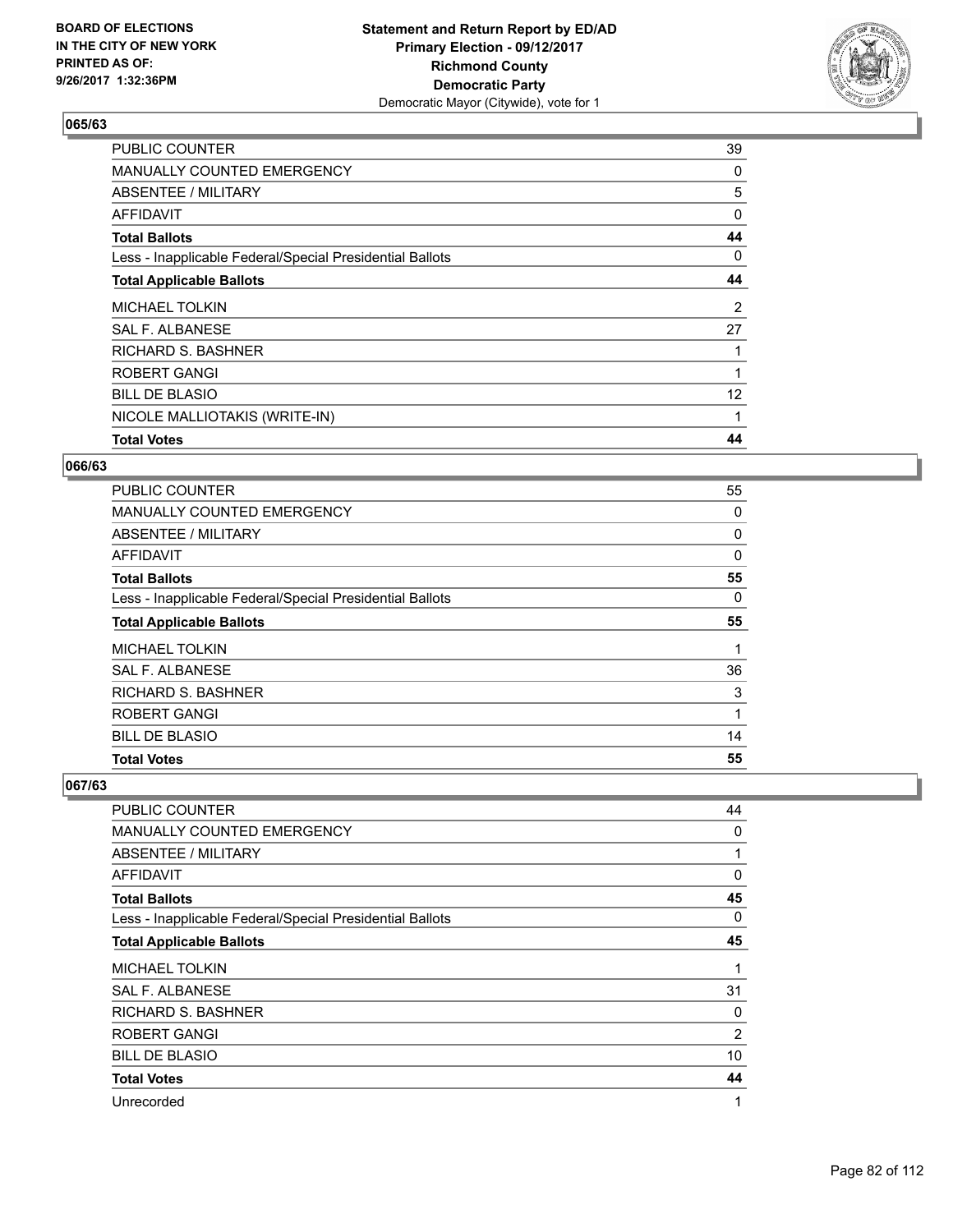

| <b>PUBLIC COUNTER</b>                                    | 10             |
|----------------------------------------------------------|----------------|
| MANUALLY COUNTED EMERGENCY                               | 0              |
| ABSENTEE / MILITARY                                      | 9              |
| AFFIDAVIT                                                | 0              |
| <b>Total Ballots</b>                                     | 19             |
| Less - Inapplicable Federal/Special Presidential Ballots | 0              |
| <b>Total Applicable Ballots</b>                          | 19             |
| <b>MICHAEL TOLKIN</b>                                    | 3              |
| SAL F. ALBANESE                                          | $\overline{2}$ |
| <b>RICHARD S. BASHNER</b>                                | 0              |
| <b>ROBERT GANGI</b>                                      | 1              |
| <b>BILL DE BLASIO</b>                                    | 13             |
| <b>Total Votes</b>                                       | 19             |

#### **069/63**

| <b>PUBLIC COUNTER</b>                                    | 38             |
|----------------------------------------------------------|----------------|
| <b>MANUALLY COUNTED EMERGENCY</b>                        | 0              |
| ABSENTEE / MILITARY                                      | 22             |
| <b>AFFIDAVIT</b>                                         | 0              |
| <b>Total Ballots</b>                                     | 60             |
| Less - Inapplicable Federal/Special Presidential Ballots | 0              |
| <b>Total Applicable Ballots</b>                          | 60             |
| <b>MICHAEL TOLKIN</b>                                    | $\overline{2}$ |
| SAL F. ALBANESE                                          | 24             |
| <b>RICHARD S. BASHNER</b>                                | 0              |
| ROBERT GANGI                                             | $\overline{4}$ |
| <b>BILL DE BLASIO</b>                                    | 30             |
| <b>Total Votes</b>                                       | 60             |

| PUBLIC COUNTER                                           | 23 |
|----------------------------------------------------------|----|
| MANUALLY COUNTED EMERGENCY                               | 0  |
| ABSENTEE / MILITARY                                      | 0  |
| AFFIDAVIT                                                | 0  |
| <b>Total Ballots</b>                                     | 23 |
| Less - Inapplicable Federal/Special Presidential Ballots | 0  |
| <b>Total Applicable Ballots</b>                          | 23 |
| MICHAEL TOLKIN                                           |    |
| SAL F. ALBANESE                                          | 14 |
| <b>RICHARD S. BASHNER</b>                                | 0  |
| <b>ROBERT GANGI</b>                                      | 0  |
| <b>BILL DE BLASIO</b>                                    | 8  |
| <b>Total Votes</b>                                       | 23 |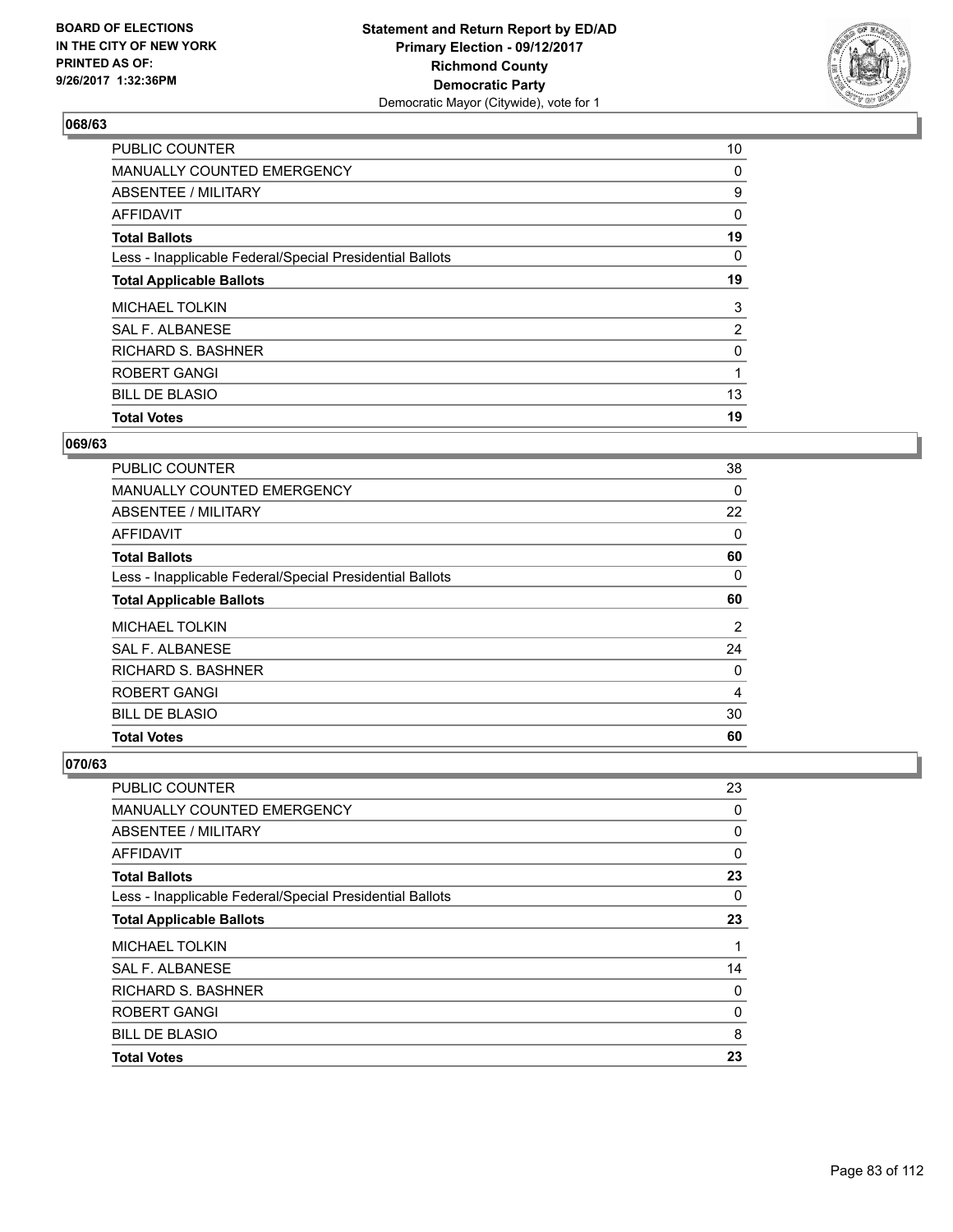

| PUBLIC COUNTER                                           | 105      |
|----------------------------------------------------------|----------|
| <b>MANUALLY COUNTED EMERGENCY</b>                        | 0        |
| ABSENTEE / MILITARY                                      | 5        |
| AFFIDAVIT                                                | $\Omega$ |
| <b>Total Ballots</b>                                     | 110      |
| Less - Inapplicable Federal/Special Presidential Ballots | 0        |
| <b>Total Applicable Ballots</b>                          | 110      |
| <b>MICHAEL TOLKIN</b>                                    | 5        |
| <b>SAL F. ALBANESE</b>                                   | 14       |
| <b>RICHARD S. BASHNER</b>                                | 1        |
| <b>ROBERT GANGI</b>                                      |          |
| <b>BILL DE BLASIO</b>                                    | 87       |
| UNATTRIBUTABLE WRITE-IN (WRITE-IN)                       |          |
| <b>Total Votes</b>                                       | 109      |
| Unrecorded                                               |          |

#### **072/63**

| <b>PUBLIC COUNTER</b>                                    | 37 |
|----------------------------------------------------------|----|
| MANUALLY COUNTED EMERGENCY                               | 0  |
| ABSENTEE / MILITARY                                      | 1  |
| AFFIDAVIT                                                | 0  |
| <b>Total Ballots</b>                                     | 38 |
| Less - Inapplicable Federal/Special Presidential Ballots | 0  |
| <b>Total Applicable Ballots</b>                          | 38 |
| <b>MICHAEL TOLKIN</b>                                    | 1  |
| SAL F. ALBANESE                                          | 24 |
| <b>RICHARD S. BASHNER</b>                                |    |
| <b>ROBERT GANGI</b>                                      | 1  |
| <b>BILL DE BLASIO</b>                                    | 7  |
| <b>Total Votes</b>                                       | 34 |
| Unrecorded                                               | 4  |

| PUBLIC COUNTER                                           | 37             |
|----------------------------------------------------------|----------------|
| MANUALLY COUNTED EMERGENCY                               | 0              |
| ABSENTEE / MILITARY                                      | 4              |
| <b>AFFIDAVIT</b>                                         | $\mathbf 0$    |
| <b>Total Ballots</b>                                     | 41             |
| Less - Inapplicable Federal/Special Presidential Ballots | 0              |
| <b>Total Applicable Ballots</b>                          | 41             |
| <b>MICHAEL TOLKIN</b>                                    | $\overline{2}$ |
| <b>SAL F. ALBANESE</b>                                   | 21             |
| <b>RICHARD S. BASHNER</b>                                | 0              |
| <b>ROBERT GANGI</b>                                      | 1              |
| <b>BILL DE BLASIO</b>                                    | 16             |
| <b>Total Votes</b>                                       | 40             |
| Unrecorded                                               | 1              |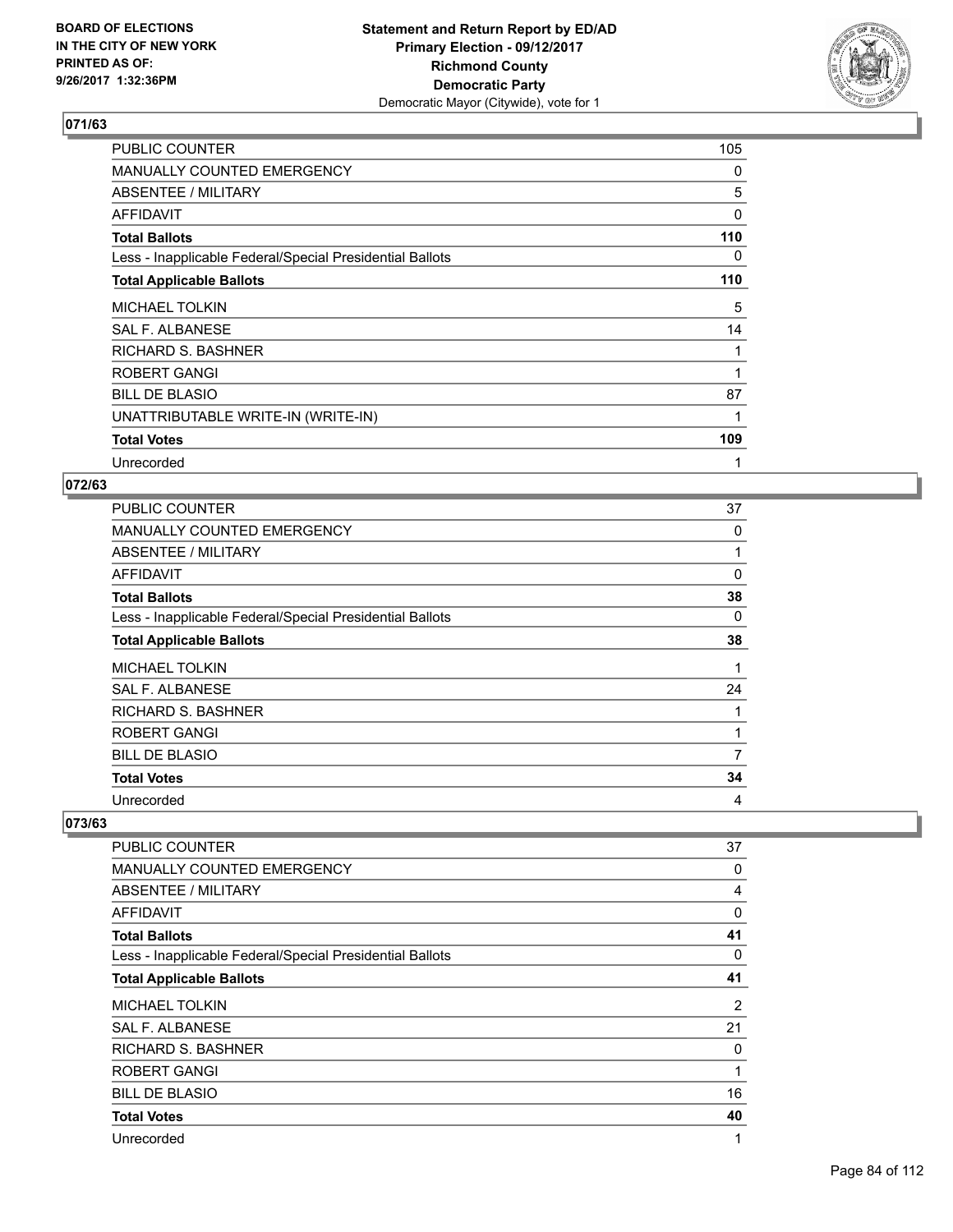

| <b>PUBLIC COUNTER</b>                                    | 45 |
|----------------------------------------------------------|----|
| MANUALLY COUNTED EMERGENCY                               | 0  |
| ABSENTEE / MILITARY                                      | 4  |
| AFFIDAVIT                                                | 0  |
| <b>Total Ballots</b>                                     | 49 |
| Less - Inapplicable Federal/Special Presidential Ballots | 0  |
| <b>Total Applicable Ballots</b>                          | 49 |
| <b>MICHAEL TOLKIN</b>                                    |    |
| SAL F. ALBANESE                                          | 20 |
| <b>RICHARD S. BASHNER</b>                                | 0  |
| <b>ROBERT GANGI</b>                                      | 1  |
| <b>BILL DE BLASIO</b>                                    | 27 |
| <b>Total Votes</b>                                       | 49 |

# **075/63**

| PUBLIC COUNTER                                           | 63       |
|----------------------------------------------------------|----------|
| <b>MANUALLY COUNTED EMERGENCY</b>                        | 0        |
| ABSENTEE / MILITARY                                      | 4        |
| <b>AFFIDAVIT</b>                                         | 0        |
| <b>Total Ballots</b>                                     | 67       |
| Less - Inapplicable Federal/Special Presidential Ballots | 0        |
| <b>Total Applicable Ballots</b>                          | 67       |
| <b>MICHAEL TOLKIN</b>                                    | 6        |
| SAL F. ALBANESE                                          | 4        |
| <b>RICHARD S. BASHNER</b>                                |          |
| ROBERT GANGI                                             | $\Omega$ |
| <b>BILL DE BLASIO</b>                                    | 56       |
| <b>Total Votes</b>                                       | 67       |

| PUBLIC COUNTER                                           | 26 |
|----------------------------------------------------------|----|
| MANUALLY COUNTED EMERGENCY                               | 0  |
| ABSENTEE / MILITARY                                      | 0  |
| AFFIDAVIT                                                | 0  |
| <b>Total Ballots</b>                                     | 26 |
| Less - Inapplicable Federal/Special Presidential Ballots | 0  |
| <b>Total Applicable Ballots</b>                          | 26 |
| <b>MICHAEL TOLKIN</b>                                    | 2  |
| SAL F. ALBANESE                                          | 13 |
| <b>RICHARD S. BASHNER</b>                                | 0  |
| ROBERT GANGI                                             | 0  |
| <b>BILL DE BLASIO</b>                                    | 11 |
| <b>Total Votes</b>                                       | 26 |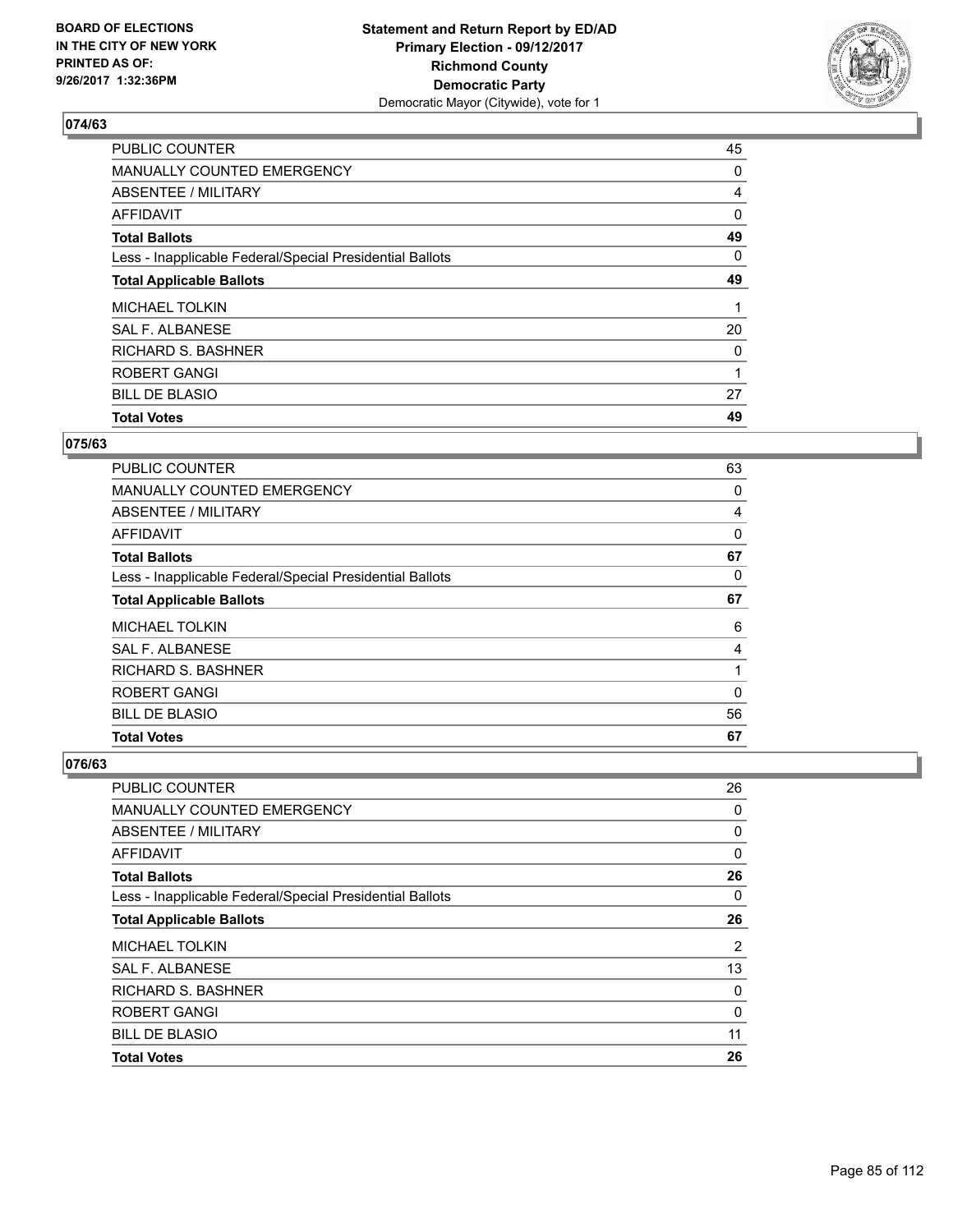

| <b>PUBLIC COUNTER</b>                                    | 39             |
|----------------------------------------------------------|----------------|
| MANUALLY COUNTED EMERGENCY                               | 0              |
| ABSENTEE / MILITARY                                      | $\overline{2}$ |
| AFFIDAVIT                                                | 0              |
| <b>Total Ballots</b>                                     | 41             |
| Less - Inapplicable Federal/Special Presidential Ballots | 0              |
| <b>Total Applicable Ballots</b>                          | 41             |
| <b>MICHAEL TOLKIN</b>                                    | $\overline{2}$ |
| SAL F. ALBANESE                                          | 17             |
| RICHARD S. BASHNER                                       |                |
| <b>ROBERT GANGI</b>                                      | 2              |
| <b>BILL DE BLASIO</b>                                    | 19             |
| <b>Total Votes</b>                                       | 41             |

# **078/63**

| <b>PUBLIC COUNTER</b>                                    | 14 |
|----------------------------------------------------------|----|
| <b>MANUALLY COUNTED EMERGENCY</b>                        | 0  |
| ABSENTEE / MILITARY                                      | 3  |
| AFFIDAVIT                                                | 0  |
| <b>Total Ballots</b>                                     | 17 |
| Less - Inapplicable Federal/Special Presidential Ballots | 0  |
| <b>Total Applicable Ballots</b>                          | 17 |
| <b>MICHAEL TOLKIN</b>                                    | 6  |
| SAL F. ALBANESE                                          | 8  |
| <b>RICHARD S. BASHNER</b>                                | 0  |
| <b>ROBERT GANGI</b>                                      | 0  |
| <b>BILL DE BLASIO</b>                                    | 3  |
| <b>Total Votes</b>                                       | 17 |

| PUBLIC COUNTER                                           | 32             |
|----------------------------------------------------------|----------------|
| <b>MANUALLY COUNTED EMERGENCY</b>                        | 0              |
| ABSENTEE / MILITARY                                      | $\overline{2}$ |
| AFFIDAVIT                                                | 0              |
| <b>Total Ballots</b>                                     | 34             |
| Less - Inapplicable Federal/Special Presidential Ballots | 0              |
| <b>Total Applicable Ballots</b>                          | 34             |
| <b>MICHAEL TOLKIN</b>                                    | 0              |
| <b>SAL F. ALBANESE</b>                                   | 24             |
| RICHARD S. BASHNER                                       | 0              |
| ROBERT GANGI                                             | 0              |
| <b>BILL DE BLASIO</b>                                    | 8              |
| UNATTRIBUTABLE WRITE-IN (WRITE-IN)                       | 1              |
| <b>Total Votes</b>                                       | 33             |
| Unrecorded                                               | 1              |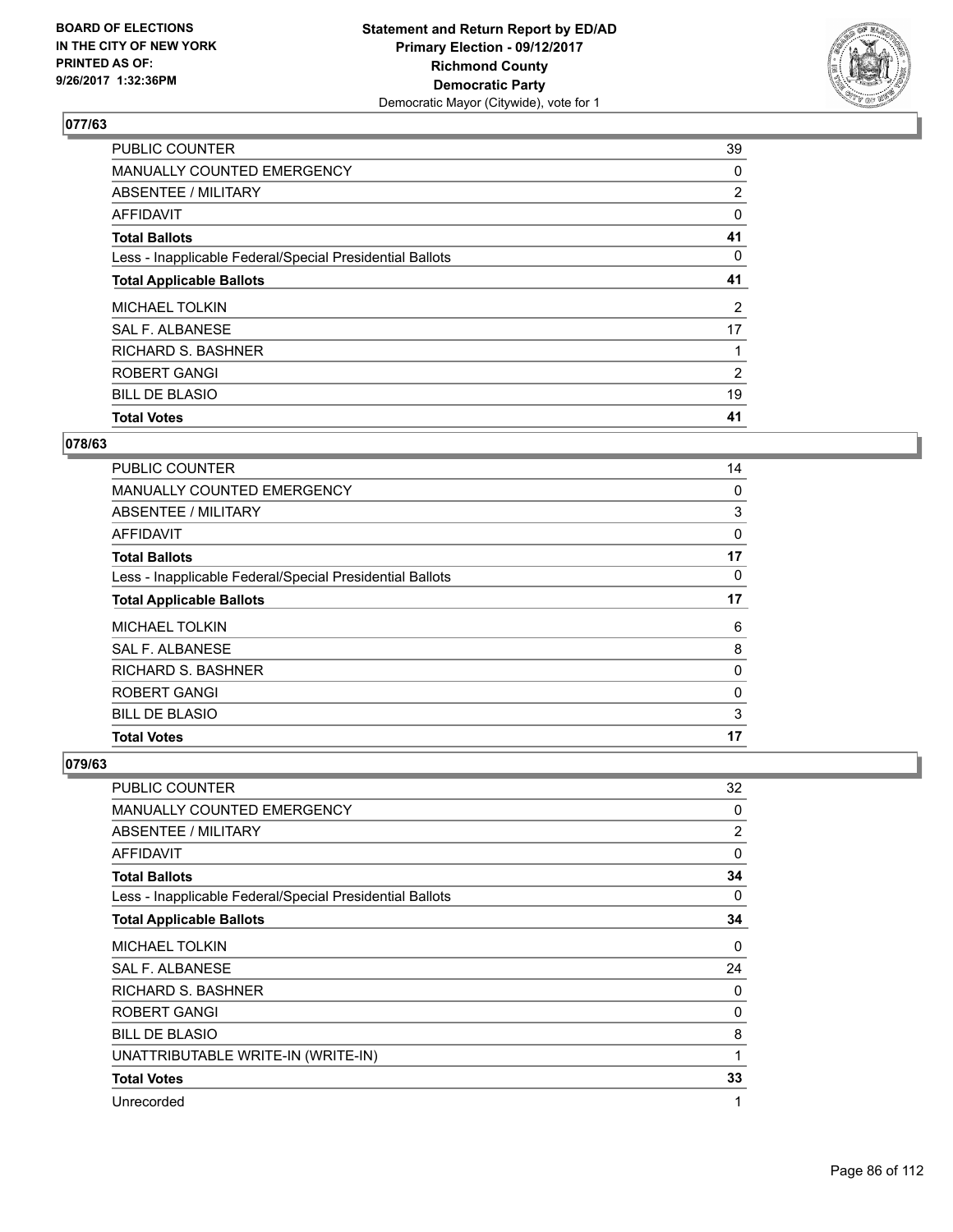

| <b>PUBLIC COUNTER</b>                                    | 47       |
|----------------------------------------------------------|----------|
| MANUALLY COUNTED EMERGENCY                               | 0        |
| ABSENTEE / MILITARY                                      |          |
| AFFIDAVIT                                                | 0        |
| <b>Total Ballots</b>                                     | 48       |
| Less - Inapplicable Federal/Special Presidential Ballots | 0        |
| <b>Total Applicable Ballots</b>                          | 48       |
| <b>MICHAEL TOLKIN</b>                                    | 2        |
| SAL F. ALBANESE                                          | 5        |
| <b>RICHARD S. BASHNER</b>                                |          |
| <b>ROBERT GANGI</b>                                      | $\Omega$ |
| <b>BILL DE BLASIO</b>                                    | 39       |
| <b>Total Votes</b>                                       | 47       |
| Unrecorded                                               | 1        |

#### **081/63**

| <b>PUBLIC COUNTER</b>                                    | 9  |
|----------------------------------------------------------|----|
| <b>MANUALLY COUNTED EMERGENCY</b>                        | 0  |
| ABSENTEE / MILITARY                                      | 1  |
| AFFIDAVIT                                                | 0  |
| <b>Total Ballots</b>                                     | 10 |
| Less - Inapplicable Federal/Special Presidential Ballots | 0  |
| <b>Total Applicable Ballots</b>                          | 10 |
| <b>MICHAEL TOLKIN</b>                                    | 1  |
| SAL F. ALBANESE                                          | 7  |
| RICHARD S. BASHNER                                       | 0  |
| <b>ROBERT GANGI</b>                                      | 1  |
| <b>BILL DE BLASIO</b>                                    | 1  |
| <b>Total Votes</b>                                       | 10 |

| <b>PUBLIC COUNTER</b>                                    | 28 |
|----------------------------------------------------------|----|
| MANUALLY COUNTED EMERGENCY                               | 0  |
| ABSENTEE / MILITARY                                      | 1  |
| AFFIDAVIT                                                | 0  |
| <b>Total Ballots</b>                                     | 29 |
| Less - Inapplicable Federal/Special Presidential Ballots | 0  |
| <b>Total Applicable Ballots</b>                          | 29 |
| <b>MICHAEL TOLKIN</b>                                    | 0  |
| SAL F. ALBANESE                                          | 14 |
| RICHARD S. BASHNER                                       | 1  |
| <b>ROBERT GANGI</b>                                      | 2  |
| <b>BILL DE BLASIO</b>                                    | 11 |
| <b>BO DIETL (WRITE-IN)</b>                               | 1  |
| <b>Total Votes</b>                                       | 29 |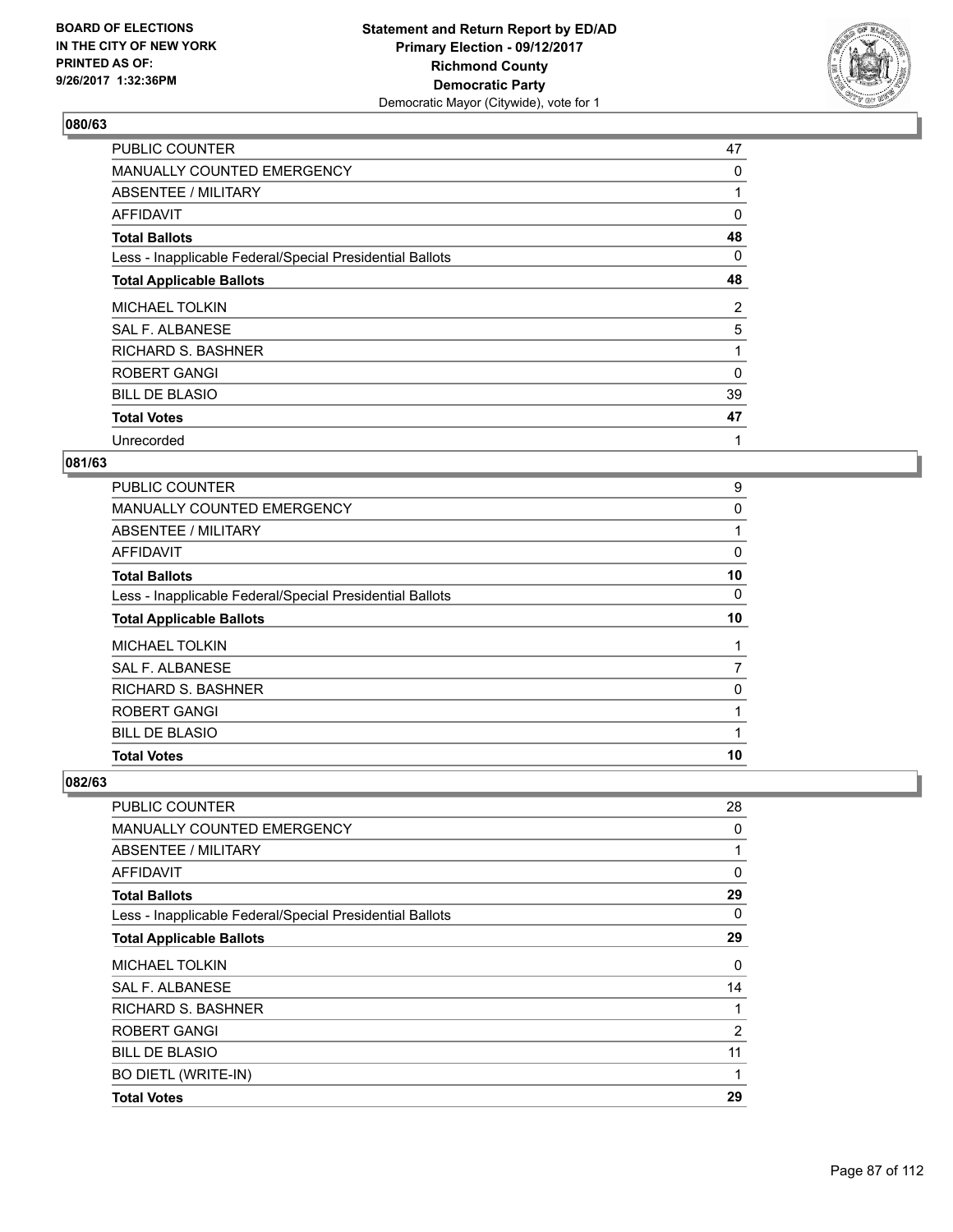

| PUBLIC COUNTER                                           | 43 |
|----------------------------------------------------------|----|
| <b>MANUALLY COUNTED EMERGENCY</b>                        | 0  |
| ABSENTEE / MILITARY                                      | 3  |
| <b>AFFIDAVIT</b>                                         | 0  |
| <b>Total Ballots</b>                                     | 46 |
| Less - Inapplicable Federal/Special Presidential Ballots | 0  |
| <b>Total Applicable Ballots</b>                          | 46 |
| <b>MICHAEL TOLKIN</b>                                    | 1  |
| <b>SAL F. ALBANESE</b>                                   | 9  |
| <b>RICHARD S. BASHNER</b>                                | 2  |
| <b>ROBERT GANGI</b>                                      |    |
| <b>BILL DE BLASIO</b>                                    | 31 |
| UNATTRIBUTABLE WRITE-IN (WRITE-IN)                       |    |
| <b>Total Votes</b>                                       | 45 |
| Unrecorded                                               | 1  |

#### **084/63**

| PUBLIC COUNTER                                           | 33             |
|----------------------------------------------------------|----------------|
| MANUALLY COUNTED EMERGENCY                               | 0              |
| ABSENTEE / MILITARY                                      | 2              |
| <b>AFFIDAVIT</b>                                         | 1              |
| <b>Total Ballots</b>                                     | 36             |
| Less - Inapplicable Federal/Special Presidential Ballots | 0              |
| <b>Total Applicable Ballots</b>                          | 36             |
| <b>MICHAEL TOLKIN</b>                                    | $\overline{2}$ |
| SAL F. ALBANESE                                          | 11             |
| <b>RICHARD S. BASHNER</b>                                | 0              |
| <b>ROBERT GANGI</b>                                      | 1              |
| <b>BILL DE BLASIO</b>                                    | 22             |
| <b>Total Votes</b>                                       | 36             |
|                                                          |                |

#### **085/63**

| <b>PUBLIC COUNTER</b>                                    | 25          |
|----------------------------------------------------------|-------------|
| <b>MANUALLY COUNTED EMERGENCY</b>                        | 0           |
| ABSENTEE / MILITARY                                      | 0           |
| AFFIDAVIT                                                | $\mathbf 0$ |
| <b>Total Ballots</b>                                     | 25          |
| Less - Inapplicable Federal/Special Presidential Ballots | 0           |
| <b>Total Applicable Ballots</b>                          | 25          |
| <b>MICHAEL TOLKIN</b>                                    | 5           |
| <b>SAL F. ALBANESE</b>                                   | 8           |
| <b>RICHARD S. BASHNER</b>                                | 2           |
| <b>ROBERT GANGI</b>                                      | 1           |
| <b>BILL DE BLASIO</b>                                    | 8           |
| REBECCA BRUCKENSTEIN (WRITE-IN)                          | 1           |
| <b>Total Votes</b>                                       | 25          |

#### **086/63 COMBINED into: 009/63**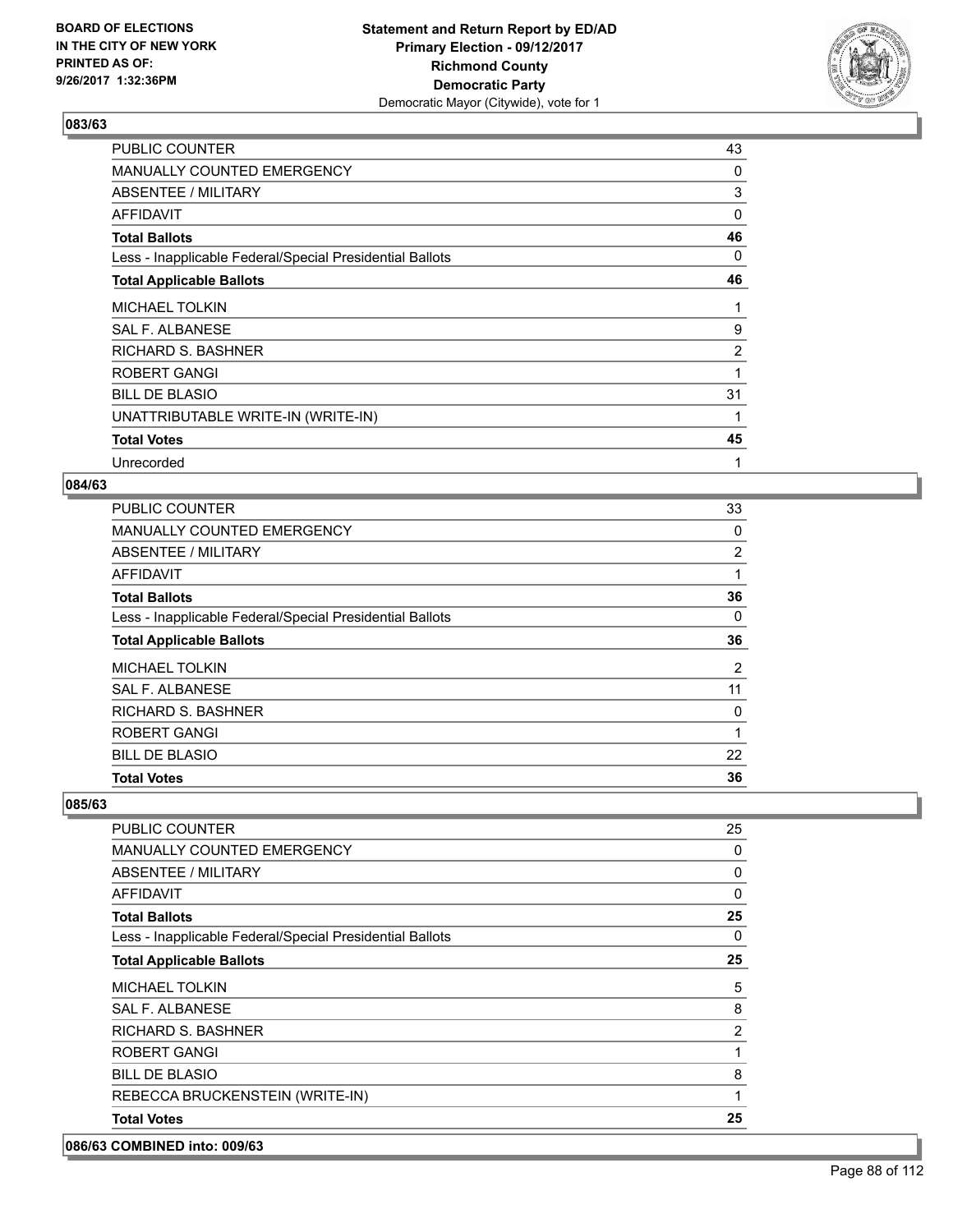

**087/63 COMBINED into: 009/63**

**088/63 COMBINED into: 009/63**

**089/63 COMBINED into: 010/63**

**090/63 COMBINED into: 009/63**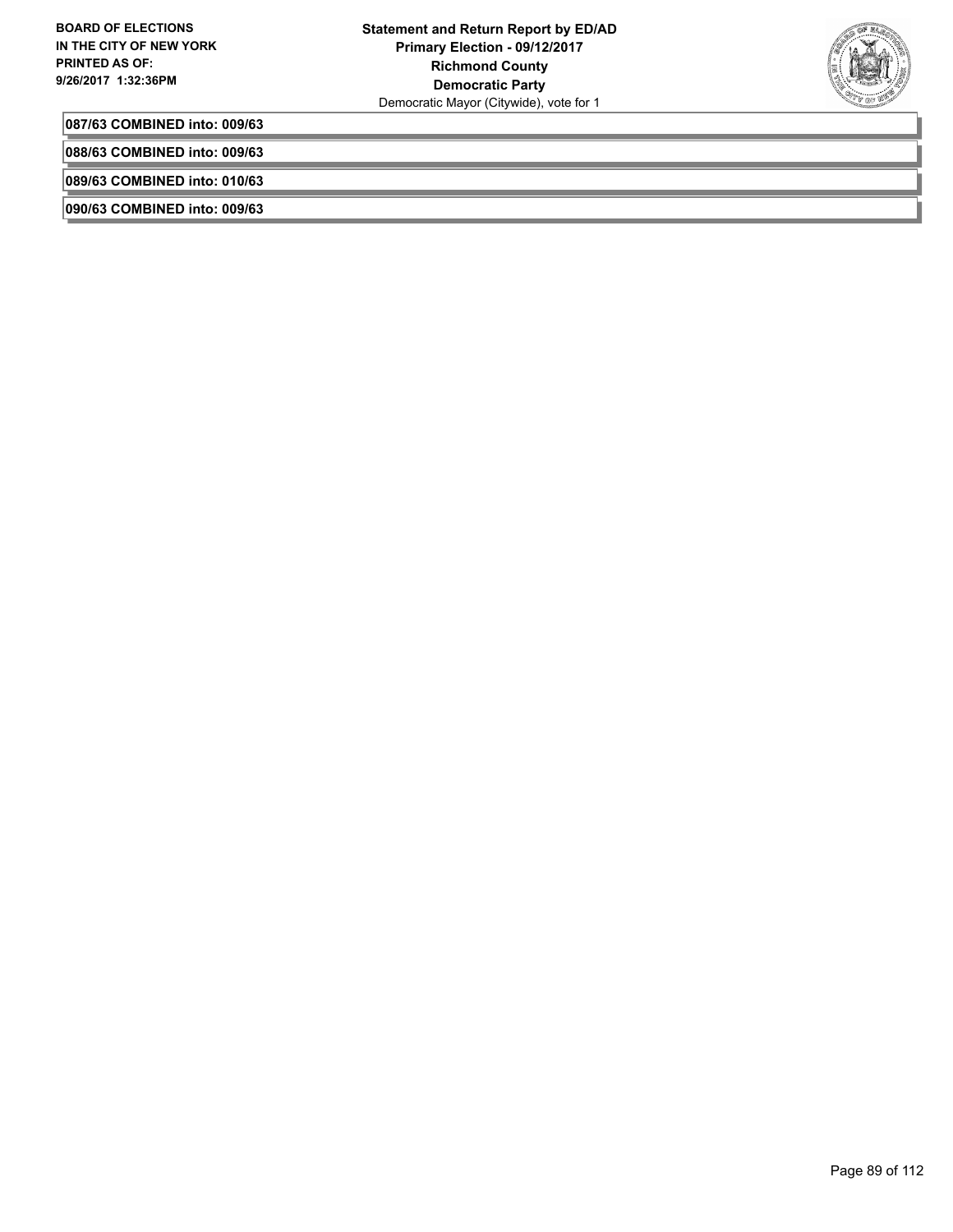

| <b>PUBLIC COUNTER</b>                                    | 20             |
|----------------------------------------------------------|----------------|
| MANUALLY COUNTED EMERGENCY                               | 0              |
| ABSENTEE / MILITARY                                      |                |
| AFFIDAVIT                                                | 0              |
| <b>Total Ballots</b>                                     | 21             |
| Less - Inapplicable Federal/Special Presidential Ballots | 0              |
| <b>Total Applicable Ballots</b>                          | 21             |
| <b>MICHAEL TOLKIN</b>                                    | 0              |
| SAL F. ALBANESE                                          | 13             |
| <b>RICHARD S. BASHNER</b>                                | $\overline{2}$ |
| <b>ROBERT GANGI</b>                                      | 1              |
| <b>BILL DE BLASIO</b>                                    | 5              |
| <b>Total Votes</b>                                       | 21             |

#### **002/64**

| PUBLIC COUNTER                                           | 18             |
|----------------------------------------------------------|----------------|
| <b>MANUALLY COUNTED EMERGENCY</b>                        | 0              |
| ABSENTEE / MILITARY                                      | 3              |
| <b>AFFIDAVIT</b>                                         | 0              |
| <b>Total Ballots</b>                                     | 21             |
| Less - Inapplicable Federal/Special Presidential Ballots | 0              |
| <b>Total Applicable Ballots</b>                          | 21             |
| <b>MICHAEL TOLKIN</b>                                    | $\overline{2}$ |
| SAL F. ALBANESE                                          | 13             |
| <b>RICHARD S. BASHNER</b>                                |                |
| ROBERT GANGI                                             | 0              |
| <b>BILL DE BLASIO</b>                                    | 5              |
| <b>Total Votes</b>                                       | 21             |

| PUBLIC COUNTER                                           | 34       |
|----------------------------------------------------------|----------|
| MANUALLY COUNTED EMERGENCY                               | 0        |
| ABSENTEE / MILITARY                                      | 5        |
| <b>AFFIDAVIT</b>                                         | 0        |
| <b>Total Ballots</b>                                     | 39       |
| Less - Inapplicable Federal/Special Presidential Ballots | $\Omega$ |
| <b>Total Applicable Ballots</b>                          | 39       |
| <b>MICHAEL TOLKIN</b>                                    | 2        |
| SAL F. ALBANESE                                          | 23       |
| <b>RICHARD S. BASHNER</b>                                | 0        |
| <b>ROBERT GANGI</b>                                      | 0        |
| <b>BILL DE BLASIO</b>                                    | 14       |
| <b>Total Votes</b>                                       | 39       |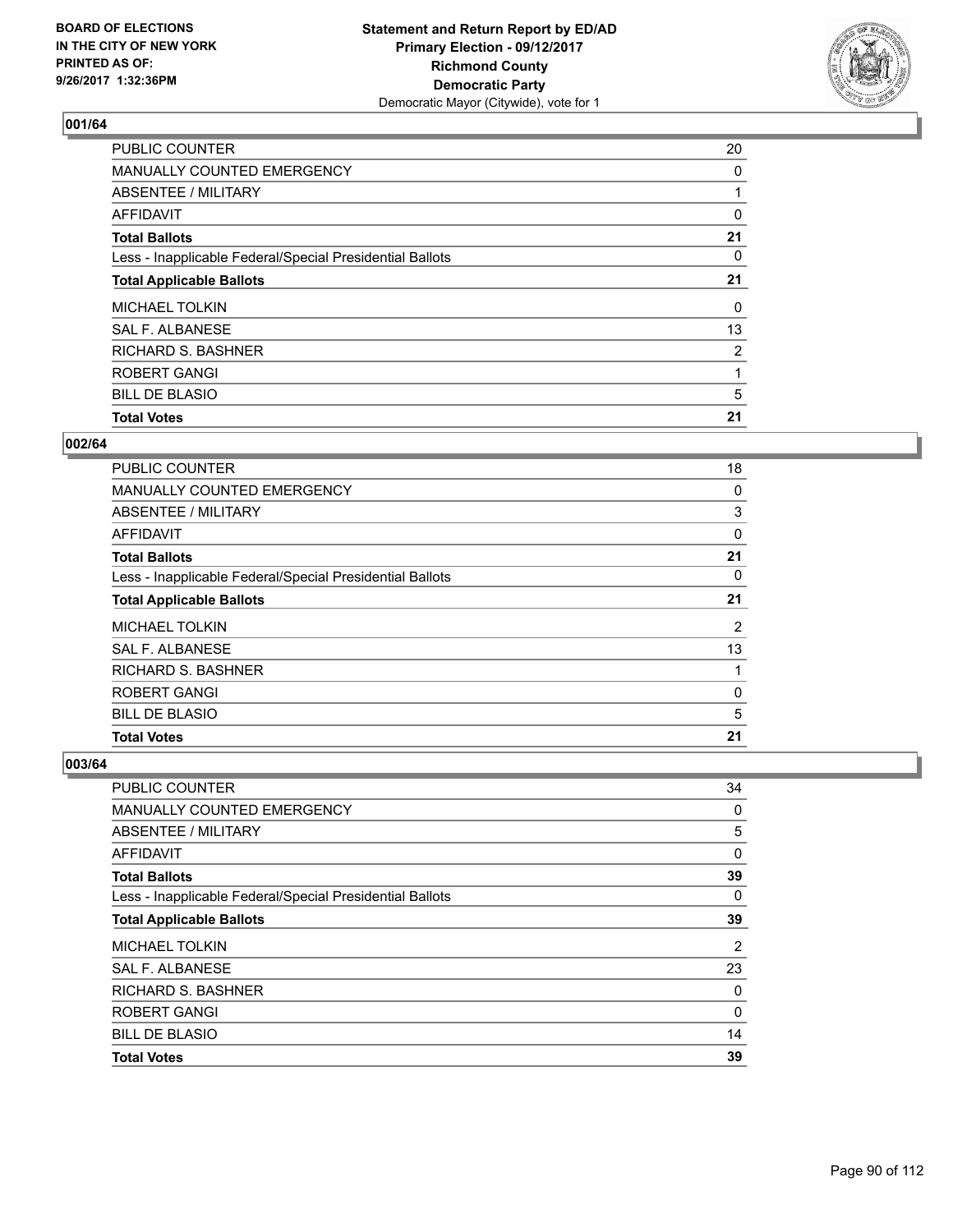

| <b>PUBLIC COUNTER</b>                                    | 20 |
|----------------------------------------------------------|----|
| MANUALLY COUNTED EMERGENCY                               | 0  |
| ABSENTEE / MILITARY                                      | 5  |
| AFFIDAVIT                                                | 0  |
| <b>Total Ballots</b>                                     | 25 |
| Less - Inapplicable Federal/Special Presidential Ballots | 0  |
| <b>Total Applicable Ballots</b>                          | 25 |
| <b>MICHAEL TOLKIN</b>                                    | 0  |
| SAL F. ALBANESE                                          | 16 |
| <b>RICHARD S. BASHNER</b>                                | 0  |
| ROBERT GANGI                                             | 1  |
| <b>BILL DE BLASIO</b>                                    | 8  |
| <b>Total Votes</b>                                       | 25 |

#### **005/64**

| <b>PUBLIC COUNTER</b>                                    | 31             |
|----------------------------------------------------------|----------------|
| <b>MANUALLY COUNTED EMERGENCY</b>                        | 0              |
| ABSENTEE / MILITARY                                      | 2              |
| <b>AFFIDAVIT</b>                                         | 0              |
| <b>Total Ballots</b>                                     | 33             |
| Less - Inapplicable Federal/Special Presidential Ballots | 0              |
| <b>Total Applicable Ballots</b>                          | 33             |
| <b>MICHAEL TOLKIN</b>                                    | $\overline{2}$ |
| SAL F. ALBANESE                                          | 21             |
| <b>RICHARD S. BASHNER</b>                                | 0              |
| ROBERT GANGI                                             | $\Omega$       |
| <b>BILL DE BLASIO</b>                                    | 10             |
| <b>Total Votes</b>                                       | 33             |

| PUBLIC COUNTER                                           | 25       |
|----------------------------------------------------------|----------|
| <b>MANUALLY COUNTED EMERGENCY</b>                        | 0        |
| ABSENTEE / MILITARY                                      | 1        |
| AFFIDAVIT                                                | 0        |
| <b>Total Ballots</b>                                     | 26       |
| Less - Inapplicable Federal/Special Presidential Ballots | 0        |
| <b>Total Applicable Ballots</b>                          | 26       |
| <b>MICHAEL TOLKIN</b>                                    |          |
| <b>SAL F. ALBANESE</b>                                   | 17       |
| <b>RICHARD S. BASHNER</b>                                | 1        |
| ROBERT GANGI                                             | $\Omega$ |
| <b>BILL DE BLASIO</b>                                    | 5        |
| <b>BO DIETL (WRITE-IN)</b>                               | 1        |
| NICOLE MALLIOTAKIS (WRITE-IN)                            | 1        |
| <b>Total Votes</b>                                       | 26       |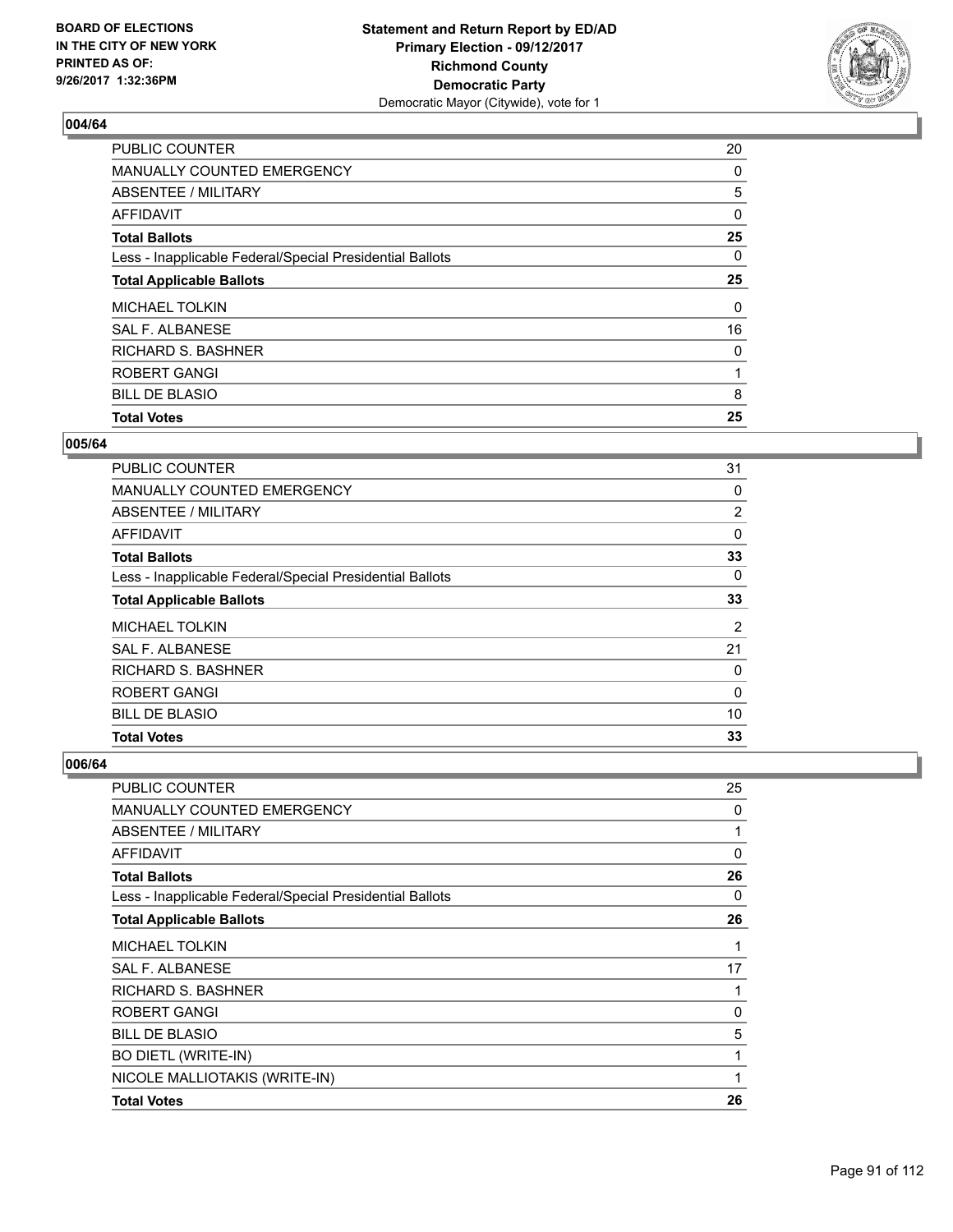

| <b>PUBLIC COUNTER</b>                                    | 23 |
|----------------------------------------------------------|----|
| MANUALLY COUNTED EMERGENCY                               | 0  |
| ABSENTEE / MILITARY                                      |    |
| AFFIDAVIT                                                |    |
| <b>Total Ballots</b>                                     | 25 |
| Less - Inapplicable Federal/Special Presidential Ballots | 0  |
| <b>Total Applicable Ballots</b>                          | 25 |
| <b>MICHAEL TOLKIN</b>                                    |    |
| SAL F. ALBANESE                                          | 18 |
| <b>RICHARD S. BASHNER</b>                                |    |
| <b>ROBERT GANGI</b>                                      |    |
| <b>BILL DE BLASIO</b>                                    | 4  |
| <b>Total Votes</b>                                       | 25 |

#### **008/64**

| PUBLIC COUNTER                                           | 29       |
|----------------------------------------------------------|----------|
| <b>MANUALLY COUNTED EMERGENCY</b>                        | 0        |
| ABSENTEE / MILITARY                                      | 6        |
| <b>AFFIDAVIT</b>                                         | 0        |
| <b>Total Ballots</b>                                     | 35       |
| Less - Inapplicable Federal/Special Presidential Ballots | 0        |
| <b>Total Applicable Ballots</b>                          | 35       |
| <b>MICHAEL TOLKIN</b>                                    |          |
| SAL F. ALBANESE                                          | 21       |
| <b>RICHARD S. BASHNER</b>                                | 0        |
| ROBERT GANGI                                             | $\Omega$ |
| <b>BILL DE BLASIO</b>                                    | 13       |
| <b>Total Votes</b>                                       | 35       |

| <b>PUBLIC COUNTER</b>                                    | 32             |
|----------------------------------------------------------|----------------|
| MANUALLY COUNTED EMERGENCY                               | 0              |
| ABSENTEE / MILITARY                                      | $\overline{2}$ |
| AFFIDAVIT                                                | 0              |
| <b>Total Ballots</b>                                     | 34             |
| Less - Inapplicable Federal/Special Presidential Ballots | 0              |
| <b>Total Applicable Ballots</b>                          | 34             |
| <b>MICHAEL TOLKIN</b>                                    | 3              |
| SAL F. ALBANESE                                          | 17             |
| <b>RICHARD S. BASHNER</b>                                |                |
| <b>ROBERT GANGI</b>                                      | 0              |
| <b>BILL DE BLASIO</b>                                    | 12             |
| <b>Total Votes</b>                                       | 33             |
| Unrecorded                                               | 1              |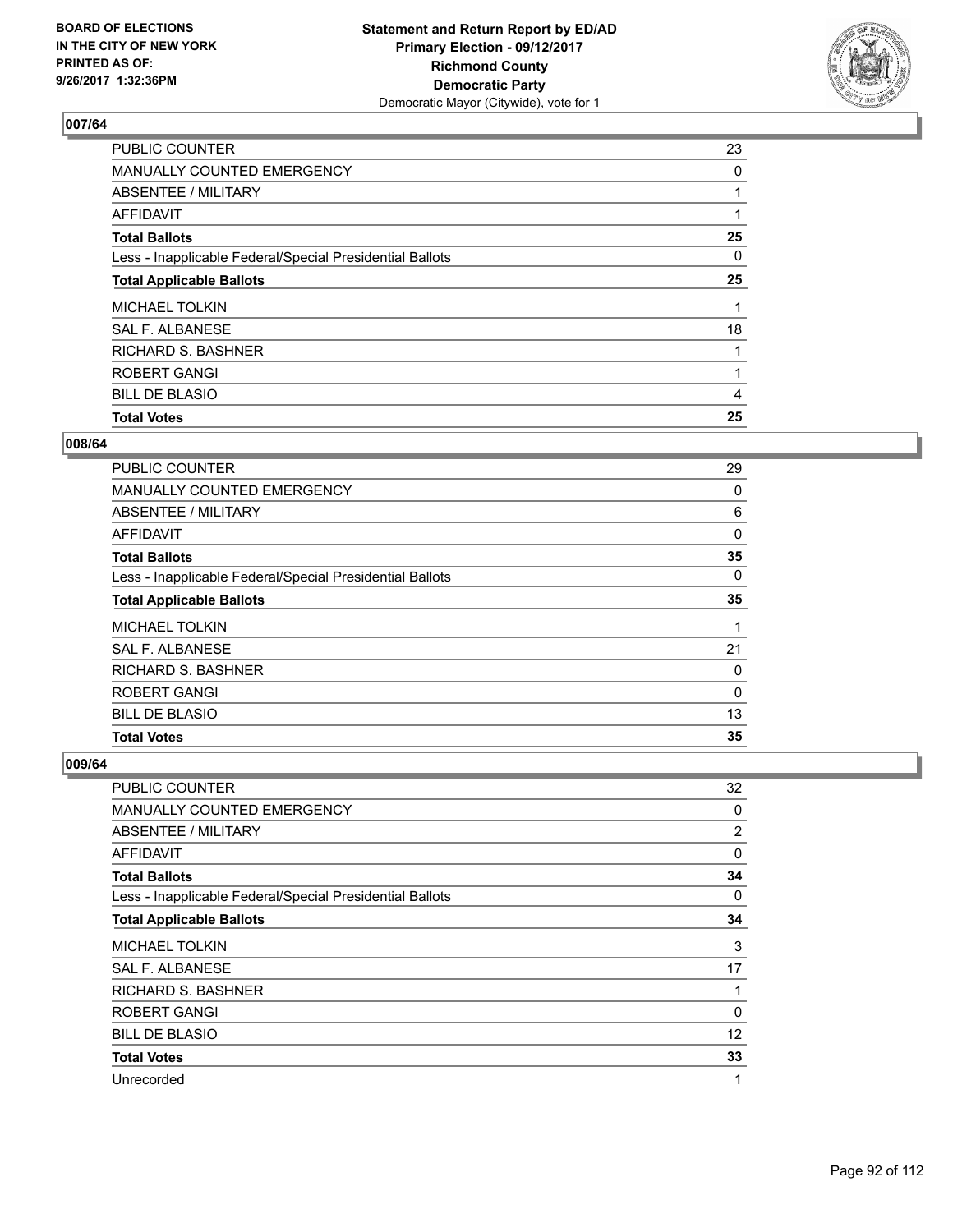

| PUBLIC COUNTER                                           | 28 |
|----------------------------------------------------------|----|
| <b>MANUALLY COUNTED EMERGENCY</b>                        | 0  |
| ABSENTEE / MILITARY                                      | 3  |
| AFFIDAVIT                                                | 0  |
| <b>Total Ballots</b>                                     | 31 |
| Less - Inapplicable Federal/Special Presidential Ballots | 0  |
| <b>Total Applicable Ballots</b>                          | 31 |
| <b>MICHAEL TOLKIN</b>                                    | 1  |
| SAL F. ALBANESE                                          | 26 |
| <b>RICHARD S. BASHNER</b>                                | 0  |
| <b>ROBERT GANGI</b>                                      |    |
| <b>BILL DE BLASIO</b>                                    | 2  |
| <b>Total Votes</b>                                       | 30 |
| Unrecorded                                               | 1  |

#### **011/64**

| PUBLIC COUNTER                                           | 3        |
|----------------------------------------------------------|----------|
| MANUALLY COUNTED EMERGENCY                               | 0        |
| ABSENTEE / MILITARY                                      | 0        |
| AFFIDAVIT                                                | 0        |
| <b>Total Ballots</b>                                     | 3        |
| Less - Inapplicable Federal/Special Presidential Ballots | 0        |
| <b>Total Applicable Ballots</b>                          | 3        |
| <b>MICHAEL TOLKIN</b>                                    | $\Omega$ |
| <b>SAL F. ALBANESE</b>                                   | 3        |
| <b>RICHARD S. BASHNER</b>                                | 0        |
| <b>ROBERT GANGI</b>                                      | 0        |
| <b>BILL DE BLASIO</b>                                    | 0        |
| <b>Total Votes</b>                                       | 3        |

| PUBLIC COUNTER                                           | 13 |
|----------------------------------------------------------|----|
| MANUALLY COUNTED EMERGENCY                               | 0  |
| ABSENTEE / MILITARY                                      | 2  |
| AFFIDAVIT                                                | 0  |
| <b>Total Ballots</b>                                     | 15 |
| Less - Inapplicable Federal/Special Presidential Ballots | 0  |
| <b>Total Applicable Ballots</b>                          | 15 |
| <b>MICHAEL TOLKIN</b>                                    | 0  |
| <b>SAL F. ALBANESE</b>                                   | 12 |
| <b>RICHARD S. BASHNER</b>                                | 0  |
| <b>ROBERT GANGI</b>                                      | 0  |
| <b>BILL DE BLASIO</b>                                    | 2  |
| HILLARY CLINTON (WRITE-IN)                               | 1  |
| <b>Total Votes</b>                                       | 15 |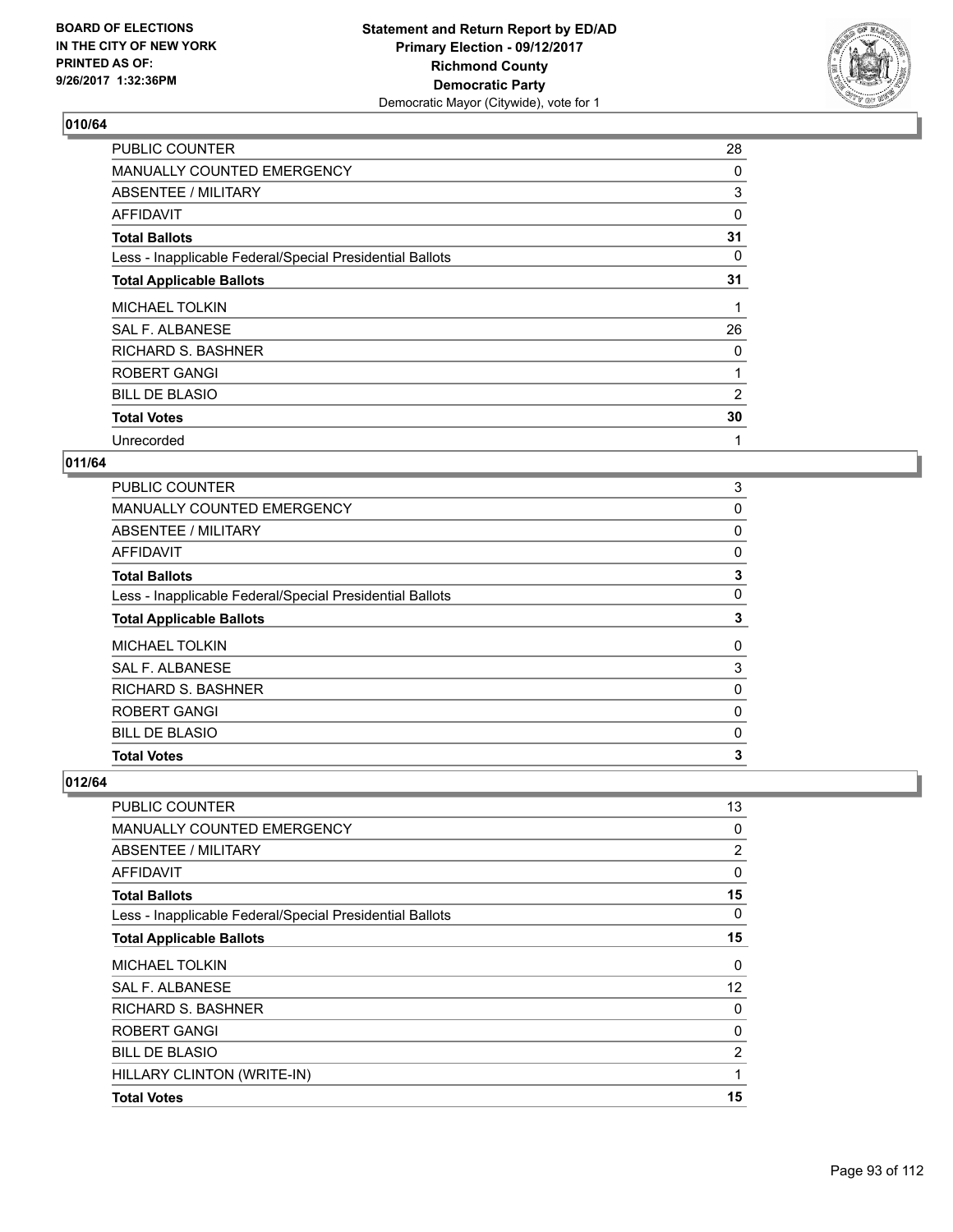

| <b>PUBLIC COUNTER</b>                                    | 7 |
|----------------------------------------------------------|---|
| MANUALLY COUNTED EMERGENCY                               | 0 |
| ABSENTEE / MILITARY                                      |   |
| AFFIDAVIT                                                | 0 |
| <b>Total Ballots</b>                                     | 8 |
| Less - Inapplicable Federal/Special Presidential Ballots | 0 |
| <b>Total Applicable Ballots</b>                          | 8 |
| <b>MICHAEL TOLKIN</b>                                    |   |
| SAL F. ALBANESE                                          | 5 |
| <b>RICHARD S. BASHNER</b>                                | 0 |
| <b>ROBERT GANGI</b>                                      | 0 |
| <b>BILL DE BLASIO</b>                                    | 2 |
| <b>Total Votes</b>                                       | 8 |
|                                                          |   |

### **014/64**

| PUBLIC COUNTER                                           | 17             |
|----------------------------------------------------------|----------------|
| <b>MANUALLY COUNTED EMERGENCY</b>                        | 0              |
| ABSENTEE / MILITARY                                      | 2              |
| AFFIDAVIT                                                | 0              |
| <b>Total Ballots</b>                                     | 19             |
| Less - Inapplicable Federal/Special Presidential Ballots | 0              |
| <b>Total Applicable Ballots</b>                          | 19             |
| <b>MICHAEL TOLKIN</b>                                    | $\overline{2}$ |
| <b>SAL F. ALBANESE</b>                                   | 10             |
| <b>RICHARD S. BASHNER</b>                                | 0              |
| <b>ROBERT GANGI</b>                                      | 1              |
| <b>BILL DE BLASIO</b>                                    | 4              |
| NICOLE MALLIOTAKIS (WRITE-IN)                            | 2              |
| <b>Total Votes</b>                                       | 19             |

| <b>PUBLIC COUNTER</b>                                    | 41       |
|----------------------------------------------------------|----------|
| MANUALLY COUNTED EMERGENCY                               | 0        |
| ABSENTEE / MILITARY                                      | 4        |
| AFFIDAVIT                                                | 1        |
| <b>Total Ballots</b>                                     | 46       |
| Less - Inapplicable Federal/Special Presidential Ballots | $\Omega$ |
| <b>Total Applicable Ballots</b>                          | 46       |
| <b>MICHAEL TOLKIN</b>                                    | 1        |
| SAL F. ALBANESE                                          | 26       |
| RICHARD S. BASHNER                                       | 0        |
| ROBERT GANGI                                             | 0        |
| <b>BILL DE BLASIO</b>                                    | 17       |
| TOM MAZZA (WRITE-IN)                                     | 1        |
| <b>Total Votes</b>                                       | 45       |
| Unrecorded                                               | 1        |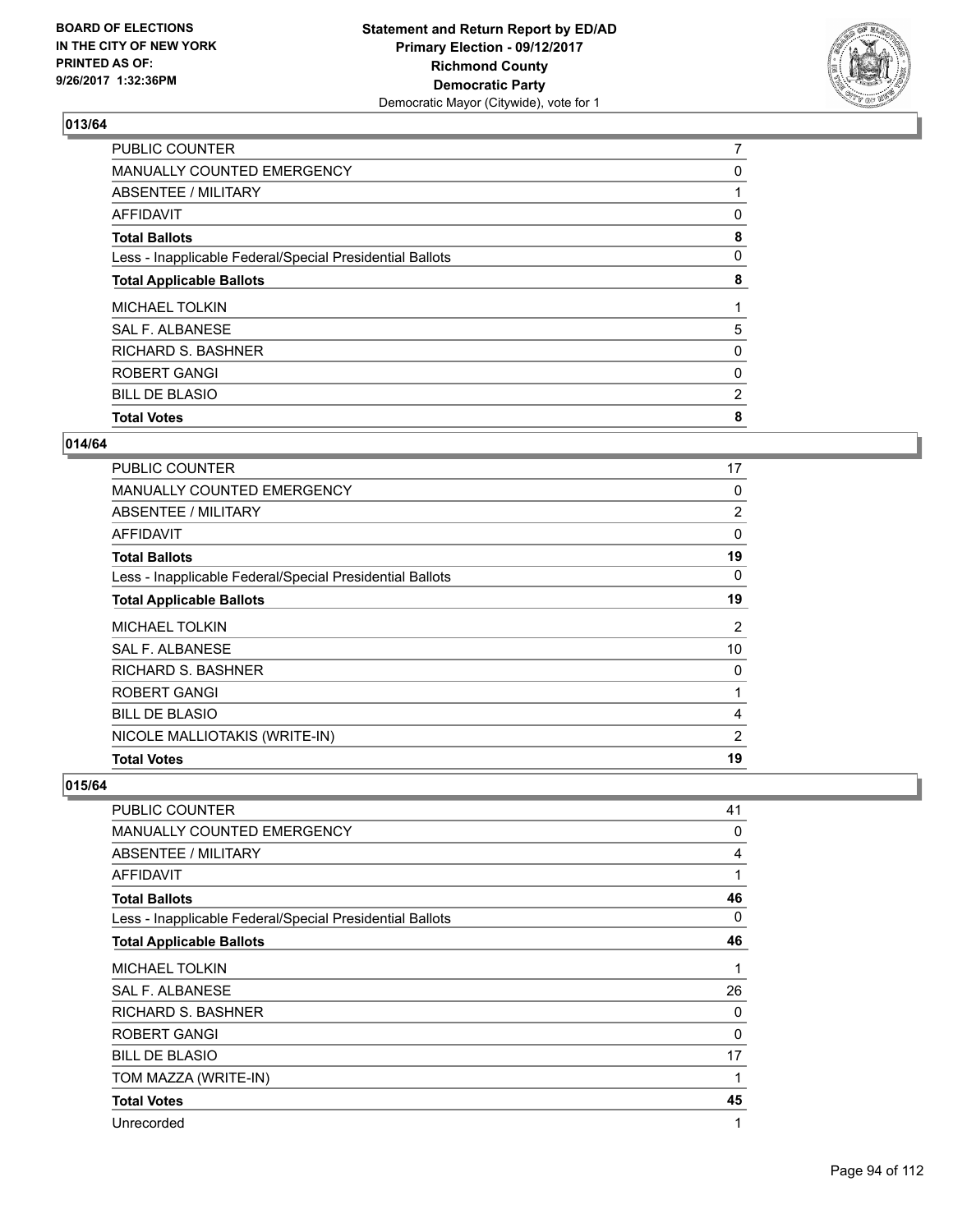

| <b>PUBLIC COUNTER</b>                                    | 22 |
|----------------------------------------------------------|----|
| <b>MANUALLY COUNTED EMERGENCY</b>                        | 0  |
| ABSENTEE / MILITARY                                      | 3  |
| AFFIDAVIT                                                | 0  |
| <b>Total Ballots</b>                                     | 25 |
| Less - Inapplicable Federal/Special Presidential Ballots | 0  |
| <b>Total Applicable Ballots</b>                          | 25 |
| <b>MICHAEL TOLKIN</b>                                    | 0  |
| SAL F. ALBANESE                                          | 18 |
| <b>RICHARD S. BASHNER</b>                                | 0  |
| <b>ROBERT GANGI</b>                                      | 0  |
| <b>BILL DE BLASIO</b>                                    | 6  |
| <b>Total Votes</b>                                       | 24 |
| Unrecorded                                               | 1  |

#### **017/64**

| <b>Total Votes</b>                                       | 35 |
|----------------------------------------------------------|----|
| <b>BILL DE BLASIO</b>                                    | 13 |
| ROBERT GANGI                                             | 1  |
| <b>RICHARD S. BASHNER</b>                                |    |
| SAL F. ALBANESE                                          | 18 |
| <b>MICHAEL TOLKIN</b>                                    | 2  |
| <b>Total Applicable Ballots</b>                          | 35 |
| Less - Inapplicable Federal/Special Presidential Ballots | 0  |
| <b>Total Ballots</b>                                     | 35 |
| AFFIDAVIT                                                | 0  |
| ABSENTEE / MILITARY                                      | 6  |
| MANUALLY COUNTED EMERGENCY                               | 0  |
| <b>PUBLIC COUNTER</b>                                    | 29 |

| <b>PUBLIC COUNTER</b>                                    | 27             |
|----------------------------------------------------------|----------------|
| <b>MANUALLY COUNTED EMERGENCY</b>                        | 0              |
| ABSENTEE / MILITARY                                      | 7              |
| <b>AFFIDAVIT</b>                                         | 0              |
| <b>Total Ballots</b>                                     | 34             |
| Less - Inapplicable Federal/Special Presidential Ballots | 0              |
| <b>Total Applicable Ballots</b>                          | 34             |
| <b>MICHAEL TOLKIN</b>                                    | 2              |
| <b>SAL F. ALBANESE</b>                                   | 21             |
| RICHARD S. BASHNER                                       | 0              |
| ROBERT GANGI                                             | $\overline{2}$ |
| <b>BILL DE BLASIO</b>                                    | 7              |
| NICOLE MALLIOTAKIS (WRITE-IN)                            | 1              |
| <b>Total Votes</b>                                       | 33             |
| Unrecorded                                               | 1              |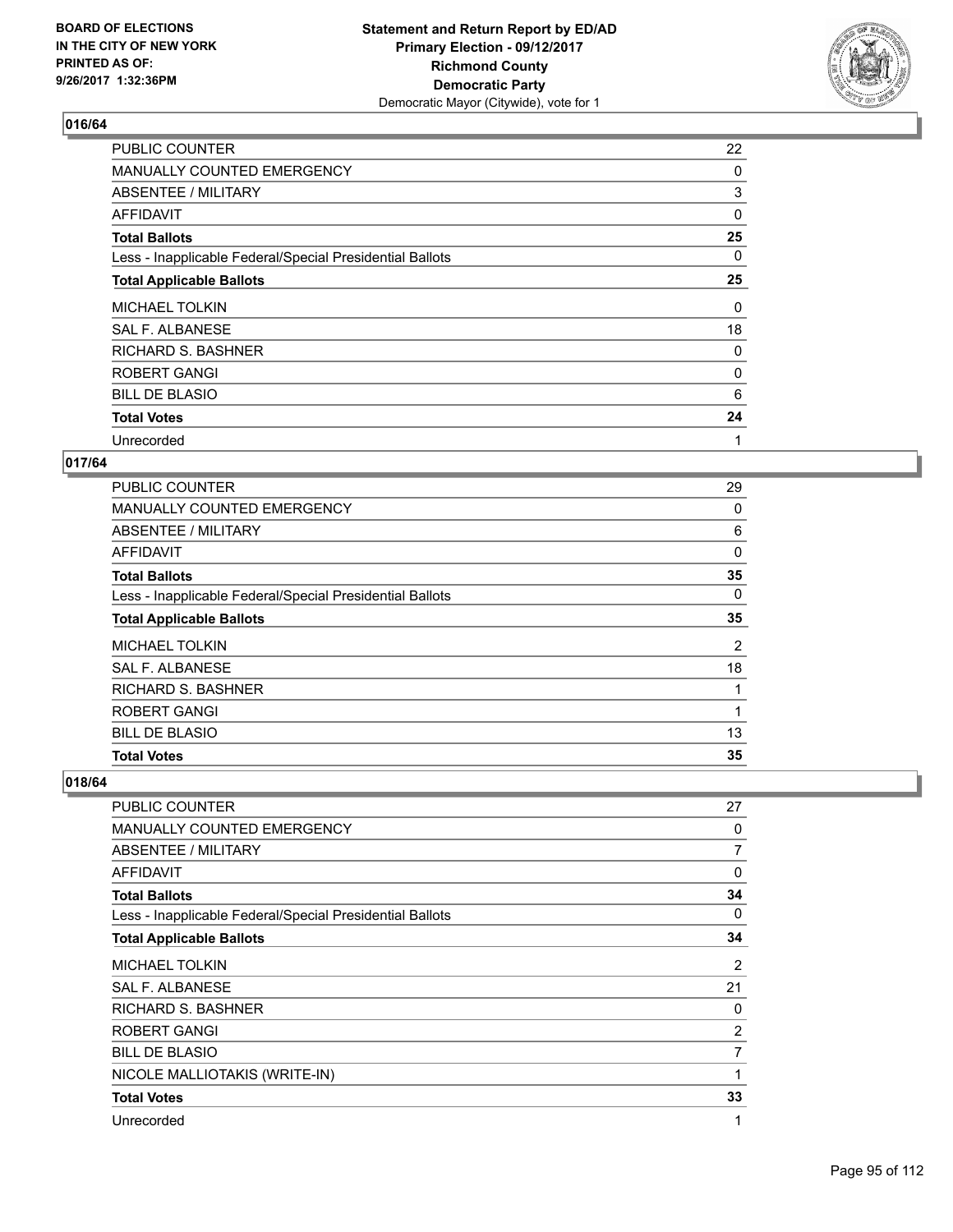

| <b>PUBLIC COUNTER</b>                                    | 47             |
|----------------------------------------------------------|----------------|
| MANUALLY COUNTED EMERGENCY                               | 0              |
| ABSENTEE / MILITARY                                      | 21             |
| AFFIDAVIT                                                |                |
| <b>Total Ballots</b>                                     | 69             |
| Less - Inapplicable Federal/Special Presidential Ballots | 0              |
| <b>Total Applicable Ballots</b>                          | 69             |
| <b>MICHAEL TOLKIN</b>                                    | 4              |
| SAL F. ALBANESE                                          | 20             |
| <b>RICHARD S. BASHNER</b>                                | 0              |
| <b>ROBERT GANGI</b>                                      | $\overline{2}$ |
| <b>BILL DE BLASIO</b>                                    | 42             |
| <b>BO DIETL (WRITE-IN)</b>                               | 1              |
| <b>Total Votes</b>                                       | 69             |

#### **020/64**

| <b>PUBLIC COUNTER</b>                                    | 28             |
|----------------------------------------------------------|----------------|
| <b>MANUALLY COUNTED EMERGENCY</b>                        | 0              |
| ABSENTEE / MILITARY                                      | 5              |
| AFFIDAVIT                                                | 0              |
| <b>Total Ballots</b>                                     | 33             |
| Less - Inapplicable Federal/Special Presidential Ballots | 0              |
| <b>Total Applicable Ballots</b>                          | 33             |
| <b>MICHAEL TOLKIN</b>                                    | 2              |
| <b>SAL F. ALBANESE</b>                                   | 6              |
| <b>RICHARD S. BASHNER</b>                                | 0              |
| <b>ROBERT GANGI</b>                                      | $\Omega$       |
| <b>BILL DE BLASIO</b>                                    | 23             |
| NICOLE MALLIOTAKIS (WRITE-IN)                            | $\overline{2}$ |
| <b>Total Votes</b>                                       | 33             |

| PUBLIC COUNTER                                           | 22             |
|----------------------------------------------------------|----------------|
| <b>MANUALLY COUNTED EMERGENCY</b>                        | 0              |
| <b>ABSENTEE / MILITARY</b>                               | 3              |
| AFFIDAVIT                                                | 0              |
| <b>Total Ballots</b>                                     | 25             |
| Less - Inapplicable Federal/Special Presidential Ballots | 0              |
| <b>Total Applicable Ballots</b>                          | 25             |
| <b>MICHAEL TOLKIN</b>                                    | 3              |
| <b>SAL F. ALBANESE</b>                                   | 15             |
| <b>RICHARD S. BASHNER</b>                                | 0              |
| ROBERT GANGI                                             | 0              |
| <b>BILL DE BLASIO</b>                                    | 5              |
| <b>Total Votes</b>                                       | 23             |
| Unrecorded                                               | $\overline{2}$ |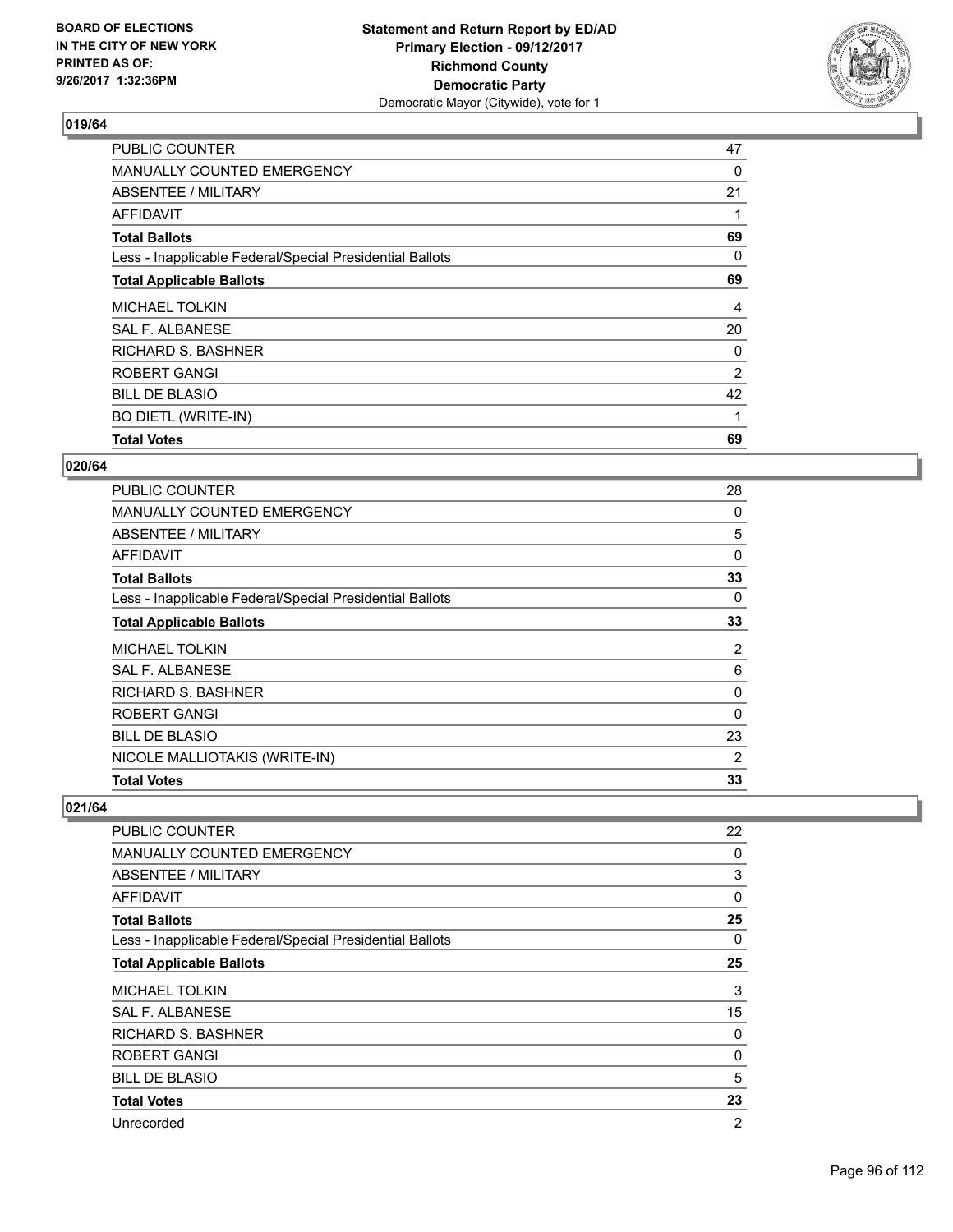

| <b>PUBLIC COUNTER</b>                                    | 30 |
|----------------------------------------------------------|----|
| MANUALLY COUNTED EMERGENCY                               | 0  |
| ABSENTEE / MILITARY                                      | 4  |
| AFFIDAVIT                                                | 0  |
| <b>Total Ballots</b>                                     | 34 |
| Less - Inapplicable Federal/Special Presidential Ballots | 0  |
| <b>Total Applicable Ballots</b>                          | 34 |
| <b>MICHAEL TOLKIN</b>                                    | 3  |
| SAL F. ALBANESE                                          | 27 |
| <b>RICHARD S. BASHNER</b>                                | 0  |
| ROBERT GANGI                                             | 0  |
| <b>BILL DE BLASIO</b>                                    | 4  |
| <b>Total Votes</b>                                       | 34 |

### **023/64**

| <b>PUBLIC COUNTER</b>                                    | 23             |
|----------------------------------------------------------|----------------|
| <b>MANUALLY COUNTED EMERGENCY</b>                        | 0              |
| <b>ABSENTEE / MILITARY</b>                               | 3              |
| <b>AFFIDAVIT</b>                                         | 0              |
| <b>Total Ballots</b>                                     | 26             |
| Less - Inapplicable Federal/Special Presidential Ballots | 0              |
| <b>Total Applicable Ballots</b>                          | 26             |
| <b>MICHAEL TOLKIN</b>                                    | 2              |
| <b>SAL F. ALBANESE</b>                                   | 12             |
| <b>RICHARD S. BASHNER</b>                                | 1              |
| ROBERT GANGI                                             | 0              |
| <b>BILL DE BLASIO</b>                                    | 7              |
| NICOLE MALLIOTAKIS (WRITE-IN)                            | $\overline{2}$ |
| SAL SCIBETTA (WRITE-IN)                                  | 1              |
| <b>Total Votes</b>                                       | 25             |
| Unrecorded                                               | 1              |

| PUBLIC COUNTER                                           | 37             |
|----------------------------------------------------------|----------------|
| <b>MANUALLY COUNTED EMERGENCY</b>                        | 0              |
| ABSENTEE / MILITARY                                      | 0              |
| <b>AFFIDAVIT</b>                                         | 0              |
| <b>Total Ballots</b>                                     | 37             |
| Less - Inapplicable Federal/Special Presidential Ballots | 0              |
| <b>Total Applicable Ballots</b>                          | 37             |
| <b>MICHAEL TOLKIN</b>                                    | $\overline{2}$ |
| SAL F. ALBANESE                                          | 24             |
| <b>RICHARD S. BASHNER</b>                                | 0              |
| ROBERT GANGI                                             | 0              |
| <b>BILL DE BLASIO</b>                                    | 10             |
| <b>Total Votes</b>                                       | 36             |
| Unrecorded                                               | 1              |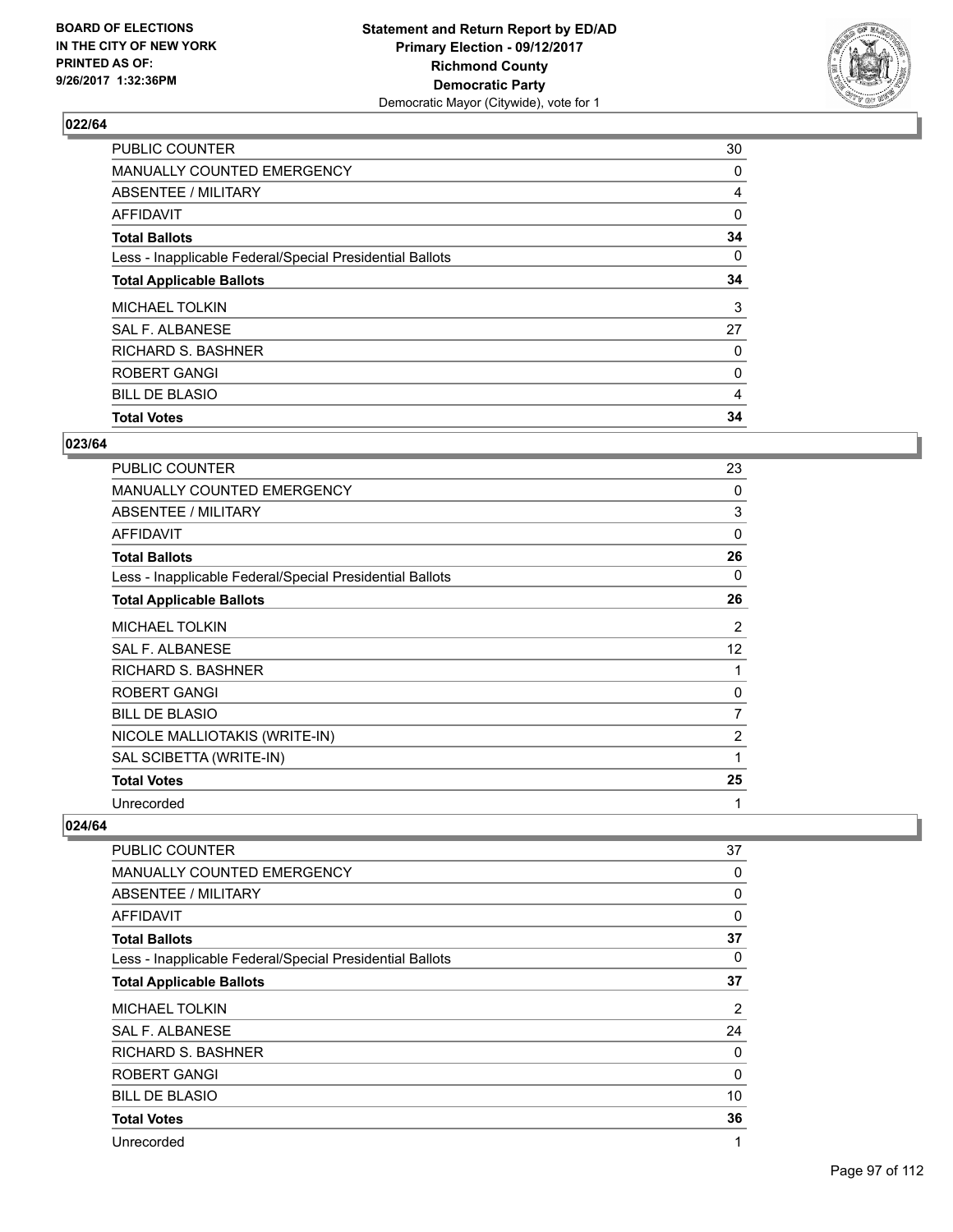

| <b>PUBLIC COUNTER</b>                                    | 23             |
|----------------------------------------------------------|----------------|
| MANUALLY COUNTED EMERGENCY                               | 0              |
| ABSENTEE / MILITARY                                      | $\overline{2}$ |
| AFFIDAVIT                                                | 0              |
| <b>Total Ballots</b>                                     | 25             |
| Less - Inapplicable Federal/Special Presidential Ballots | 0              |
| <b>Total Applicable Ballots</b>                          | 25             |
| <b>MICHAEL TOLKIN</b>                                    |                |
| SAL F. ALBANESE                                          | 14             |
| <b>RICHARD S. BASHNER</b>                                | 0              |
| ROBERT GANGI                                             | 1              |
| <b>BILL DE BLASIO</b>                                    | 9              |
| <b>Total Votes</b>                                       | 25             |

#### **026/64**

| <b>PUBLIC COUNTER</b>                                    | 31       |
|----------------------------------------------------------|----------|
| <b>MANUALLY COUNTED EMERGENCY</b>                        | 0        |
| ABSENTEE / MILITARY                                      | 1        |
| AFFIDAVIT                                                | $\Omega$ |
| <b>Total Ballots</b>                                     | 32       |
| Less - Inapplicable Federal/Special Presidential Ballots | 0        |
| <b>Total Applicable Ballots</b>                          | 32       |
| <b>MICHAEL TOLKIN</b>                                    | 1        |
| SAL F. ALBANESE                                          | 21       |
| <b>RICHARD S. BASHNER</b>                                | 0        |
| ROBERT GANGI                                             | 0        |
| <b>BILL DE BLASIO</b>                                    | 9        |
| NICOLE MALLIOTAKIS (WRITE-IN)                            | 1        |
| <b>Total Votes</b>                                       | 32       |

| PUBLIC COUNTER                                           | 12 <sup>°</sup> |
|----------------------------------------------------------|-----------------|
| <b>MANUALLY COUNTED EMERGENCY</b>                        | 0               |
| ABSENTEE / MILITARY                                      |                 |
| AFFIDAVIT                                                | 0               |
| <b>Total Ballots</b>                                     | 13              |
| Less - Inapplicable Federal/Special Presidential Ballots | 0               |
| <b>Total Applicable Ballots</b>                          | 13              |
| <b>MICHAEL TOLKIN</b>                                    |                 |
| SAL F. ALBANESE                                          | 7               |
| <b>RICHARD S. BASHNER</b>                                | 0               |
| <b>ROBERT GANGI</b>                                      |                 |
| <b>BILL DE BLASIO</b>                                    | 4               |
| <b>Total Votes</b>                                       | 13              |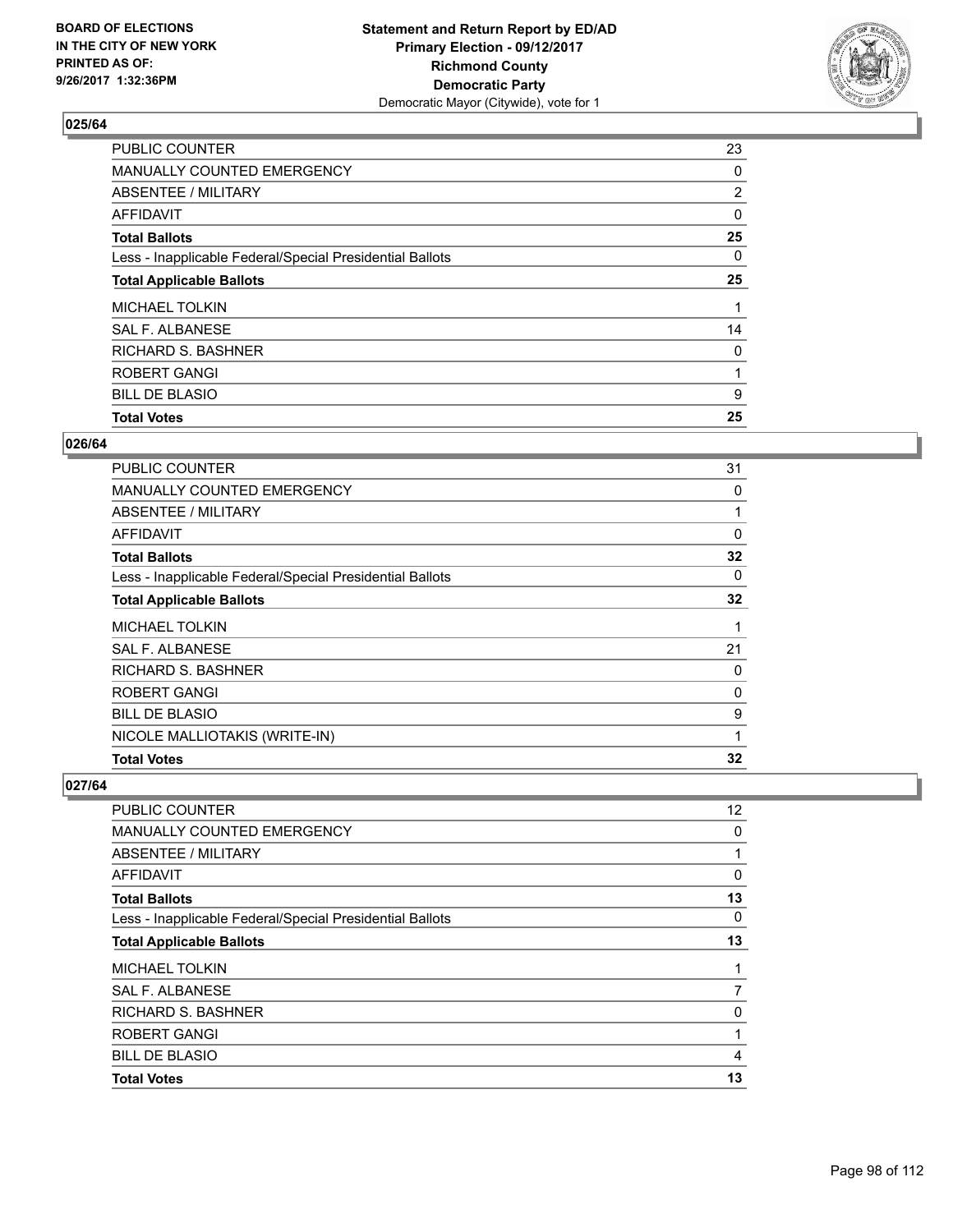

| <b>PUBLIC COUNTER</b>                                    | 13             |
|----------------------------------------------------------|----------------|
| MANUALLY COUNTED EMERGENCY                               | 0              |
| ABSENTEE / MILITARY                                      | 0              |
| AFFIDAVIT                                                | 0              |
| <b>Total Ballots</b>                                     | 13             |
| Less - Inapplicable Federal/Special Presidential Ballots | 0              |
| <b>Total Applicable Ballots</b>                          | 13             |
| <b>MICHAEL TOLKIN</b>                                    | $\overline{2}$ |
| SAL F. ALBANESE                                          | $\overline{7}$ |
| <b>RICHARD S. BASHNER</b>                                | 0              |
| ROBERT GANGI                                             | 0              |
| <b>BILL DE BLASIO</b>                                    | 4              |
| <b>Total Votes</b>                                       | 13             |

#### **029/64**

| PUBLIC COUNTER                                           | 34 |
|----------------------------------------------------------|----|
| <b>MANUALLY COUNTED EMERGENCY</b>                        | 0  |
| <b>ABSENTEE / MILITARY</b>                               | 3  |
| AFFIDAVIT                                                | 1  |
| <b>Total Ballots</b>                                     | 38 |
| Less - Inapplicable Federal/Special Presidential Ballots | 0  |
| <b>Total Applicable Ballots</b>                          | 38 |
| <b>MICHAEL TOLKIN</b>                                    | 0  |
| <b>SAL F. ALBANESE</b>                                   | 20 |
| RICHARD S. BASHNER                                       | 1  |
| ROBERT GANGI                                             | 0  |
| <b>BILL DE BLASIO</b>                                    | 16 |
| SAMUEL STEINBERG (WRITE-IN)                              | 1  |
| <b>Total Votes</b>                                       | 38 |

| PUBLIC COUNTER                                           | 28 |
|----------------------------------------------------------|----|
| <b>MANUALLY COUNTED EMERGENCY</b>                        | 0  |
| ABSENTEE / MILITARY                                      |    |
| AFFIDAVIT                                                | 0  |
| <b>Total Ballots</b>                                     | 29 |
| Less - Inapplicable Federal/Special Presidential Ballots | 0  |
| <b>Total Applicable Ballots</b>                          | 29 |
| <b>MICHAEL TOLKIN</b>                                    | 2  |
| SAL F. ALBANESE                                          | 16 |
| <b>RICHARD S. BASHNER</b>                                | 0  |
| <b>ROBERT GANGI</b>                                      | 0  |
| <b>BILL DE BLASIO</b>                                    | 11 |
| <b>Total Votes</b>                                       | 29 |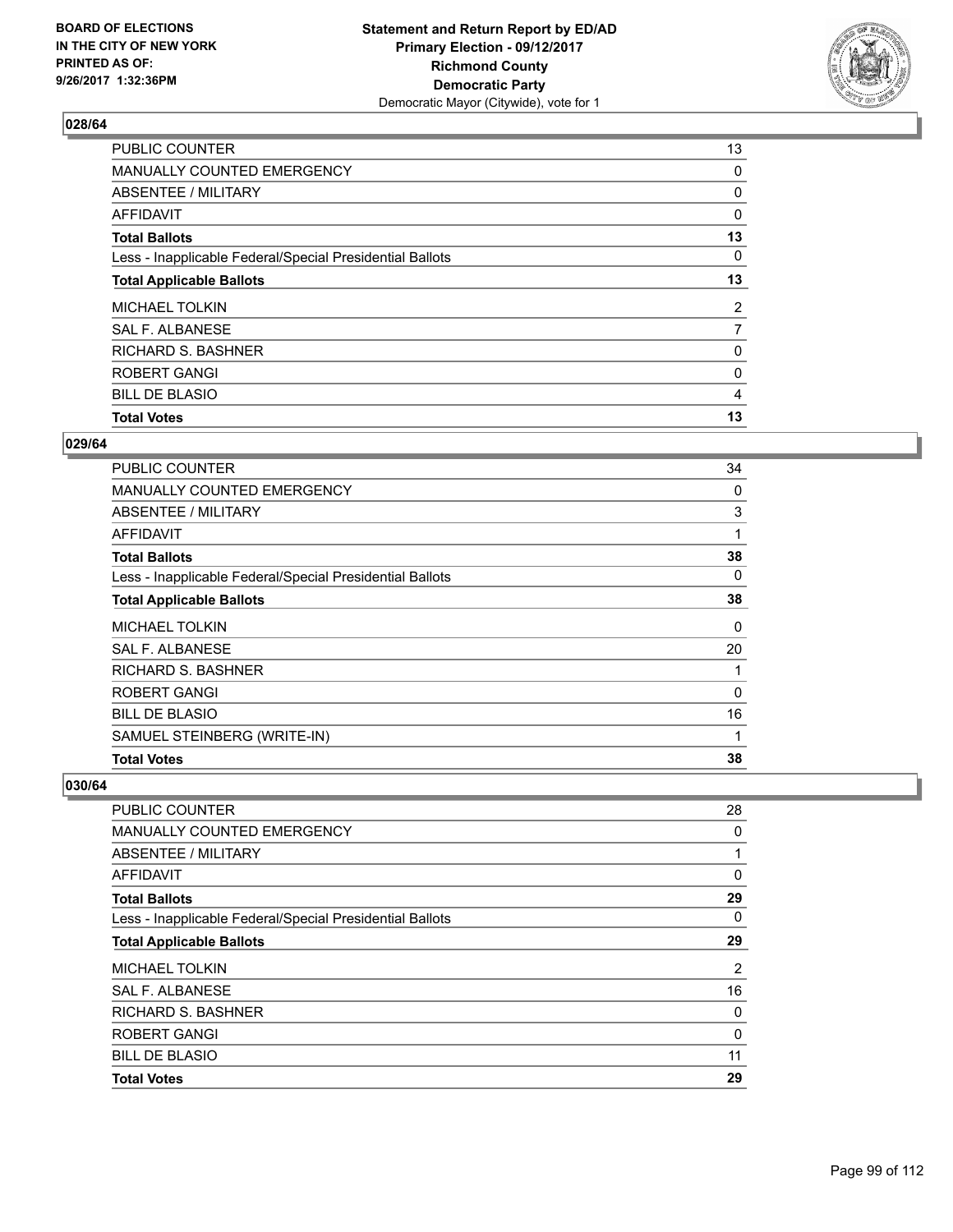

| <b>PUBLIC COUNTER</b>                                    | 21 |
|----------------------------------------------------------|----|
| MANUALLY COUNTED EMERGENCY                               | 0  |
| ABSENTEE / MILITARY                                      |    |
| AFFIDAVIT                                                |    |
| <b>Total Ballots</b>                                     | 23 |
| Less - Inapplicable Federal/Special Presidential Ballots | 0  |
| <b>Total Applicable Ballots</b>                          | 23 |
| <b>MICHAEL TOLKIN</b>                                    |    |
| SAL F. ALBANESE                                          | 13 |
| <b>RICHARD S. BASHNER</b>                                |    |
| ROBERT GANGI                                             | 0  |
| <b>BILL DE BLASIO</b>                                    | 8  |
| <b>Total Votes</b>                                       | 23 |

### **032/64**

| <b>PUBLIC COUNTER</b>                                    | 40 |
|----------------------------------------------------------|----|
| <b>MANUALLY COUNTED EMERGENCY</b>                        | 0  |
| <b>ABSENTEE / MILITARY</b>                               | 4  |
| AFFIDAVIT                                                | 0  |
| <b>Total Ballots</b>                                     | 44 |
| Less - Inapplicable Federal/Special Presidential Ballots | 0  |
| <b>Total Applicable Ballots</b>                          | 44 |
| <b>MICHAEL TOLKIN</b>                                    | 0  |
| SAL F. ALBANESE                                          | 23 |
| RICHARD S. BASHNER                                       | 2  |
| ROBERT GANGI                                             | 2  |
| <b>BILL DE BLASIO</b>                                    | 15 |
| NICOLE MALLIOTAKIS (WRITE-IN)                            | 1  |
| UNATTRIBUTABLE WRITE-IN (WRITE-IN)                       | 1  |
| <b>Total Votes</b>                                       | 44 |

| <b>PUBLIC COUNTER</b>                                    | 20             |
|----------------------------------------------------------|----------------|
| <b>MANUALLY COUNTED EMERGENCY</b>                        | 0              |
| <b>ABSENTEE / MILITARY</b>                               | $\overline{2}$ |
| AFFIDAVIT                                                | $\Omega$       |
| <b>Total Ballots</b>                                     | 22             |
| Less - Inapplicable Federal/Special Presidential Ballots | 0              |
| <b>Total Applicable Ballots</b>                          | 22             |
| <b>MICHAEL TOLKIN</b>                                    | 1              |
| SAL F. ALBANESE                                          | 17             |
| RICHARD S. BASHNER                                       | 0              |
| ROBERT GANGI                                             | 0              |
| <b>BILL DE BLASIO</b>                                    | $\overline{2}$ |
| NICOLE MALLIOTAKIS (WRITE-IN)                            | $\overline{2}$ |
| <b>Total Votes</b>                                       | 22             |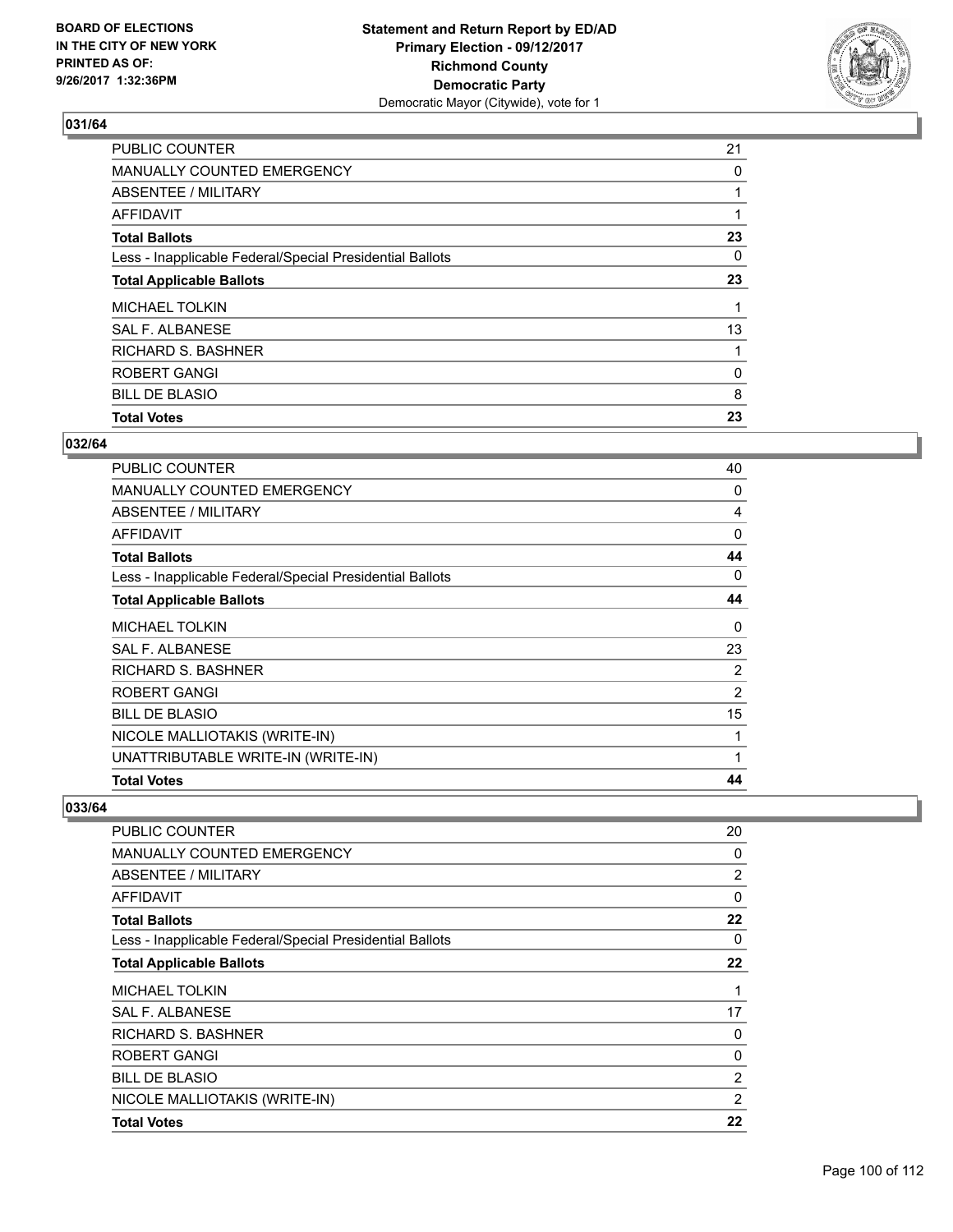

| PUBLIC COUNTER                                           | 28 |
|----------------------------------------------------------|----|
| MANUALLY COUNTED EMERGENCY                               | 0  |
| ABSENTEE / MILITARY                                      | 14 |
| AFFIDAVIT                                                | 0  |
| <b>Total Ballots</b>                                     | 42 |
| Less - Inapplicable Federal/Special Presidential Ballots | 0  |
| <b>Total Applicable Ballots</b>                          | 42 |
| <b>MICHAEL TOLKIN</b>                                    | 3  |
| SAL F. ALBANESE                                          | 16 |
| <b>RICHARD S. BASHNER</b>                                | 0  |
| ROBERT GANGI                                             | 2  |
| <b>BILL DE BLASIO</b>                                    | 20 |
| UNATTRIBUTABLE WRITE-IN (WRITE-IN)                       |    |
| <b>Total Votes</b>                                       | 42 |

### **035/64**

| <b>PUBLIC COUNTER</b>                                    | 25       |
|----------------------------------------------------------|----------|
| <b>MANUALLY COUNTED EMERGENCY</b>                        | 0        |
| ABSENTEE / MILITARY                                      | 5        |
| AFFIDAVIT                                                | $\Omega$ |
| <b>Total Ballots</b>                                     | 30       |
| Less - Inapplicable Federal/Special Presidential Ballots | 0        |
| <b>Total Applicable Ballots</b>                          | 30       |
| <b>MICHAEL TOLKIN</b>                                    | 1        |
| SAL F. ALBANESE                                          | 19       |
| RICHARD S. BASHNER                                       | 0        |
| ROBERT GANGI                                             | 0        |
| <b>BILL DE BLASIO</b>                                    | 9        |
| NICOLE MALLIOTAKIS (WRITE-IN)                            | 1        |
| <b>Total Votes</b>                                       | 30       |

| <b>PUBLIC COUNTER</b>                                    | 44             |
|----------------------------------------------------------|----------------|
| <b>MANUALLY COUNTED EMERGENCY</b>                        | 0              |
| <b>ABSENTEE / MILITARY</b>                               | 3              |
| AFFIDAVIT                                                | 0              |
| <b>Total Ballots</b>                                     | 47             |
| Less - Inapplicable Federal/Special Presidential Ballots | 0              |
| <b>Total Applicable Ballots</b>                          | 47             |
| <b>MICHAEL TOLKIN</b>                                    | $\overline{2}$ |
| <b>SAL F. ALBANESE</b>                                   | 26             |
| RICHARD S. BASHNER                                       | 1              |
| ROBERT GANGI                                             | 1              |
| <b>BILL DE BLASIO</b>                                    | 16             |
| NICOLE MALLIOTAKIS (WRITE-IN)                            | 1              |
| <b>Total Votes</b>                                       | 47             |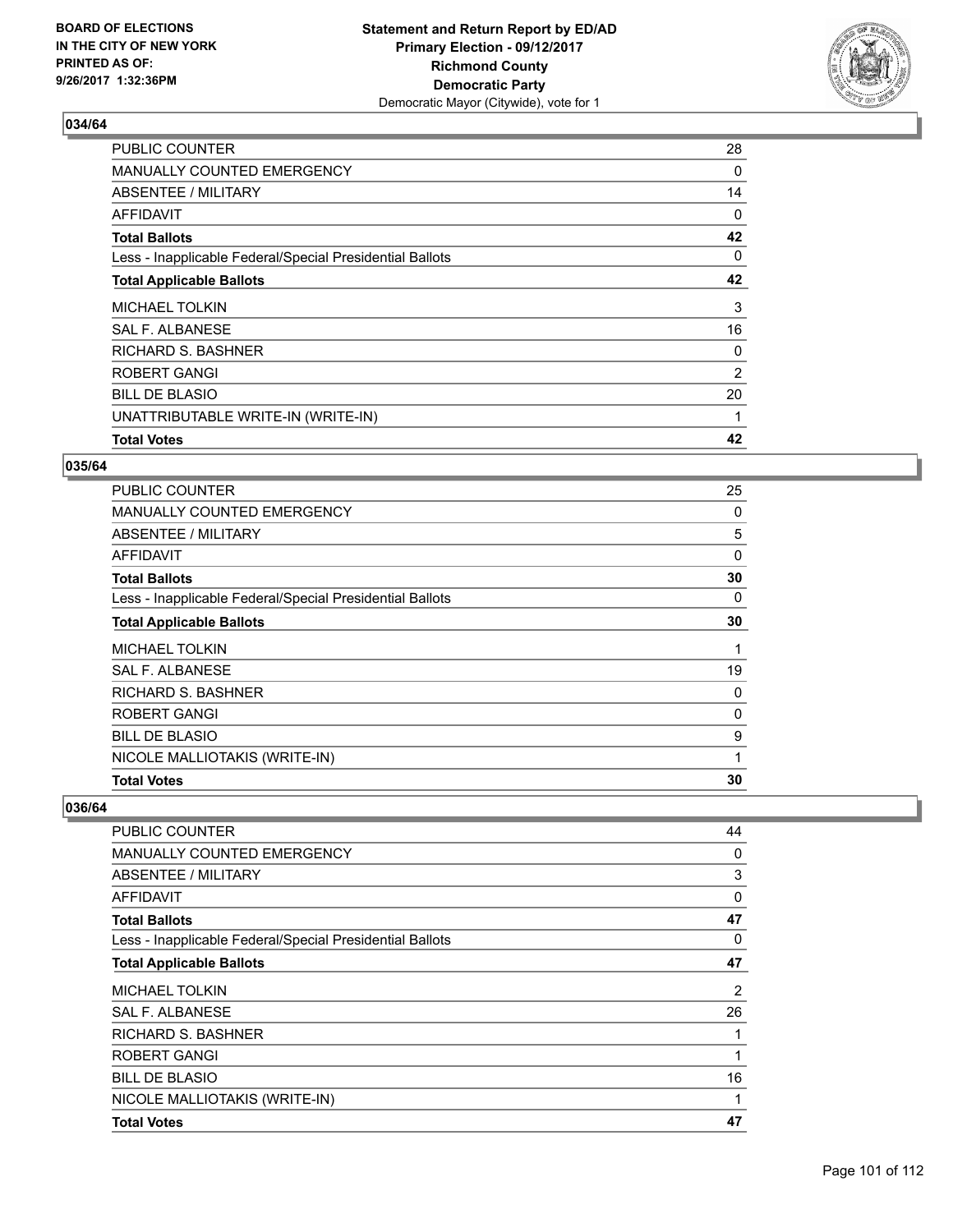

| <b>PUBLIC COUNTER</b>                                    | 31 |
|----------------------------------------------------------|----|
| MANUALLY COUNTED EMERGENCY                               | 0  |
| ABSENTEE / MILITARY                                      | 0  |
| AFFIDAVIT                                                | 0  |
| <b>Total Ballots</b>                                     | 31 |
| Less - Inapplicable Federal/Special Presidential Ballots | 0  |
| <b>Total Applicable Ballots</b>                          | 31 |
| <b>MICHAEL TOLKIN</b>                                    |    |
| SAL F. ALBANESE                                          | 21 |
| <b>RICHARD S. BASHNER</b>                                | 0  |
| ROBERT GANGI                                             | 0  |
| <b>BILL DE BLASIO</b>                                    | 9  |
| <b>Total Votes</b>                                       | 31 |

#### **038/64**

| <b>PUBLIC COUNTER</b>                                    | 24       |
|----------------------------------------------------------|----------|
| <b>MANUALLY COUNTED EMERGENCY</b>                        | 0        |
| ABSENTEE / MILITARY                                      | 5        |
| <b>AFFIDAVIT</b>                                         | $\Omega$ |
| <b>Total Ballots</b>                                     | 29       |
| Less - Inapplicable Federal/Special Presidential Ballots | 0        |
| <b>Total Applicable Ballots</b>                          | 29       |
| <b>MICHAEL TOLKIN</b>                                    | 3        |
| SAL F. ALBANESE                                          | 9        |
| <b>RICHARD S. BASHNER</b>                                | 2        |
| ROBERT GANGI                                             | $\Omega$ |
| <b>BILL DE BLASIO</b>                                    | 14       |
| <b>Total Votes</b>                                       | 28       |
| Unrecorded                                               | 1        |

| PUBLIC COUNTER                                           | 25 |
|----------------------------------------------------------|----|
| <b>MANUALLY COUNTED EMERGENCY</b>                        | 0  |
| ABSENTEE / MILITARY                                      | 0  |
| <b>AFFIDAVIT</b>                                         | 0  |
| <b>Total Ballots</b>                                     | 25 |
| Less - Inapplicable Federal/Special Presidential Ballots | 0  |
| <b>Total Applicable Ballots</b>                          | 25 |
| <b>MICHAEL TOLKIN</b>                                    | 1  |
| <b>SAL F. ALBANESE</b>                                   | 15 |
| <b>RICHARD S. BASHNER</b>                                | 0  |
| <b>ROBERT GANGI</b>                                      | 0  |
| <b>BILL DE BLASIO</b>                                    | 8  |
| JOHN LUI (WRITE-IN)                                      | 1  |
| <b>Total Votes</b>                                       | 25 |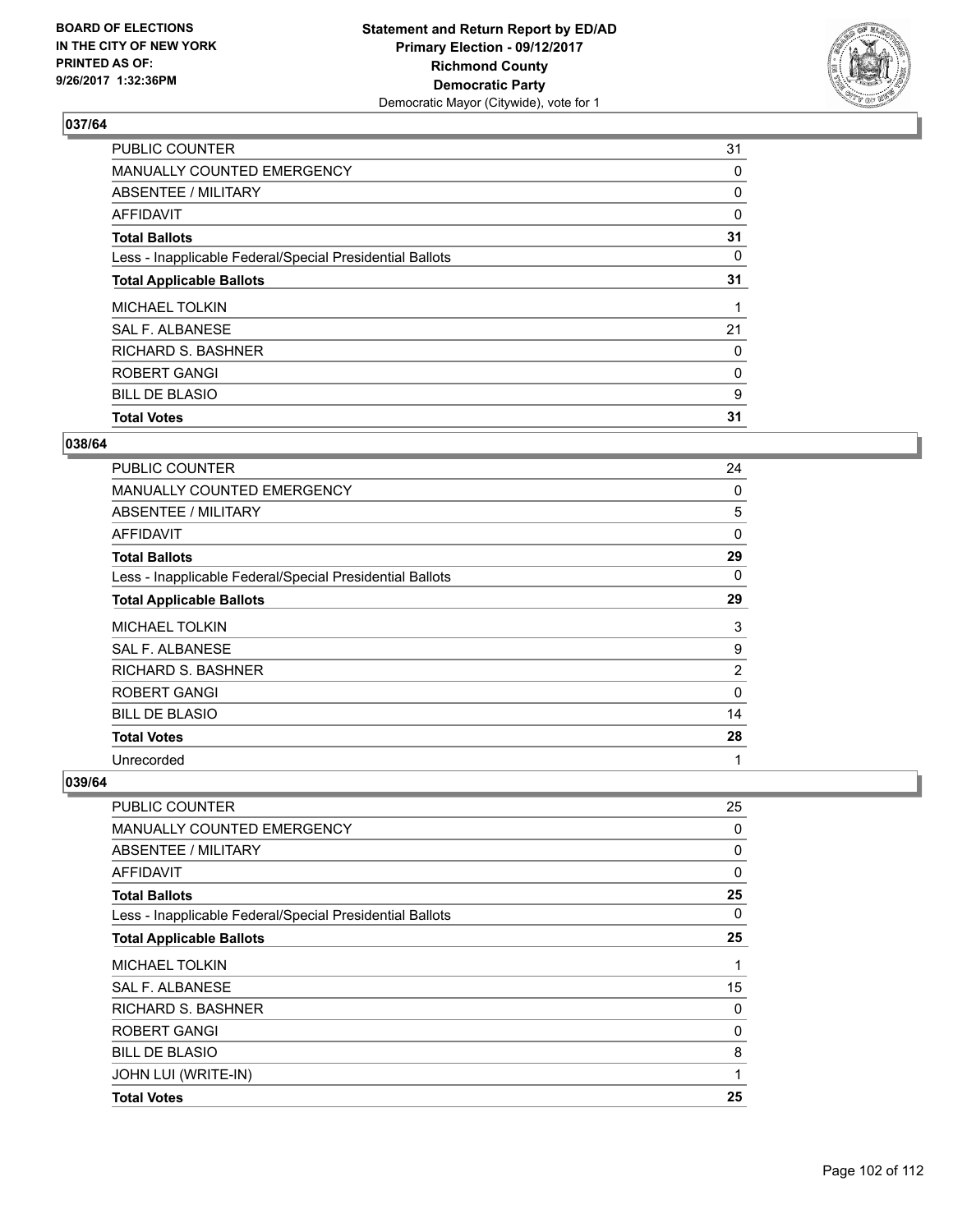

| <b>PUBLIC COUNTER</b>                                    | 42 |
|----------------------------------------------------------|----|
| <b>MANUALLY COUNTED EMERGENCY</b>                        | 0  |
| ABSENTEE / MILITARY                                      | 3  |
| AFFIDAVIT                                                | 0  |
| <b>Total Ballots</b>                                     | 45 |
| Less - Inapplicable Federal/Special Presidential Ballots | 0  |
| <b>Total Applicable Ballots</b>                          | 45 |
| <b>MICHAEL TOLKIN</b>                                    | 3  |
| SAL F. ALBANESE                                          | 10 |
| <b>RICHARD S. BASHNER</b>                                | 0  |
| <b>ROBERT GANGI</b>                                      | 3  |
| <b>BILL DE BLASIO</b>                                    | 28 |
| <b>Total Votes</b>                                       | 44 |
| Unrecorded                                               | 1  |

#### **041/64**

| <b>PUBLIC COUNTER</b>                                    | 19 |
|----------------------------------------------------------|----|
| MANUALLY COUNTED EMERGENCY                               | 0  |
| ABSENTEE / MILITARY                                      | 0  |
| AFFIDAVIT                                                | 0  |
| <b>Total Ballots</b>                                     | 19 |
| Less - Inapplicable Federal/Special Presidential Ballots | 0  |
| <b>Total Applicable Ballots</b>                          | 19 |
| MICHAEL TOLKIN                                           | 3  |
| SAL F. ALBANESE                                          | 5  |
| RICHARD S. BASHNER                                       | 0  |
| <b>ROBERT GANGI</b>                                      | 1  |
| <b>BILL DE BLASIO</b>                                    | 10 |
| <b>Total Votes</b>                                       | 19 |

| <b>Total Votes</b>                                       | 47       |
|----------------------------------------------------------|----------|
| <b>BILL DE BLASIO</b>                                    | 35       |
| ROBERT GANGI                                             | $\Omega$ |
| <b>RICHARD S. BASHNER</b>                                | 1        |
| SAL F. ALBANESE                                          | 10       |
| <b>MICHAEL TOLKIN</b>                                    |          |
| <b>Total Applicable Ballots</b>                          | 47       |
| Less - Inapplicable Federal/Special Presidential Ballots | 0        |
| <b>Total Ballots</b>                                     | 47       |
| AFFIDAVIT                                                | 0        |
| ABSENTEE / MILITARY                                      | 4        |
| MANUALLY COUNTED EMERGENCY                               | 0        |
| PUBLIC COUNTER                                           | 43       |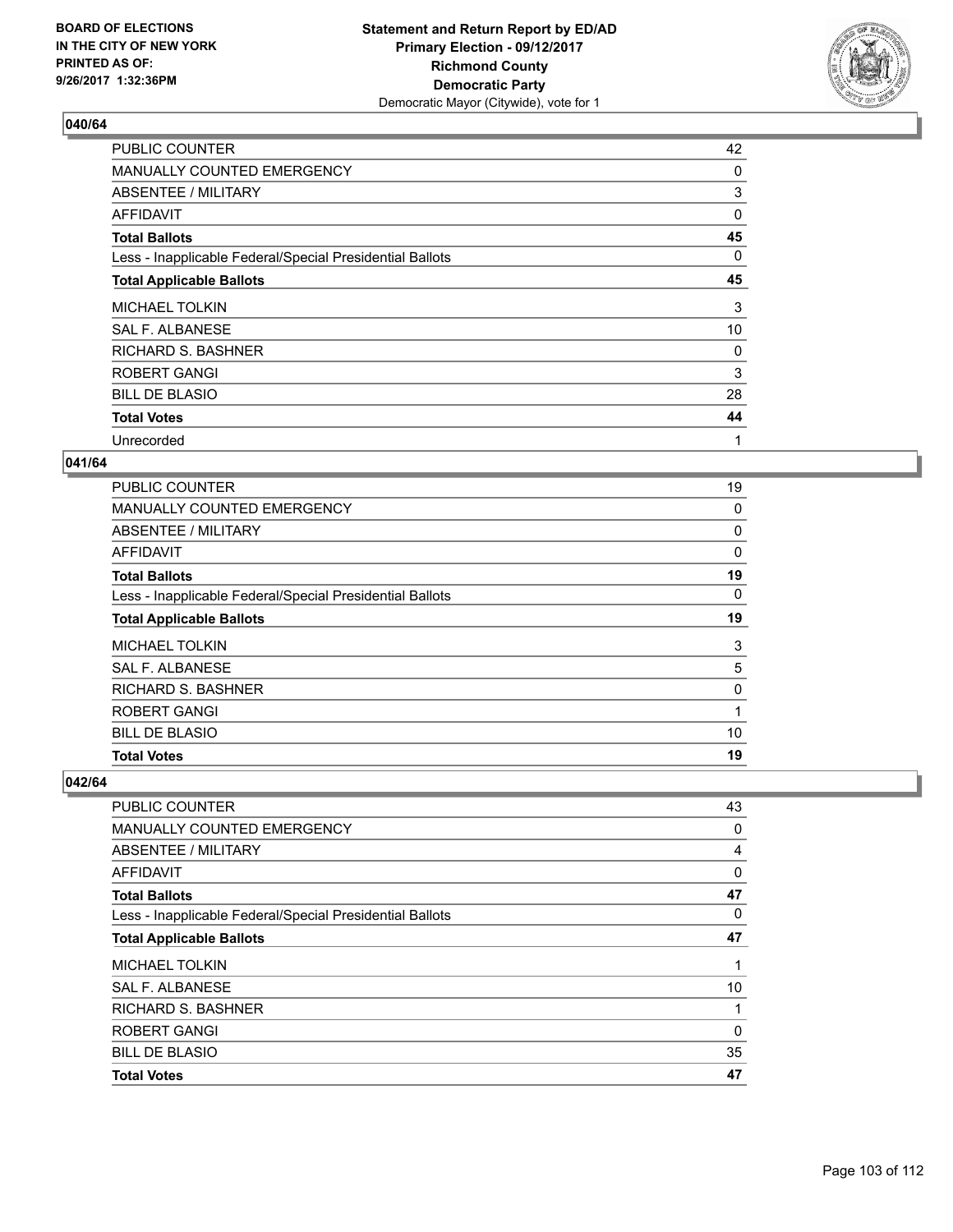

| <b>PUBLIC COUNTER</b>                                    | 16             |
|----------------------------------------------------------|----------------|
| MANUALLY COUNTED EMERGENCY                               | 0              |
| ABSENTEE / MILITARY                                      | $\overline{2}$ |
| AFFIDAVIT                                                | 0              |
| <b>Total Ballots</b>                                     | 18             |
| Less - Inapplicable Federal/Special Presidential Ballots | 0              |
| <b>Total Applicable Ballots</b>                          | 18             |
| <b>MICHAEL TOLKIN</b>                                    | 3              |
| SAL F. ALBANESE                                          | 4              |
| <b>RICHARD S. BASHNER</b>                                | 0              |
| ROBERT GANGI                                             | 0              |
| <b>BILL DE BLASIO</b>                                    | 11             |
| <b>Total Votes</b>                                       | 18             |

#### **044/64**

| PUBLIC COUNTER                                           | 25 |
|----------------------------------------------------------|----|
| <b>MANUALLY COUNTED EMERGENCY</b>                        | 0  |
| <b>ABSENTEE / MILITARY</b>                               | 3  |
| <b>AFFIDAVIT</b>                                         | 0  |
| <b>Total Ballots</b>                                     | 28 |
| Less - Inapplicable Federal/Special Presidential Ballots | 0  |
| <b>Total Applicable Ballots</b>                          | 28 |
| <b>MICHAEL TOLKIN</b>                                    | 1  |
| SAL F. ALBANESE                                          | 14 |
| <b>RICHARD S. BASHNER</b>                                | 1  |
| ROBERT GANGI                                             | 0  |
| <b>BILL DE BLASIO</b>                                    | 11 |
| <b>Total Votes</b>                                       | 27 |
| Unrecorded                                               | 1  |

| <b>PUBLIC COUNTER</b>                                    | 19 |
|----------------------------------------------------------|----|
| <b>MANUALLY COUNTED EMERGENCY</b>                        | 0  |
| ABSENTEE / MILITARY                                      | 5  |
| AFFIDAVIT                                                | 0  |
| <b>Total Ballots</b>                                     | 24 |
| Less - Inapplicable Federal/Special Presidential Ballots | 0  |
| <b>Total Applicable Ballots</b>                          | 24 |
| <b>MICHAEL TOLKIN</b>                                    | 0  |
| SAL F. ALBANESE                                          | 10 |
| <b>RICHARD S. BASHNER</b>                                | 0  |
| <b>ROBERT GANGI</b>                                      | 0  |
| <b>BILL DE BLASIO</b>                                    | 13 |
| NICOLE MALLIOTAKIS (WRITE-IN)                            | 1  |
| <b>Total Votes</b>                                       | 24 |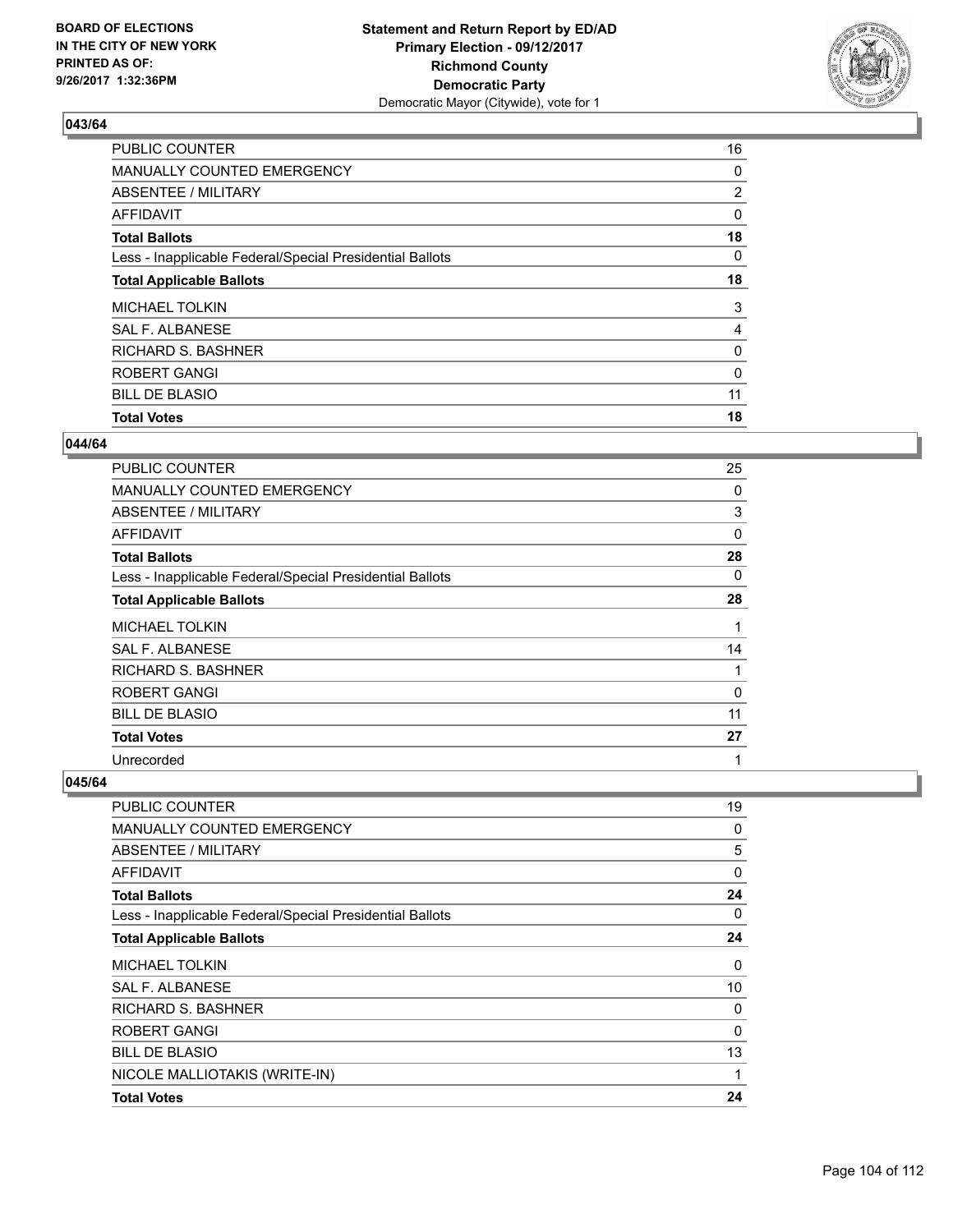

| <b>PUBLIC COUNTER</b>                                    | 28 |
|----------------------------------------------------------|----|
| MANUALLY COUNTED EMERGENCY                               | 0  |
| ABSENTEE / MILITARY                                      | 4  |
| AFFIDAVIT                                                | 0  |
| <b>Total Ballots</b>                                     | 32 |
| Less - Inapplicable Federal/Special Presidential Ballots | 0  |
| <b>Total Applicable Ballots</b>                          | 32 |
| <b>MICHAEL TOLKIN</b>                                    |    |
| SAL F. ALBANESE                                          | 14 |
| <b>RICHARD S. BASHNER</b>                                | 0  |
| ROBERT GANGI                                             | 0  |
| <b>BILL DE BLASIO</b>                                    | 17 |
| <b>Total Votes</b>                                       | 32 |

### **047/64**

| PUBLIC COUNTER                                           | 56             |
|----------------------------------------------------------|----------------|
| <b>MANUALLY COUNTED EMERGENCY</b>                        | 0              |
| <b>ABSENTEE / MILITARY</b>                               | $\overline{2}$ |
| <b>AFFIDAVIT</b>                                         | 1              |
| <b>Total Ballots</b>                                     | 59             |
| Less - Inapplicable Federal/Special Presidential Ballots | 0              |
| <b>Total Applicable Ballots</b>                          | 59             |
| <b>MICHAEL TOLKIN</b>                                    | $\overline{2}$ |
| <b>SAL F. ALBANESE</b>                                   | 33             |
| RICHARD S. BASHNER                                       | 1              |
| <b>ROBERT GANGI</b>                                      | 0              |
| <b>BILL DE BLASIO</b>                                    | 21             |
| NICOLE MALLIOTAKIS (WRITE-IN)                            | 1              |
| <b>Total Votes</b>                                       | 58             |
| Unrecorded                                               | 1              |

| PUBLIC COUNTER                                           | 29 |
|----------------------------------------------------------|----|
| <b>MANUALLY COUNTED EMERGENCY</b>                        | 0  |
| ABSENTEE / MILITARY                                      | 3  |
| AFFIDAVIT                                                | 0  |
| <b>Total Ballots</b>                                     | 32 |
| Less - Inapplicable Federal/Special Presidential Ballots | 0  |
| <b>Total Applicable Ballots</b>                          | 32 |
| <b>MICHAEL TOLKIN</b>                                    | 4  |
| SAL F. ALBANESE                                          | 21 |
| <b>RICHARD S. BASHNER</b>                                | 0  |
| <b>ROBERT GANGI</b>                                      | 0  |
| <b>BILL DE BLASIO</b>                                    | 7  |
| <b>Total Votes</b>                                       | 32 |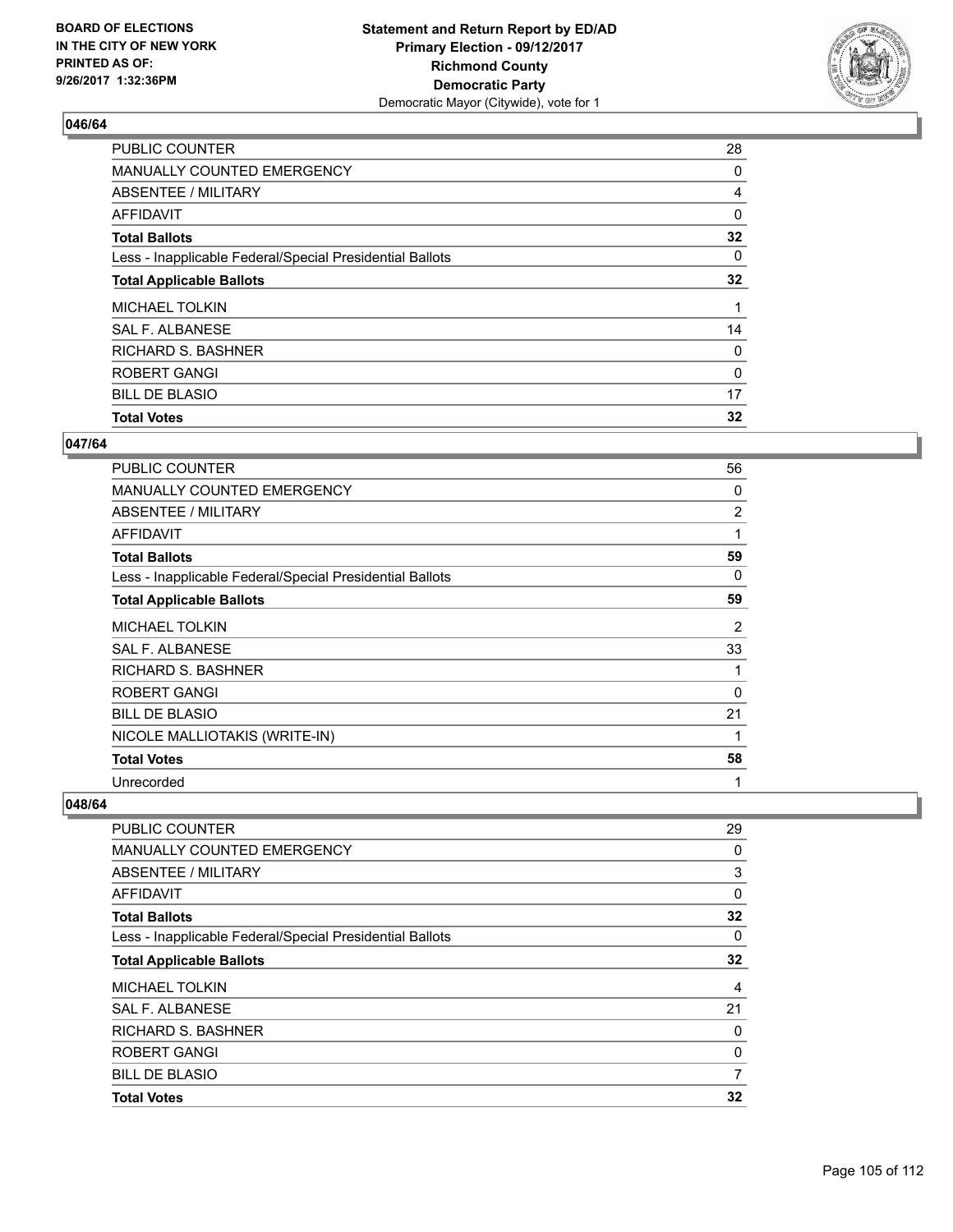

| <b>PUBLIC COUNTER</b>                                    | 96       |
|----------------------------------------------------------|----------|
| MANUALLY COUNTED EMERGENCY                               | 0        |
| ABSENTEE / MILITARY                                      | 16       |
| AFFIDAVIT                                                |          |
| <b>Total Ballots</b>                                     | 113      |
| Less - Inapplicable Federal/Special Presidential Ballots | 0        |
| <b>Total Applicable Ballots</b>                          | 113      |
| <b>MICHAEL TOLKIN</b>                                    | 13       |
| <b>SAL F. ALBANESE</b>                                   | 29       |
| <b>RICHARD S. BASHNER</b>                                | 0        |
| ROBERT GANGI                                             | $\Omega$ |
| <b>BILL DE BLASIO</b>                                    | 60       |
| <b>Total Votes</b>                                       | 102      |
| Unrecorded                                               | 11       |

#### **050/64**

| <b>PUBLIC COUNTER</b>                                    | 64 |
|----------------------------------------------------------|----|
| <b>MANUALLY COUNTED EMERGENCY</b>                        | 0  |
| ABSENTEE / MILITARY                                      | 2  |
| AFFIDAVIT                                                | 1  |
| <b>Total Ballots</b>                                     | 67 |
| Less - Inapplicable Federal/Special Presidential Ballots | 0  |
| <b>Total Applicable Ballots</b>                          | 67 |
| <b>MICHAEL TOLKIN</b>                                    | 1  |
| SAL F. ALBANESE                                          | 39 |
| RICHARD S. BASHNER                                       | 0  |
| <b>ROBERT GANGI</b>                                      | 0  |
| <b>BILL DE BLASIO</b>                                    | 26 |
| <b>Total Votes</b>                                       | 66 |
| Unrecorded                                               | 1  |

| <b>PUBLIC COUNTER</b>                                    | 47 |
|----------------------------------------------------------|----|
| MANUALLY COUNTED EMERGENCY                               | 0  |
| <b>ABSENTEE / MILITARY</b>                               | 1  |
| AFFIDAVIT                                                | 0  |
| <b>Total Ballots</b>                                     | 48 |
| Less - Inapplicable Federal/Special Presidential Ballots | 0  |
| <b>Total Applicable Ballots</b>                          | 48 |
| <b>MICHAEL TOLKIN</b>                                    | 1  |
| <b>SAL F. ALBANESE</b>                                   | 16 |
| <b>RICHARD S. BASHNER</b>                                | 3  |
| <b>ROBERT GANGI</b>                                      | 1  |
| <b>BILL DE BLASIO</b>                                    | 26 |
| UNATTRIBUTABLE WRITE-IN (WRITE-IN)                       | 1  |
| <b>Total Votes</b>                                       | 48 |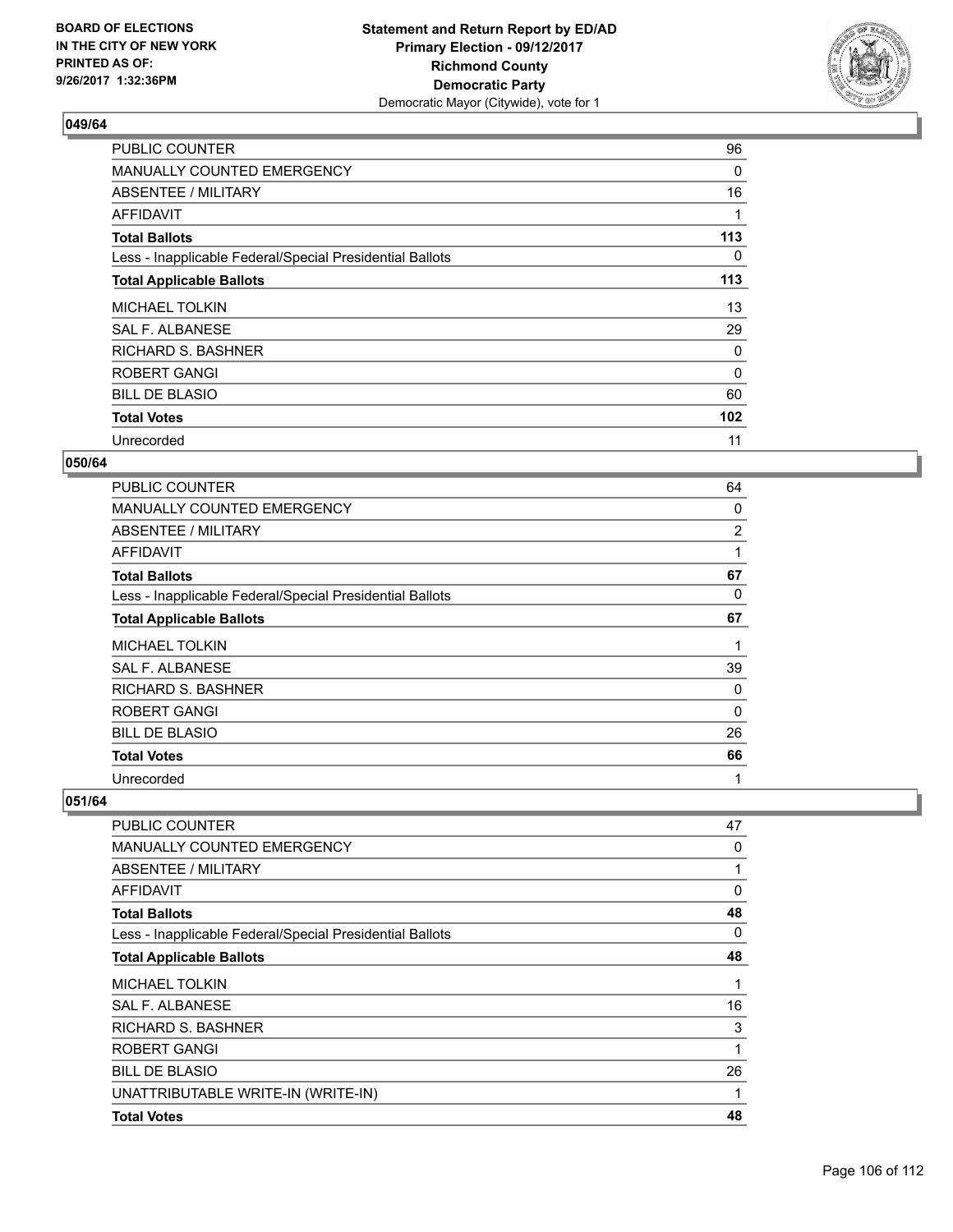

| PUBLIC COUNTER                                           | 41             |
|----------------------------------------------------------|----------------|
| <b>MANUALLY COUNTED EMERGENCY</b>                        | 0              |
| ABSENTEE / MILITARY                                      | $\overline{2}$ |
| AFFIDAVIT                                                | 0              |
| <b>Total Ballots</b>                                     | 43             |
| Less - Inapplicable Federal/Special Presidential Ballots | 0              |
| <b>Total Applicable Ballots</b>                          | 43             |
| <b>MICHAEL TOLKIN</b>                                    | 5              |
| SAL F. ALBANESE                                          | 15             |
| <b>RICHARD S. BASHNER</b>                                | 0              |
| ROBERT GANGI                                             | 2              |
| <b>BILL DE BLASIO</b>                                    | 19             |
| NICOLE MALLIOTAKIS (WRITE-IN)                            |                |
| TONY AVELLA (WRITE-IN)                                   |                |
| <b>Total Votes</b>                                       | 43             |

| <b>PUBLIC COUNTER</b>                                    | 55       |
|----------------------------------------------------------|----------|
| <b>MANUALLY COUNTED EMERGENCY</b>                        | 0        |
| ABSENTEE / MILITARY                                      | 4        |
| AFFIDAVIT                                                | 0        |
| <b>Total Ballots</b>                                     | 59       |
| Less - Inapplicable Federal/Special Presidential Ballots | 0        |
| <b>Total Applicable Ballots</b>                          | 59       |
| <b>MICHAEL TOLKIN</b>                                    | 2        |
| SAL F. ALBANESE                                          | 20       |
| <b>RICHARD S. BASHNER</b>                                |          |
| ROBERT GANGI                                             | $\Omega$ |
| <b>BILL DE BLASIO</b>                                    | 34       |
| NICOLE MALLIOTAKIS (WRITE-IN)                            | 1        |
| <b>Total Votes</b>                                       | 58       |
| Unrecorded                                               | 1        |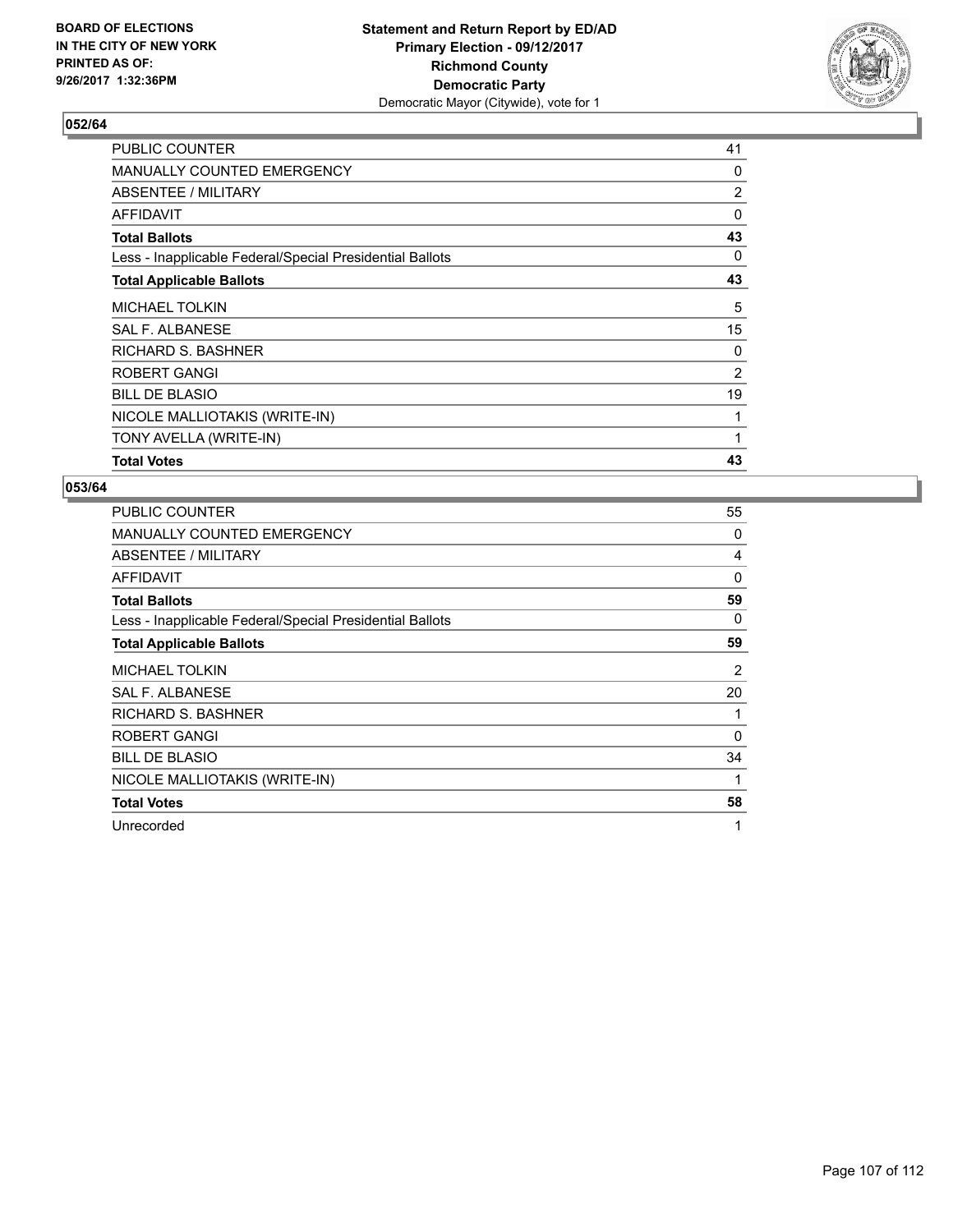

| <b>PUBLIC COUNTER</b>                                    | 40 |
|----------------------------------------------------------|----|
| <b>MANUALLY COUNTED EMERGENCY</b>                        | 0  |
| ABSENTEE / MILITARY                                      | 4  |
| AFFIDAVIT                                                | 0  |
| <b>Total Ballots</b>                                     | 44 |
| Less - Inapplicable Federal/Special Presidential Ballots | 0  |
| <b>Total Applicable Ballots</b>                          | 44 |
| <b>MICHAEL TOLKIN</b>                                    | 4  |
| <b>SAL F. ALBANESE</b>                                   | 24 |
| <b>RICHARD S. BASHNER</b>                                |    |
| ROBERT GANGI                                             | 0  |
| <b>BILL DE BLASIO</b>                                    | 13 |
| NICOLE MALLIOTAKIS (WRITE-IN)                            | 2  |
| <b>Total Votes</b>                                       | 44 |

#### **055/64**

| <b>PUBLIC COUNTER</b>                                    | 20       |
|----------------------------------------------------------|----------|
| <b>MANUALLY COUNTED EMERGENCY</b>                        | 0        |
| ABSENTEE / MILITARY                                      | 4        |
| <b>AFFIDAVIT</b>                                         | $\Omega$ |
| <b>Total Ballots</b>                                     | 24       |
| Less - Inapplicable Federal/Special Presidential Ballots | 0        |
| <b>Total Applicable Ballots</b>                          | 24       |
| <b>MICHAEL TOLKIN</b>                                    | 2        |
| SAL F. ALBANESE                                          | 15       |
| <b>RICHARD S. BASHNER</b>                                | 0        |
| <b>ROBERT GANGI</b>                                      | 0        |
| <b>BILL DE BLASIO</b>                                    | 4        |
| NICOLE MALLIOTAKIS (WRITE-IN)                            | 2        |
| <b>Total Votes</b>                                       | 23       |
| Unrecorded                                               | 1        |

| PUBLIC COUNTER                                           | 31                |
|----------------------------------------------------------|-------------------|
| <b>MANUALLY COUNTED EMERGENCY</b>                        | $\mathbf 0$       |
| ABSENTEE / MILITARY                                      | 4                 |
| AFFIDAVIT                                                | $\mathbf 0$       |
| <b>Total Ballots</b>                                     | 35                |
| Less - Inapplicable Federal/Special Presidential Ballots | 0                 |
| <b>Total Applicable Ballots</b>                          | 35                |
| <b>MICHAEL TOLKIN</b>                                    | 1                 |
| <b>SAL F. ALBANESE</b>                                   | 21                |
| <b>RICHARD S. BASHNER</b>                                | 0                 |
| ROBERT GANGI                                             | 0                 |
| <b>BILL DE BLASIO</b>                                    | $12 \overline{ }$ |
| NICOLE MALLIOTAKIS (WRITE-IN)                            | 1                 |
| <b>Total Votes</b>                                       | 35                |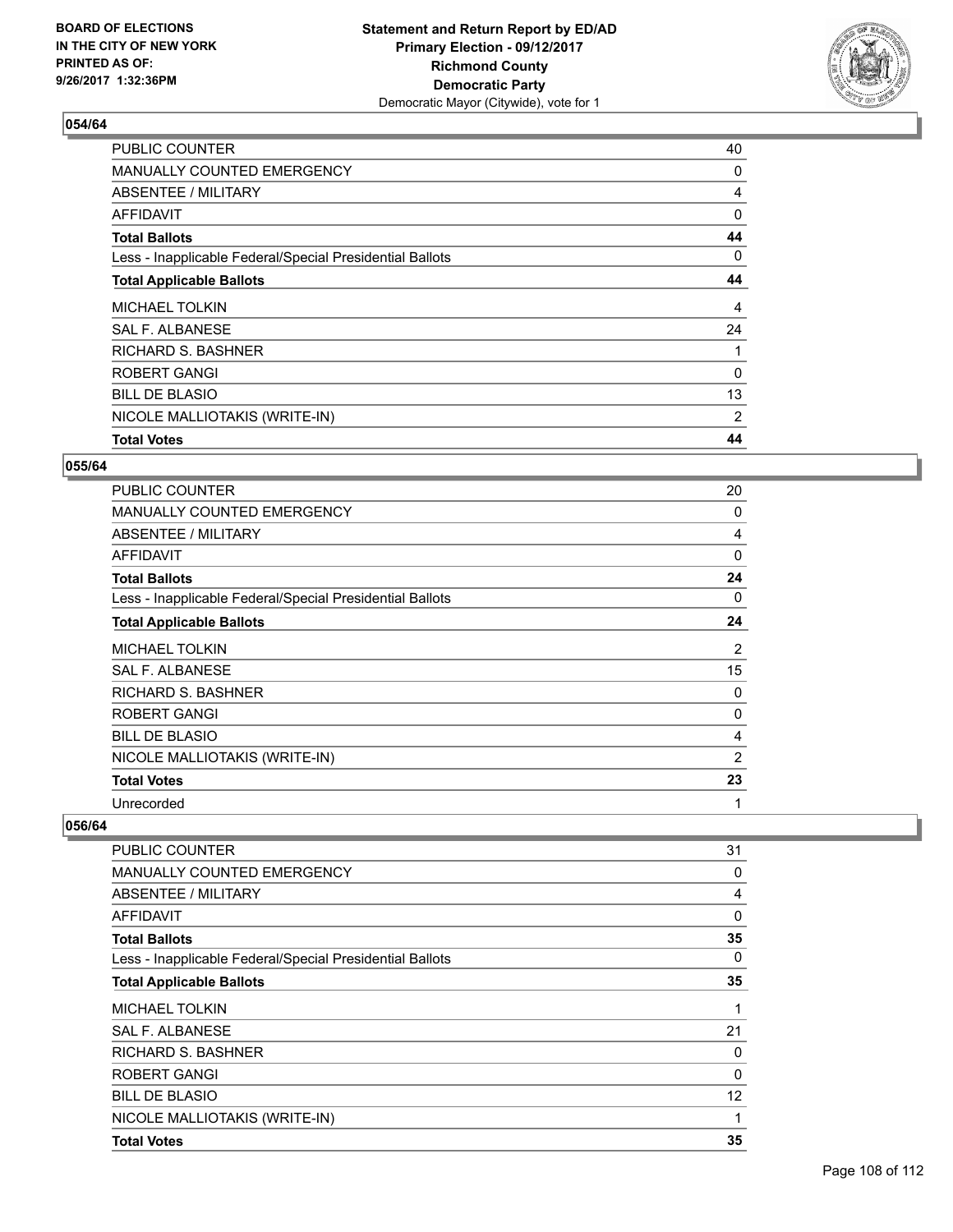

## **057/64**

| <b>PUBLIC COUNTER</b>                                    | 17                |
|----------------------------------------------------------|-------------------|
| <b>MANUALLY COUNTED EMERGENCY</b>                        | 0                 |
| ABSENTEE / MILITARY                                      | $\overline{2}$    |
| AFFIDAVIT                                                | 0                 |
| <b>Total Ballots</b>                                     | 19                |
| Less - Inapplicable Federal/Special Presidential Ballots | 0                 |
| <b>Total Applicable Ballots</b>                          | 19                |
| <b>MICHAEL TOLKIN</b>                                    | 0                 |
| <b>SAL F. ALBANESE</b>                                   | 4                 |
| RICHARD S. BASHNER                                       | 0                 |
| <b>ROBERT GANGI</b>                                      | 2                 |
| <b>BILL DE BLASIO</b>                                    | $12 \overline{ }$ |
| NICOLE MALLIOTAKIS (WRITE-IN)                            | 1                 |
| <b>Total Votes</b>                                       | 19                |

#### **058/64**

| <b>PUBLIC COUNTER</b>                                    | 29             |
|----------------------------------------------------------|----------------|
| <b>MANUALLY COUNTED EMERGENCY</b>                        | 0              |
| ABSENTEE / MILITARY                                      |                |
| AFFIDAVIT                                                | 2              |
| <b>Total Ballots</b>                                     | 32             |
| Less - Inapplicable Federal/Special Presidential Ballots | 0              |
| <b>Total Applicable Ballots</b>                          | 32             |
| <b>MICHAEL TOLKIN</b>                                    | 2              |
| <b>SAL F. ALBANESE</b>                                   | 20             |
| <b>RICHARD S. BASHNER</b>                                | 0              |
| <b>ROBERT GANGI</b>                                      | $\overline{2}$ |
| <b>BILL DE BLASIO</b>                                    | 7              |
| NICOLE MALLIOTAKIS (WRITE-IN)                            | 1              |
| <b>Total Votes</b>                                       | 32             |

#### **059/64**

| PUBLIC COUNTER                                           | 20 |
|----------------------------------------------------------|----|
| <b>MANUALLY COUNTED EMERGENCY</b>                        | 0  |
| <b>ABSENTEE / MILITARY</b>                               | 5  |
| AFFIDAVIT                                                | 0  |
| <b>Total Ballots</b>                                     | 25 |
| Less - Inapplicable Federal/Special Presidential Ballots | 0  |
| <b>Total Applicable Ballots</b>                          | 25 |
| <b>MICHAEL TOLKIN</b>                                    | 2  |
| SAL F. ALBANESE                                          | 15 |
| RICHARD S. BASHNER                                       | 0  |
| <b>ROBERT GANGI</b>                                      | 1  |
| <b>BILL DE BLASIO</b>                                    | 6  |
| <b>Total Votes</b>                                       | 24 |
| Unrecorded                                               | 1  |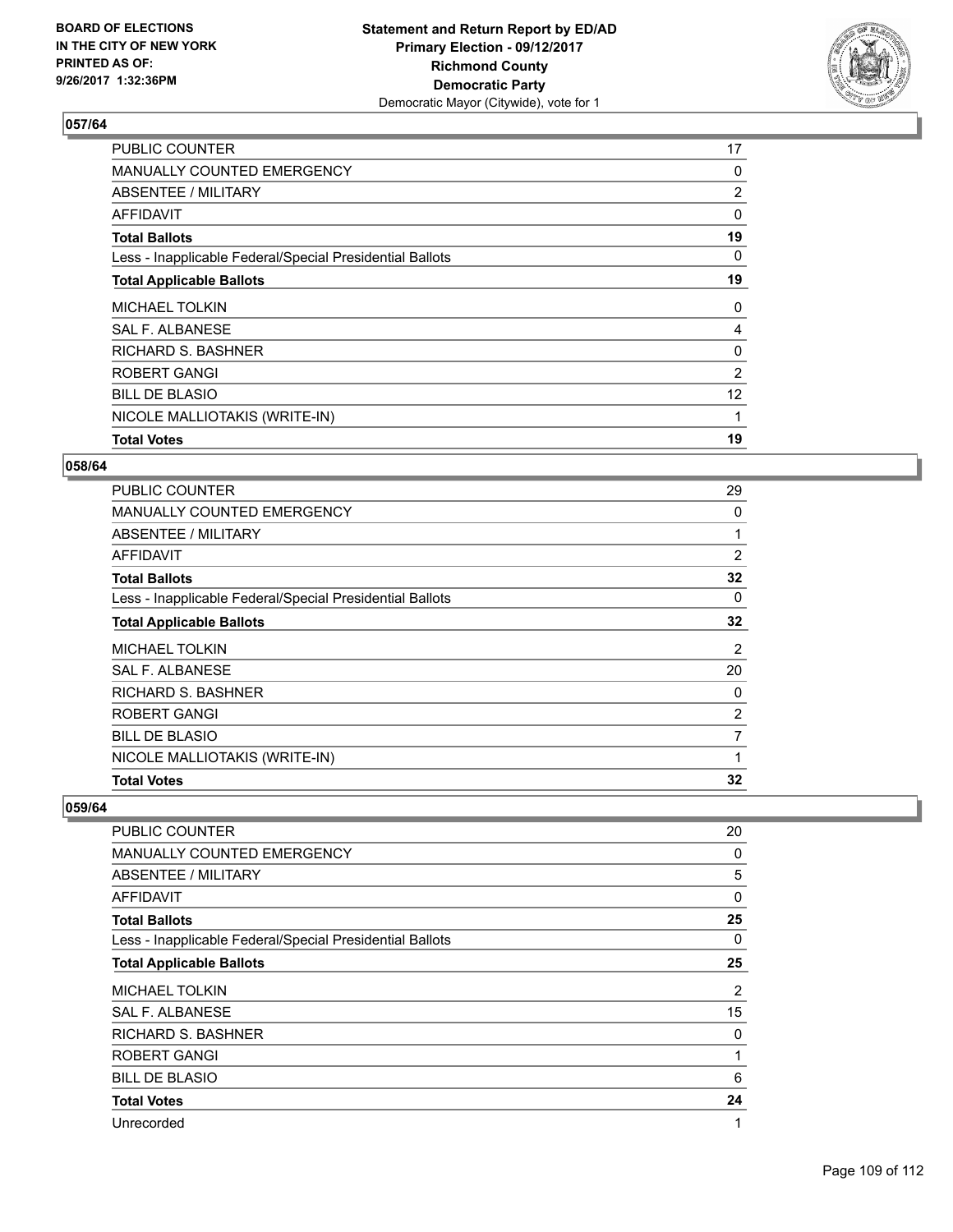

### **060/64**

| <b>PUBLIC COUNTER</b>                                    | 15 |
|----------------------------------------------------------|----|
| MANUALLY COUNTED EMERGENCY                               | 0  |
| ABSENTEE / MILITARY                                      | 4  |
| AFFIDAVIT                                                | 0  |
| <b>Total Ballots</b>                                     | 19 |
| Less - Inapplicable Federal/Special Presidential Ballots | 0  |
| <b>Total Applicable Ballots</b>                          | 19 |
| <b>MICHAEL TOLKIN</b>                                    | 0  |
| SAL F. ALBANESE                                          | 10 |
| <b>RICHARD S. BASHNER</b>                                |    |
| <b>ROBERT GANGI</b>                                      | 0  |
| <b>BILL DE BLASIO</b>                                    | 8  |
| <b>Total Votes</b>                                       | 19 |

### **061/64**

| PUBLIC COUNTER                                           | 40       |
|----------------------------------------------------------|----------|
| <b>MANUALLY COUNTED EMERGENCY</b>                        | 0        |
| ABSENTEE / MILITARY                                      |          |
| <b>AFFIDAVIT</b>                                         | 0        |
| <b>Total Ballots</b>                                     | 41       |
| Less - Inapplicable Federal/Special Presidential Ballots | 0        |
| <b>Total Applicable Ballots</b>                          | 41       |
| <b>MICHAEL TOLKIN</b>                                    |          |
| SAL F. ALBANESE                                          | 19       |
| <b>RICHARD S. BASHNER</b>                                | 2        |
| ROBERT GANGI                                             | $\Omega$ |
| <b>BILL DE BLASIO</b>                                    | 19       |
| <b>Total Votes</b>                                       | 41       |

# **062/64**

| PUBLIC COUNTER                                           | 29             |
|----------------------------------------------------------|----------------|
| <b>MANUALLY COUNTED EMERGENCY</b>                        | 0              |
| ABSENTEE / MILITARY                                      | 5              |
| AFFIDAVIT                                                | 0              |
| <b>Total Ballots</b>                                     | 34             |
| Less - Inapplicable Federal/Special Presidential Ballots | 0              |
| <b>Total Applicable Ballots</b>                          | 34             |
| <b>MICHAEL TOLKIN</b>                                    | $\overline{4}$ |
| SAL F. ALBANESE                                          | 21             |
| <b>RICHARD S. BASHNER</b>                                |                |
| <b>ROBERT GANGI</b>                                      | 0              |
| <b>BILL DE BLASIO</b>                                    | 8              |
| <b>Total Votes</b>                                       | 34             |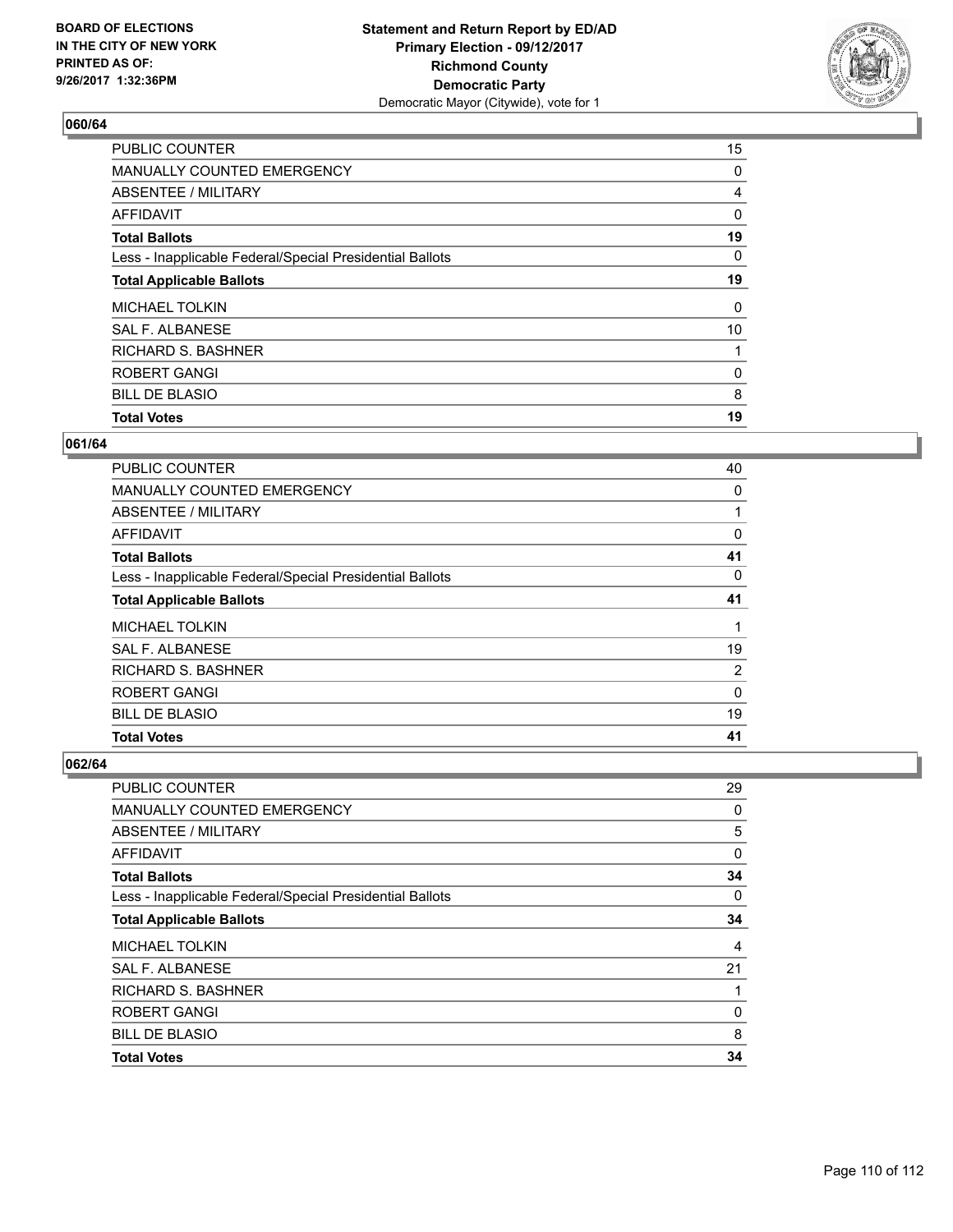

# **063/64**

| PUBLIC COUNTER                                           | 33           |
|----------------------------------------------------------|--------------|
| MANUALLY COUNTED EMERGENCY                               | 0            |
| <b>ABSENTEE / MILITARY</b>                               | 3            |
| <b>AFFIDAVIT</b>                                         | $\mathbf{0}$ |
| <b>Total Ballots</b>                                     | 36           |
| Less - Inapplicable Federal/Special Presidential Ballots | 0            |
| <b>Total Applicable Ballots</b>                          | 36           |
| <b>MICHAEL TOLKIN</b>                                    | 0            |
| <b>SAL F. ALBANESE</b>                                   | 24           |
| <b>RICHARD S. BASHNER</b>                                | 0            |
| <b>ROBERT GANGI</b>                                      | 0            |
| <b>BILL DE BLASIO</b>                                    | 12           |
| <b>Total Votes</b>                                       | 36           |
| 064/64 COMBINED into: 009/63                             |              |
| 065/64 COMBINED into: 011/64                             |              |
| 066/64 COMBINED into: 009/63                             |              |
| 067/64 COMBINED into: 009/63                             |              |
| 068/64 COMBINED into: 009/63                             |              |
| 069/64 COMBINED into: 011/64                             |              |
| 070/64 COMBINED into: 009/63                             |              |